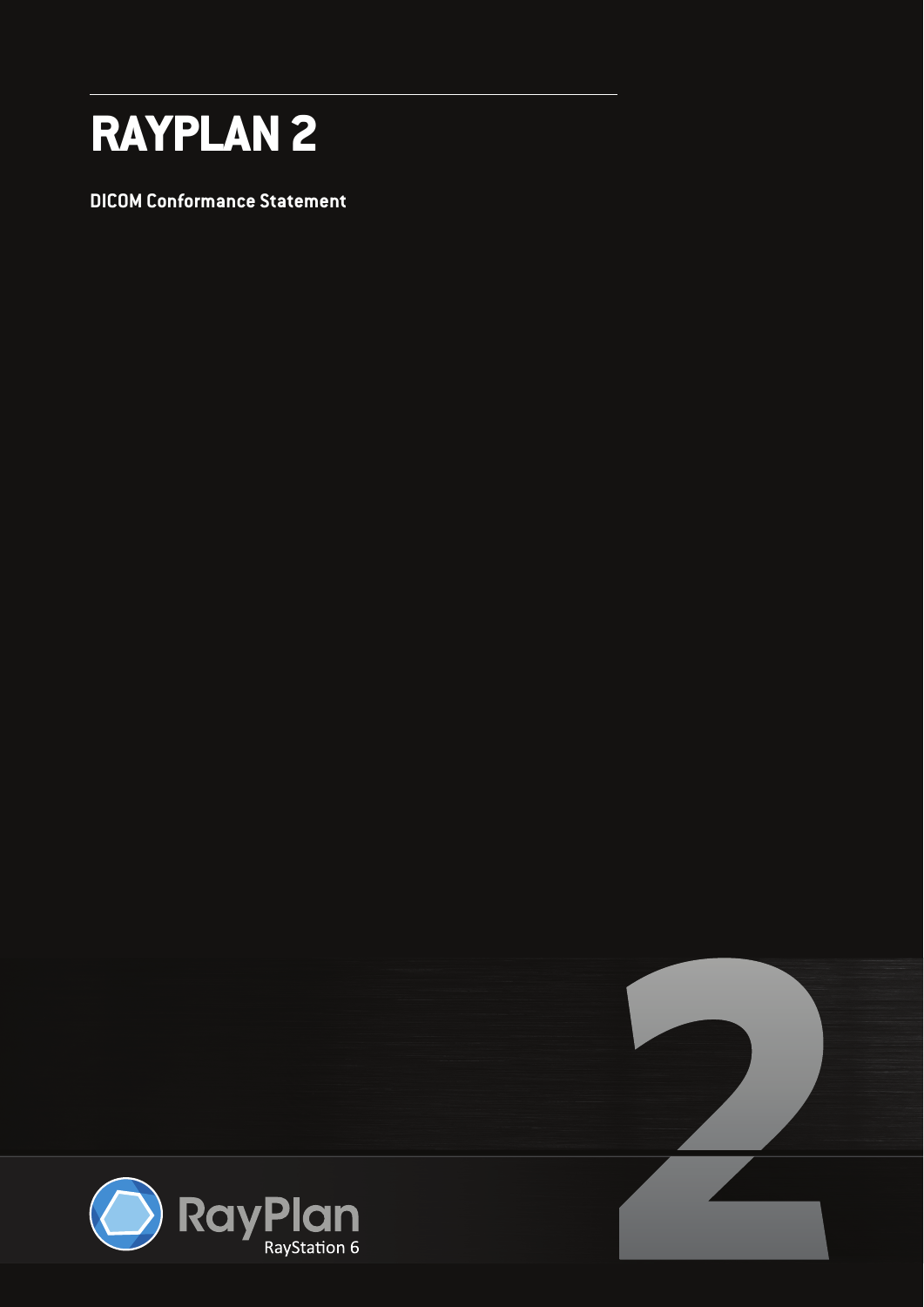# <span id="page-1-0"></span>**1 OVERVIEW**

This document specifies the DICOM interface for the treatment planning system RayPlan. RayPlan can import CT, MR and PET images, RT Structure Sets, RT Plans, RT Doses and Spatial Registration objects and can export all of the aforementioned plus DRR Images (RT Image) for setup and treatment beams.

RayPlan supports import either from disc or over the DICOM network protocol. The latter can be performed either via either Query/Retrieve (typically from PACS) or by accepting data pushed to RayPlan viaaseparate Storage SCP service. RayPlan can export either to disk or over the DICOM network protocol.

# <span id="page-1-1"></span>**1.1 NETWORK SERVICES**

| <b>SOP Class Name</b>                                   | <b>SOP Class UID</b>          | <b>Provider of Service</b><br>(SCP) | <b>User of Service</b><br>(SCU) |
|---------------------------------------------------------|-------------------------------|-------------------------------------|---------------------------------|
|                                                         | Transfer                      |                                     |                                 |
| CT Image Storage                                        | 1.2.840.10008.5.1.4.1.1.2     | Yes                                 | Yes                             |
| MR Image Storage                                        | 1.2.840.10008.5.1.4.1.1.4     | Yes                                 | Yes                             |
| Spatial Registration (REG) Storage                      | 1.2.840.10008.5.1.4.1.1.66.1  | Yes                                 | Yes                             |
| PET Image Storage                                       | 1.2.840.10008.5.1.4.1.1.128   | Yes                                 | <b>Yes</b>                      |
| RT Image Storage                                        | 1.2.840.10008.5.1.4.1.1.481.1 | N <sub>o</sub>                      | Yes                             |
| RT Dose Storage                                         | 1.2.840.10008.5.1.4.1.1.481.2 | Yes                                 | Yes                             |
| RT Structure Set Storage                                | 1.2.840.10008.5.1.4.1.1.481.3 | Yes                                 | Yes                             |
| RT Plan Storage                                         | 1.2.840.10008.5.1.4.1.1.481.5 | Yes                                 | Yes                             |
|                                                         | Query/Retrieve                |                                     |                                 |
| Patient Root Query/Retrieve<br>Information Model - FIND | 1.2.840.10008.5.1.4.1.2.1.1   | N <sub>0</sub>                      | Yes                             |
| Study Root Query/Retrieve<br>Information Model - FIND   | 1.2.840.10008.5.1.4.1.2.2.1   | <b>No</b>                           | Yes                             |
| Patient Root Query/Retrieve<br>Information Model - MOVE | 1.2.840.10008.5.1.4.1.2.1.2   | <b>No</b>                           | Yes                             |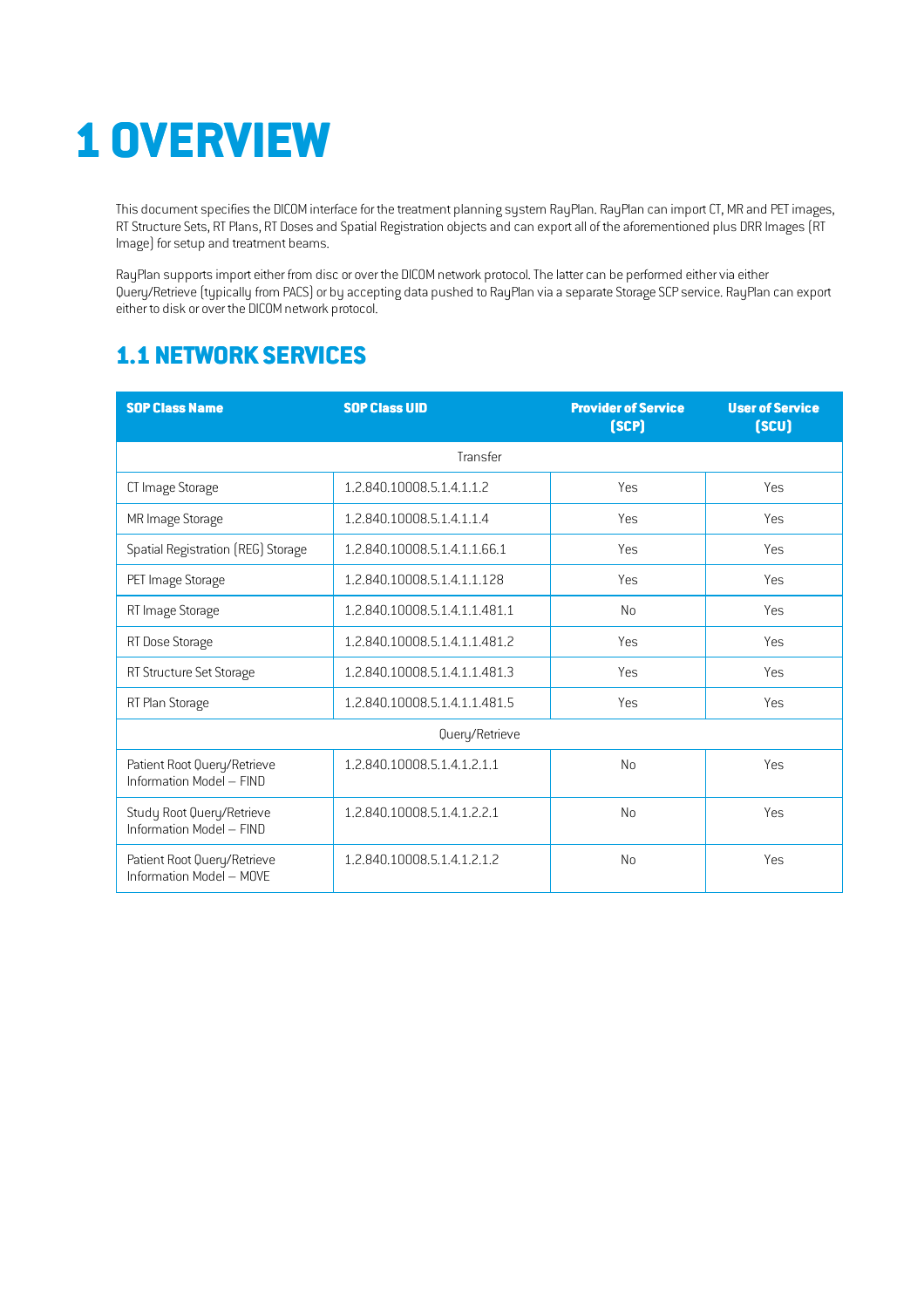# <span id="page-2-0"></span>**2 TABLE OF CONTENTS**

<span id="page-2-21"></span><span id="page-2-20"></span><span id="page-2-19"></span><span id="page-2-18"></span><span id="page-2-17"></span><span id="page-2-16"></span><span id="page-2-15"></span><span id="page-2-14"></span><span id="page-2-13"></span><span id="page-2-12"></span><span id="page-2-11"></span><span id="page-2-10"></span><span id="page-2-9"></span><span id="page-2-8"></span><span id="page-2-7"></span><span id="page-2-6"></span><span id="page-2-5"></span><span id="page-2-4"></span><span id="page-2-3"></span><span id="page-2-2"></span><span id="page-2-1"></span>

| <b>OVERVIEW</b>                       | $\overline{c}$           |
|---------------------------------------|--------------------------|
| NETWORK SERVICES                      | $\overline{c}$           |
| <b>TABLE OF CONTENTS</b>              | 3                        |
| <b>INTRODUCTION</b>                   | 4                        |
| REVISION HISTORY                      | 4                        |
| AUDIENCE                              | 4                        |
| <b>REMARKS</b>                        | 4                        |
| <b>TERMS AND DEFINITIONS</b>          | 4                        |
| BASICS OF DICOM COMMUNICATION         | 5                        |
| ABBREVIATIONS                         | $\overline{z}$           |
| <b>REFERENCES</b>                     | $\overline{\phantom{a}}$ |
| NETWORKING                            | 8                        |
| APPLICATION DATA FLOW                 | 8                        |
| <b>IMPORTING DATA TO RAYPLAN</b>      | $\mathsf g$              |
| EXPORTING DATA FROM RAYPLAN           | 9                        |
| RAYPLAN DICOM UID'S                   | 10                       |
| SUPPORT FOR CHARACTER SETS            | 11                       |
| SECURITY PROFILES                     | 12                       |
| IMPORT IOD DEFINITIONS                | 13                       |
| CT IMAGE IOD                          | 13                       |
| MR IMAGE IOD                          | 16                       |
| PET IMAGE IOD                         | 19                       |
| RT STRUCTURE SET IOD                  | 24                       |
| RT PLAN IOD                           | 29                       |
| RT DOSE IOD                           | 37                       |
| SPATIAL REGISTRATION IOD              | 41                       |
| EXPORT IOD DEFINITIONS                | 44                       |
| CT IMAGE IOD                          | 44                       |
| MR IMAGE IOD                          | 47                       |
| PET IMAGE IOD                         | 48                       |
| RT STRUCTURE SET IOD                  | 49                       |
| RT PLAN IOD                           | 54                       |
| RT DOSE IOD                           | 63                       |
| SPATIAL REGISTRATION IOD              | 67                       |
| RT IMAGE IOD                          | 70                       |
| DATA DICTIONARY OF PRIVATE ATTRIBUTES | 74                       |
|                                       |                          |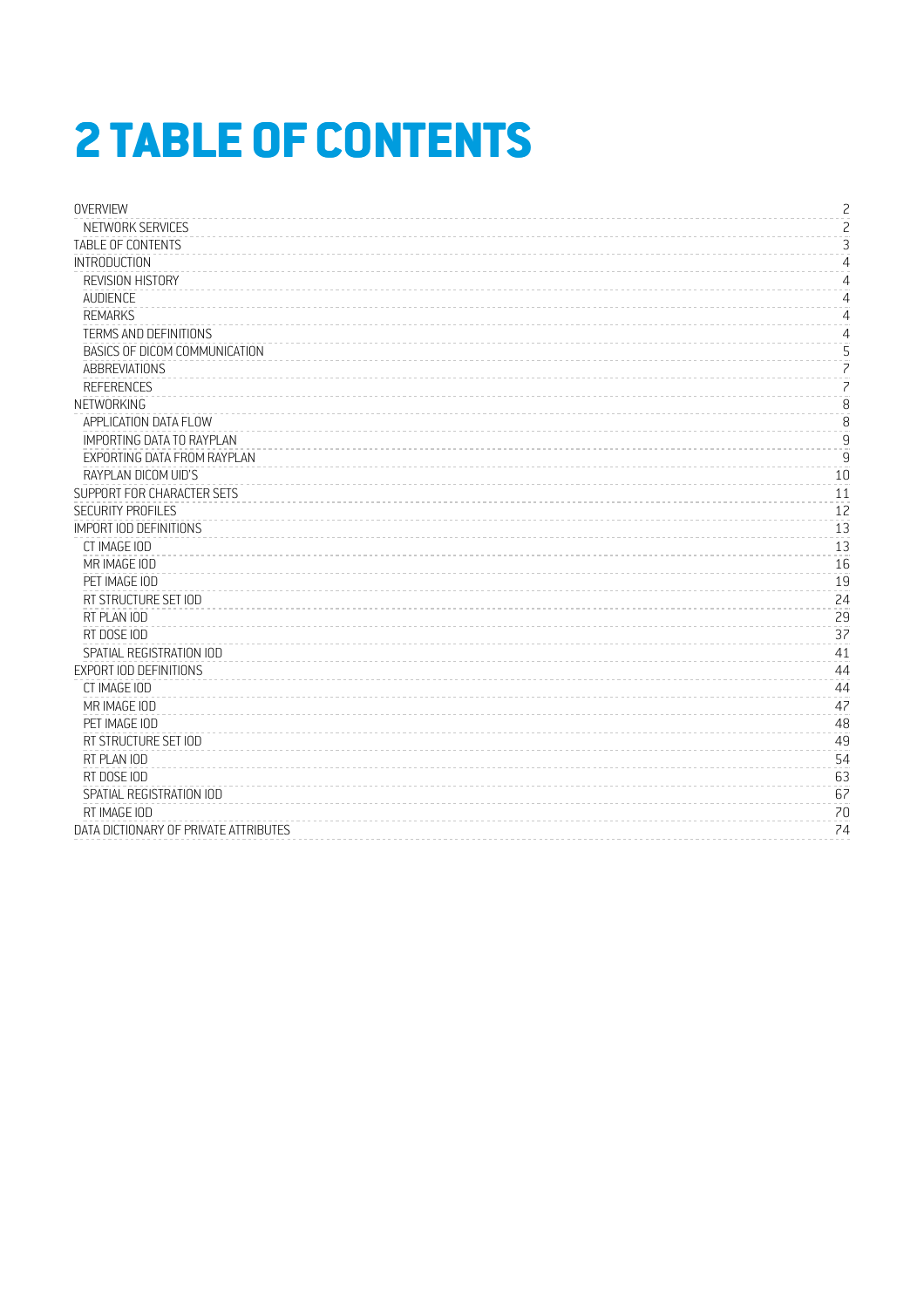# <span id="page-3-0"></span>**3 [INTRODUCTION](#page-2-1)**

# <span id="page-3-1"></span>**3.1 [REVISION](#page-2-2) HISTORY**

| <b>Date</b> | <b>Version</b> | <b>Comment</b>             |
|-------------|----------------|----------------------------|
| 2016-12-22  | 1.0            | First version              |
| 2017-04-27  | 2.0            | Revised for Service Pack 1 |

## <span id="page-3-2"></span>**3.2 [AUDIENCE](#page-2-3)**

This document is written for users that need to understand how RayPlan will integrate into their healthcare facility. This includes both those responsible for overall imaging network policy and architecture, as well as integrators who need to have a detailed understanding of the DICOM features of the product. This document contains some basic DICOM definitions so that any reader may understand how this product implements DICOM features. However, integrators are expected to fully understand all the DICOM terminology, how the tables in this document relate to the product's functionality, and how that functionality integrates with other devices that support compatible DICOM features.

# <span id="page-3-3"></span>**3.3 [REMARKS](#page-2-4)**

The scope of this DICOM Conformance Statement is to facilitate integration between RayPlan and other DICOM products. The Conformance Statement should be read and understood in conjunction with the DICOM Standard. DICOM by itself does not guarantee interoperability.The Conformance Statement does, however, facilitate afirst-levelcomparison for interoperability between different applications supporting compatible DICOM functionality.

This Conformance Statement is not supposed to replace validation with other DICOM equipment to ensure proper exchange of intended information. In fact, the user should be aware of the following important issues:

- The comparison of different Conformance Statements is just the first step towards assessing interconnectivity and interoperability between the product and other DICOM conformant equipment.
- Test procedures should be defined and executed to validate the required level of interoperability with specific compatible DICOM equipment,as established by the healthcare facility.

### **3.3.1 Interoperability validation needed**

When using RayPlan together with other software, the DICOM conformance statements must be compared and relevant validation tests run. The DICOM standard by itself does not guarantee interoperability. The Conformance Statement does, however, facilitate a first-level comparison for interoperability between different applications supporting compatible DICOM functionality. RaySearch is also active within the IHE-RO. Contact RaySearch formore info regarding adherence to IHE-RO profiles.

### **3.3.2 DICOM revision**

The module tables listed in the last two chapters are based on part 3 of the DICOM-standard revision 2009. For extra clarity all attributes in the referenced modules have been listed, even the ones that are not used by RayPlan.

# <span id="page-3-4"></span>**3.4 TERMS AND [DEFINITIONS](#page-2-5)**

Informal definitions are provided for the following terms used in this Conformance Statement. The DICOM Standard is the authoritative source for formal definitons of these terms.

**Abstract Syntax** – the information agreed to be exchanged between applications, generally equivalent to a Service/Object Pair(SOP) Class. Examples: Verification SOP Class, Modality Worklist Information Model Find SOP Class, Computed Radiography Image Storage SOP Class.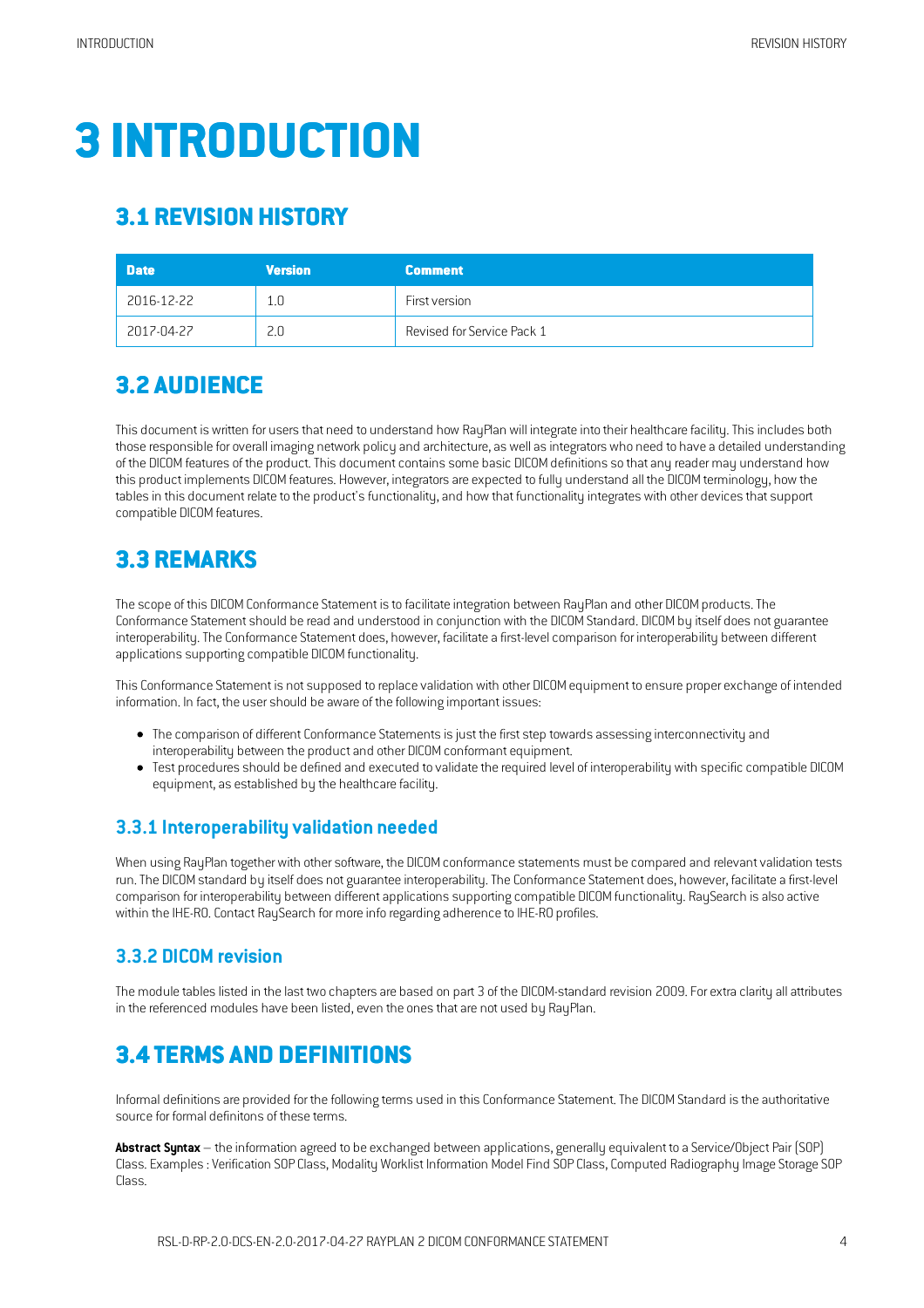**Application Entity (AE)** – an end point ofa DICOMinformation exchange, including the DICOMnetwork ormediainterface software; i.e., the software that sends or receives DICOM information objects or messages. A single device may have multiple Application Entities.

**Application Entity Title** – the externally known name ofan Application Entity, used to identify a DICOMapplication to other DICOM applications on the network.

Application Context – the specification of the type of communication used between Application Entities. Example: DICOM network protocol.

**Association** – a network communication channel set up between Application Entities.

Attribute – a unit of information in an object definition; a data element identified by a tag. The information may be a complex data structure (Sequence), itself composed of lower level data elements. Examples: Patient ID (0010,0020), Accession Number (0008,0050), Photometric Interpretation (0028,0004), Procedure Code Sequence (0008,1032).

**Information Object Definition (IOD)** – the specified set of Attributes that comprise a type of data object; does not represent a specific instance of the data object, but rather a class of similar data objects that have the same properties. The Attributes may be specified as Mandatory (Type 1), Required but possibly unknown (Type 2), or Optional (Type 3), and there may be conditions associated with the use of an Attribute (Types 1C and 2C). Examples: MR Image IOD, CT Image IOD, Print Job IOD.

**Joint Photographic Experts Group [JPEG]** – a set of standardized image compression techniques, available for use by DICOM applications.

**Module** – aset of Attributes within an Information Object Definition thatare logically related to each other. Example: Patient Module includes Patient Name, Patient ID, Patient Birth Date, and Patient Sex.

**Negotiation**– first phase of Association establishment thatallows Application Entitiesto agree on the types of datato be exchanged and how that data will be encoded.

**Protocol Data Unit (PDU)** – a packet (piece) of a DICOM message sent across the network. Devices must specify the maximum size packet they can receive for DICOMmessages.

**Service Class Provider (SCP)** – role of an Application Entity that provides a DICOM network service; typically, a server that performs operations requested by another Application Entity (Service Class User). Examples: Picture Archiving and Communication System (image storage SCP,and image query/retrieve SCP), Radiology Information System (modality worklist SCP).

**Service Class User (SCU)** – role of an Application Entity that uses a DICOM network service; typically, a client. Examples: imaging modality (image storage SCU, and modality worklist SCU), imaging workstation (image query/retrieve SCU)

**Service/Object Pair (SOP) Class** – the specification of the network or media transfer (service) of a particular type of data (object); the fundamental unit of DICOMinteroperability specification. Examples: Ultrasound Image Storage Service, Basic Grayscale Print Management.

**Service/Object Pair (SOP) Instance** – an information object; a specific occurrence of information exchanged in a SOP Class. Examples: a specific x-ray image.

Tag – a 32-bit identifier for a data element, represented as a pair of four digit hexadecimal numbers, the "group" and the "element". If the "group" number is odd, the tag isfora private (manufacturer-specific) data element. Examples: (0010,0020)[Patient ID],(07FE,0010) [Pixel Data], [0019,0210] [private data element]

**Transfer Syntax** – the encoding used for exchange of DICOMinformation objectsand messages. Examples:JPEG compressed (images), little endian explicit value representation.

**Unique Identifier [UID]** – a globally unique "dotted decimal" string that identifies a specific object or a class of objects; an ISO-8824 Object Identifier. Examples: Study Instance UID, SOP Class UID, SOP Instance UID.

**Value Representation (VR)** – the format type of an individual DICOM data element, such as text, an integer, a person's name, or a code. DICOM information objects can be transmitted with either explicit identification of the type of each data element (Explicit VR), or without explicit identification (Implicit VR); with Implicit VR, the receiving application must use a DICOM data dictionary to look up the format of each data element.

## <span id="page-4-0"></span>**3.5 BASICS OF [DICOMCOMMUNICATION](#page-2-6)**

This section describes terminology used in this Conformance Statement for the non-specialist. This section is not a substitute for training about DICOM, and it makes many simplifications about the meanings of DICOM terms.

Two Application Entities (devices) that want to communicate with each other over a network using DICOM protocol must first agree on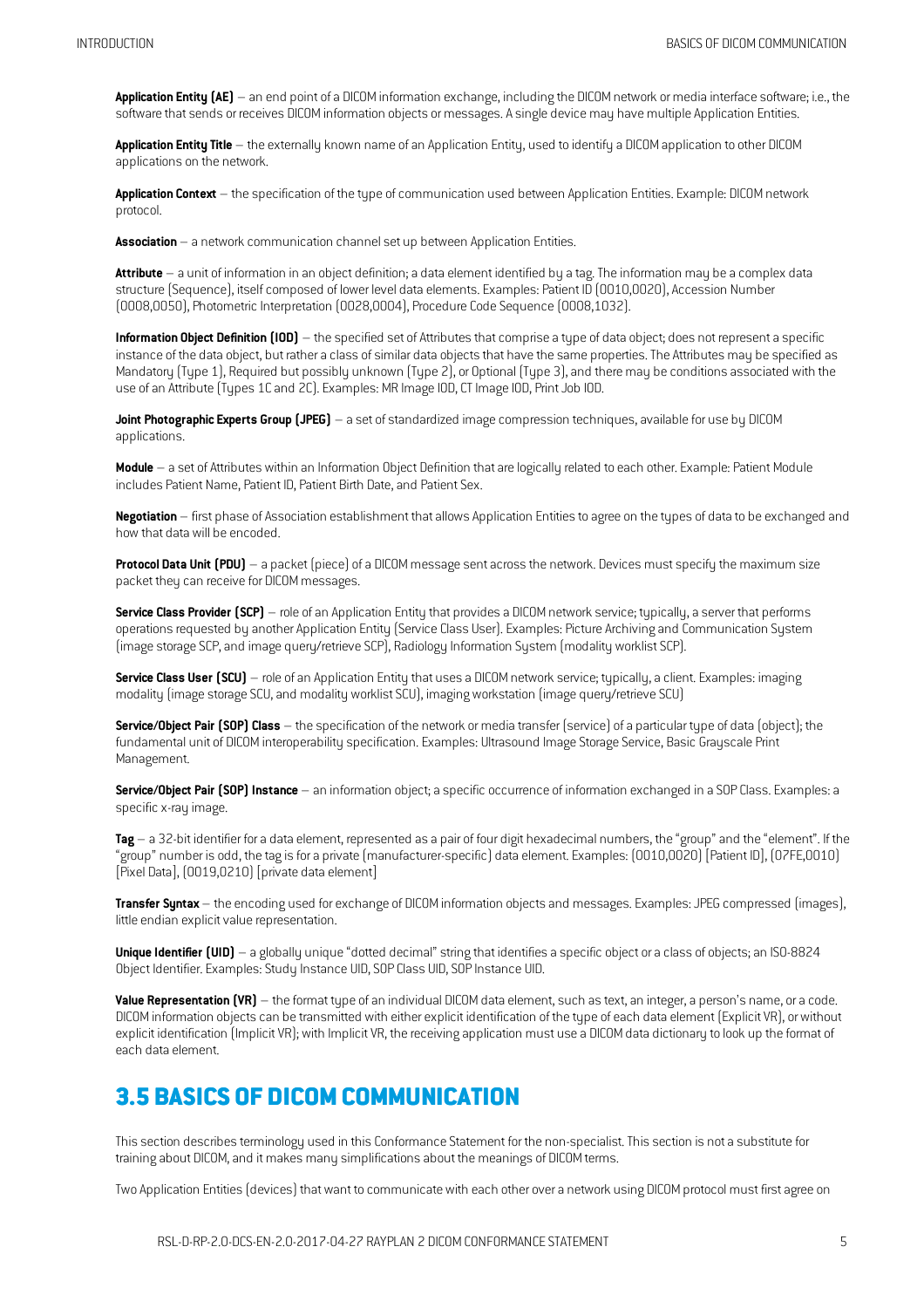several things during an intial network "handshake". One of the two devices must initiate an Association (a connection to the other device), and ask if specific services, information, and encoding can be supported by the other device (Negotiation).

DICOM specifes a number of network services and types of information objects, each of which is called an Abstract Syntax for the Negotiation. DICOM also specifes a variety of methods for encoding data, denoted Transfer Syntaxes. The Negotiation allows the initiating Application Entity to propose combinations of Abstract Syntax and Transfer Syntax to be used on the Association; these combinations are called Presentation Contexts. The receiving Application Entity accepts the Presentation Contexts it supports.

For each Presentation Context, the Association Negotiation also allows the devices to agree on Roles – which one is the Service Class User (SCU - client) and which is the Service Class Provider (SCP - server). Normally the device initiating the connection is the SCU, i.e., the client system calls the server, but not always.

The Association Negotiation finally enables exchange of maximum network packet (PDU) size, security information, and network service options (called Extended Negotiation information). The Application Entities, having negotiated the Association parameters, may now commence exchanging data. Common data exchanges include queries for worklists and lists of stored images, transfer of image objects and analyses (structured reports), and sending images to film printers. Each exchangeable unit of data is formatted by the sender in accordance with the appropriate Information Object Definition, and sent using the negotiated Transfer Syntax. There is a Default Transfer Syntax that all systems must accept, but it may not be the most efficient for some use cases. Each transfer is explicitly acknowledged by the receiver with a Response Status indicating success, failure, or that query or retrieve operations are still in process.

Two Application Entities may also communicate with each other by exchanging media (such as a CD-R). Since there is no Association Negotiation possible, they both use a Media Application Profile that specifies "pre-negotiated" exchange media format, Abstract Syntax, and Transfer Syntax.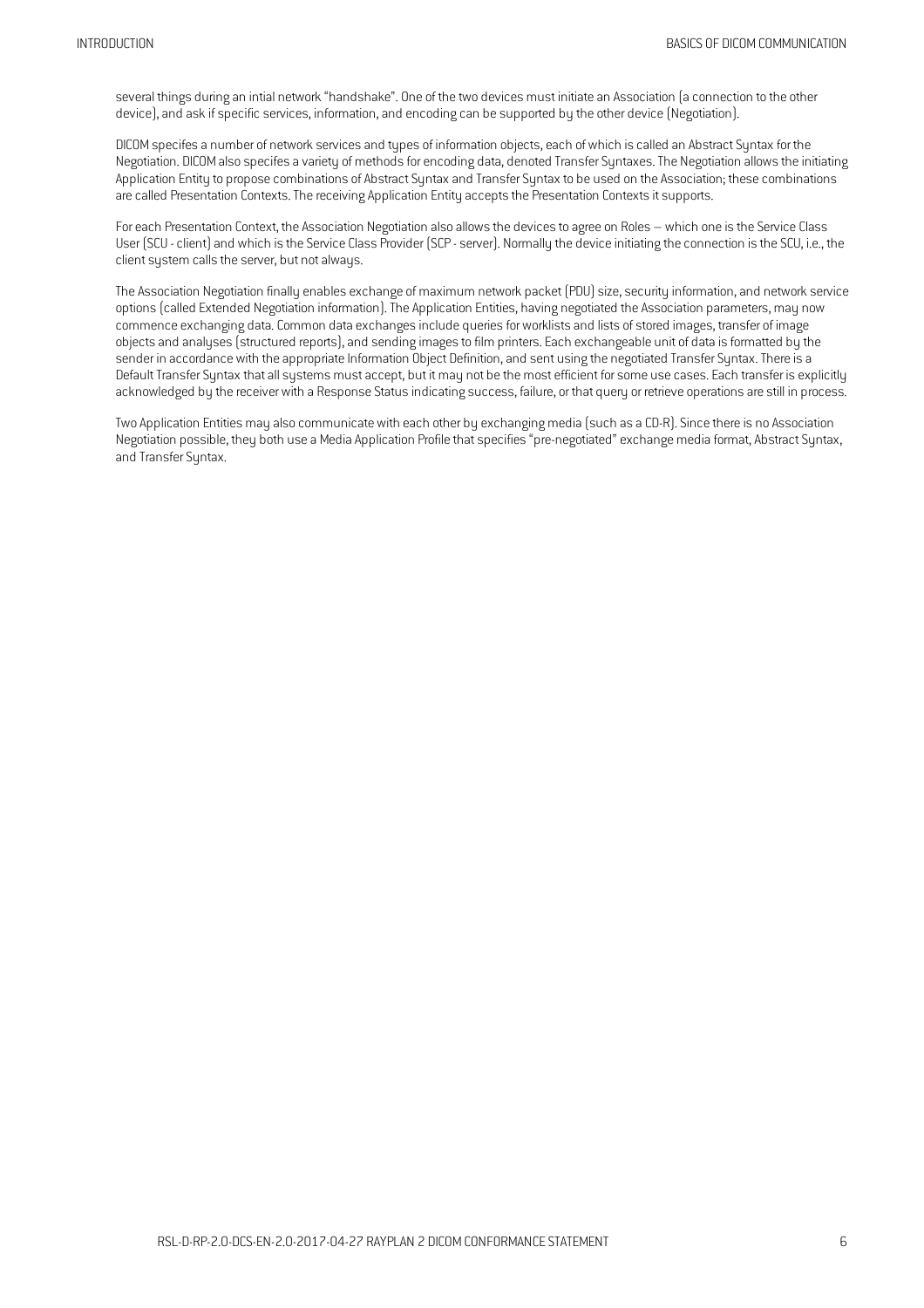# <span id="page-6-0"></span>**3.6 [ABBREVIATIONS](#page-2-7)**

| <b>Name</b>  | <b>Meaning</b>                                                                           |
|--------------|------------------------------------------------------------------------------------------|
| AE           | Application Entity                                                                       |
| СT           | Computed Tomography                                                                      |
| <b>DICOM</b> | Digital Imaging and Communications in Medicine                                           |
| IHE / IHE-RO | Integrating the Healthcare Enterprise. IHE-RO deals with integrating Radiation Oncology. |
| IOD          | Information Object Definition                                                            |
| <b>JPEG</b>  | Joint Photographic Experts Group                                                         |
| <b>MR</b>    | Magnetic Resonance Imaging                                                               |
| <b>PACS</b>  | Picture Archiving and Communication System                                               |
| PFT          | Positron Emission Tomography                                                             |
| <b>PTS</b>   | Proton Planning System (used by IBA)                                                     |
| <b>RT</b>    | Radiotherapy                                                                             |
| <b>SCP</b>   | Service Class Provider                                                                   |
| SCU          | Service Class User                                                                       |
| <b>SOP</b>   | Service-Object Pair                                                                      |
| <b>TPS</b>   | <b>Treatment Planning System</b>                                                         |

## <span id="page-6-1"></span>**3.7 [REFERENCES](#page-2-8)**

• NEMA PS3 Digital Imaging and Communications in Medicine (DICOM) Standard, available free at http://medical.nema.org/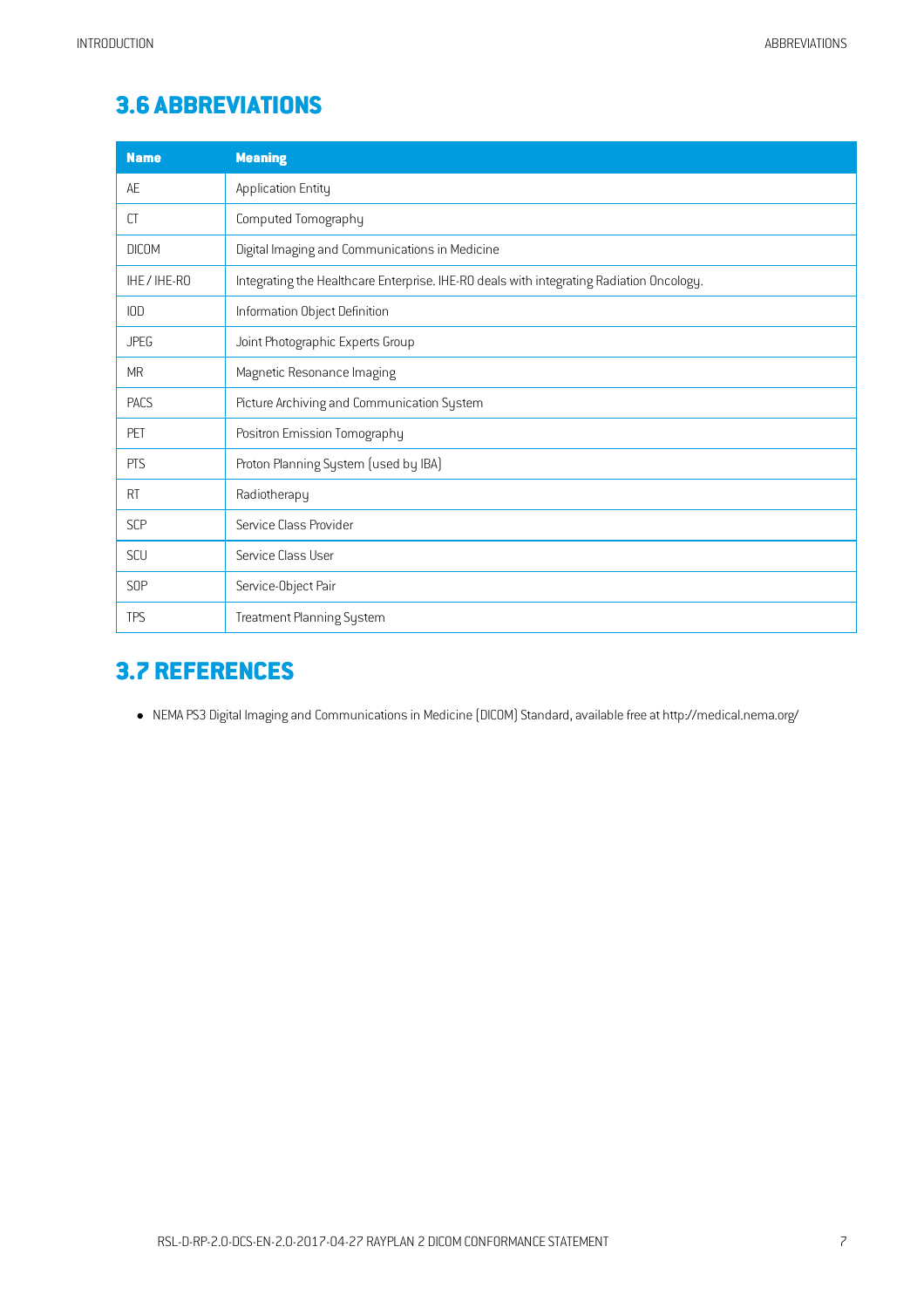# <span id="page-7-0"></span>**4 [NETWORKING](#page-2-9)**

RayPlan supports both file-based and network-based data transfer. The network communication involves datasets pushed to and from RayPlan via C-STORE commandsand Query/Retrieve.

# <span id="page-7-1"></span>**4.1 [APPLICATION](#page-2-10) DATA FLOW**

RayPlan is a treatment planning system, i.e. a software program for planning and analysis of radiation therapy plans. Typically, a treatment plan is created by importing patient images obtained from a CT scanner, importing and/or defining regions of interest (possibly with the help ofMR and PET-images), deciding on atreatmentsetup and objectives, optimizing the treatment parameters, comparing rival plans to find the best compromise, computing the clinical dose distribution, approving the plan and finally exporting the data. The diagram below describes how RayPlan interacts with the DICOM world. RayPlan consists of two AE Titles, the client and the standalone Storage SCP service.



There are three ways of importing into RayPlan (file based, Query/Retrieve a.k.a "pull" and Storage SCP a.ka. "push") and two ways of exporting (to file or over network to an external AE)

## **4.1.1 Functional Definition ofAEs**

#### 4.1.1.1 Functional Definition of "RayPlan Application Entity"

RayPlan can act both as an SCU and SCP. When RayPlan performs import using Query/Retrieve an internal Storage SCP temporarily is invoked automatically when quering the PACS. AE settings for RayPlan are done in the separate ClinicSettings application.

#### 4.1.1.2 Functional Definition of "RayPlan Storage SCP Service"

For transfers when the RayPlan client is not running the RayPlan Storage SCP Service is provided. This is a standalone Storage SCP service accepting incoming DICOM transfers and saving the files to a network share. The user then manually imports the data to the RayPlan database using aversion of the file-based import in the RayPlan client. Settingsfor RayPlan Storage SCP Service are located in an separate .xml-file. They can be entered automatically during installation.

#### **4.1.2 Transfersyntax**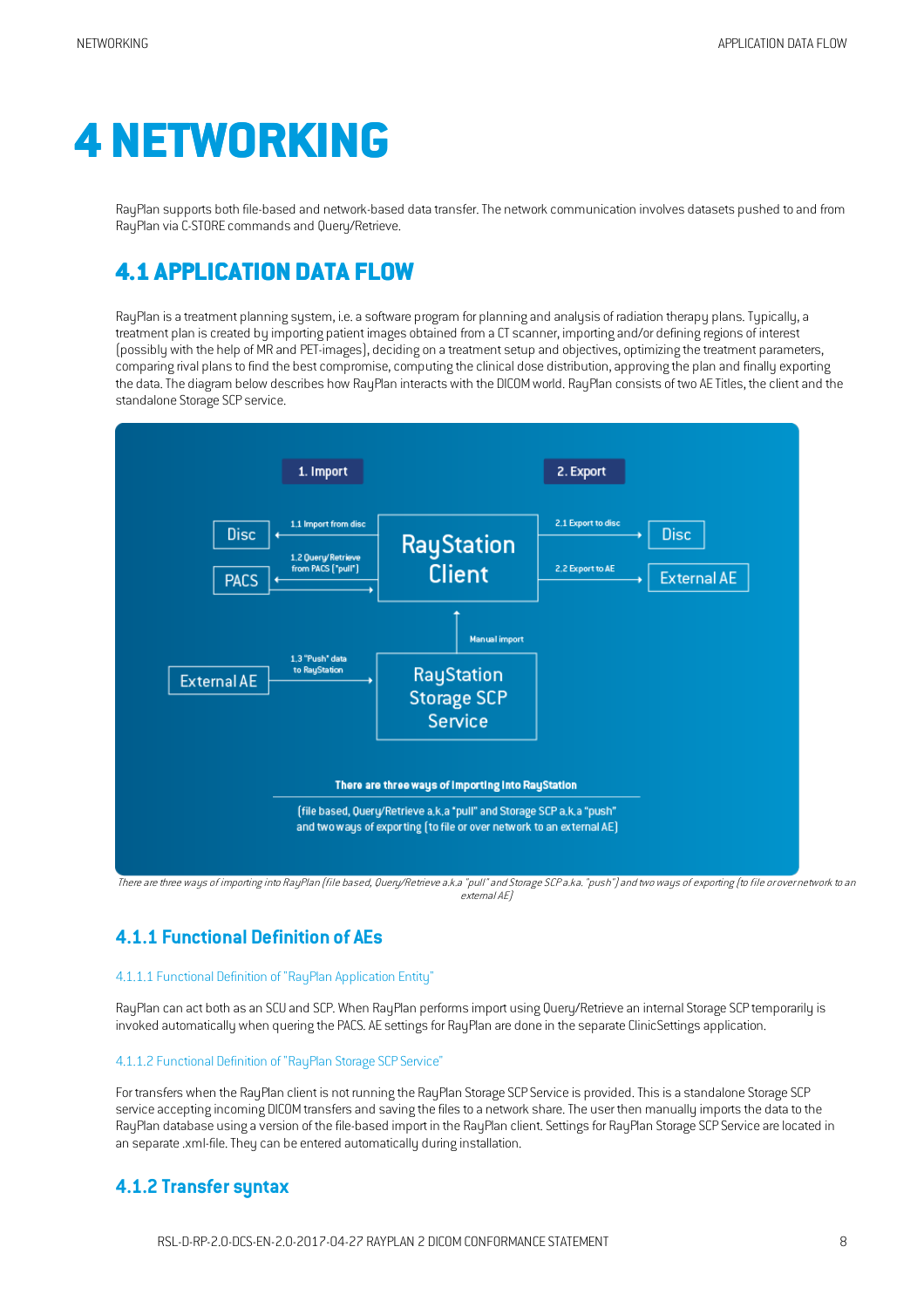All data exported from RayPlan, both viafile and network, usesimplicit VR.Thisis due to the inherit limits of DICOM, where explicit VR limits the length of attributes like ROI contour data in RT Structs and block data in RT Plans or RT Ion Plans.

## <span id="page-8-0"></span>**4.2 [IMPORTING](#page-2-11) DATA TO RAYPLAN**

There are three ways to import DICOM datasets into RayPlan, File-based, Query/Retrieve and via RayPlan's Storage SCP Service. When importing to a currently open patient, datasets that are detected as already imported are greyed out in the GUI.

#### **4.2.1 File based**

RayPlan will search recursively through all folders for DICOM datasets in the specified path. The patient information is retrieved from the found datasets and a list of found patients is displayed for the user, regardless of folder structure. When the user selects a patient, RayPlan will list importable datasets (CT, MR, PET, RT Struct, RT Plan, RT Ion Plan, and RT Dose) that can be selected for import to the RayPlan patient database.

#### **4.2.2 Query/Retrieve**

When DICOM import using Query/Retrieve is selected, the user selects a pre-defined AE-title. RayPlan will then query the server for all patients available or a specific patients if the search criteria is provided, using the C-FIND service with a query on Patient level, root set to Patient and with Patient ID set to "\*" (wildcard). Note that some PACS require the Patient ID-field to be blank, in which case try quering again with an empty Patient ID. The list of patients is presented to the user.

When the user expands a patient, first a new C-FIND is sent to the remote server, this time on Series level, root set to Study and with the specified patient as search criteria. Next C-FIND (for all image series) and C-MOVE (for all other modalities) requests are performed for each found series. These are recieved over a separate DICOM association, running in RayPlan on port 104. This is done to obtain more information about each series, helping the user to select what series to import into the RayPlan database. When the information has been obtained all series that supported are listed. The user can then select whole studies or individual series for import, but only from one patient at the time.

By clicking on the import button, the user initiates new C-MOVE requests on serieslevel, with rootset to Patient for each of the series selected.

### **4.2.3 Storage SCP**

RayPlan provides a separate Storeage SCP service that can be run either locally or on a separate machine. This service is designed to listen to C-MOVE-requests and save incoming datasets to a "DICOM Inbox". Sending datasets to the Storage SCP does in other words not automatically store them in the RayPlan database. All incoming datasets are saved as files with implicit VR and separated into folders depending on Patient ID and transfer date. If the service is unable to save the incoming files (e.g. disc full), the network assocation is aborted. As the DICOM Inbox is only regarded as a temporary storage location, the service is setup to delete the folders in the DICOM Inboxaftera defined number of days.

If the location of the DICOMInbox has been setup in RayPlan athird import option, SCP, willappear in the GUI.This option showsthe folders located in the DICOM Inbox and allows the user to choose from which folder to list the data sets that are available for import to the RayPlan database. The user also has the option of automatically deleting the files from the DICOM Inbox after succesful import.

## <span id="page-8-1"></span>**4.3 EXPORTING DATA [FROMRAYPLAN](#page-2-12)**

RayPlan supports exporting data either to files or via C-STORE requests to a Storage SCP (e.g. a PACS). All images (CT, MR and PET) are always exported identically asimported to the RayPlan patient database. No tagsare removed by RayPlan.

If RayPlan's import filters have modified the files, the modified version will be exported and not the original.

If certain patient data is changed after import, images will be modified to match the patient when exported. This is limited to the following patient data: Patient ID, Name, Genderand Date of birth.

RayPlan always generates new RT Structs, RT Ion Plans, and RT Plans, with new SOP Instance UID's, even if the data is originally imported to RayPlan. Each BeamSet in RayPlan is exported as one RT Plan or RT Ion Plan. Calculated dose distribution will be exported as RT Dose datasets.

DRR's will be exported as RT Images.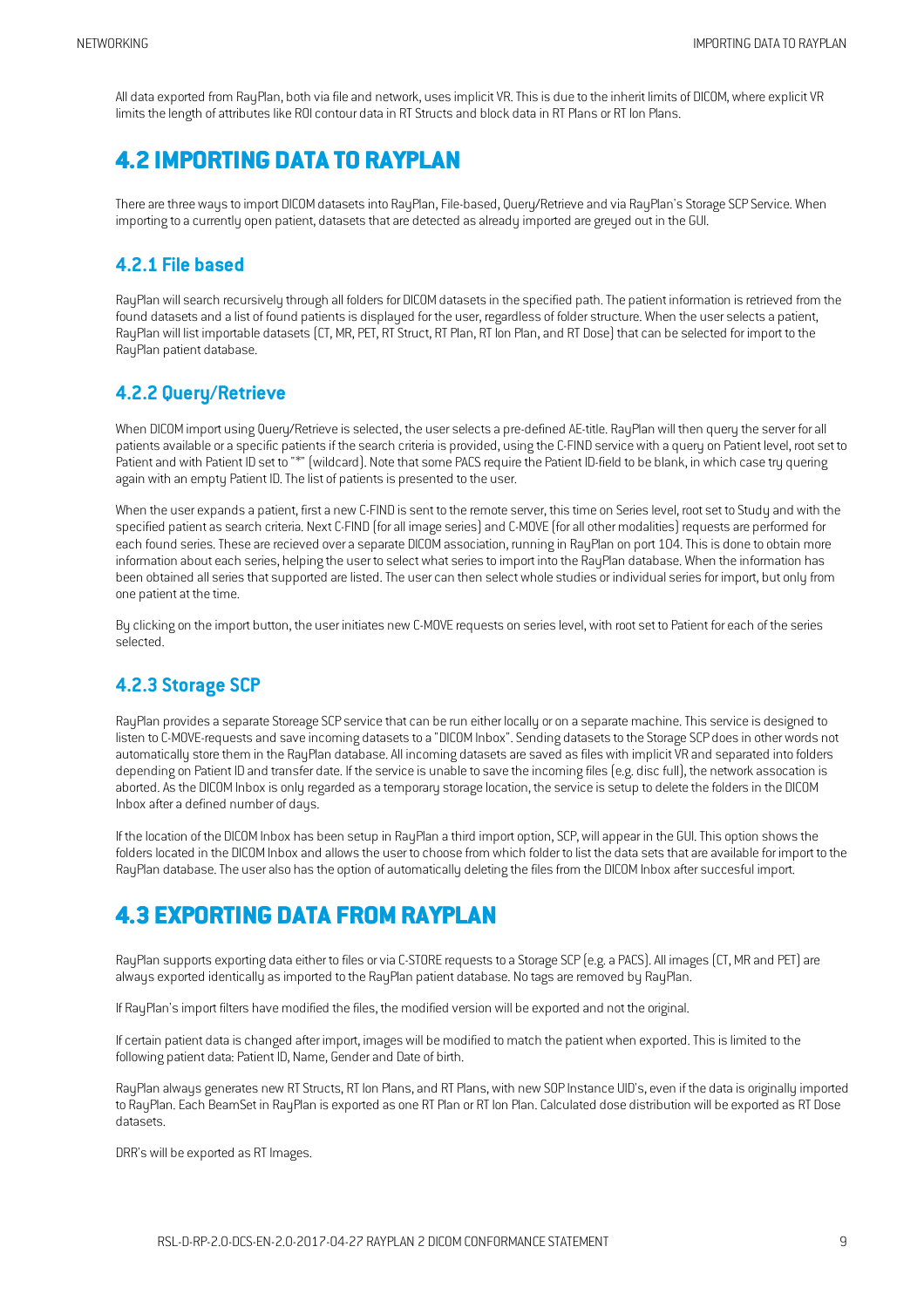## <span id="page-9-0"></span>**4.4 RAYPLAN [DICOMUID'S](#page-2-13)**

DICOMUID's generated by RayPlan follow the following pattern: 1.2.752.243.1.1.YYYY.MM.DDhh.mm.ss.ms.ii.rr

> YYYY = Year MM=Month  $DD = Day$ hh = Hour  $(24h)$  $mm =$ Minute ss = Second ms =Millisecond ii = Sequence number  $rr = 4$  digit random number

For each modality generated by RayPlan, the Series Instance UID is the same as the SOP Instance UID, followed by a ".1". For example, if the RT Plan or RTIon Plan SOP Instance UID is 1.2.826.0.1.3680043.8.176.2011.11.2911.22.33.44.1.1234567890, then the Series Instance UID will be 1.2.826.0.1.3680043.8.176.2011.11.2911.22.33.44.1.1234567890.1.For RT Dose of type Beam, the Series Instance UID is based on the SOP Instance UID for the first beam.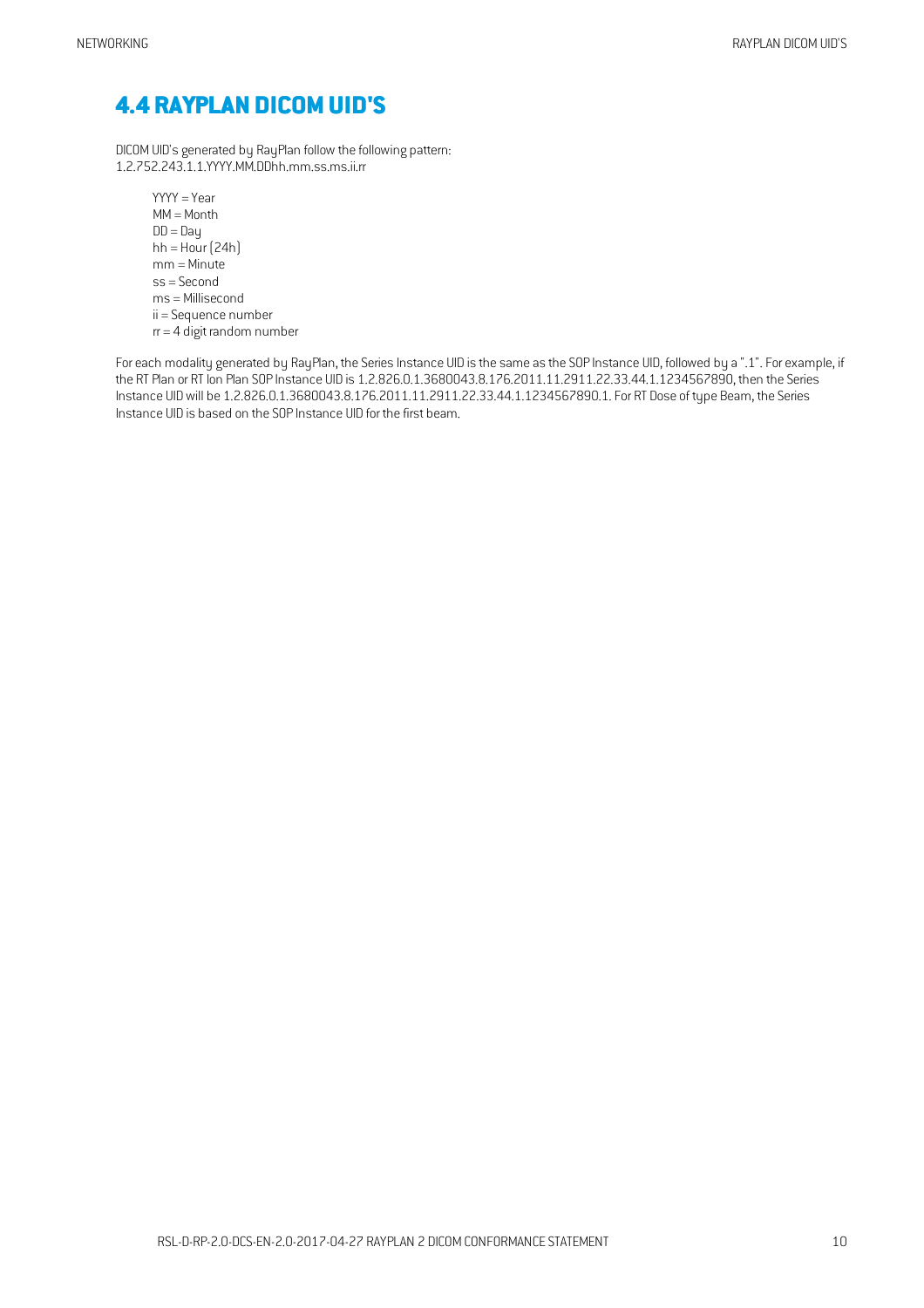# <span id="page-10-0"></span>**5 SUPPORT FOR [CHARACTER](#page-2-14) SETS**

RayPlan currently supports DICOM import and export of ISO IR 100 (ISO 8859-1 / Latin 1) and ISO IR 192 (Unicode in UTF-8). This is controlled viathe RayPlan configuration file. RayPlan will replace charactersthatare not included in the specificcharacterset with a question mark during export.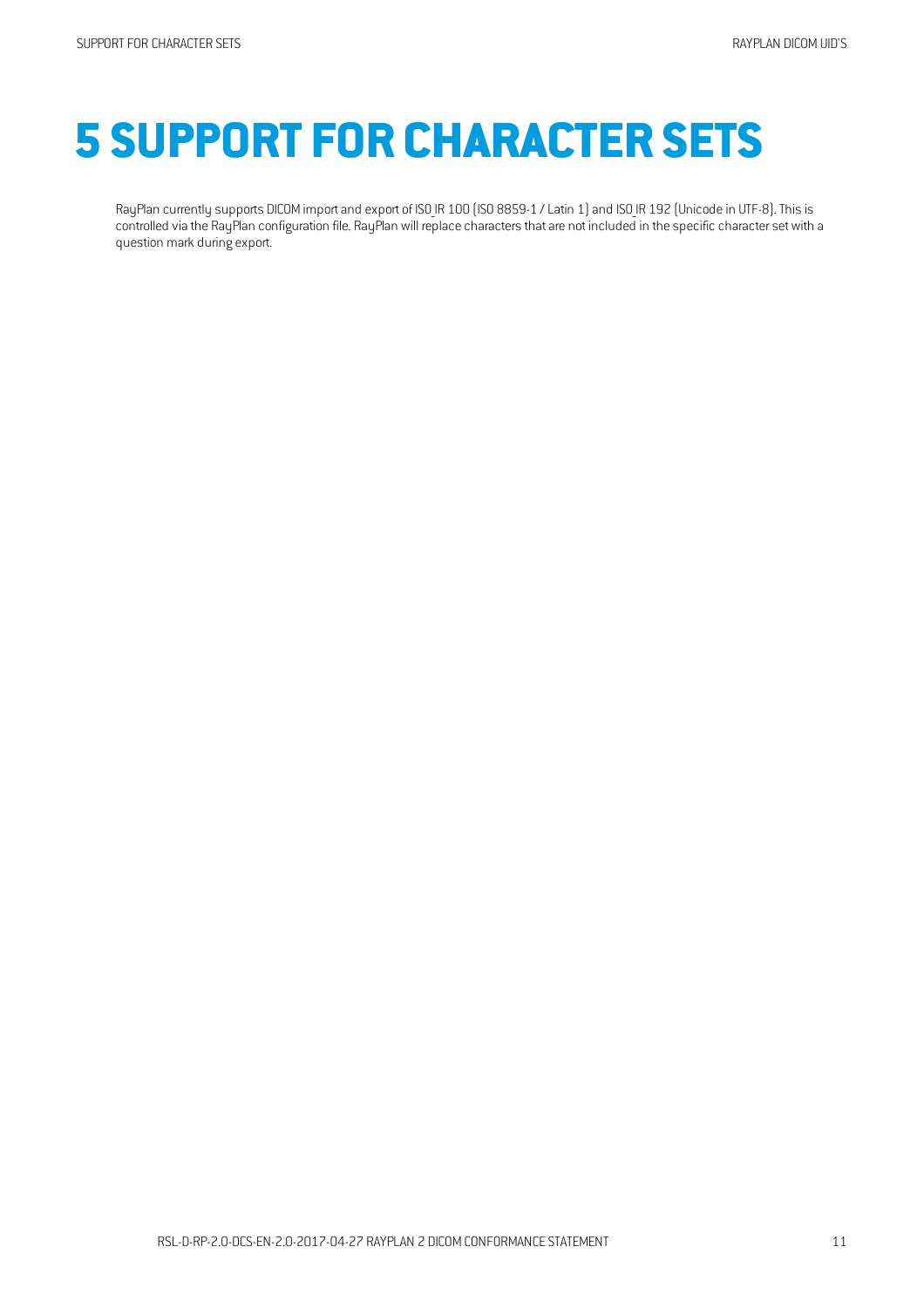<span id="page-11-0"></span>

Currently no security profiles are supported during network communication.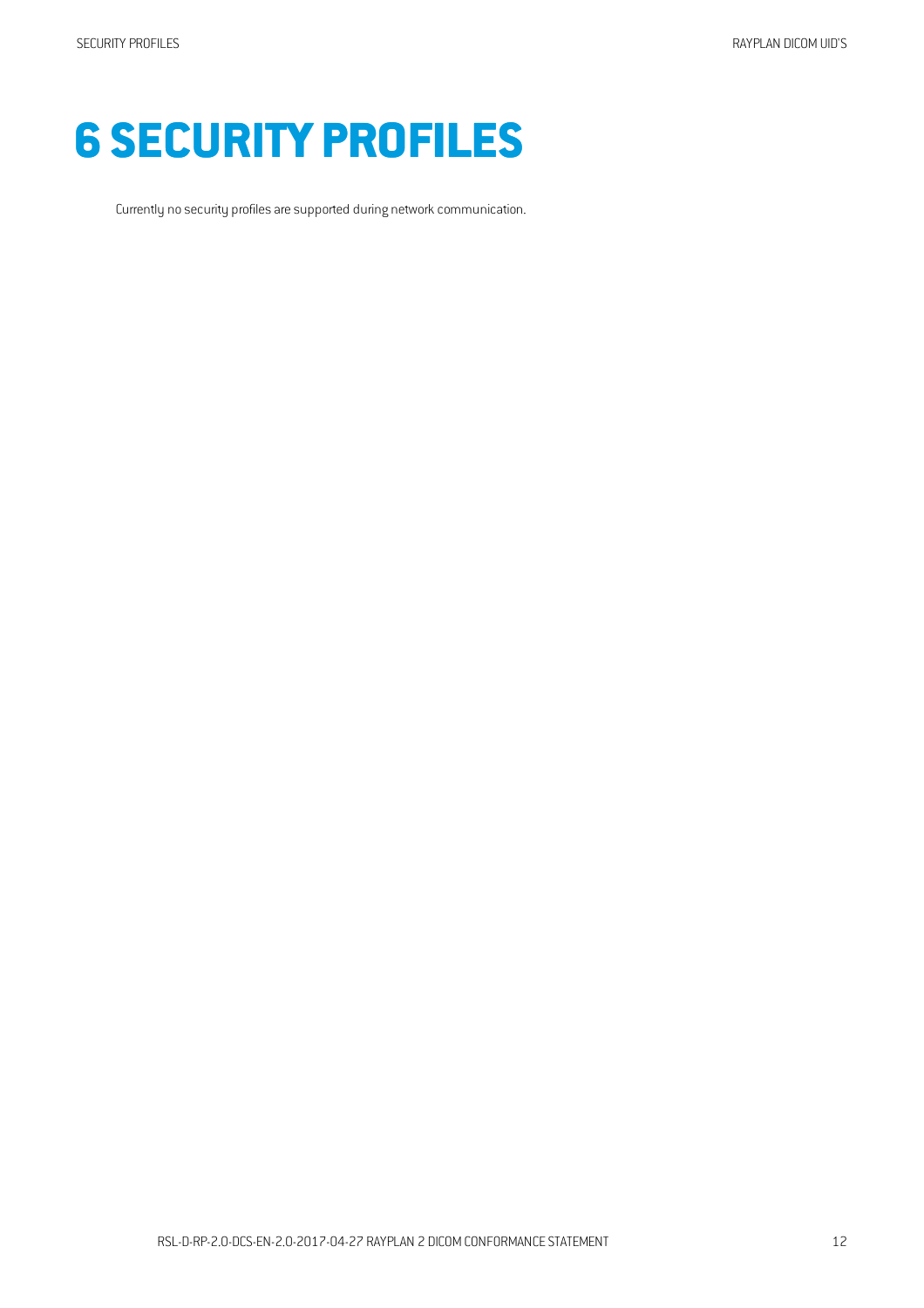# <span id="page-12-0"></span>**7 IMPORTIOD [DEFINITIONS](#page-2-16)**

# <span id="page-12-1"></span>**7.1 [CTIMAGE](#page-2-17) IOD**

Images are imported without modification except in two cases. Import filters will modify the datasets and original data may be lost. If certain patient data is changed after import, images will be modified to match the patient when exported. This is limited to the following patient data: Patient ID, Name, Gender and Date of birth. Only used attributes are listed. Attributes not listed will not be used during import.

| IE                    | <b>Module</b>                   | <b>Used</b> |
|-----------------------|---------------------------------|-------------|
| Patient               | Patient Module                  | Yes         |
| Study                 | General Study Module            | Yes         |
| Series                | General Series Module           | Yes         |
| Frame of<br>Reference | Frame of Reference Module       | Yes         |
| Equipment             | <b>General Equipment Module</b> | Yes         |
| Image                 | General Image Module            | No          |
|                       | Image Plane Module              | Yes         |
|                       | Image Pixel Module              | Yes         |
|                       | CT Image Module                 | Yes         |
|                       | SOP Common Module               | Yes         |

#### **7.1.1 Patient Module**

| <b>Attribute name</b> | <b>Tag</b>   | <b>Vr</b>       | <b>Type</b>    | <b>Comment</b>                                                                                                                                              |
|-----------------------|--------------|-----------------|----------------|-------------------------------------------------------------------------------------------------------------------------------------------------------------|
| Patient's Name        | [0010, 0010] | <b>PN</b>       | $\overline{c}$ | Used when importing a new patient.                                                                                                                          |
| Patient ID            | [0010, 0020] | $\overline{10}$ | 2              | Used when importing a new patient. Unique identifier<br>for patient in combination with Patient's Name.                                                     |
| Patient's Birth Date  | (0010, 0030) | DA              | 2              | Used when importing a new patient.                                                                                                                          |
| Patient's Sex         | [0010, 0040] | CS              | 2              | Used when importing a new patient. Defaults to '0' if<br>omitted.<br>Supported values:<br>$\bullet$ M - Male<br>$\bullet$ F - Female<br>$\bullet$ 0 - Other |

#### **7.1.2 General Study Module**

| <b>Attribute name</b> | Tag          | Vr | <b>Tupe</b> | <b>Comment</b>                  |
|-----------------------|--------------|----|-------------|---------------------------------|
| Study Instance UID    | [0020,0000]  | UI |             | Used when importing a new case. |
| Study Date            | (0008, 0020) | DA |             |                                 |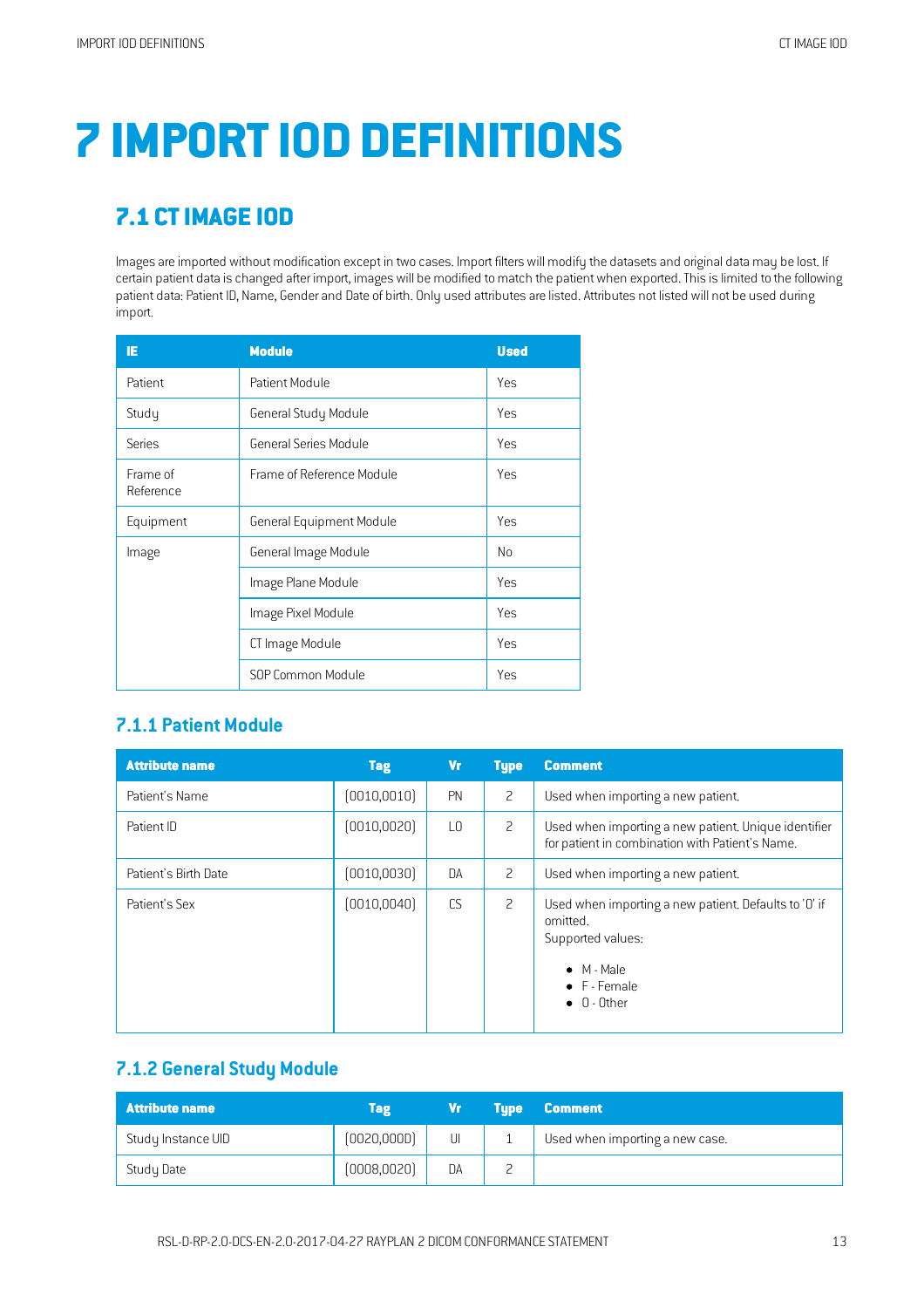| Study Time                 | (0008, 0030) | <b>TM</b> |   |                                 |
|----------------------------|--------------|-----------|---|---------------------------------|
| Referring Physician's Name | (0008,0090)  | PN        |   | Used when importing a new case. |
| Study ID                   | (0020, 0010) | <b>SH</b> |   |                                 |
| <b>Accession Number</b>    | (0008, 0050) | <b>SH</b> |   |                                 |
| <b>Study Description</b>   | (0008, 1030) | L0        | 3 |                                 |

### **7.1.3 General Series Module**

| <b>Attribute name</b> | <b>Tag</b>   | <b>Vr</b>       | <b>Type</b>  | <b>Comment</b>                                                   |
|-----------------------|--------------|-----------------|--------------|------------------------------------------------------------------|
| Modality              | (0008,0060)  | CS              | $\mathbf{1}$ | Supported value: CT.                                             |
| Series Instance UID   | [0020,000E]  | $\cup$          | $\mathbf{1}$ |                                                                  |
| Series Number         | [0020, 0011] | IS              | 2            |                                                                  |
| Series Date           | (0008, 0021) | DA              | 3            |                                                                  |
| Series Time           | (0008,0031)  | TM              | 3            |                                                                  |
| Protocol Name         | [0018, 1030] | $\overline{10}$ | 3            | Used to identify Imaging System during import.                   |
| Series Description    | [0008, 103E] | L0              | 3            | Only used for display.                                           |
| Patient Position      | [0018, 5100] | C <sub>S</sub>  | 2C           | Supported values: HFS, HFP, FFS, FFP, HFDR, HFDL,<br>FFDR, FFDL. |

## **7.1.4 Frameof Reference Module**

| <b>Attribute name</b>        | Tag          | Vr | <b>Tupe</b> | <b>Comment</b>                    |
|------------------------------|--------------|----|-------------|-----------------------------------|
| Frame of Reference UID       | [0020, 0052] | UI |             | Must be unique within the series. |
| Position Reference Indicator | [0020, 1040] |    |             |                                   |

## **7.1.5 General Equipment Module**

| <b>Attribute name</b> | <b>Tag</b>   |           | <b>Tupe</b>    | <b>Comment</b>                                                                                               |
|-----------------------|--------------|-----------|----------------|--------------------------------------------------------------------------------------------------------------|
| <b>Station Name</b>   | (0008, 1010) | <b>SH</b> |                | Used to identify the correct CT-to-Density table.                                                            |
| Pixel Padding Value   | [0028, 0120] | US SS     | 1 <sup>C</sup> | If pixel padding is present within the region used for<br>dose computation, the resulting dose may be wrong. |

## **7.1.6 Image Plane Module**

| <b>Attribute name</b>       | <b>Tag</b>   | Vī  | <b>Tupe</b> | <b>Comment</b>                                                                                                                            |
|-----------------------------|--------------|-----|-------------|-------------------------------------------------------------------------------------------------------------------------------------------|
| Pixel Spacing               | (0028,0030)  | D.S |             | Cannot be greater than 5 mm.                                                                                                              |
| Image Orientation (Patient) | [0020, 0037] | D.S |             | Image orientation must be transversal.                                                                                                    |
| Image Position (Patient)    | (0020, 0032) | D.S |             | Converted to internal image corner. Used to find slice<br>direction, which must be constant througout the<br>series and along the Z-axis. |

## **7.1.7 Image PixelModule**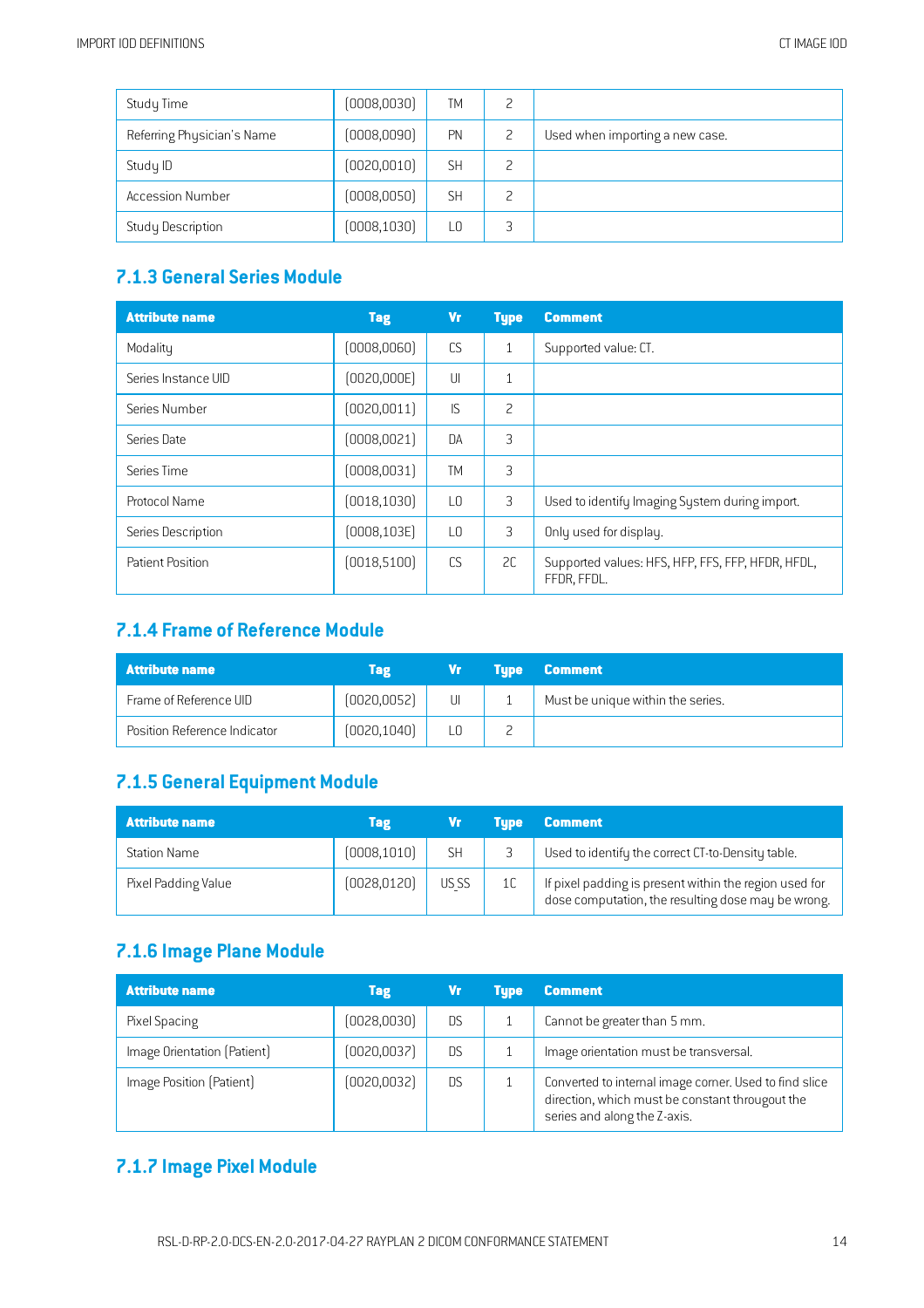| <b>Attribute name</b>      | <b>Tag</b>   | <b>Vr</b> | <b>Type</b>    | <b>Comment</b>                |
|----------------------------|--------------|-----------|----------------|-------------------------------|
| Samples per Pixel          | (0028,0002)  | US        | $\mathbf{1}$   | Supported value: 1.           |
| Photometric Interpretation | [0028,0004]  | CS        | $\mathbf{1}$   | Supported value: MONOCHROME2. |
| Rows                       | [0028, 0010] | US.       | $\mathbf{1}$   |                               |
| Columns                    | (0028, 0011) | <b>US</b> | $\mathbf{1}$   |                               |
| <b>Bits Allocated</b>      | (0028, 0100) | US        | $\mathbf{1}$   | Supported value: 16.          |
| <b>Bits Stored</b>         | [0028, 0101] | US        | $\mathbf{1}$   |                               |
| High Bit                   | [0028, 0102] | <b>US</b> | $\mathbf{1}$   |                               |
| Pixel Representation       | [0028, 0103] | US.       | $\mathbf{1}$   | Supported values: 0, 1.       |
| Pixel Data                 | [7FE0,0010]  | OB OW     | 1 <sup>C</sup> |                               |
| Pixel Padding Range Limit  | [0028, 0121] | US SS     | 1 <sup>C</sup> |                               |

## **7.1.8 CTImage Module**

| <b>Attribute name</b>      | <b>Tag</b>   | <b>Vr</b>       | <b>Type</b>  | <b>Comment</b>                                                                                               |
|----------------------------|--------------|-----------------|--------------|--------------------------------------------------------------------------------------------------------------|
| Image Type                 | (0008,0008)  | CS              | $\mathbf{1}$ |                                                                                                              |
| Samples per Pixel          | (0028,0002)  | US              | $\mathbf{1}$ | Supported value: 1.                                                                                          |
| Photometric Interpretation | [0028,0004]  | CS              | $\mathbf{1}$ | Supported value: MONOCHROME2.                                                                                |
| <b>Bits Allocated</b>      | (0028, 0100) | <b>US</b>       | $\mathbf{1}$ | Supported value: 16.                                                                                         |
| <b>Bits Stored</b>         | [0028, 0101] | <b>US</b>       | $\mathbf{1}$ | Must be greater than 0 and less than or equal to Bits<br>Allocated.<br>Supported values: 12, 13, 14, 15, 16. |
| High Bit                   | [0028, 0102] | <b>US</b>       | $\mathbf{1}$ | Must be equal to "Bits Stored - 1".                                                                          |
| Rescale Intercept          | [0028, 1052] | D.S             | $\mathbf{1}$ |                                                                                                              |
| Rescale Slope              | [0028, 1053] | <b>DS</b>       | $\mathbf{1}$ |                                                                                                              |
| Rescale Type               | [0028, 1054] | $\overline{10}$ | 1C           | Supported value: HU.                                                                                         |

## **7.1.9 SOP Common Module**

| <b>Attribute name</b>  | <b>Tag</b>   | Vr        | <b>Type</b>    | <b>Comment</b>                                                    |
|------------------------|--------------|-----------|----------------|-------------------------------------------------------------------|
| SOP Class UID          | (0008, 0016) | J         |                | Supported value: 1.2.840.10008.5.1.4.1.1.2.                       |
| SOP Instance UID       | (0008,0018)  | UI        |                | Stored internally to be used if referenced from other<br>dataset. |
| Specific Character Set | (0008,0005)  | CS.       | 1 <sup>C</sup> | Supported values: ISO IR 100, ISO IR 192.                         |
| Instance Creation Date | (0008, 0012) | <b>DA</b> | 3              |                                                                   |
| Instance Creation Time | (0008, 0013) | TM        | 3              |                                                                   |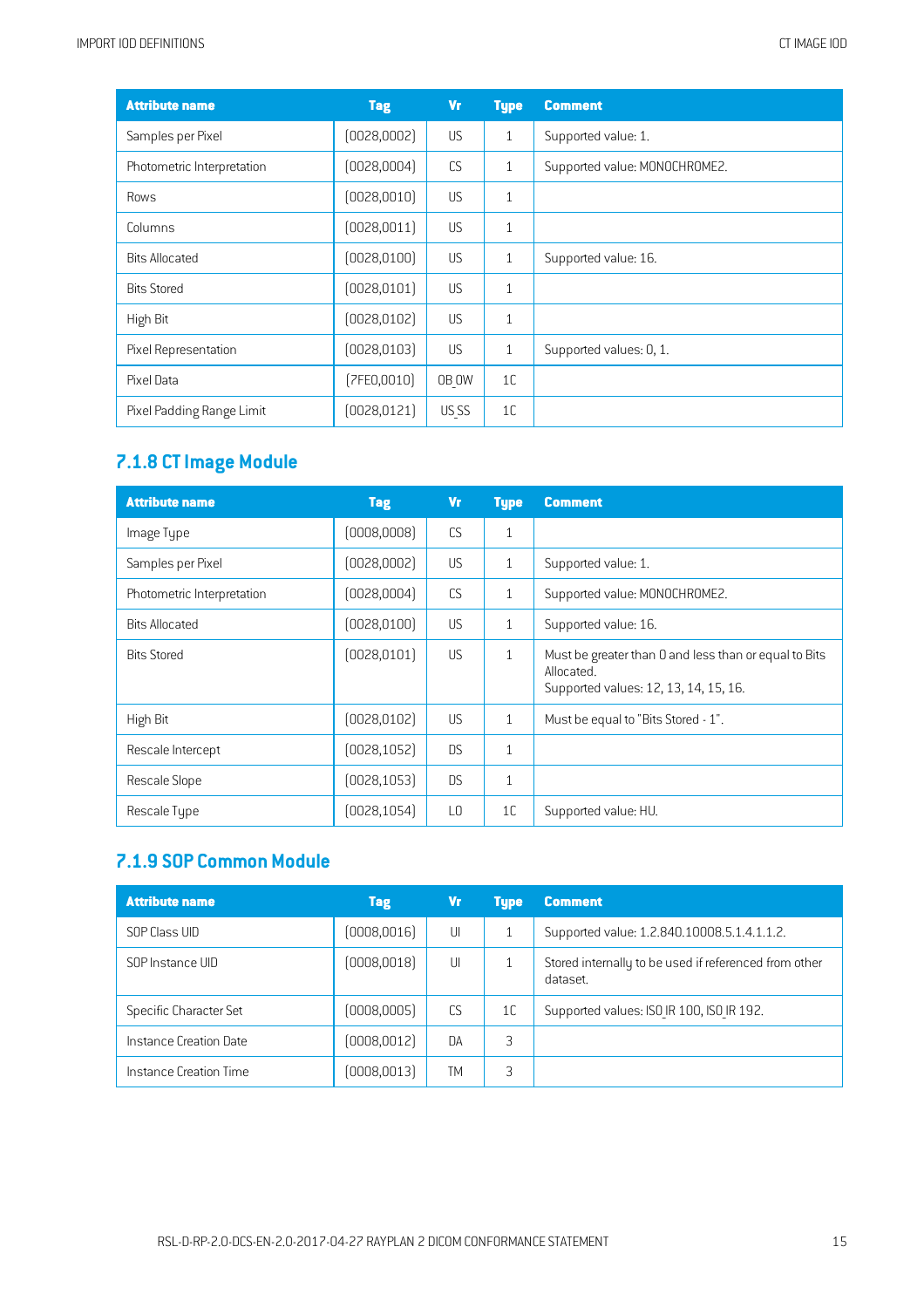# <span id="page-15-0"></span>**[7.2MR](#page-2-18) IMAGE IOD**

Images are imported without modification except in two cases. Import filters will modify the datasets and original data may be lost. If certain patient data is changed after import, images will be modified to match the patient when exported. This is limited to the following patient data: Patient ID, Name, Gender and Date of birth. Only used attributes are listed. Attributes not listed will not be used during import.

| ΙE                    | <b>Module</b>                   | <b>Used</b> |
|-----------------------|---------------------------------|-------------|
| Patient               | Patient Module                  | Yes         |
| Study                 | General Study Module            | Yes         |
| Series                | General Series Module           | Yes         |
| Frame of<br>Reference | Frame of Reference Module       | Yes         |
| Equipment             | <b>General Equipment Module</b> | Yes         |
| Image                 | General Image Module            | No          |
|                       | Image Plane Module              | Yes         |
|                       | Image Pixel Module              | Yes         |
|                       | MR Image Module                 | Yes         |
|                       | SOP Common Module               | Yes         |

### **7.2.1 Patient Module**

| <b>Attribute name</b> | <b>Tag</b>   | <b>Vr</b>      | <b>Type</b> | <b>Comment</b>                                                                                                                                              |
|-----------------------|--------------|----------------|-------------|-------------------------------------------------------------------------------------------------------------------------------------------------------------|
| Patient's Name        | [0010, 0010] | PN             | 2           | Used when importing a new patient.                                                                                                                          |
| Patient ID            | [0010, 0020] | L <sub>0</sub> | 2           | Used when importing a new patient. Unique identifier<br>for patient in combination with Patient's Name.                                                     |
| Patient's Birth Date  | [0010,0030]  | DA             | 2           | Used when importing a new patient.                                                                                                                          |
| Patient's Sex         | [0010, 0040] | CS             | 2           | Used when importing a new patient. Defaults to '0' if<br>omitted.<br>Supported values:<br>$\bullet$ M - Male<br>$\bullet$ F - Female<br>$\bullet$ 0 - Other |

### **7.2.2 General Study Module**

| <b>Attribute name</b>      | <b>Tag</b>   | <b>Vr</b> | <b>Type</b> | <b>Comment</b>                  |
|----------------------------|--------------|-----------|-------------|---------------------------------|
| Study Instance UID         | [0020,0000]  | UI        |             | Used when importing a new case. |
| Study Date                 | (0008, 0020) | DA        | 2           |                                 |
| Study Time                 | (0008, 0030) | <b>TM</b> | 2           |                                 |
| Referring Physician's Name | (0008, 0090) | PN        | 2           | Used when importing a new case. |
| Study ID                   | (0020, 0010) | <b>SH</b> | 2           |                                 |
| <b>Accession Number</b>    | (0008, 0050) | <b>SH</b> | 2           |                                 |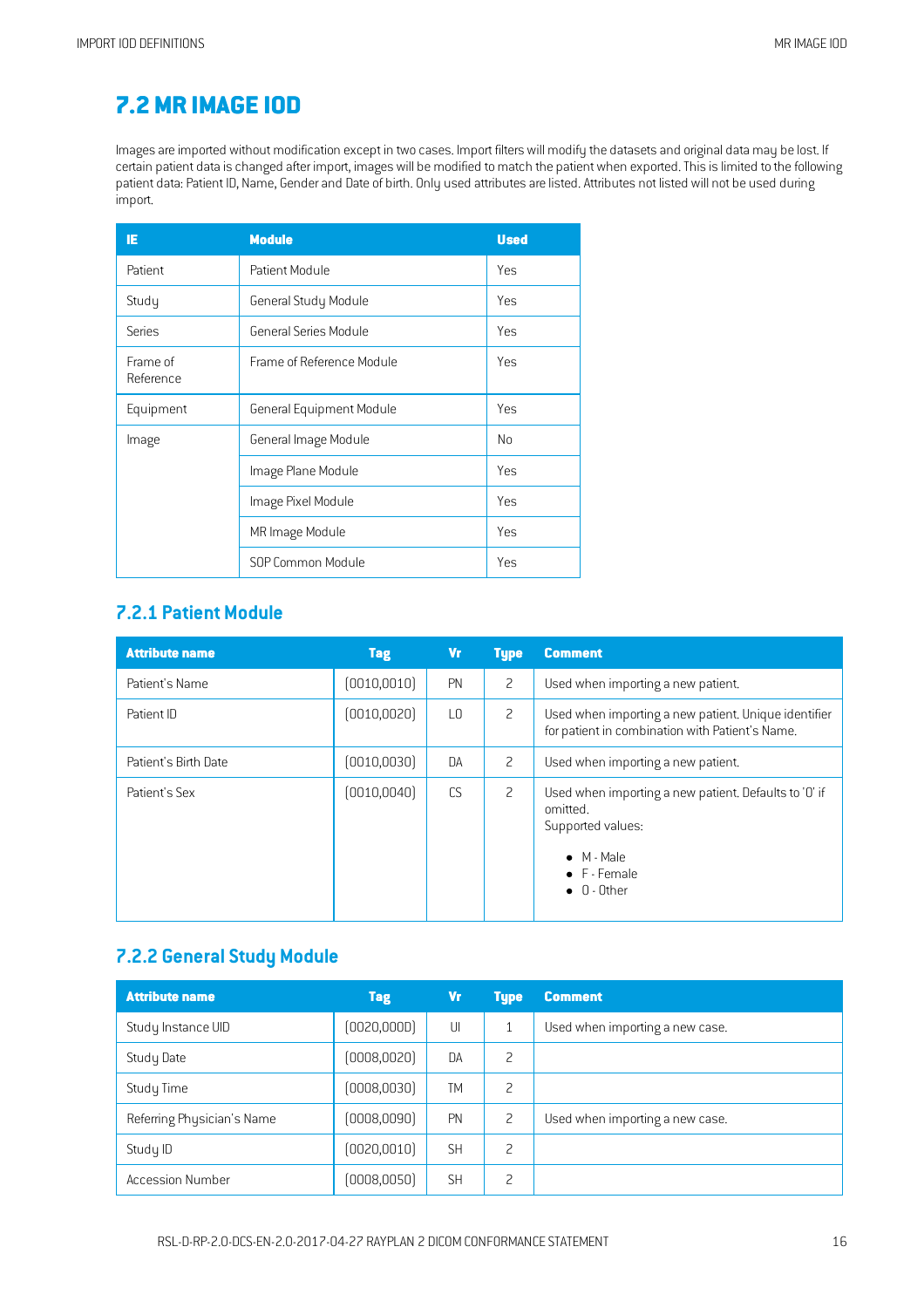### **7.2.3 General SeriesModule**

| <b>Attribute name</b> | <b>Tag</b>   | <b>Vr</b>       | <b>Type</b>    | <b>Comment</b>                                 |
|-----------------------|--------------|-----------------|----------------|------------------------------------------------|
| Modality              | (0008, 0060) | CS              | $\mathbf{1}$   | Supported value: MR.                           |
| Series Instance UID   | (0020,000E)  | UI              | $\mathbf{1}$   |                                                |
| Series Number         | (0020, 0011) | IS              | $\overline{c}$ |                                                |
| Series Date           | (0008, 0021) | <b>DA</b>       | 3              |                                                |
| Series Time           | (0008, 0031) | TM              | 3              |                                                |
| Protocol Name         | (0018, 1030) | $\overline{10}$ | 3              | Used to identify Imaging System during import. |
| Series Description    | (0008, 103E) | L <sub>0</sub>  | 3              | Only used for display.                         |
| Patient Position      | [0018, 5100] | CS              | 2C             | Supported values: HFS, HFP, FFS, FFP.          |

## **7.2.4 Frameof Reference Module**

| Attribute name               | Tag          | Vr | <b>Tupe</b> | <b>Comment</b>                    |
|------------------------------|--------------|----|-------------|-----------------------------------|
| Frame of Reference UID       | [0020, 0052] | UI |             | Must be unique within the series. |
| Position Reference Indicator | [0020, 1040] |    |             |                                   |

## **7.2.5 General Equipment Module**

| <b>Attribute name</b> | Tag          |       | <b>Type Comment</b>                                                                                          |
|-----------------------|--------------|-------|--------------------------------------------------------------------------------------------------------------|
| Pixel Padding Value   | [0028, 0120] | US SS | If pixel padding is present within the region used for<br>dose computation, the resulting dose may be wrong. |

## **7.2.6 Image Plane Module**

| <b>Attribute name</b>       | <b>Tag</b>  | Nт  | <b>Tupe</b> | <b>Comment</b>                                                                                                        |
|-----------------------------|-------------|-----|-------------|-----------------------------------------------------------------------------------------------------------------------|
| Pixel Spacing               | [0028,0030] | D.S |             | Cannot be greater than 5 mm.                                                                                          |
| Image Orientation (Patient) | [0020,0037] | D.S |             | All image orientations are supported, as long as row<br>and column directions are orthogonal.                         |
| Image Position (Patient)    | [0020,0032] | DS  |             | Converted to internal image corner. Used to find slice<br>direction, which must be constant throughout the<br>series. |

### **7.2.7 Image PixelModule**

| <b>Attribute name</b>      | <b>Tag</b>   | Vr | <b>Type</b> | <b>Comment</b>                                |
|----------------------------|--------------|----|-------------|-----------------------------------------------|
| Samples per Pixel          | (0028,0002)  | US | -1          | Supported value: 1.                           |
| Photometric Interpretation | [0028,0004]  | CS |             | Supported value: MONOCHROME2.                 |
| Rows                       | (0028, 0010) | US |             |                                               |
| Columns                    | [0028, 0011] | US | 1           |                                               |
| <b>Bits Allocated</b>      | [0028, 0100] | US |             | Supported value: 16.                          |
| <b>Bits Stored</b>         | (0028, 0101) | US |             | Must be equal to or less than Bits Allocated. |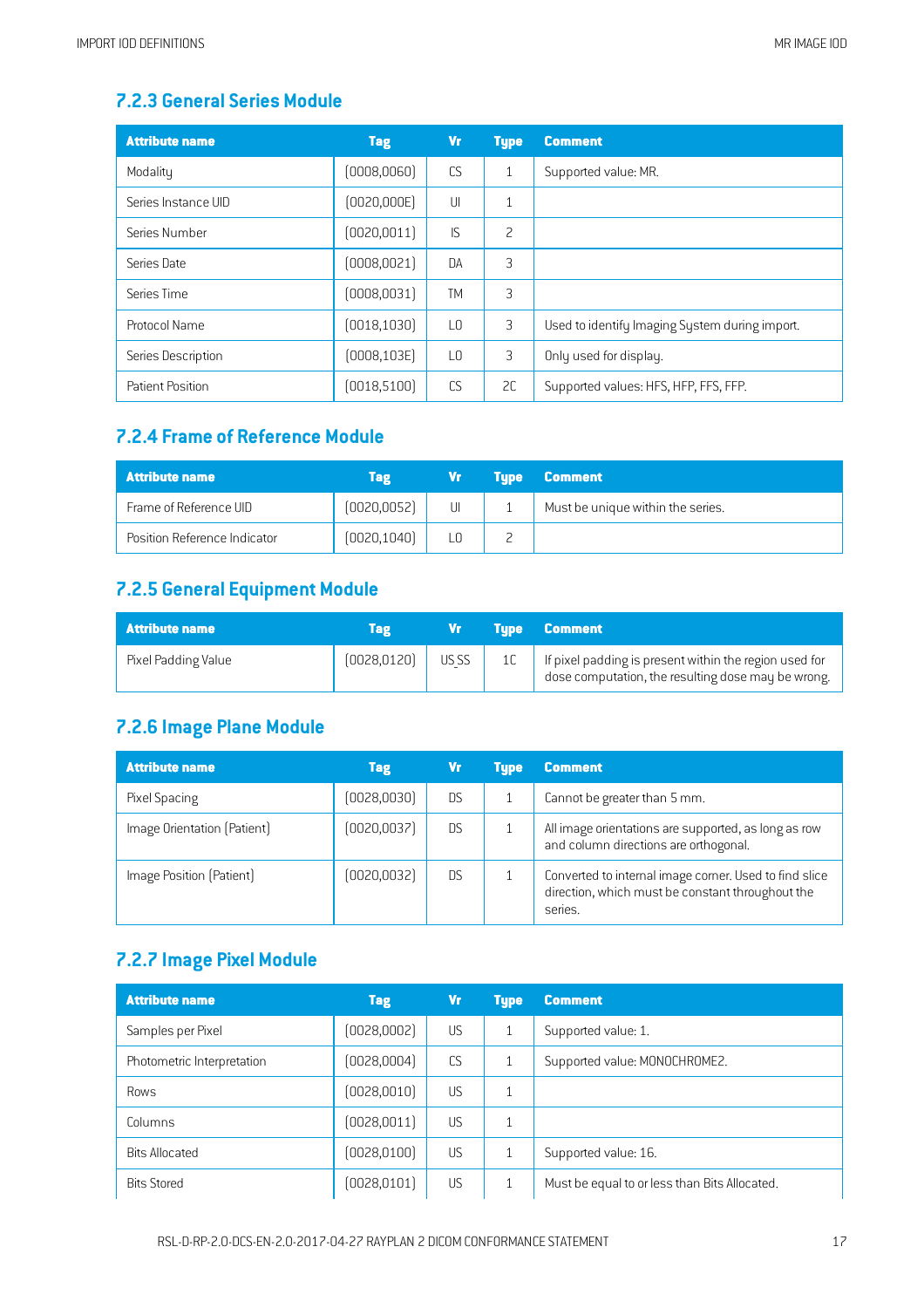| High Bit                  | [0028, 0102] | US        |    |                         |
|---------------------------|--------------|-----------|----|-------------------------|
| Pixel Representation      | [0028, 0103] | <b>US</b> |    | Supported values: 0, 1. |
| Pixel Data                | [7FE0,0010]  | OB OW     | 1C |                         |
| Pixel Padding Range Limit | (0028, 0121) | US SS     | 1C |                         |

## **7.2.8 MR Image Module**

| <b>Attribute name</b>      | <b>Tag</b>   | Vr | <b>Type</b> | <b>Comment</b>                |
|----------------------------|--------------|----|-------------|-------------------------------|
| Image Type                 | (0008,0008)  | CS | 1           |                               |
| Samples per Pixel          | (0028,0002)  | US | 1           | Supported value: 1.           |
| Photometric Interpretation | (0028,0004)  | CS |             | Supported value: MONOCHROME2. |
| <b>Bits Allocated</b>      | (0028, 0100) | US |             | Supported value: 16.          |
| Scanning Sequence          | [0018,0020]  | CS | 1           |                               |
| Sequence Variant           | (0018, 0021) | CS |             |                               |

#### **7.2.9 SOP Common Module**

| <b>Attribute name</b>  | <b>Tag</b>   | Vr        | <b>Type</b> | <b>Comment</b>                                                    |
|------------------------|--------------|-----------|-------------|-------------------------------------------------------------------|
| SOP Class UID          | (0008, 0016) | UI        |             | Supported value: 1.2.840.10008.5.1.4.1.1.4.                       |
| SOP Instance UID       | (0008, 0018) | UI        |             | Stored internally to be used if referenced from other<br>dataset. |
| Specific Character Set | (0008,0005)  | CS        | 1C          | Supported values: ISO IR 100, ISO IR 192.                         |
| Instance Creation Date | (0008, 0012) | <b>DA</b> | 3           |                                                                   |
| Instance Creation Time | (0008,0013)  | TМ        | 3           |                                                                   |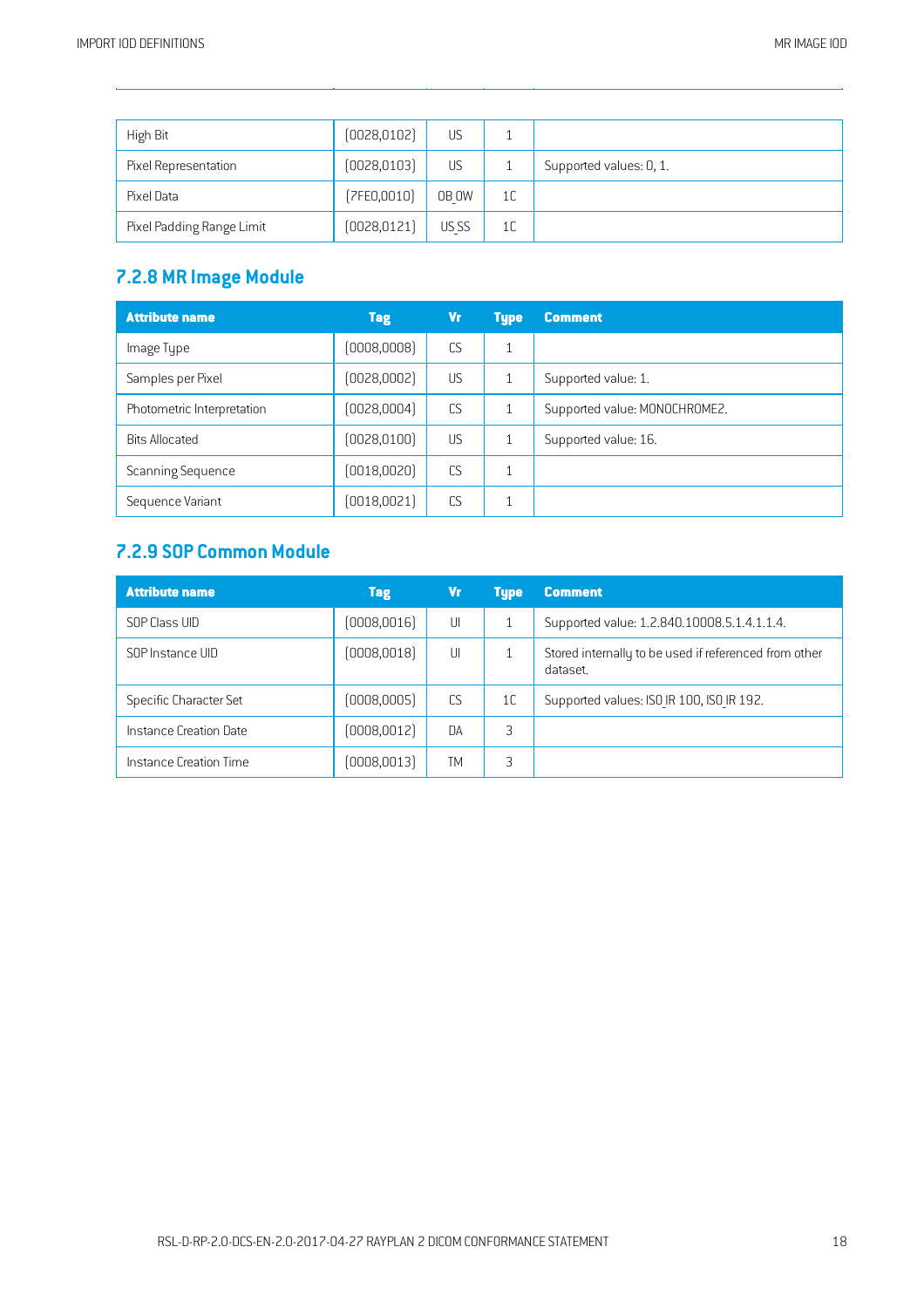# <span id="page-18-0"></span>**7.3 [PETIMAGE](#page-2-19) IOD**

Images are imported without modification except in two cases. Import filters will modify the datasets and original data may be lost. If certain patient data is changed after import, images will be modified to match the patient when exported. This is limited to the following patient data: Patient ID, Name, Gender and Date of birth. Only used attributes are listed. Attributes not listed will not be used during import.

| ΙE                    | <b>Module</b>                            | <b>Used</b> |
|-----------------------|------------------------------------------|-------------|
| Patient               | Patient Module                           | <b>Yes</b>  |
| Study                 | General Study Module                     | <b>Yes</b>  |
|                       | Patient Study Module                     | Yes         |
| Series                | General Series Module                    | Yes         |
|                       | PFT Series Module                        | <b>Yes</b>  |
|                       | PET Isotope Module                       | Yes         |
|                       | <b>NM/PET Patient Orientation Module</b> | Yes         |
| Frame of<br>Reference | Frame of Reference Module                | Yes         |
| Equipment             | <b>General Equipment Module</b>          | Yes         |
| Image                 | General Image Module                     | No          |
|                       | Image Plane Module                       | <b>Yes</b>  |
|                       | Image Pixel Module                       | Yes         |
|                       | PET Image Module                         | <b>Yes</b>  |
|                       | SOP Common Module                        | <b>Yes</b>  |

### **7.3.1 Patient Module**

| <b>Attribute name</b> | <b>Tag</b>   | <b>Vr</b>      | <b>Type</b> | <b>Comment</b>                                                                                                                                      |
|-----------------------|--------------|----------------|-------------|-----------------------------------------------------------------------------------------------------------------------------------------------------|
| Patient's Name        | [0010, 0010] | PN             | 2           | Used when importing a new patient.                                                                                                                  |
| Patient ID            | [0010, 0020] | L <sub>0</sub> | 2           | Used when importing a new patient. Unique identifier<br>for patient in combination with Patient's Name.                                             |
| Patient's Birth Date  | [0010,0030]  | DA             | 2           | Used when importing a new patient.                                                                                                                  |
| Patient's Sex         | [0010, 0040] | CS             | 2           | Used when importing a new patient. Defaults to '0' if<br>omitted.<br>Supported values:<br>$\bullet$ M - Male<br>• F - Female<br>$\bullet$ 0 - Other |

#### **7.3.2 General Study Module**

| <b>Attribute name</b> | Tag          | NП | <b>Tupe</b> | <b>Comment</b>                  |
|-----------------------|--------------|----|-------------|---------------------------------|
| Study Instance UID    | [0020,0000]  | UI |             | Used when importing a new case. |
| <b>Study Date</b>     | (0008, 0020) | DA | 느           |                                 |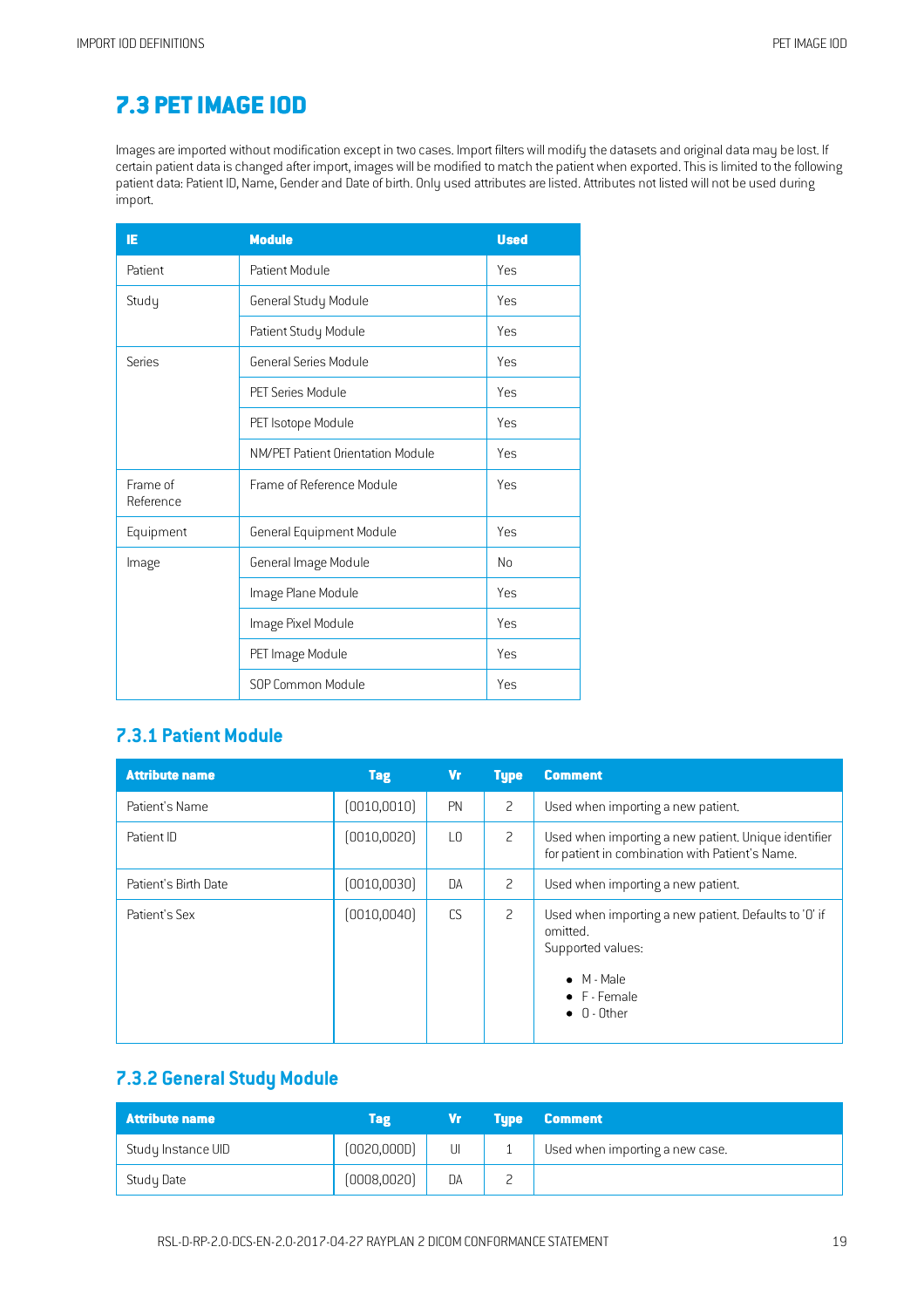| Study Time                 | (0008, 0030) | <b>TM</b> | ட |                                 |
|----------------------------|--------------|-----------|---|---------------------------------|
| Referring Physician's Name | (0008, 0090) | PN        |   | Used when importing a new case. |
| Study ID                   | [0020, 0010] | <b>SH</b> |   |                                 |
| <b>Accession Number</b>    | (0008, 0050) | <b>SH</b> |   |                                 |

## **7.3.3 Patient Study Module**

| Attribute name   | Tag          | Vr . | <b>Type Comment</b>       |
|------------------|--------------|------|---------------------------|
| Patient's Weight | [0010, 1030] | DS - | Used for SUV calculation. |

## **7.3.4 General SeriesModule**

| <b>Attribute name</b> | <b>Tag</b>   | <b>Vr</b>       | <b>Type</b>    | <b>Comment</b>                               |
|-----------------------|--------------|-----------------|----------------|----------------------------------------------|
| Modality              | (0008,0060)  | CS              | $\mathbf{1}$   | Supported value: PT.                         |
| Series Instance UID   | [0020,000E]  | UI              | $\mathbf{1}$   |                                              |
| Series Number         | [0020, 0011] | IS              | $\overline{c}$ |                                              |
| Series Date           | (0008, 0021) | DA              | 3              |                                              |
| Series Time           | (0008, 0031) | <b>TM</b>       | 3              |                                              |
| Protocol Name         | [0018, 1030] | $\overline{10}$ | 3              | Used to identify the protocol during import. |
| Series Description    | [0008, 103E] | L <sub>0</sub>  | 3              | Only used for display.                       |
| Patient Position      | [0018, 5100] | C <sub>S</sub>  | SC.            | Supported values: HFS, HFP, FFS, FFP.        |

#### **7.3.5 PET Series Module**

| <b>Attribute name</b> | <b>Tag</b>   | <b>Vr</b> | <b>Type</b>    | <b>Comment</b>                                                                                                                                            |
|-----------------------|--------------|-----------|----------------|-----------------------------------------------------------------------------------------------------------------------------------------------------------|
| Series Date           | (0008, 0021) | DA        | $\mathbf{1}$   |                                                                                                                                                           |
| Series Time           | (0008, 0031) | <b>TM</b> | $\mathbf{1}$   |                                                                                                                                                           |
| Units                 | [0054, 1001] | <b>CS</b> | $\mathbf{1}$   | Supported values: CNTS, NONE, CM2, PCNT, CPS,<br>BOML, MGMINML, UMOLMINML, MLMING, MLG, 1CM,<br>UMOLML, PROPCNTS, PROPCPS, MLMINML, MLML, GML,<br>STDDEV. |
| <b>Counts Source</b>  | (0054, 1002) | CS        | $\mathbf{1}$   |                                                                                                                                                           |
| Series Type           | [0054, 1000] | CS        | $\mathbf{1}$   |                                                                                                                                                           |
| Number of Slices      | (0054,0081)  | US.       | $\mathbf{1}$   |                                                                                                                                                           |
| Corrected Image       | [0028, 0051] | <b>CS</b> | $\overline{c}$ | Must contain DECY\ATTN in order to compute SUV.                                                                                                           |
| Decay Correction      | [0054, 1102] | <b>CS</b> | $\mathbf{1}$   | Supported values:<br>NONE<br>$\bullet$<br>START - Required to compute SUV<br><b>ADMIN</b>                                                                 |

# **7.3.6 PETIsotope Module**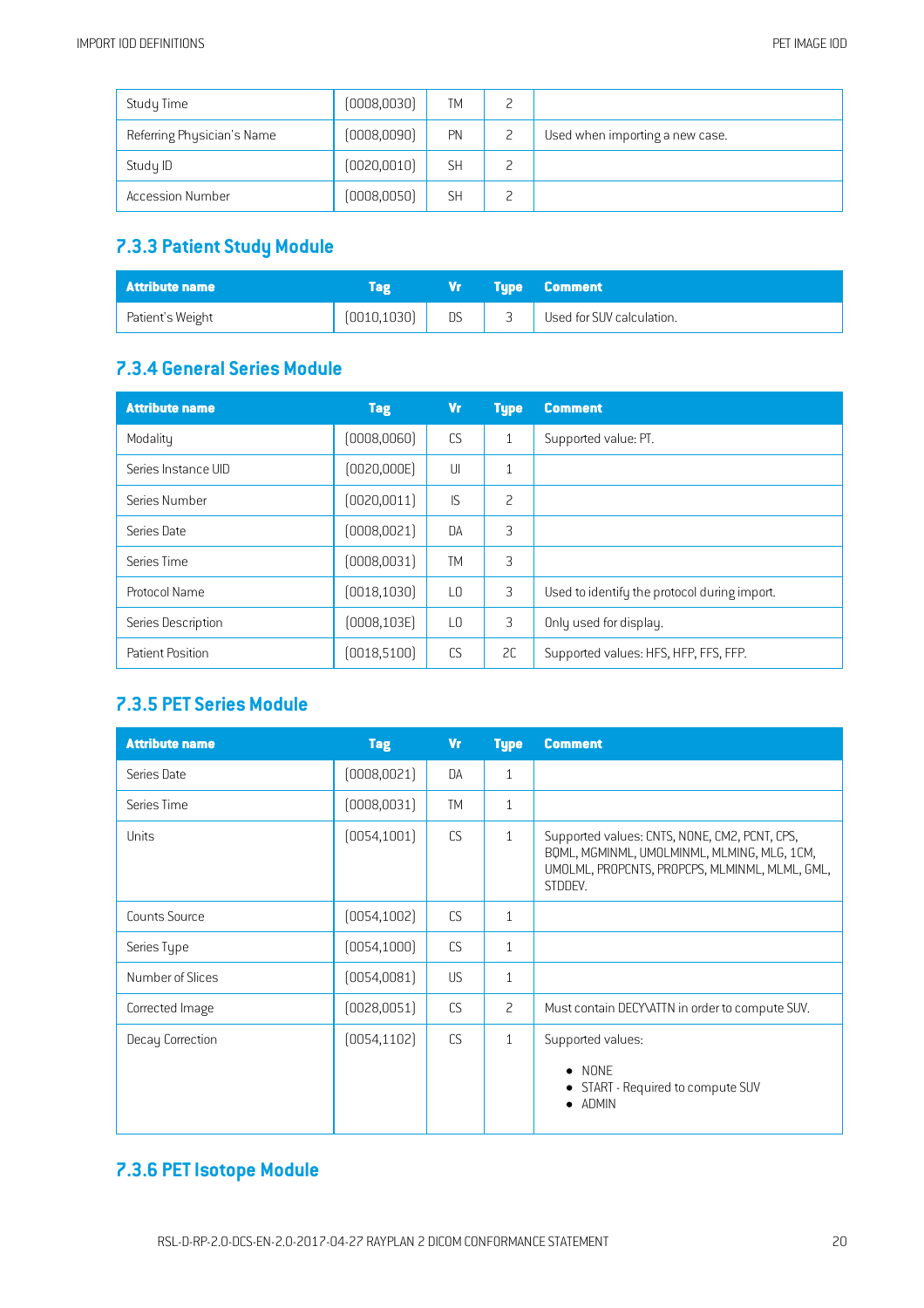| <b>Attribute name</b>                       | <b>Tag</b>   | Vr             | <b>Type</b> | <b>Comment</b> |
|---------------------------------------------|--------------|----------------|-------------|----------------|
| Radiopharmaceutical Information<br>Sequence | [0054, 0016] | S <sub>0</sub> | 2           |                |
| >Radiopharmaceutical Start Time             | [0018, 1072] | <b>TM</b>      | 3           |                |
| >Radionuclide Total Dose                    | [0018, 1074] | DS             | 3           |                |
| >Radionuclide Half Life                     | [0018, 1075] | DS             | 3           |                |

#### **7.3.7 NM/PET Patient Orientation Module**

| <b>Attribute name</b>                          | <b>Tag</b>   | <b>Vr</b>      | <b>Type</b>    | <b>Comment</b>                                                                                                |
|------------------------------------------------|--------------|----------------|----------------|---------------------------------------------------------------------------------------------------------------|
| Patient Orientation Code Sequence              | [0054, 0410] | SQ             | $\overline{c}$ |                                                                                                               |
| >Code Value                                    | [0008, 0100] | <b>SH</b>      | 1 <sup>C</sup> | Supported value:                                                                                              |
|                                                |              |                |                | $\bullet$ F-10450 - recumbent                                                                                 |
| >Coding Scheme Designator                      | [0008, 0102] | <b>SH</b>      | 1C             | Supported value: 99SDM.                                                                                       |
| >Code Meaning                                  | [0008, 0104] | L <sub>0</sub> | 3              | Supported value: recumbent.                                                                                   |
| >Patient Orientation Modifier Code<br>Sequence | [0054, 0412] | S <sub>0</sub> | 2C             |                                                                                                               |
| >Code Value                                    | (0008, 0100) | <b>SH</b>      | 1 <sup>C</sup> | Supported values:<br>$\bullet$ F-10340 - supine<br>$\bullet$ F-10310 - prone                                  |
| >Coding Scheme Designator                      | (0008, 0102) | <b>SH</b>      | 1C             | Supported value: 99SDM.                                                                                       |
| >Code Meaning                                  | [0008, 0104] | L <sub>0</sub> | 3              | Supported values: supine, prone.                                                                              |
| Patient Gantry Relationship Code<br>Sequence   | [0054, 0414] | SQ             | $\overline{c}$ |                                                                                                               |
| >Code Value                                    | [0008, 0100] | <b>SH</b>      | 1C             | Supported values:<br>F-10470 - headfirst<br>F-10480 - feet-first<br>G-5190 - headfirst<br>G-5191 - feet-first |
| >Coding Scheme Designator                      | (0008, 0102) | <b>SH</b>      | 1C             | Supported value: 99SDM.                                                                                       |
| >Code Meaning                                  | [0008, 0104] | L <sub>0</sub> | 3              | Supported values: headfirst, feet-first.                                                                      |

#### **7.3.8 Frameof Reference Module**

| <b>Attribute name</b>        | Tag          | Vr. | <b>Example 1</b> | <b>Comment</b>                    |
|------------------------------|--------------|-----|------------------|-----------------------------------|
| Frame of Reference UID       | [0020, 0052] | UI  |                  | Must be unique within the series. |
| Position Reference Indicator | [0020, 1040] |     |                  |                                   |

## **7.3.9 General Equipment Module**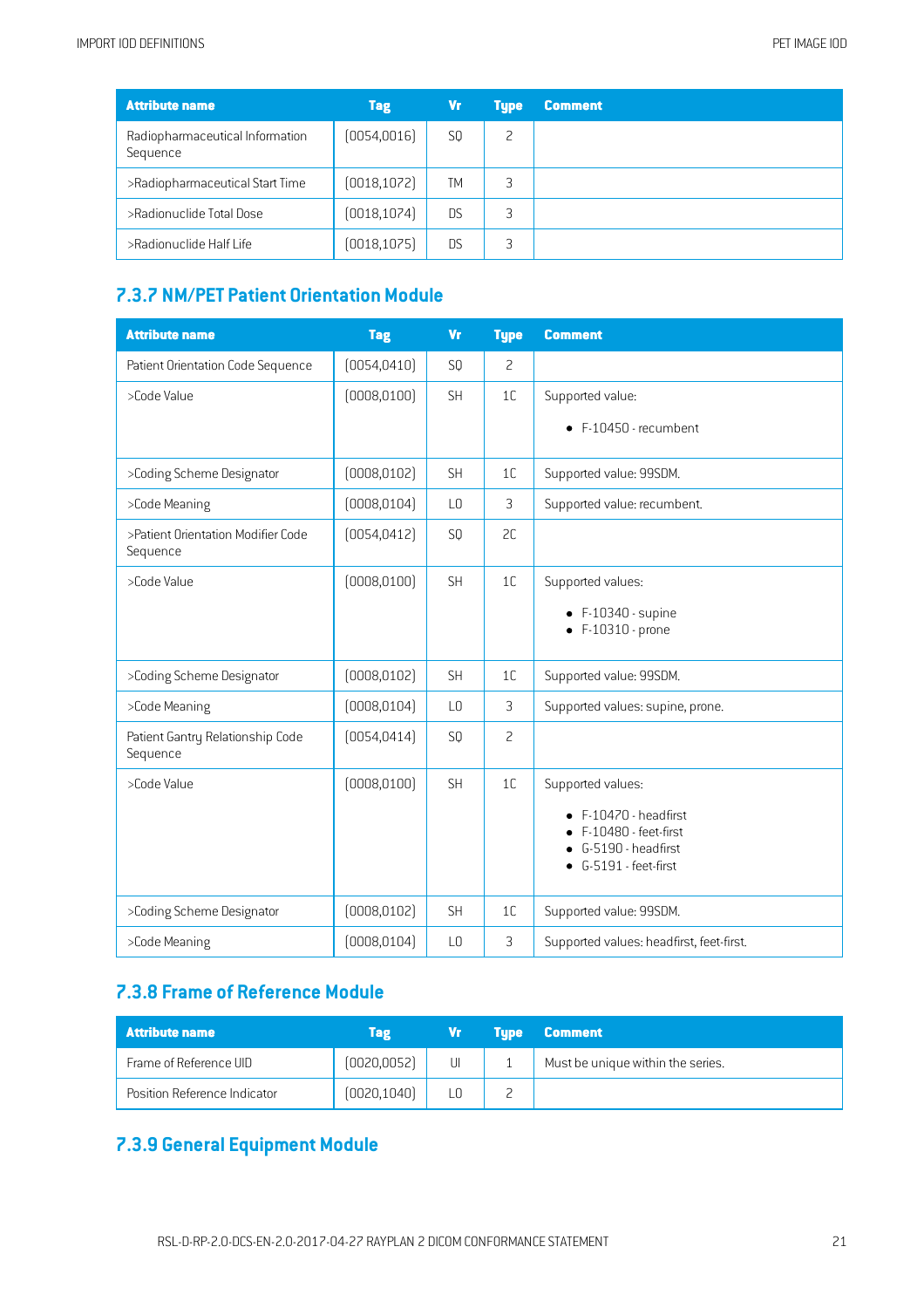| <b>Attribute name</b> |              |       | Type Comment                                                                                                 |
|-----------------------|--------------|-------|--------------------------------------------------------------------------------------------------------------|
| Pixel Padding Value   | [0028, 0120] | US SS | If pixel padding is present within the region used for<br>dose computation, the resulting dose may be wrong. |

## **7.3.10 Image Plane Module**

| <b>Attribute name</b>       | <b>Tag</b>   | Vr        | <b>Tupe</b> | <b>Comment</b>                                                                                                                            |
|-----------------------------|--------------|-----------|-------------|-------------------------------------------------------------------------------------------------------------------------------------------|
| Pixel Spacing               | [0028,0030]  | D.S       |             | Cannot be greater than 5 mm.                                                                                                              |
| Image Orientation (Patient) | (0020, 0037) | <b>DS</b> |             | Image orientation must be transversal.                                                                                                    |
| Image Position (Patient)    | (0020, 0032) | DS        |             | Converted to internal image corner. Used to find slice<br>direction, which must be constant througout the<br>series and along the Z-axis. |

## **7.3.11 Image Pixel Module**

| <b>Attribute name</b>      | <b>Tag</b>   | <b>Vr</b> | <b>Type</b>    | <b>Comment</b>                                |
|----------------------------|--------------|-----------|----------------|-----------------------------------------------|
| Samples per Pixel          | (0028,0002)  | US.       | $\mathbf{1}$   | Supported value: 1.                           |
| Photometric Interpretation | [0028,0004]  | CS        | $\mathbf{1}$   | Supported value: MONOCHROME2.                 |
| Rows                       | [0028, 0010] | US        | $\mathbf{1}$   |                                               |
| Columns                    | [0028, 0011] | US        | $\mathbf{1}$   |                                               |
| <b>Bits Allocated</b>      | [0028, 0100] | US        | $\mathbf{1}$   | Supported value: 16.                          |
| <b>Bits Stored</b>         | [0028, 0101] | US        | $\mathbf{1}$   | Must be equal to or less than Bits Allocated. |
| High Bit                   | [0028, 0102] | <b>US</b> | $\mathbf{1}$   |                                               |
| Pixel Representation       | [0028, 0103] | US.       | $\mathbf{1}$   | Supported values: 0, 1.                       |
| Pixel Data                 | [7FE0,0010]  | OB OW     | 1 <sup>C</sup> |                                               |
| Pixel Padding Range Limit  | [0028, 0121] | US SS     | 1C             |                                               |

## **7.3.12 PETImage Module**

| <b>Attribute name</b>      | <b>Tag</b>   | <b>Vr</b> | <b>Type</b>  | <b>Comment</b>                                                      |
|----------------------------|--------------|-----------|--------------|---------------------------------------------------------------------|
| Image Type                 | [0008,0008]  | CS        | $\mathbf{1}$ |                                                                     |
| Samples per Pixel          | [0028,0002]  | <b>US</b> | $\mathbf{1}$ | Supported value: 1.                                                 |
| Photometric Interpretation | [0028,0004]  | CS        | $\mathbf{1}$ | Supported value: MONOCHROME2.                                       |
| <b>Bits Allocated</b>      | [0028, 0100] | <b>US</b> | $\mathbf{1}$ | Supported value: 16.                                                |
| <b>Bits Stored</b>         | [0028, 0101] | <b>US</b> | $\mathbf{1}$ | Must be greater than 0 and less than or equal to Bits<br>Allocated. |
| High Bit                   | [0028, 0102] | <b>US</b> | $\mathbf{1}$ | HighBit must be equal to Bits Stored - 1.                           |
| Rescale Intercept          | [0028, 1052] | D.S       | $\mathbf{1}$ | Supported value: 0.0.                                               |
| Rescale Slope              | [0028, 1053] | <b>DS</b> | $\mathbf{1}$ |                                                                     |
| Frame Reference Time       | [0054, 1300] | <b>DS</b> | $\mathbf{1}$ |                                                                     |
| Image Index                | [0054, 1330] | US        | $\mathbf{1}$ |                                                                     |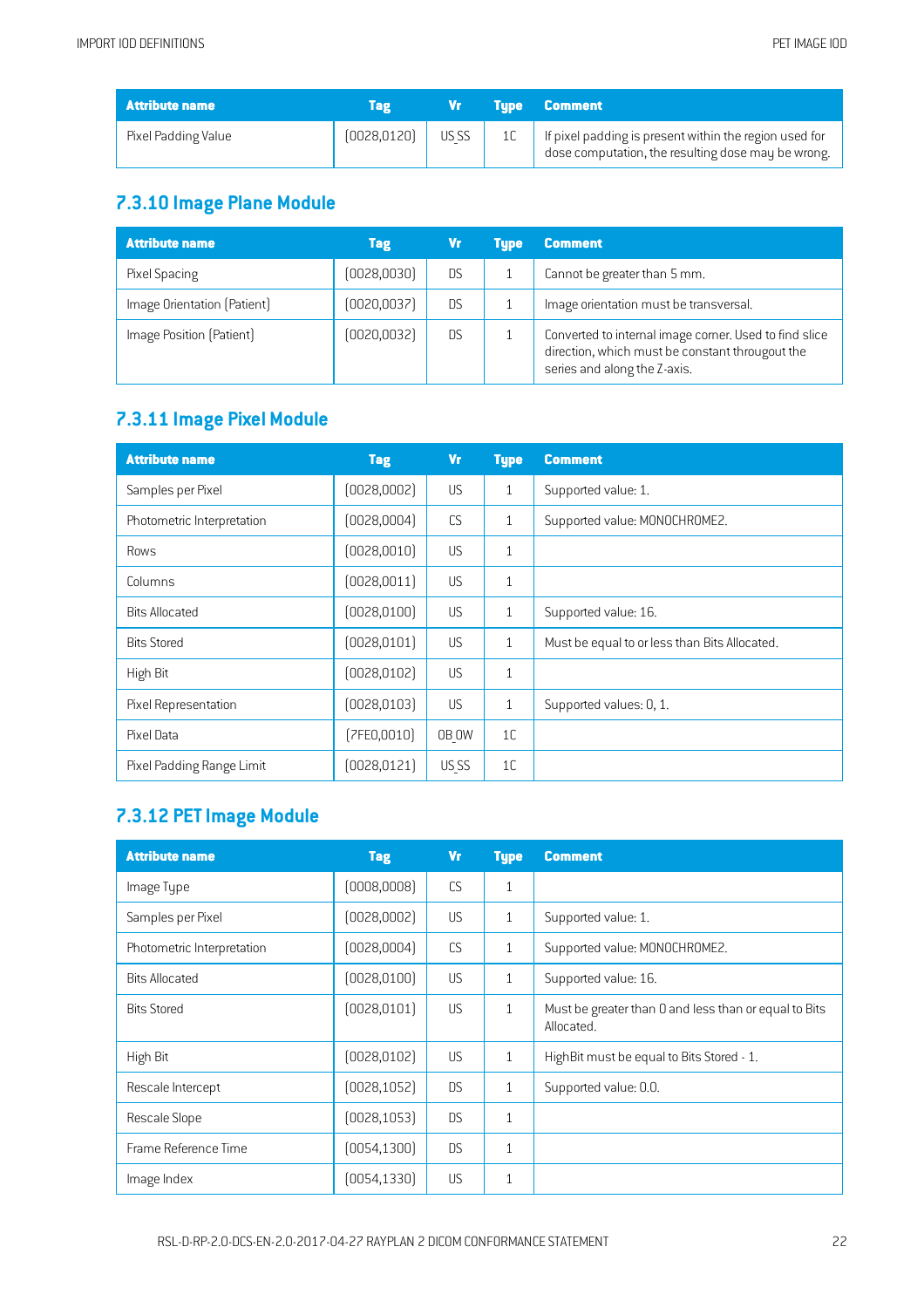| <b>Acquisition Date</b>                        | (0008, 0022) | <b>DA</b>      | 2              |                           |
|------------------------------------------------|--------------|----------------|----------------|---------------------------|
| <b>Acquisition Time</b>                        | (0008, 0032) | <b>TM</b>      | $\overline{c}$ |                           |
| <b>Actual Frame Duration</b>                   | [0018, 1242] | IS             | $\overline{c}$ |                           |
| Decay Factor                                   | [0054, 1321] | D.S            | 1 <sup>C</sup> |                           |
| Philips Private Creator                        | (7053,0010)  | L <sub>0</sub> | 3              | Philips PET Private Group |
| Philips SUV Scale Factor                       | [7053, 1000] | <b>DS</b>      | 3              |                           |
| Philips Activity Concentration Scale<br>Factor | [7053, 1009] | <b>DS</b>      | 3              |                           |
| <b>GE Private Creator</b>                      | (0009, 0010) | L <sub>0</sub> | 3              | GEMS PETD 01              |
| <b>GE PET Scan Time</b>                        | (0009, 100D) | DT             | 3              |                           |

## **7.3.13 SOP Common Module**

| <b>Attribute name</b>  | <b>Tag</b>   | Vr        | <b>Type</b> | <b>Comment</b>                                                    |
|------------------------|--------------|-----------|-------------|-------------------------------------------------------------------|
| SOP Class UID          | (0008, 0016) | UI        |             | Supported value: 1.2.840.10008.5.1.4.1.1.128.                     |
| SOP Instance UID       | (0008,0018)  | UI        |             | Stored internally to be used if referenced from other<br>dataset. |
| Specific Character Set | (0008,0005)  | C.S       | 1C          | Supported values: ISO IR 100, ISO IR 192.                         |
| Instance Creation Date | (0008, 0012) | <b>DA</b> | 3           |                                                                   |
| Instance Creation Time | (0008,0013)  | TМ        | 3           |                                                                   |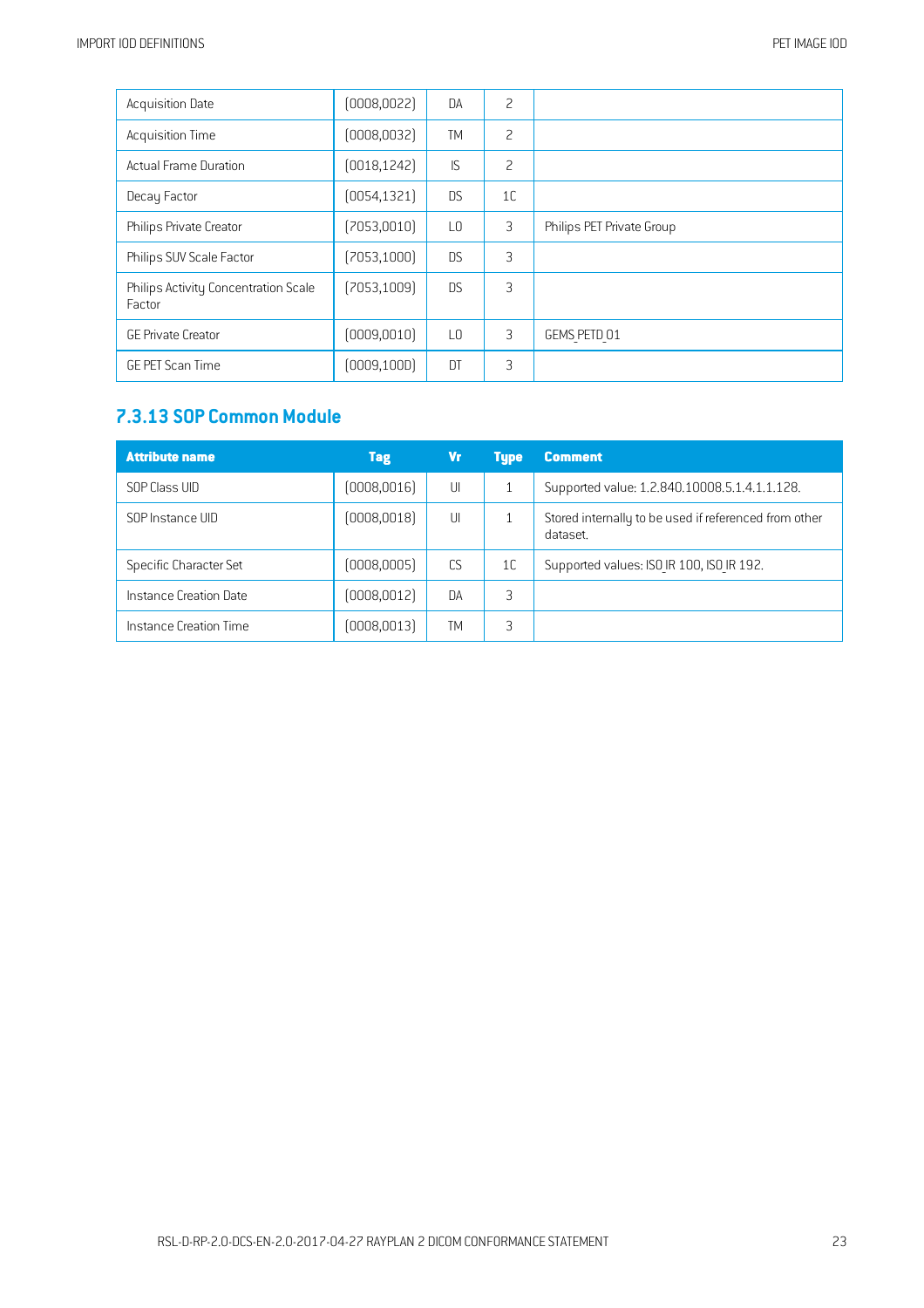# <span id="page-23-0"></span>**7.4 RT [STRUCTURE](#page-2-20) SETIOD**

Imported RT Structure Sets are always converted into internal representations. Because of this exported structure sets may not be identical to the imported structure set. Only used attributes are listed. Attributes not listed will not be used during import.

| ΙE                    | <b>Module</b>             | <b>Used</b> |
|-----------------------|---------------------------|-------------|
| Patient               | Patient Module            | Yes         |
| Study                 | General Study Module      | Yes         |
| Series                | RT Series Module          | Yes         |
| Frame of<br>Reference | Frame of Reference Module | Yes         |
| Equipment             | General Equipment Module  | Yes         |
| Structure Set         | Structure Set Module      | Yes         |
|                       | ROI Contour Module        | Yes         |
|                       | RT ROLObservations Module | Yes         |
|                       | Approval Module           | Yes         |
|                       | SOP Common Module         | Yes         |

### **7.4.1 Patient Module**

| <b>Attribute name</b> | <b>Tag</b>   | <b>Vr</b>      | <b>Type</b>    | <b>Comment</b>                                                                                                            |
|-----------------------|--------------|----------------|----------------|---------------------------------------------------------------------------------------------------------------------------|
| Patient's Name        | (0010, 0010) | PN             | $\overline{c}$ | Only used for matching patient.                                                                                           |
| Patient ID            | (0010, 0020) | L <sub>0</sub> | 2              | Only used for matching patient.                                                                                           |
| Patient's Birth Date  | (0010, 0030) | DA             | 2              | Only used for matching patient.                                                                                           |
| Patient's Sex         | (0010, 0040) | CS             | 2              | Only used for matching patient.<br>Supported values:<br>$\bullet$ M - Male<br>$\bullet$ F - Female<br>$\bullet$ 0 - Other |

#### **7.4.2 General Study Module**

| <b>Attribute name</b>      | <b>Tag</b>   | <b>Vr</b> | <b>Type</b> | <b>Comment</b> |
|----------------------------|--------------|-----------|-------------|----------------|
| Study Instance UID         | [0020,0000]  | UI        | -1<br>┸     |                |
| Study Date                 | (0008, 0020) | DA        | 2           |                |
| Study Time                 | (0008, 0030) | TМ        | 2           |                |
| Referring Physician's Name | (0008,0090)  | PN        | 2           |                |
| Study ID                   | (0020, 0010) | <b>SH</b> | 2           |                |
| <b>Accession Number</b>    | (0008, 0050) | <b>SH</b> | 2           |                |

#### **7.4.3 RT SeriesModule**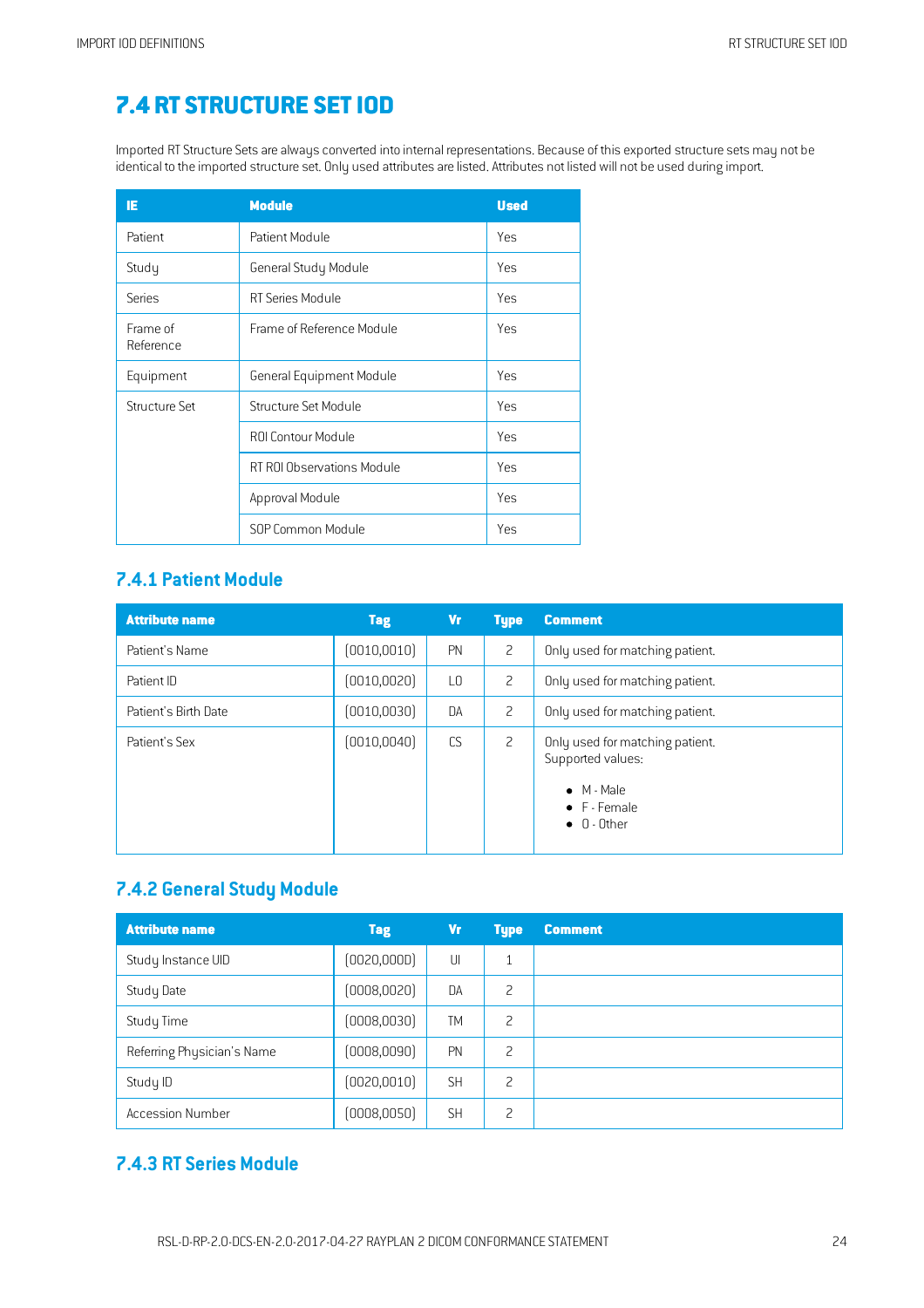| <b>Attribute name</b> | <b>Tag</b>   | Vr | <b>Tupe</b> | <b>Comment</b>             |
|-----------------------|--------------|----|-------------|----------------------------|
| Modality              | (0008, 0060) | CS |             | Supported value: RTSTRUCT. |
| Series Instance UID   | [0020,000E]  | UI |             |                            |
| Series Number         | (0020, 0011) | IS | L           |                            |
| Series Description    | [0008, 103E] | L0 |             | Only used for display.     |

#### **7.4.4 Frameof Reference Module**

| Attribute name               | Tag          | Vr | <b>Tupe</b> | <b>Comment</b>                                |
|------------------------------|--------------|----|-------------|-----------------------------------------------|
| Frame of Reference UID       | (0020, 0052) | UI |             | Must be the same as the referenced image set. |
| Position Reference Indicator | [0020, 1040] |    |             |                                               |

## **7.4.5 General Equipment Module**

| <b>Attribute name</b> | <b>Tag</b>   | Vr    | <b>Tupe</b> | <b>Comment</b>                                                                                                         |
|-----------------------|--------------|-------|-------------|------------------------------------------------------------------------------------------------------------------------|
| Manufacturer          | (0008, 0070) | L0    |             | Used to handle TomoTherapy HiArt and Nucletron's<br>deviations from the DICOM standard for ROI Physical<br>Properties. |
| Pixel Padding Value   | [0028, 0120] | US SS | 1C          |                                                                                                                        |

## **7.4.6 Structure Set Module**

| <b>Attribute name</b>                     | <b>Tag</b>   | <b>Vr</b>      | <b>Type</b>  | <b>Comment</b>                                                                                                                                                                        |
|-------------------------------------------|--------------|----------------|--------------|---------------------------------------------------------------------------------------------------------------------------------------------------------------------------------------|
| Structure Set Label                       | (3006,0002)  | <b>SH</b>      | $\mathbf{1}$ |                                                                                                                                                                                       |
| Referenced Frame of Reference<br>Sequence | (3006,0010)  | S <sub>0</sub> | 3            | May contain more than one item. At least one of the<br>referenced Examinations must be found in the<br>system. ROI's contoured on examinations that are<br>not found will be skipped. |
| >Frame of Reference UID                   | (0020, 0052) | UI             | $\mathbf{1}$ | Must be the same as the referenced image set.                                                                                                                                         |
| >RT Referenced Study Sequence             | [3006, 0012] | S <sub>0</sub> | 3            | Must contain exactly one referenced study.                                                                                                                                            |
| >Referenced SOP Class UID                 | [0008, 1150] | U              | $\mathbf{1}$ |                                                                                                                                                                                       |
| >Referenced SOP Instance UID              | [0008, 1155] | UL             | $\mathbf{1}$ |                                                                                                                                                                                       |
| >RT Referenced Series Sequence            | [3006, 0014] | S <sub>0</sub> | $\mathbf{1}$ | Must contain exactly one referenced series.                                                                                                                                           |
| >Series Instance UID                      | [0020,000E]  | U              | $\mathbf{1}$ |                                                                                                                                                                                       |
| >Contour Image Sequence                   | [3006, 0016] | S <sub>0</sub> | $\mathbf{1}$ |                                                                                                                                                                                       |
| >Referenced SOP Class UID                 | [0008, 1150] | J              | $\mathbf{1}$ |                                                                                                                                                                                       |
| >Referenced SOP Instance UID              | [0008, 1155] | U              | $\mathbf{1}$ | Referenced image has to be imported to patient<br>(prior or at the same time as the RTSTRUCT dataset is<br>imported).                                                                 |
| Structure Set R0I Sequence                | [3006, 0020] | S <sub>0</sub> | 3            | Number of elements must match number of<br>elements in ROI Contour Sequence (3006,0039). At<br>least one sequence must be defined.                                                    |
| >R0I Number                               | [3006, 0022] | IS.            | $\mathbf{1}$ |                                                                                                                                                                                       |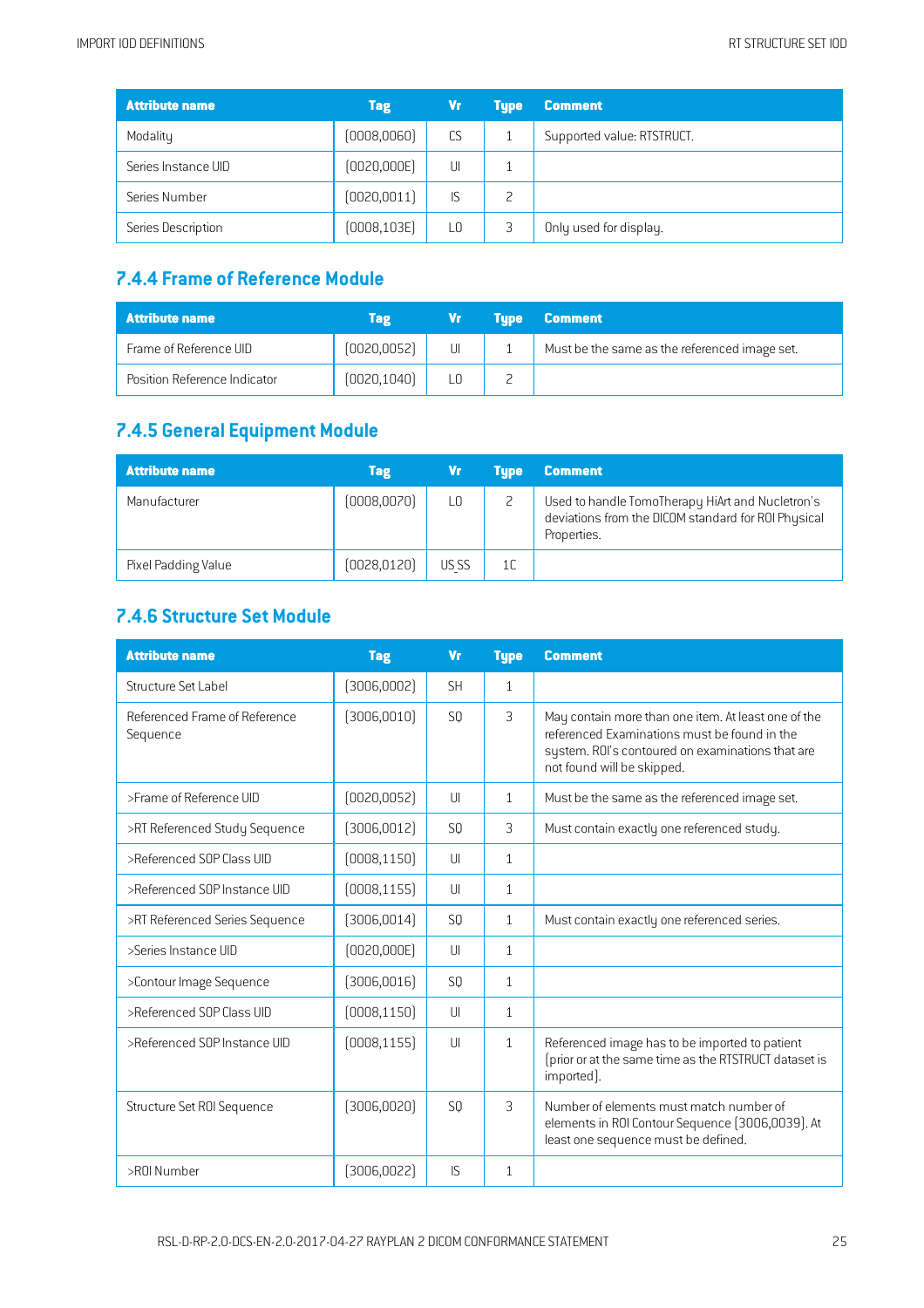| >Referenced Frame of Reference<br>UID | (3006, 0024) | Ш  |                                                                                                                                                                                      |
|---------------------------------------|--------------|----|--------------------------------------------------------------------------------------------------------------------------------------------------------------------------------------|
| >ROI Name                             | (3006, 0026) | L0 | ROI:s are shared internally between multiple<br>structure sets. If a ROI with the same name is already<br>contoured on the referenced examination these<br>contours will be skipped. |

## **7.4.7 ROI Contour Module**

| <b>Attribute name</b>        | <b>Tag</b>   | <b>Vr</b> | <b>Type</b>  | <b>Comment</b>                                                                                                                              |
|------------------------------|--------------|-----------|--------------|---------------------------------------------------------------------------------------------------------------------------------------------|
| ROI Contour Sequence         | (3006, 0039) | SQ        | $\mathbf{1}$ |                                                                                                                                             |
| >Referenced ROI Number       | [3006,0084]  | IS.       | $\mathbf{1}$ |                                                                                                                                             |
| >ROI Display Color           | [3006,002A]  | IS.       | 3            | Used for visualization.                                                                                                                     |
| >Contour Sequence            | (3006,0040)  | SQ        | 3            | Number of elements must match number of<br>elements in Structure Set ROI Sequence<br>(3006,0020). At least one sequence must be<br>defined. |
| >Attached Contours           | (3006,0049)  | IS.       | 3            | Information about attached contours are not<br>imported.                                                                                    |
| >Contour Image Sequence      | (3006, 0016) | SQ        | 3            |                                                                                                                                             |
| >Referenced SOP Class UID    | [0008, 1150] | U         | $\mathbf{1}$ |                                                                                                                                             |
| >Referenced SOP Instance UID | [0008, 1155] | U         | $\mathbf{1}$ | Must be found in the referenced Examination.                                                                                                |
| >Contour Geometric Type      | (3006,0042)  | CS.       | $\mathbf{1}$ |                                                                                                                                             |
| >Number of Contour Points    | (3006,0046)  | IS        | 1            |                                                                                                                                             |
| >Contour Data                | (3006,0050)  | D.S       | $\mathbf{1}$ | Converted to internal contour representation. All<br>contour vertices are required to be located in the<br>same slice.                      |

## **7.4.8 RT ROI Observations Module**

| <b>Attribute name</b>        | <b>Tag</b>  | Vr             | <b>Tupe</b> | <b>Comment</b>                                                                                                                              |
|------------------------------|-------------|----------------|-------------|---------------------------------------------------------------------------------------------------------------------------------------------|
| RT ROI Observations Sequence | (3006,0080) | S <sub>0</sub> |             |                                                                                                                                             |
| >Observation Number          | (3006,0082) | IS             |             |                                                                                                                                             |
| >Referenced R0I Number       | (3006,0084) | IS             |             |                                                                                                                                             |
| >ROI Observation Label       | (3006,0085) | <b>SH</b>      | 3           | If value is "Localization Poi" and ROI Interpreted Type<br>is "MARKER", then the ROI is automatically converted<br>to a localization point. |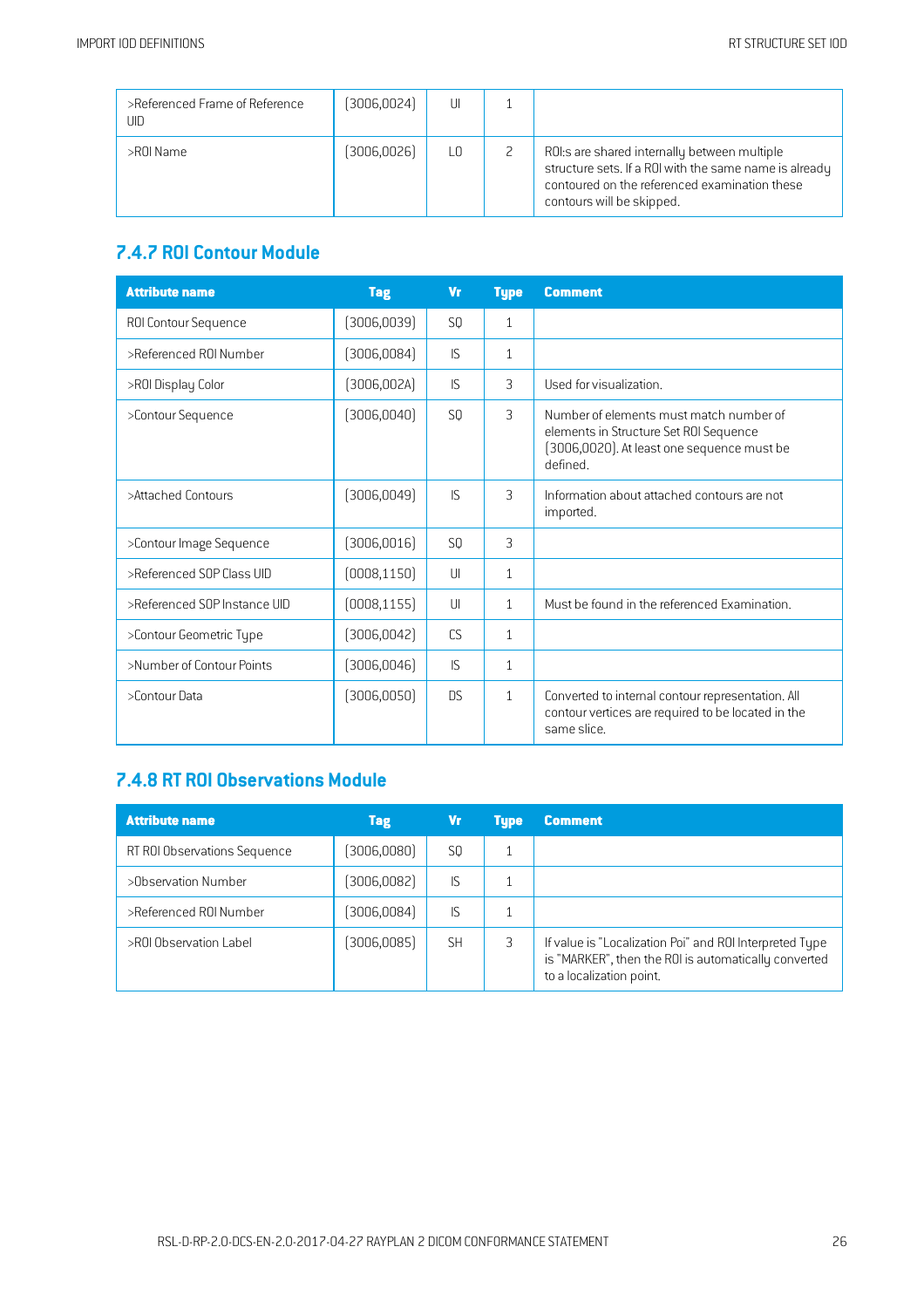| >RT ROI Interpreted Type                           | [3006,00A4]  | CS             | $\overline{c}$ | All types in the DICOM standard are supported and<br>converted to internal equivalent. Furthermore if ROI<br>Observation Label has value "Localization Poi" and<br>ROI Interpreted Type is "MARKER", then the ROI is<br>automatically converted to a localization point.<br>Supported values: ACQ ISOCENTER, AVOIDANCE,<br>BOLUS, BRACHY ACCESSORY, BRACHY CHANNEL,<br>BRACHY CHNL SHLD, BRACHY SRC APP, CAVITY,<br>CONTRAST AGENT, CONTROL, CTV, DOSE REGION,<br>EXTERNAL, FIXATION, GTV, INIT LASER ISO,<br>INIT MATCH ISO, IRRAD VOLUME, ISOCENTER, MARKER,<br>ORGAN, PTV, REGISTRATION, SUPPORT,<br>TREATED VOLUME, NONE. |
|----------------------------------------------------|--------------|----------------|----------------|-------------------------------------------------------------------------------------------------------------------------------------------------------------------------------------------------------------------------------------------------------------------------------------------------------------------------------------------------------------------------------------------------------------------------------------------------------------------------------------------------------------------------------------------------------------------------------------------------------------------------------|
| >Material ID                                       | [300A, 00E1] | <b>SH</b>      | 3              | Imported as material name. Note that material names<br>must be unique.                                                                                                                                                                                                                                                                                                                                                                                                                                                                                                                                                        |
| >R0I Physical Properties Sequence                  | (3006,00B0)  | S <sub>0</sub> | 3              | The values REL MASS DENSITY, REL ELEC DENSITY,<br>EFFECTIVE Z, EFF Z PER A and ELEM FRACTION are<br>supported. However at least one of<br>REL MASS DENSITY or REL ELEC DENSITY is needed to<br>create a density override. If only one of these values<br>exist, the physical properties of water is used<br>(except that the mean excitation energy is set to<br>zero) and the mass density is set primarily from<br>REL MASS DENSITY and secondarily from<br>REL ELEC DENSITY.                                                                                                                                               |
| >ROI Physical Property                             | [3006,00B2]  | CS             | $\mathbf{1}$   | Relative mass and electron densities must be<br>between 0.0 - 22.7.<br>MEAN EXCI ENERGY depicts the Mean Excitation<br>Energy for a given material.<br>Supported values: REL MASS DENSITY,<br>REL ELEC DENSITY, EFFECTIVE Z, EFF Z PER A,<br>ELEM FRACTION, MEAN EXCI ENERGY.                                                                                                                                                                                                                                                                                                                                                 |
| >ROI Elemental Composition<br>Sequence             | (3006,00B6)  | SQ             | 1 <sup>C</sup> |                                                                                                                                                                                                                                                                                                                                                                                                                                                                                                                                                                                                                               |
| >ROI Elemental Composition Atomic<br>Number        | [3006,00B7]  | <b>US</b>      | $\mathbf{1}$   |                                                                                                                                                                                                                                                                                                                                                                                                                                                                                                                                                                                                                               |
| >ROI Elemental Composition Atomic<br>Mass Fraction | (3006, 00B8) | FL             | 1              |                                                                                                                                                                                                                                                                                                                                                                                                                                                                                                                                                                                                                               |
| >ROI Physical Property Value                       | (3006,00B4)  | <b>DS</b>      | $\mathbf{1}$   |                                                                                                                                                                                                                                                                                                                                                                                                                                                                                                                                                                                                                               |
| >RaySearch Private Creator                         | (4001, 0010) | $\mathsf{L}0$  | 3              | RAYSEARCHLABS 2.0                                                                                                                                                                                                                                                                                                                                                                                                                                                                                                                                                                                                             |
| >Tissue Name                                       | (4001, 1010) | ST             | 3              | RaySearch Private Tag. Contains the tissue name<br>given to this Region of Interest.                                                                                                                                                                                                                                                                                                                                                                                                                                                                                                                                          |
| >RBE Cell Type Name                                | [4001, 1014] | ST             | 3              | RaySearch Private Tag. Contains the RBE Cell Type<br>Name given to this Region of Interest.                                                                                                                                                                                                                                                                                                                                                                                                                                                                                                                                   |

# **7.4.9 ApprovalModule**

**Attribute name Tag Vr Type Comment**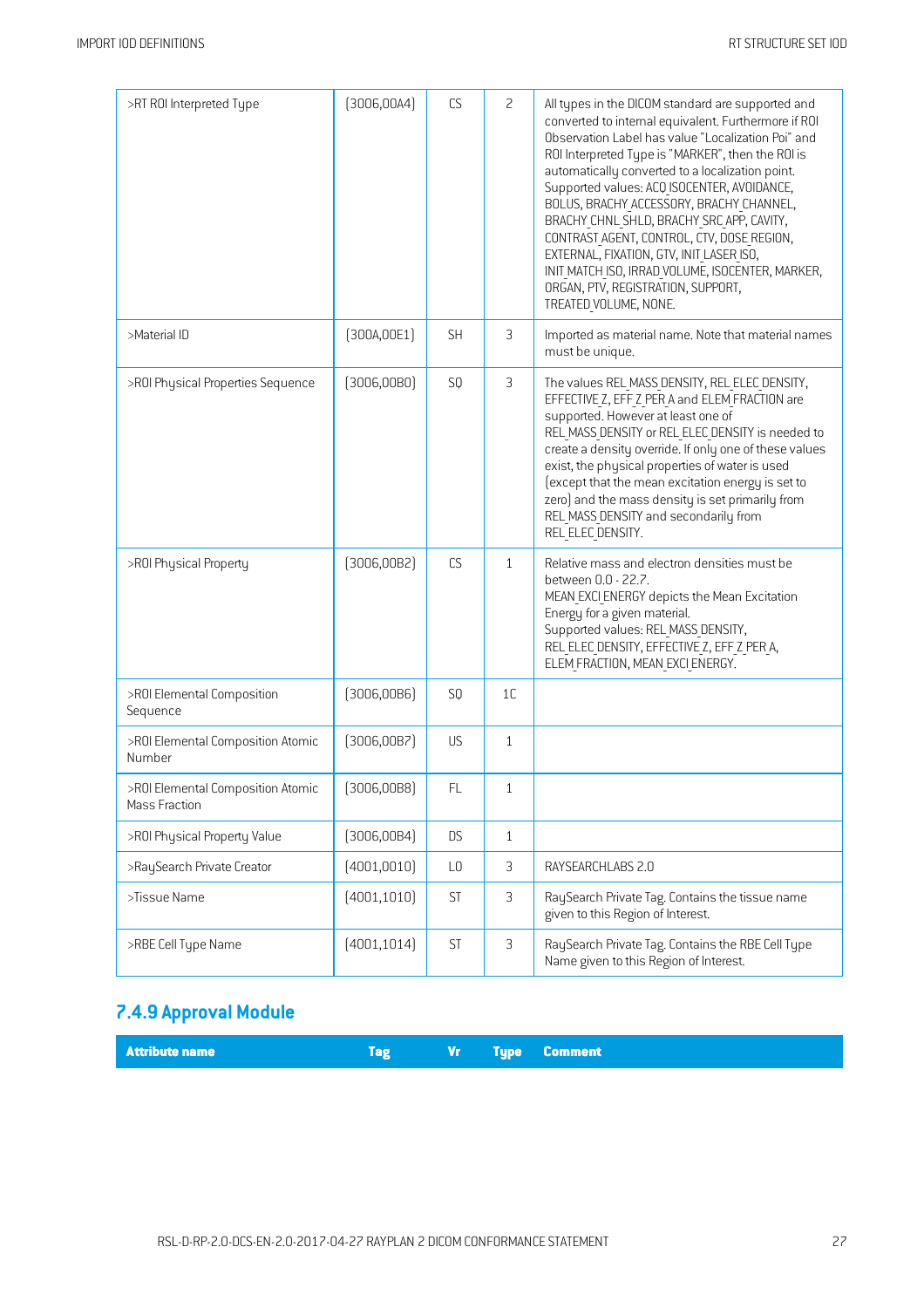| Approval Status    | (300E,0002) | CS        | $\mathbf{1}$ | The approval status will be set in the imported<br>Structure Set. If the RTSTRUCT is APPROVED, the<br>imported Structure Set will be read-only.<br>Supported values:<br>• APPROVED - No changes allowed to imported<br>Structure Set.<br>• UNAPPROVED - Changes allowed to imported<br>Structure Set.<br>$\bullet$ REJECTED - Same rules as for UNAPPROVED. |
|--------------------|-------------|-----------|--------------|-------------------------------------------------------------------------------------------------------------------------------------------------------------------------------------------------------------------------------------------------------------------------------------------------------------------------------------------------------------|
| Review Date        | [300E,0004] | <b>DA</b> | SC.          |                                                                                                                                                                                                                                                                                                                                                             |
| <b>Review Time</b> | [300E,0005] | TM        | 2C           |                                                                                                                                                                                                                                                                                                                                                             |
| Reviewer Name      | (300E,0008) | PN        | 2C           |                                                                                                                                                                                                                                                                                                                                                             |

## **7.4.10 SOP Common Module**

| <b>Attribute name</b>  | <b>Tag</b>   | Vr        | <b>Type</b>    | <b>Comment</b>                                                    |
|------------------------|--------------|-----------|----------------|-------------------------------------------------------------------|
| SOP Class UID          | (0008, 0016) | UI        |                | Supported value: 1.2.840.10008.5.1.4.1.1.481.3.                   |
| SOP Instance UID       | [0008,0018]  | UI        |                | Stored internally to be used if referenced from other<br>dataset. |
| Specific Character Set | (0008,0005)  | CS.       | 1 <sup>C</sup> | Supported values: ISO IR 100, ISO IR 192.                         |
| Instance Creation Date | (0008, 0012) | <b>DA</b> | 3              |                                                                   |
| Instance Creation Time | (0008, 0013) | TΜ        | 3              |                                                                   |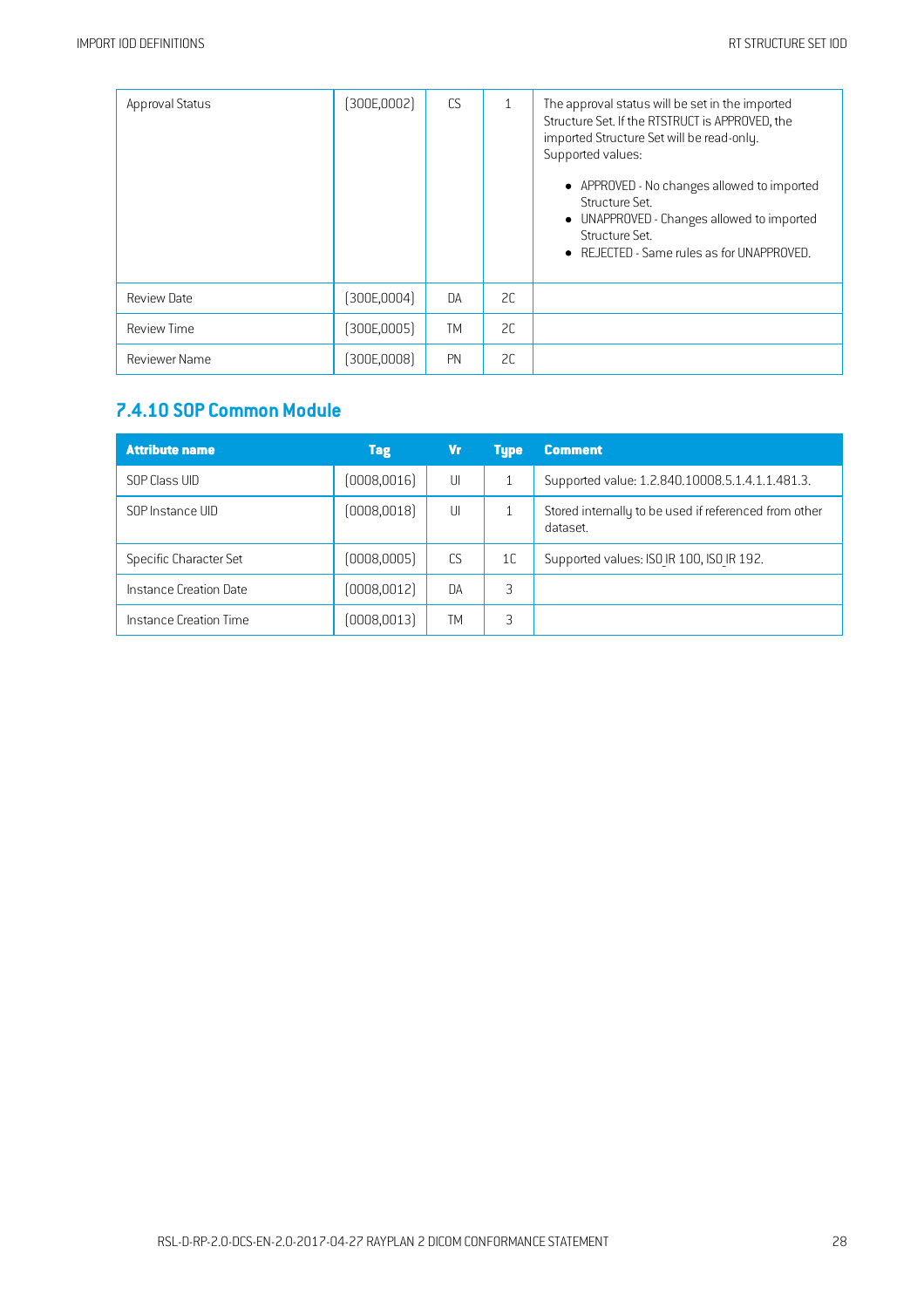## <span id="page-28-0"></span>**7.5 RT [PLAN](#page-2-21) IOD**

Imported RT Plans are always converted into internal representations. Because of this exported plans may not be identical to the imported plan. Only used attributes are listed. Attributes not listed will not be used during import.

| ΙE                    | <b>Module</b>                   | <b>Used</b> |
|-----------------------|---------------------------------|-------------|
| Patient               | Patient Module                  | Yes         |
| Study                 | General Study Module            | Yes         |
| Series                | RT Series Module                | Yes         |
| Frame of<br>Reference | Frame of Reference Module       | Yes         |
| Equipment             | <b>General Equipment Module</b> | Yes         |
| Plan                  | RT General Plan Module          | Yes         |
|                       | RT Prescription Module          | Yes         |
|                       | RT Patient Setup Module         | Yes         |
|                       | RT Fraction Scheme Module       | Yes         |
|                       | RT Beams Module                 | Yes         |
|                       | Approval Module                 | Yes         |
|                       | SOP Common Module               | Yes         |

#### **7.5.1 Patient Module**

| <b>Attribute name</b> | <b>Tag</b>   | <b>Vr</b>      | <b>Type</b>    | <b>Comment</b>                                                                                                            |
|-----------------------|--------------|----------------|----------------|---------------------------------------------------------------------------------------------------------------------------|
| Patient's Name        | [0010, 0010] | PN             | $\overline{c}$ | Only used for matching patient.                                                                                           |
| Patient ID            | (0010, 0020) | L <sub>0</sub> | 2              | Only used for matching patient.                                                                                           |
| Patient's Birth Date  | [0010, 0030] | DA             | 2              | Only used for matching patient.                                                                                           |
| Patient's Sex         | [0010, 0040] | CS             | $\overline{c}$ | Only used for matching patient.<br>Supported values:<br>$\bullet$ M - Male<br>$\bullet$ F - Female<br>$\bullet$ 0 - Other |

## **7.5.2 General Study Module**

| <b>Attribute name</b>      | <b>Tag</b>   | Vr        | <b>Type</b> | <b>Comment</b> |
|----------------------------|--------------|-----------|-------------|----------------|
| Study Instance UID         | [0020,0000]  | UI        | 1           |                |
| Study Date                 | (0008, 0020) | DA        | 2           |                |
| Study Time                 | (0008, 0030) | <b>TM</b> | 2           |                |
| Referring Physician's Name | (0008,0090)  | PN        | 2           |                |
| Study ID                   | (0020, 0010) | <b>SH</b> | 2           |                |
| <b>Accession Number</b>    | (0008, 0050) | <b>SH</b> | 2           |                |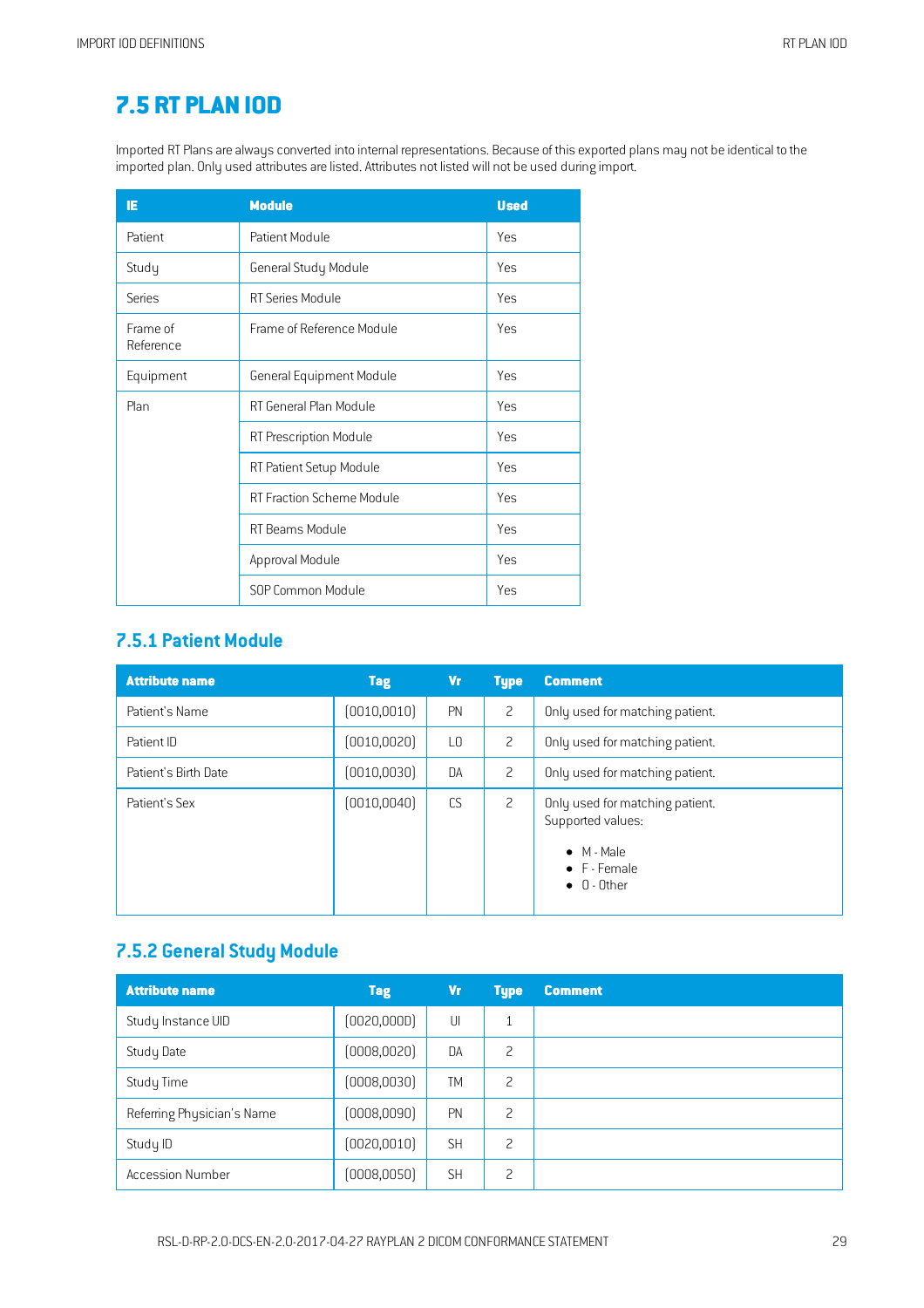#### **7.5.3 RT Series Module**

| <b>Attribute name</b> | <b>Tag</b>   | Vr  | <b>Tupe</b> | <b>Comment</b>           |
|-----------------------|--------------|-----|-------------|--------------------------|
| Modality              | (0008, 0060) | CS  |             | Supported value: RTPLAN. |
| Series Instance UID   | (0020,000E)  | UI  |             |                          |
| Series Number         | (0020, 0011) | ΙS  |             |                          |
| Series Description    | [0008, 103E] | LO. | 3           | Only used for display.   |

#### **7.5.4 Frameof Reference Module**

| <b>Attribute name</b>        | Tag          | Vr | <b>Tupe</b> | <b>Comment</b>                                       |
|------------------------------|--------------|----|-------------|------------------------------------------------------|
| Frame of Reference UID       | [0020,0052]  | UI |             | Must be the same as the referenced RT Structure Set. |
| Position Reference Indicator | [0020, 1040] |    |             |                                                      |

## **7.5.5 General Equipment Module**

| <b>Attribute name</b>     | <b>Tag</b>   | Vr    | <b>Tupe</b>    | <b>Comment</b>                                                                                 |
|---------------------------|--------------|-------|----------------|------------------------------------------------------------------------------------------------|
| Manufacturer              | (0008, 0070) | LО    |                | Used to detect fluence maps that are sometimes<br>stored as compensators in plans from Varian. |
| Manufacturer's Model Name | (0008, 1090) | LΟ    |                |                                                                                                |
| Pixel Padding Value       | [0028, 0120] | US SS | 1 <sup>C</sup> |                                                                                                |

#### **7.5.6 RT General PlanModule**

| <b>Attribute name</b>             | <b>Tag</b>   | <b>Vr</b>      | <b>Type</b>    | <b>Comment</b>                                                                                                               |
|-----------------------------------|--------------|----------------|----------------|------------------------------------------------------------------------------------------------------------------------------|
| RT Plan Label                     | (300A,0002)  | <b>SH</b>      | 1              | Imported as the Beam Set Name.                                                                                               |
| RT Plan Name                      | (300A,0003)  | LО             | 3              | Imported as the Treatment Plan Name.                                                                                         |
| Plan Intent                       | [300A,000A]  | CS.            | 3              |                                                                                                                              |
| RT Plan Geometry                  | [300A,000C]  | CS.            | $\mathbf{1}$   | Supported value: PATIENT.                                                                                                    |
| Referenced Structure Set Sequence | [300C,0060]  | S <sub>0</sub> | 1 <sup>C</sup> | Is required to contain one and only one item.                                                                                |
| >Referenced SOP Class UID         | [0008, 1150] | $  \cdot  $    | $\mathbf{1}$   |                                                                                                                              |
| >Referenced SOP Instance UID      | [0008, 1155] | $  \cdot  $    | $\mathbf{1}$   | Referenced Structure Set has to be imported to<br>patient (prior or at the same time as the RT Plan<br>dataset is imported). |

## **7.5.7 RT Prescription Module**

| <b>Attribute name</b>          | <b>Tag</b>   | Vr             | <b>Tupe</b> | <b>Comment</b>                                                              |
|--------------------------------|--------------|----------------|-------------|-----------------------------------------------------------------------------|
| Prescription Description       | (300A,000E)  | S <sub>1</sub> | 3           |                                                                             |
| Dose Reference Sequence        | (300A, 0010) | S <sub>0</sub> |             | Since only primary prescriptions are supported, this<br>must have length 1. |
| >Dose Reference Number         | [300A, 0012] | ΙS             |             |                                                                             |
| >Dose Reference Structure Type | [300A, 0014] | CS.            |             | Supported values: POINT, VOLUME.                                            |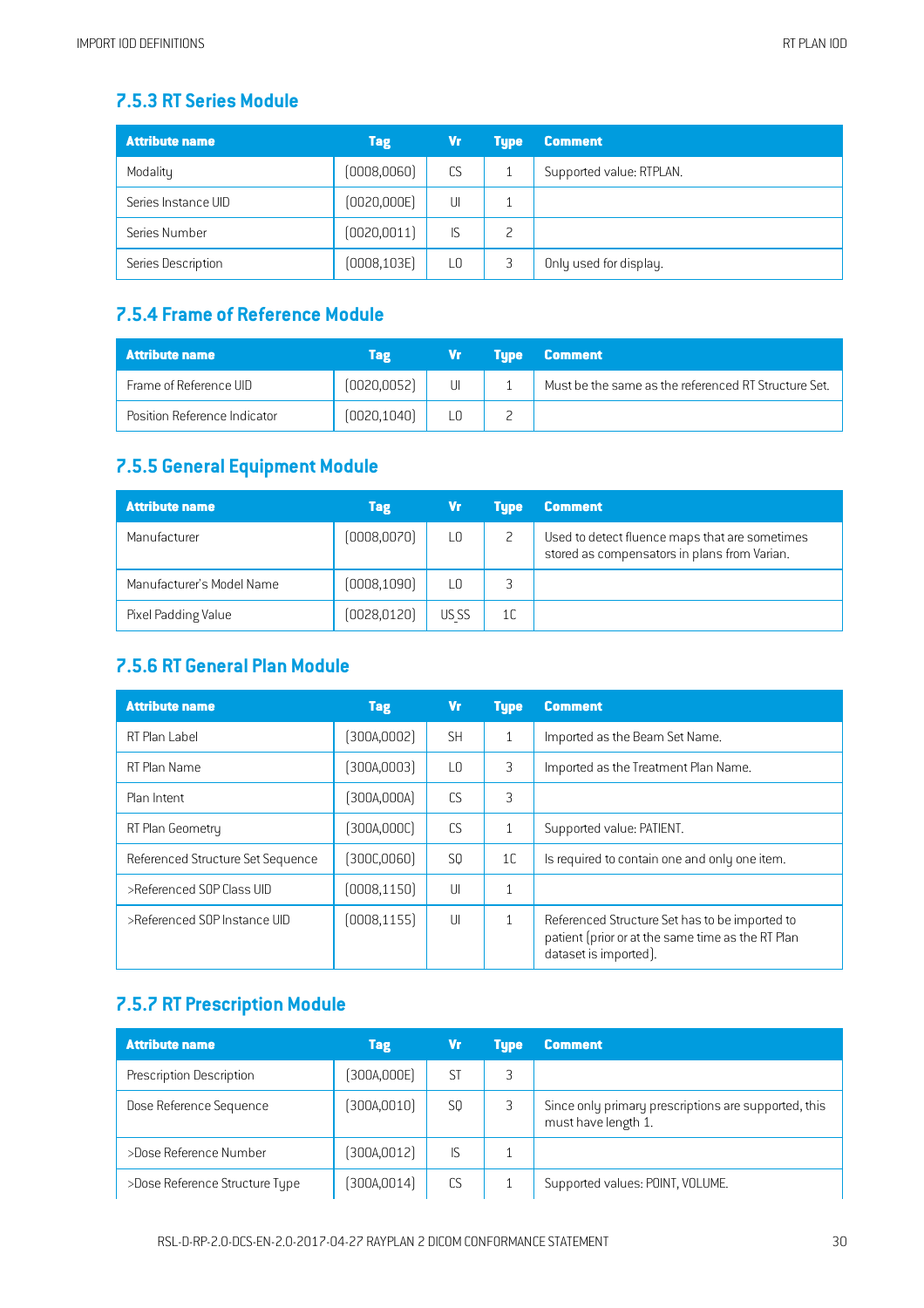| >Dose Reference Description                | [300A, 0016] | L <sub>0</sub> | 3            |                                          |
|--------------------------------------------|--------------|----------------|--------------|------------------------------------------|
| >Referenced R0I Number                     | (3006,0084)  | IS.            | 1C           |                                          |
| >Nominal Prior Dose                        | [300A, 001A] | <b>DS</b>      | 3            | Supported value: 0.                      |
| >Dose Reference Type                       | (300A, 0020) | <b>CS</b>      | $\mathbf{1}$ | Supported values: TARGET, ORGAN AT RISK. |
| >Constraint Weight                         | (300A, 0021) | <b>DS</b>      | 3            |                                          |
| >Target Minimum Dose                       | [300A, 0025] | <b>DS</b>      | 3            |                                          |
| >Target Prescription Dose                  | [300A, 0026] | <b>DS</b>      | 3            |                                          |
| >Target Maximum Dose                       | [300A, 0027] | <b>DS</b>      | 3            |                                          |
| >Target Underdose Volume Fraction          | [300A, 0028] | <b>DS</b>      | 3            |                                          |
| >Organ at Risk Full-volume Dose            | [300A,002A]  | <b>DS</b>      | 3            |                                          |
| >Organ at Risk Limit Dose                  | [300A,002B]  | <b>DS</b>      | 3            |                                          |
| >Organ at Risk Maximum Dose                | (300A, 002C) | <b>DS</b>      | 3            |                                          |
| >Organ at Risk Overdose Volume<br>Fraction | (300A, 002D) | <b>DS</b>      | 3            |                                          |

## **7.5.8 RT Patient Setup Module**

| <b>Attribute name</b>         | <b>Tag</b>   | Vr              | <b>Type</b>  | <b>Comment</b>                                                                                                                                                       |
|-------------------------------|--------------|-----------------|--------------|----------------------------------------------------------------------------------------------------------------------------------------------------------------------|
| Patient Setup Sequence        | (300A,0180)  | S <sub>0</sub>  | $\mathbf{1}$ | Must contain at least one entry.                                                                                                                                     |
| >Patient Setup Number         | (300A,0182)  | IS.             | $\mathbf{1}$ |                                                                                                                                                                      |
| >Patient Position             | [0018, 5100] | C.S             | 1C           | Must be compatible with the planning CT's patient<br>position. i.e. cannot mix prone and supine.<br>Supported values: HFS, HFP, FFS, FFP, HFDR, HFDL,<br>FFDR. FFDL. |
| med Photon Private Creator    | (30BB,0010)  | $\overline{10}$ | 3            | medPhoton 1.0                                                                                                                                                        |
| medPhoton Patient Setup ID    | (30BB,1000)  | <b>SH</b>       | 3            |                                                                                                                                                                      |
| medPhoton Imaging Protocol ID | (30BB,1001)  | <b>SH</b>       | 3            |                                                                                                                                                                      |

## **7.5.9 RTFraction Scheme Module**

| <b>Attribute name</b>                         | Tag          | <b>Vr</b>      | <b>Type</b>              | <b>Comment</b>                                                                                                                                                    |
|-----------------------------------------------|--------------|----------------|--------------------------|-------------------------------------------------------------------------------------------------------------------------------------------------------------------|
| <b>Fraction Group Sequence</b>                | (300A,0070)  | S <sub>0</sub> | 1                        | Multiple fraction groups are supported and are<br>converted to separate Beam Sets in RayStation. Dose<br>cannot be imported to a plan with multiple Beam<br>Sets. |
| >Fraction Group Number                        | (300A,0071)  | <b>IS</b>      |                          | Used to identify fraction groups.                                                                                                                                 |
| >Number of Fractions Planned                  | [300A, 0078] | <b>IS</b>      | $\overline{\phantom{0}}$ | Used to create fraction schedule. If this value is 0 it is<br>interpreted as a one-fraction plan.                                                                 |
| >Number of Fraction Pattern Digits<br>Per Day | [300A, 0079] | <b>IS</b>      | 3                        |                                                                                                                                                                   |
| >Repeat Fraction Cycle Length                 | (300A,007A)  | IS.            | 3                        |                                                                                                                                                                   |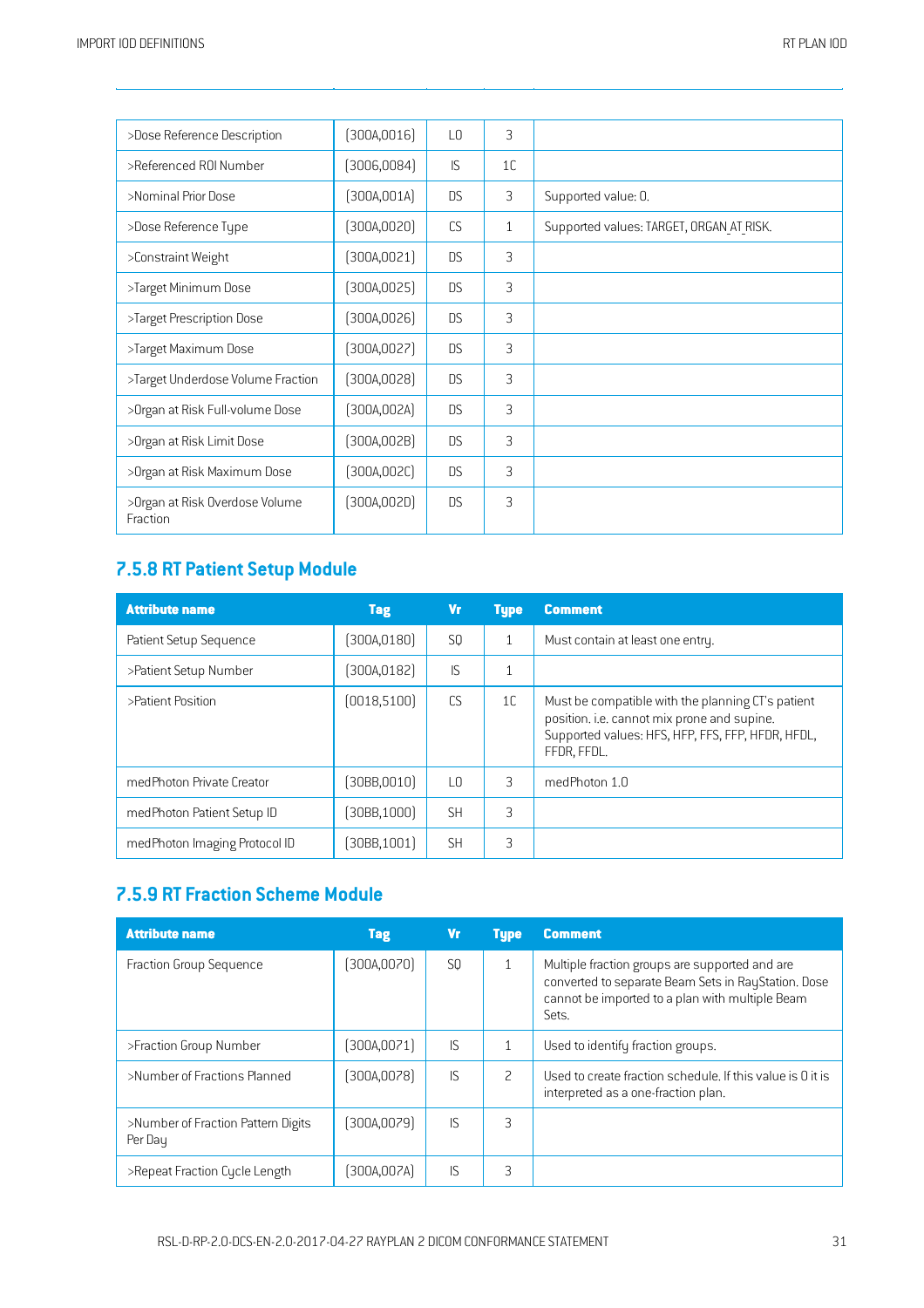| >Fraction Pattern                       | [300A,007B]  | LT        | 3              |                                                           |
|-----------------------------------------|--------------|-----------|----------------|-----------------------------------------------------------|
| >Number of Beams                        | (300A, 0080) | <b>IS</b> | Ŧ              |                                                           |
| >Referenced Beam Sequence               | [300C,0004]  | S0        | 1 <sup>C</sup> | There must be at least one beam in the fraction<br>group. |
| >Referenced Beam Number                 | (300C,0006)  | <b>IS</b> | 1 <sup>C</sup> |                                                           |
| >Beam Meterset                          | [300A,0086]  | <b>DS</b> | 3              | Must be defined in MU.                                    |
| >Number of Brachy Application<br>Setups | (300A,00A0)  | <b>IS</b> | Ŧ              | Supported value: 0.                                       |

## **7.5.10 RT** Beams Module

| <b>Attribute name</b>            | <b>Tag</b>   | <b>Vr</b> | <b>Type</b>  | <b>Comment</b>                                                                                                                                                                                                                                                           |
|----------------------------------|--------------|-----------|--------------|--------------------------------------------------------------------------------------------------------------------------------------------------------------------------------------------------------------------------------------------------------------------------|
| Beam Sequence                    | (300A, 00B0) | SQ.       | $\mathbf{1}$ |                                                                                                                                                                                                                                                                          |
| >Beam Number                     | [300A, 00C0] | IS        | $\mathbf{1}$ |                                                                                                                                                                                                                                                                          |
| >Beam Name                       | [300A, 00C2] | L0        | 3            |                                                                                                                                                                                                                                                                          |
| >Beam Description                | [300A, 00C3] | <b>ST</b> | 3            |                                                                                                                                                                                                                                                                          |
| >Beam Type                       | [300A, 00C4] | CS        | $\mathbf{1}$ | Plans with Beam Type STATIC are converted to SMLC<br>plans. Plans with Beam Type DYNAMIC which have<br>Gantry Rotation Direction != NONE are converted to<br>Arc plans. Otherwise the plans are considered to be<br>DMLC plans.<br>Supported values: STATIC, DYNAMIC.    |
| >Radiation Type                  | [300A, 00C6] | C.S       | 2            | Supported values: PHOTON, ELECTRON.                                                                                                                                                                                                                                      |
| >Treatment Machine Name          | [300A,00B2]  | <b>SH</b> | 2            | Used to identify the correct treatment machine.                                                                                                                                                                                                                          |
| >Primary Dosimeter Unit          | [300A, 00B3] | CS        | 3            | Supported values: MU, MINUTE.                                                                                                                                                                                                                                            |
| >Source-Axis Distance            | [300A,00B4]  | <b>DS</b> | 3            |                                                                                                                                                                                                                                                                          |
| >Beam Limiting Device Sequence   | [300A,00B6]  | SQ        | $\mathbf{1}$ |                                                                                                                                                                                                                                                                          |
| >RT Beam Limiting Device Type    | [300A,00B8]  | CS        | $\mathbf{1}$ | Y or ASYMY is always required.<br>Supported values: X, Y, ASYMX, ASYMY, MLCX, MLCY.                                                                                                                                                                                      |
| >Number of Leaf/Jaw Pairs        | [300A,00BC]  | IS        | $\mathbf{1}$ |                                                                                                                                                                                                                                                                          |
| >Leaf Position Boundaries        | [300A,00BE]  | <b>DS</b> | SC.          |                                                                                                                                                                                                                                                                          |
| >Referenced Patient Setup Number | [300C,006A]  | IS        | 3            | If this attribute is not set, the patient setup sequence<br>must contain one patient setup. If multiple patient<br>setups are defined in the patient setup sequence,<br>this attribute must be set. All referenced patient<br>setups must use the same patient position. |
| >Treatment Delivery Type         | [300A, 00CE] | CS        | 3            | If the Treatment Delivery type is null, beam is<br>assumed to be of type TREATMENT.<br>Supported values: TREATMENT, SETUP.                                                                                                                                               |
| >Number of Wedges                | (300A,00D0)  | IS.       | $\mathbf{1}$ |                                                                                                                                                                                                                                                                          |
| >Wedge Sequence                  | (300A, 00D1) | SQ        | 1C           |                                                                                                                                                                                                                                                                          |
| >Wedge Number                    | [300A,00D2]  | IS        | $\mathbf{1}$ |                                                                                                                                                                                                                                                                          |
| >Wedge Type                      | (300A, 00D3) | CS        | 2            | Supported values: STANDARD, DYNAMIC, MOTORIZED.                                                                                                                                                                                                                          |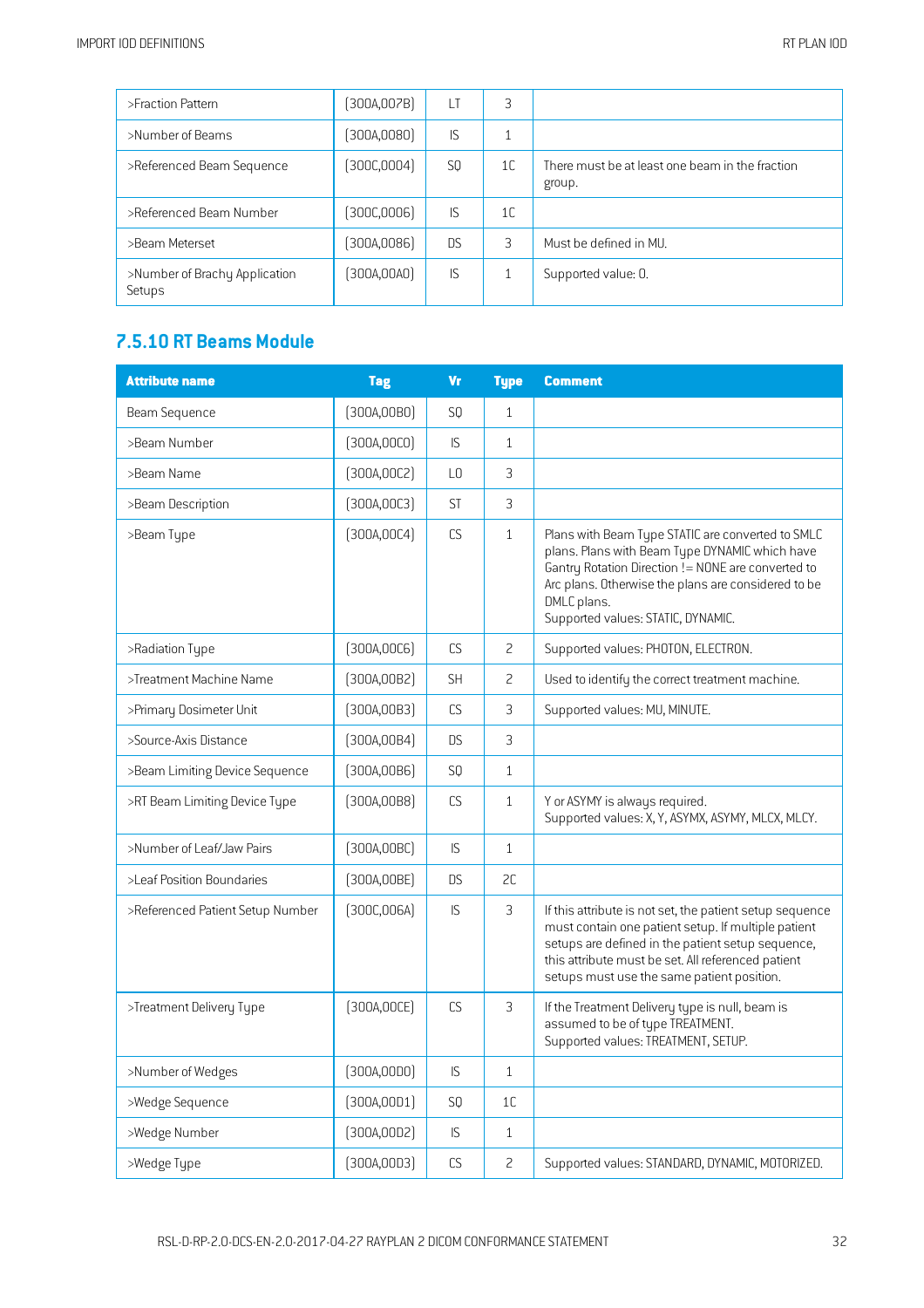| >Wedge ID                               | [300A,00D4]  | <b>SH</b>            | 3              |                                                                                                                                                                                                                                                                                                                      |
|-----------------------------------------|--------------|----------------------|----------------|----------------------------------------------------------------------------------------------------------------------------------------------------------------------------------------------------------------------------------------------------------------------------------------------------------------------|
| >Wedge Angle                            | (300A, 00D5) | IS                   | $\overline{c}$ |                                                                                                                                                                                                                                                                                                                      |
| >Wedge Factor                           | (300A,00D6)  | <b>DS</b>            | $\overline{c}$ |                                                                                                                                                                                                                                                                                                                      |
| >Wedge Orientation                      | (300A, 00D8) | <b>DS</b>            | $\overline{c}$ | Supported values: 0.0, 90.0, 180.0, 270.0.                                                                                                                                                                                                                                                                           |
| >Source to Wedge Tray Distance          | [300A,00DA]  | <b>DS</b>            | 3              |                                                                                                                                                                                                                                                                                                                      |
| >Number of Compensators                 | (300A, 00E0) | IS                   | $\mathbf{1}$   |                                                                                                                                                                                                                                                                                                                      |
| >Compensator Sequence                   | [300A, 00E3] | SQ                   | 1C             |                                                                                                                                                                                                                                                                                                                      |
| >Compensator Description                | [300A, 02EB] | LT                   | 3              |                                                                                                                                                                                                                                                                                                                      |
| >Compensator Number                     | [300A, 00E4] | IS                   | 1C             |                                                                                                                                                                                                                                                                                                                      |
| >Compensator Type                       | [300A,00EE]  | CS                   | 3              |                                                                                                                                                                                                                                                                                                                      |
| >Material ID                            | [300A, 00E1] | <b>SH</b>            | 2C             |                                                                                                                                                                                                                                                                                                                      |
| >Compensator ID                         | [300A, 00E5] | <b>SH</b>            | 3              |                                                                                                                                                                                                                                                                                                                      |
| >Source to Compensator Tray<br>Distance | [300A, 00E6] | <b>DS</b>            | $\overline{c}$ |                                                                                                                                                                                                                                                                                                                      |
| >Compensator Divergence                 | [300A, 02E0] | CS                   | 3              | Supported values: ABSENT, PRESENT.                                                                                                                                                                                                                                                                                   |
| >Compensator Mounting Position          | [300A, 02E1] | CS                   | 3              | Supported values: PATIENT SIDE, SOURCE SIDE,<br>DOUBLE SIDED.                                                                                                                                                                                                                                                        |
| >Compensator Rows                       | (300A, 00E7) | IS                   | $1\,$          |                                                                                                                                                                                                                                                                                                                      |
| >Compensator Columns                    | [300A, 00E8] | IS                   | $\mathbf{1}$   |                                                                                                                                                                                                                                                                                                                      |
| >Compensator Pixel Spacing              | (300A, 00E9) | <b>DS</b>            | $\mathbf{1}$   |                                                                                                                                                                                                                                                                                                                      |
| >Compensator Position                   | [300A,00EA]  | <b>DS</b>            | $\mathbf{1}$   |                                                                                                                                                                                                                                                                                                                      |
| >Compensator Transmission Data          | (300A, 00EB) | <b>DS</b>            | 1C             |                                                                                                                                                                                                                                                                                                                      |
| >Compensator Thickness Data             | [300A,00EC]  | <b>DS</b>            | 1C             |                                                                                                                                                                                                                                                                                                                      |
| >Number of Boli                         | (300A, 00ED) | $\mathsf{IS}\xspace$ | $\mathbf{1}$   |                                                                                                                                                                                                                                                                                                                      |
| >Referenced Bolus Sequence              | [300C,00B0]  | SQ                   | $1C$           |                                                                                                                                                                                                                                                                                                                      |
| >Referenced R0I Number                  | [3006,0084]  | IS                   | $\mathbf{1}$   |                                                                                                                                                                                                                                                                                                                      |
| >Bolus ID                               | [300A,00DC]  | <b>SH</b>            | 3              |                                                                                                                                                                                                                                                                                                                      |
| >Number of Blocks                       | (300A, 00F0) | IS                   | $\mathbf{1}$   |                                                                                                                                                                                                                                                                                                                      |
| >Total Block Tray Factor                | [300A, 00F2] | DS.                  | 3              | Must be 0.9 - 1.0.                                                                                                                                                                                                                                                                                                   |
| >Block Sequence                         | [300A, 00F4] | SQ                   | 1 <sup>C</sup> | Compensators are not yet supported. If Manufacturer<br>(0008,0070) in General Equipment Module equals<br>'Varian Medical Systems' or 'VARIAN Medical<br>Systems' and Compensator Type (300A,00EE)<br>equals 'OPTIMAL', 'TOTAL ACTUAL' or 'TOTAL ACTUAL',<br>this compensator will be ignored by the DICOM<br>import. |
| >Block Tray ID                          | [300A, 00F5] | <b>SH</b>            | 3              |                                                                                                                                                                                                                                                                                                                      |
| >Source to Block Tray Distance          | [300A, 00F6] | DS                   | $\overline{c}$ |                                                                                                                                                                                                                                                                                                                      |
| >Block Type                             | (300A, 00F8) | ${\sf CS}$           | $\mathbf{1}$   | Supported values: SHIELDING, APERTURE.                                                                                                                                                                                                                                                                               |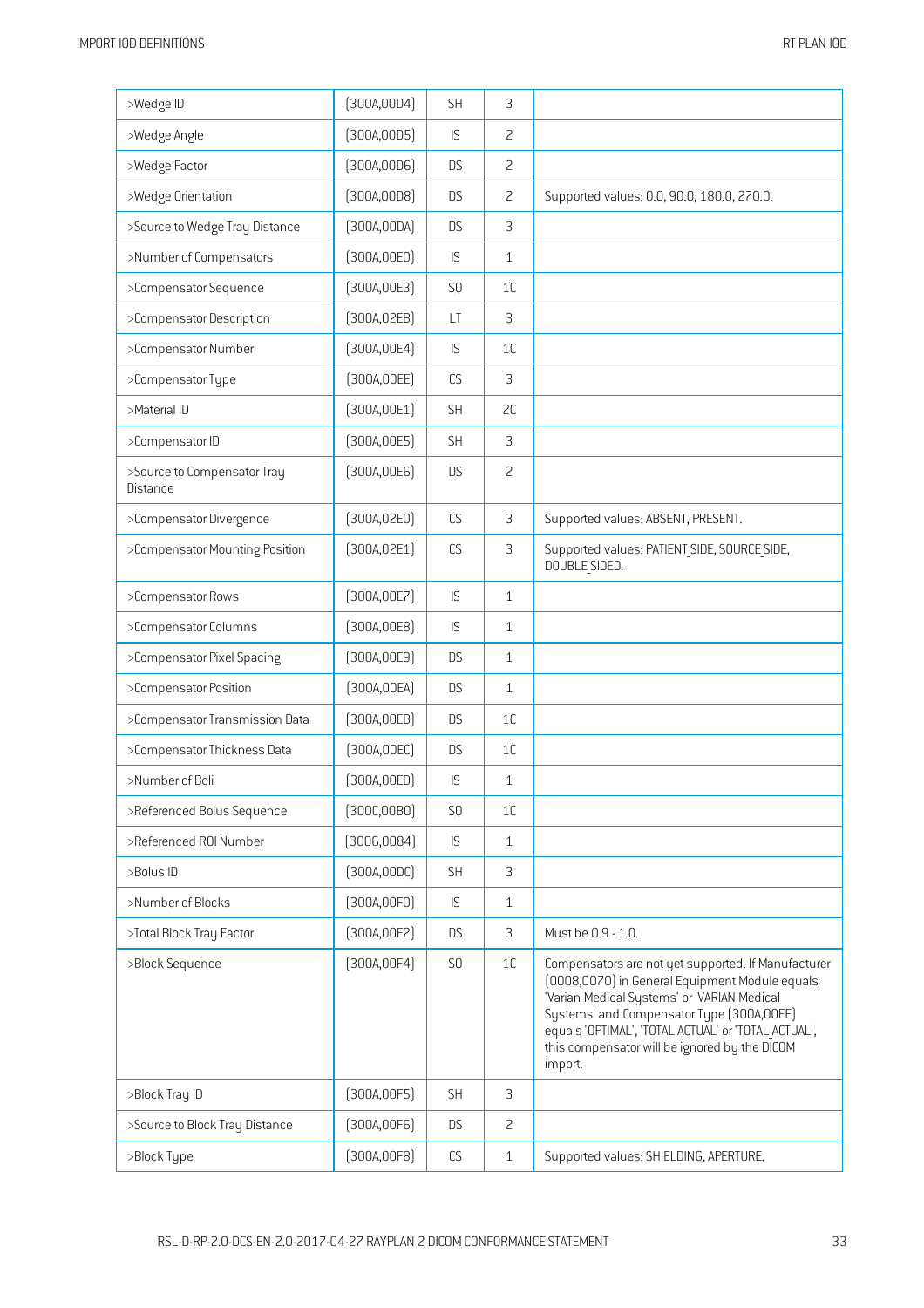| >Block Divergence                          | [300A,00FA]  | CS             | 2            | Supported values: PRESENT, ABSENT.                                                                                                                                                                                                                                                                                                |
|--------------------------------------------|--------------|----------------|--------------|-----------------------------------------------------------------------------------------------------------------------------------------------------------------------------------------------------------------------------------------------------------------------------------------------------------------------------------|
| >Block Mounting Position                   | [300A,00FB]  | CS             | 3            | Supported values: PATIENT SIDE, SOURCE SIDE.                                                                                                                                                                                                                                                                                      |
| >Block Number                              | [300A,00FC]  | IS             | $\mathbf{1}$ |                                                                                                                                                                                                                                                                                                                                   |
| >Block Name                                | [300A,00FE]  | L <sub>0</sub> | 3            |                                                                                                                                                                                                                                                                                                                                   |
| >Material ID                               | [300A, 00E1] | <b>SH</b>      | 2            | Must be null.                                                                                                                                                                                                                                                                                                                     |
| >Block Thickness                           | (300A, 0100) | <b>DS</b>      | SC           | Must be null.                                                                                                                                                                                                                                                                                                                     |
| >Block Transmission                        | [300A, 0102] | <b>DS</b>      | SC           | Must be between 0.0 - 0.2.                                                                                                                                                                                                                                                                                                        |
| >Block Number of Points                    | [300A, 0104] | IS             | 2            |                                                                                                                                                                                                                                                                                                                                   |
| >Block Data                                | [300A, 0106] | <b>DS</b>      | 2            |                                                                                                                                                                                                                                                                                                                                   |
| >Applicator Sequence                       | [300A, 0107] | SQ             | 3            | Interpreted as Electron applicator or Photon cone<br>depending on Radiation Type.                                                                                                                                                                                                                                                 |
| >Applicator ID                             | [300A, 0108] | <b>SH</b>      | $\mathbf 1$  |                                                                                                                                                                                                                                                                                                                                   |
| >Applicator Type                           | (300A, 0109) | CS             | $\mathbf 1$  | Supported values: ELECTRON SQUARE,<br>ELECTRON RECT, ELECTRON CIRC, ELECTRON SHORT,<br>ELECTRON OPEN, PHOTON CIRC, STEREOTACTIC.                                                                                                                                                                                                  |
| >Applicator Geometry Sequence              | [300A, 0431] | SQ             | 3            | Only used for photon cones, not electron applicators.                                                                                                                                                                                                                                                                             |
| >Applicator Aperture Shape                 | [300A, 0432] | CS             | $\mathbf{1}$ | Supported value: SYM CIRCULAR.                                                                                                                                                                                                                                                                                                    |
| >Applicator Opening                        | [300A, 0433] | FL.            | 1C           |                                                                                                                                                                                                                                                                                                                                   |
| >Applicator Description                    | [300A, 010A] | L <sub>0</sub> | 3            |                                                                                                                                                                                                                                                                                                                                   |
| >Final Cumulative Meterset Weight          | [300A, 010E] | <b>DS</b>      | 1C           |                                                                                                                                                                                                                                                                                                                                   |
| >Number of Control Points                  | [300A, 0110] | IS             | $\mathbf 1$  | Must be greater than or equal to 2. Must be exactly 2<br>if Radiation Type (300A, 00C6) is ELECTRON.                                                                                                                                                                                                                              |
| >Control Point Sequence                    | (300A, 0111) | SQ             | $\mathbf 1$  |                                                                                                                                                                                                                                                                                                                                   |
| >Control Point Index                       | [300A, 0112] | IS             | $\mathbf{1}$ |                                                                                                                                                                                                                                                                                                                                   |
| >Cumulative Meterset Weight                | [300A, 0134] | <b>DS</b>      | 2            |                                                                                                                                                                                                                                                                                                                                   |
| >Nominal Beam Energy                       | [300A, 0114] | <b>DS</b>      | 3            | Required for the first control point. Is assumed to be<br>constant throughout beam. Nominal Beam Energy<br>will be mapped against nominal energy of a<br>RayStation machine beam quality when assigning<br>imported beams to a machine. The nominal energy<br>can differ from the energy used internally for dose<br>calculation. |
| >Dose Rate Set                             | [300A, 0115] | <b>DS</b>      | 3            |                                                                                                                                                                                                                                                                                                                                   |
| >Wedge Positions Sequence                  | [300A, 0116] | SQ             | 3            |                                                                                                                                                                                                                                                                                                                                   |
| >Referenced Wedge Number                   | [300C, 00C0] | IS             | $\mathbf{1}$ |                                                                                                                                                                                                                                                                                                                                   |
| >Wedge Position                            | [300A, 0118] | ${\sf CS}$     | 1            | Supported values: IN, OUT.                                                                                                                                                                                                                                                                                                        |
| >Beam Limiting Device Position<br>Sequence | [300A, 011A] | SQ             | 1C           | Leaf/jaw positions are required to be constant within<br>a control point pair for an SMLC plan.                                                                                                                                                                                                                                   |
| >RT Beam Limiting Device Type              | (300A,00B8)  | CS             | $\mathbf{1}$ | Supported values: X, Y, ASYMX, ASYMY, MLCX, MLCY.                                                                                                                                                                                                                                                                                 |
| >Leaf/Jaw Positions                        | [300A, 011C] | <b>DS</b>      | $\mathbf{1}$ |                                                                                                                                                                                                                                                                                                                                   |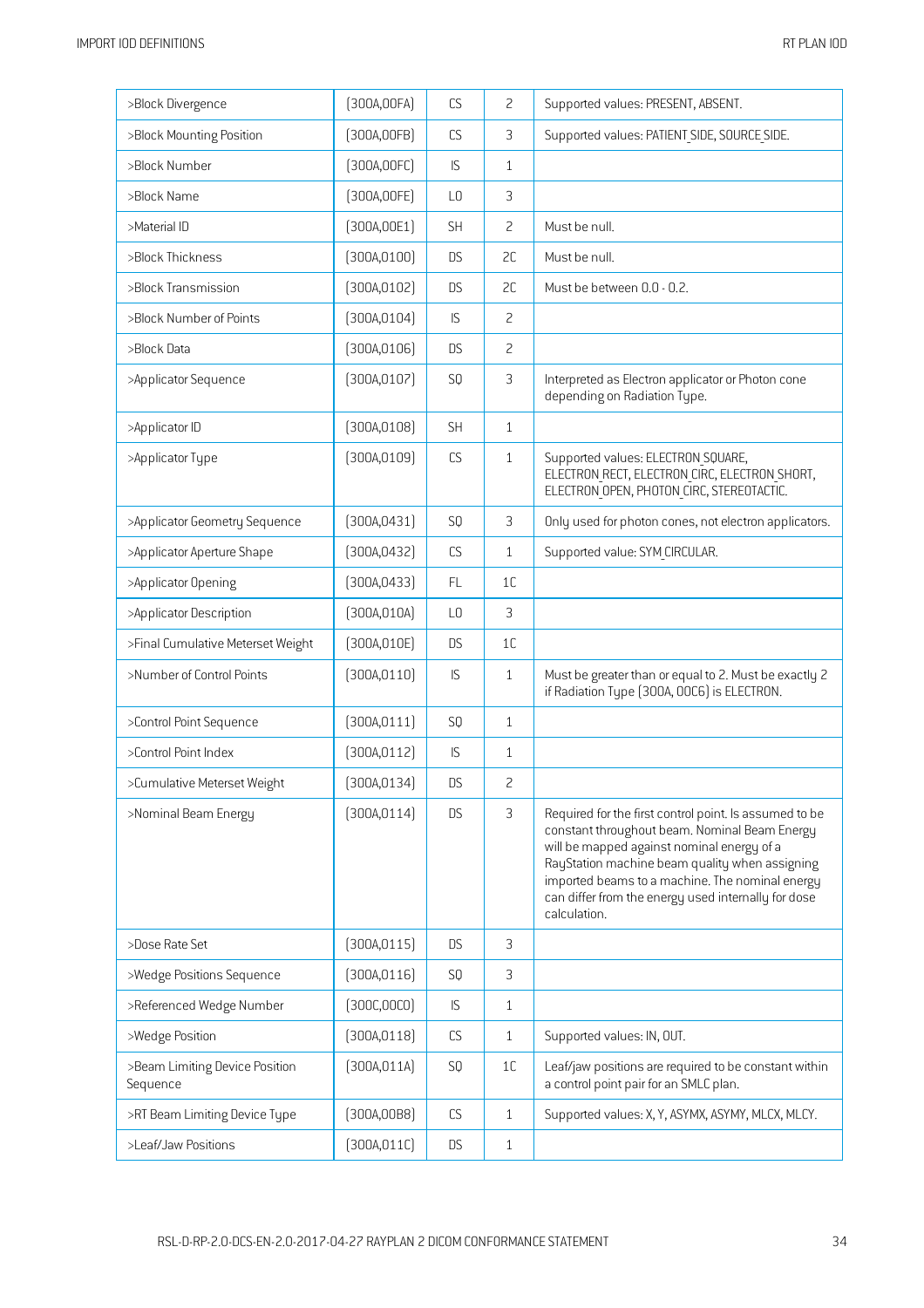| >Gantry Angle                               | [300A, 011E] | <b>DS</b>      | 1C | Required for the first control point and required to not<br>change for SMLC and DMLC. See Beam Type<br>[300A,00C4] for more information.                                                       |
|---------------------------------------------|--------------|----------------|----|------------------------------------------------------------------------------------------------------------------------------------------------------------------------------------------------|
| >Gantry Rotation Direction                  | [300A, 011F] | CS             | 1C | Required for the first control point and required to not<br>be "NONE" for SMLC and DMLC. See Beam Type<br>[300A,00C4] for more information.<br>Supported values: NONE, CW, CC.                 |
| >Gantry Pitch Angle                         | [300A, 014A] | <b>FL</b>      | 3  | Must be null or 0.                                                                                                                                                                             |
| >Gantry Pitch Rotation Direction            | [300A, 014C] | <b>CS</b>      | 3  | Supported values: NONE, CW, CC.                                                                                                                                                                |
| >Beam Limiting Device Angle                 | (300A, 0120) | <b>DS</b>      | 1C | Required for the first control point, must be empty for<br>subsequent control points or have the same value<br>as in the first control point.                                                  |
| >Beam Limiting Device Rotation<br>Direction | [300A, 0121] | CS             | 1C | Required for the first control point.<br>Supported values: NONE, CW, CC.                                                                                                                       |
| >Patient Support Angle                      | [300A, 0122] | <b>DS</b>      | 1C | Required for the first control point, must be empty for<br>subsequent control points or have the same value<br>as in the first control point.                                                  |
| >Patient Support Rotation Direction         | [300A, 0123] | CS             | 1C | Required for the first control point.<br>Supported values: NONE, CW, CC.                                                                                                                       |
| >Table Top Eccentric Axis Distance          | [300A, 0124] | <b>DS</b>      | 3  |                                                                                                                                                                                                |
| >Table Top Eccentric Angle                  | [300A, 0125] | <b>DS</b>      | 1C | Required for the first control point.<br>Supported value: 0.0.                                                                                                                                 |
| >Table Top Eccentric Rotation<br>Direction  | [300A, 0126] | CS             | 1C | Required for the first control point.<br>Supported values: NONE, CW, CC.                                                                                                                       |
| >Table Top Pitch Angle                      | (300A, 0140) | FL             | 1C | Supported value: 0.0.                                                                                                                                                                          |
| >Table Top Pitch Rotation Direction         | (300A, 0142) | CS             | 1C | Supported values: NONE, CW, CC.                                                                                                                                                                |
| >Table Top Roll Angle                       | (300A, 0144) | <b>FL</b>      | 1C | Supported value: 0.0.                                                                                                                                                                          |
| >Table Top Roll Rotation Direction          | (300A, 0146) | CS             | 1C | Supported values: NONE, CW, CC.                                                                                                                                                                |
| >Table Top Vertical Position                | (300A, 0128) | <b>DS</b>      | 2C |                                                                                                                                                                                                |
| >Table Top Longitudinal Position            | [300A, 0129] | <b>DS</b>      | SC |                                                                                                                                                                                                |
| >Table Top Lateral Position                 | [300A, 012A] | <b>DS</b>      | SC |                                                                                                                                                                                                |
| >Isocenter Position                         | [300A, 012C] | <b>DS</b>      | SC | Required for the first control point. Must be constant<br>throughout beam.                                                                                                                     |
| >TomoTherapy HA Private Creator             | (300D, 0010) | L <sub>0</sub> | 3  | <b>TOMO HA 01</b>                                                                                                                                                                              |
| >Tomo Projection Sinogram Data              | [300D, 10A7] | <b>DS</b>      | 3  | Projection sinogram values for all 64 leaves of<br>projection starting at the current control point. Empty<br>if all 64 leaves have a sinogram value of zero. Empty<br>for last control point. |
| >RaySearch Private Creator                  | (4001, 0010) | L <sub>0</sub> | 3  | RAYSEARCHLABS 2.0                                                                                                                                                                              |
| >Treatment Machine Commission<br>Time       | (4001, 1001) | DT             | 3  | The commission time of the treatment machine.<br>Used together with Treatment Machine Name to<br>determine the correct machine.                                                                |
| >Tomo IDMS Beam ID                          | (4001, 1021) | L <sub>0</sub> | 3  |                                                                                                                                                                                                |
| >Tomo IDMS Machine ID                       | (4001, 1020) | L <sub>0</sub> | 3  |                                                                                                                                                                                                |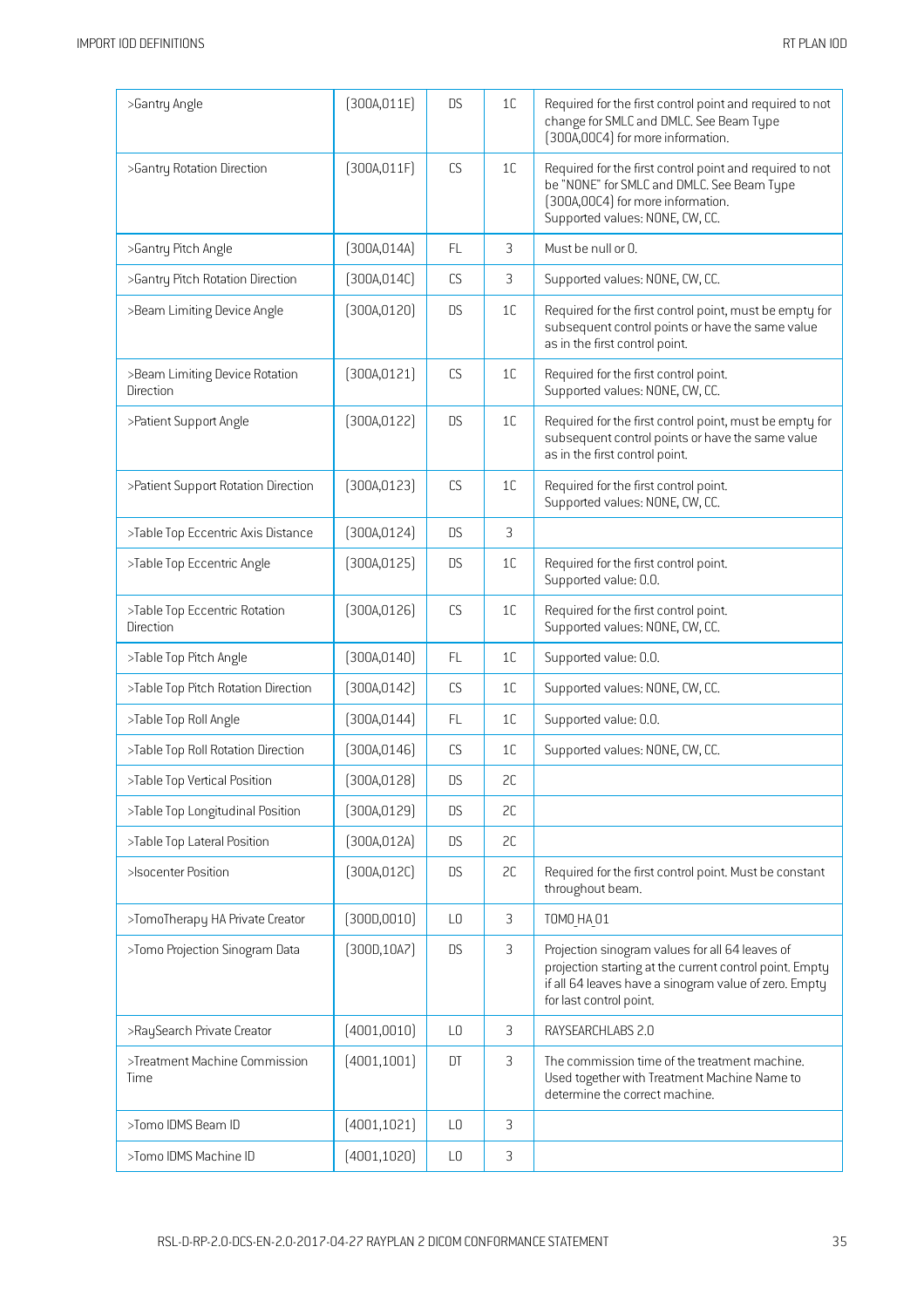| >Tomo Beam Isocenter              | (4001, 1023) | <b>DS</b> |   |  |
|-----------------------------------|--------------|-----------|---|--|
| >Tomo machine revision            | (4001, 1025) | IS.       | 3 |  |
| >Tomo beam revision               | [4001, 1026] | <b>IS</b> | 3 |  |
| >Tomo intended back jaw position  | (4001, 1027) | D.S       |   |  |
| >Tomo intended front jaw position | (4001, 1028) | <b>DS</b> | 3 |  |

## **7.5.11 Approval Module**

| <b>Attribute name</b> | <b>Tag</b>   | <b>Vr</b> | <b>Type</b>  | <b>Comment</b>                                                                                                                                                                                                                                                                                                                                                                                                                                                       |
|-----------------------|--------------|-----------|--------------|----------------------------------------------------------------------------------------------------------------------------------------------------------------------------------------------------------------------------------------------------------------------------------------------------------------------------------------------------------------------------------------------------------------------------------------------------------------------|
| Approval Status       | (300E, 0002) | CS        | $\mathbf{1}$ | The approval status will be set in the created<br>treatment plan. If the plan is APPROVED, the imported<br>treatment plan will be read-only.<br>Supported values:<br>• APPROVED - No changes allowed to imported<br>treatment plan. If the plan is approved, the<br>Structure Set for the referenced image series<br>will be approved too.<br>UNAPPROVED - Changes allowed to imported<br>$\bullet$<br>treatment plan.<br>• REJECTED - Same rules as for UNAPPROVED. |
| <b>Review Date</b>    | [300E, 0004] | <b>DA</b> | SC.          |                                                                                                                                                                                                                                                                                                                                                                                                                                                                      |
| <b>Review Time</b>    | [300E,0005]  | <b>TM</b> | SC           |                                                                                                                                                                                                                                                                                                                                                                                                                                                                      |
| Reviewer Name         | (300E,0008)  | PN        | SC.          |                                                                                                                                                                                                                                                                                                                                                                                                                                                                      |

## **7.5.12 SOP Common Module**

| <b>Attribute name</b>  | <b>Tag</b>   | Vr        | <b>Type</b> | <b>Comment</b>                                                    |
|------------------------|--------------|-----------|-------------|-------------------------------------------------------------------|
| SOP Class UID          | (0008, 0016) | UI        |             | Supported value: 1.2.840.10008.5.1.4.1.1.481.5.                   |
| SOP Instance UID       | (0008,0018)  | UI        |             | Stored internally to be used if referenced from other<br>dataset. |
| Specific Character Set | (0008,0005)  | C.S       | 1C          | Supported values: ISO IR 100, ISO IR 192.                         |
| Instance Creation Date | (0008, 0012) | <b>DA</b> | 3           |                                                                   |
| Instance Creation Time | (0008,0013)  | TМ        | 3           |                                                                   |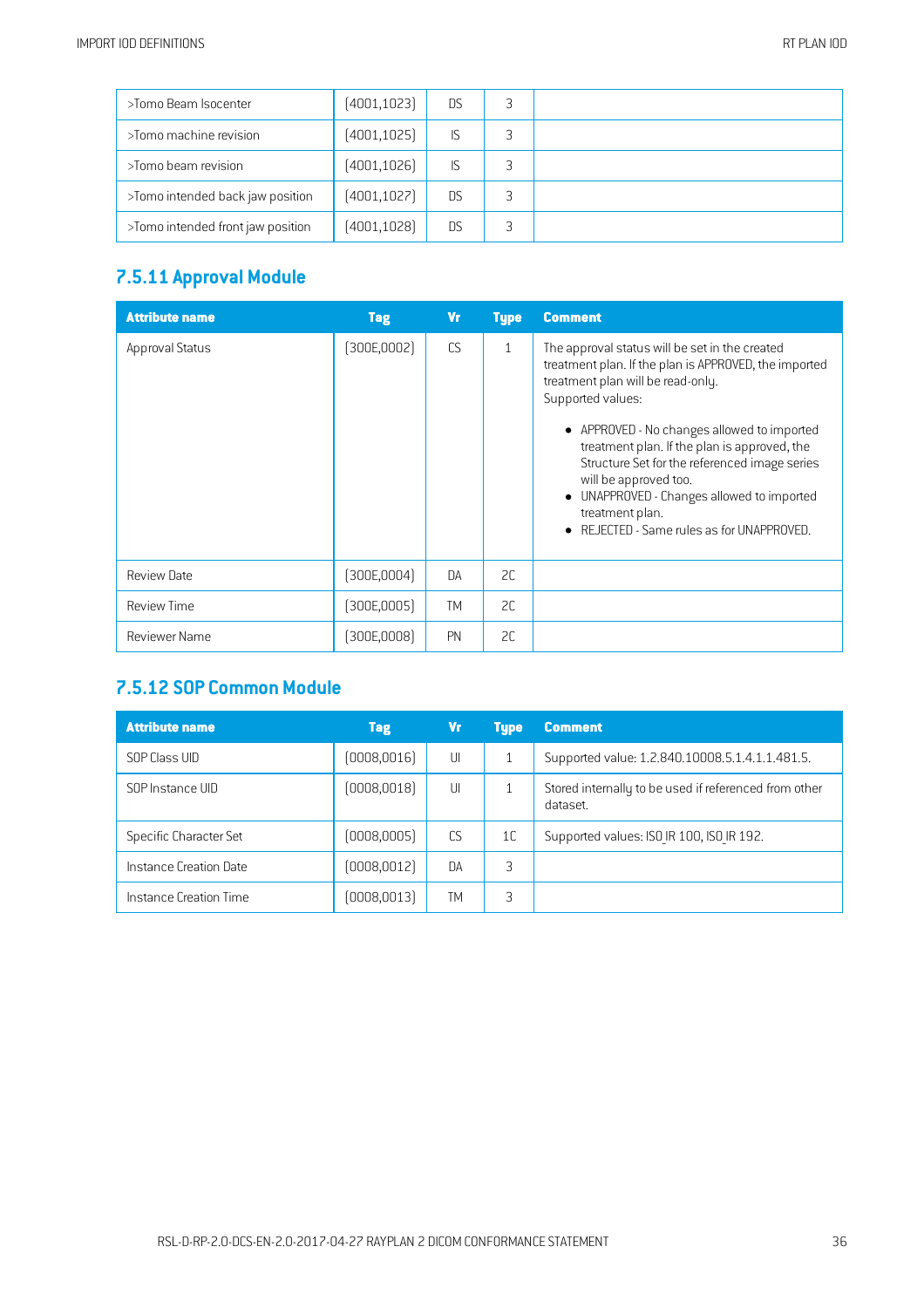# **7.6 RT [DOSE](#page-2-0) IOD**

Imported RT Doses are always converted into internal representations. It is not possible to export an imported dose. A plan's dose must be recomputed in order to be exported. Only used attributes are listed. Attributes not listed will not be used during import.

| IE                    | <b>Module</b>             | <b>Used</b> |
|-----------------------|---------------------------|-------------|
| Patient               | Patient Module            | Yes         |
| Study                 | General Study Module      | Yes         |
| Series                | RT Series Module          | Yes         |
| Frame of<br>Reference | Frame of Reference Module | Yes         |
| Equipment             | General Equipment Module  | Yes         |
| Dose                  | General Image Module      | No          |
|                       | Image Plane Module        | Yes         |
|                       | Multi-Frame Module        | Yes         |
|                       | Image Pixel Module        | Yes         |
|                       | RT Dose Module            | <b>Yes</b>  |
|                       | Structure Set Module      | No          |
|                       | ROI Contour Module        | No          |
|                       | SOP Common Module         | Yes         |

#### **7.6.1 Patient Module**

| <b>Attribute name</b> | <b>Tag</b>   | <b>Vr</b> | <b>Type</b>    | <b>Comment</b>                                                                                                            |
|-----------------------|--------------|-----------|----------------|---------------------------------------------------------------------------------------------------------------------------|
| Patient's Name        | (0010, 0010) | PN        | $\overline{c}$ | Only used for matching patient.                                                                                           |
| Patient ID            | (0010, 0020) | L0        | 2              | Only used for matching patient.                                                                                           |
| Patient's Birth Date  | (0010, 0030) | <b>DA</b> | 2              | Only used for matching patient.                                                                                           |
| Patient's Sex         | (0010, 0040) | CS        | 2              | Only used for matching patient.<br>Supported values:<br>$\bullet$ M - Male<br>$\bullet$ F - Female<br>$\bullet$ 0 - 0ther |

## **7.6.2 General Study Module**

| <b>Attribute name</b>      | <b>Tag</b>   | <b>Vr</b> | <b>Type</b> | <b>Comment</b> |
|----------------------------|--------------|-----------|-------------|----------------|
| Study Instance UID         | [0020,0000]  | UI        | 1           |                |
| Study Date                 | (0008, 0020) | DA        | 2           |                |
| Study Time                 | (0008, 0030) | <b>TM</b> | 2           |                |
| Referring Physician's Name | (0008,0090)  | PN        | 2           |                |
| Study ID                   | (0020, 0010) | <b>SH</b> | 2           |                |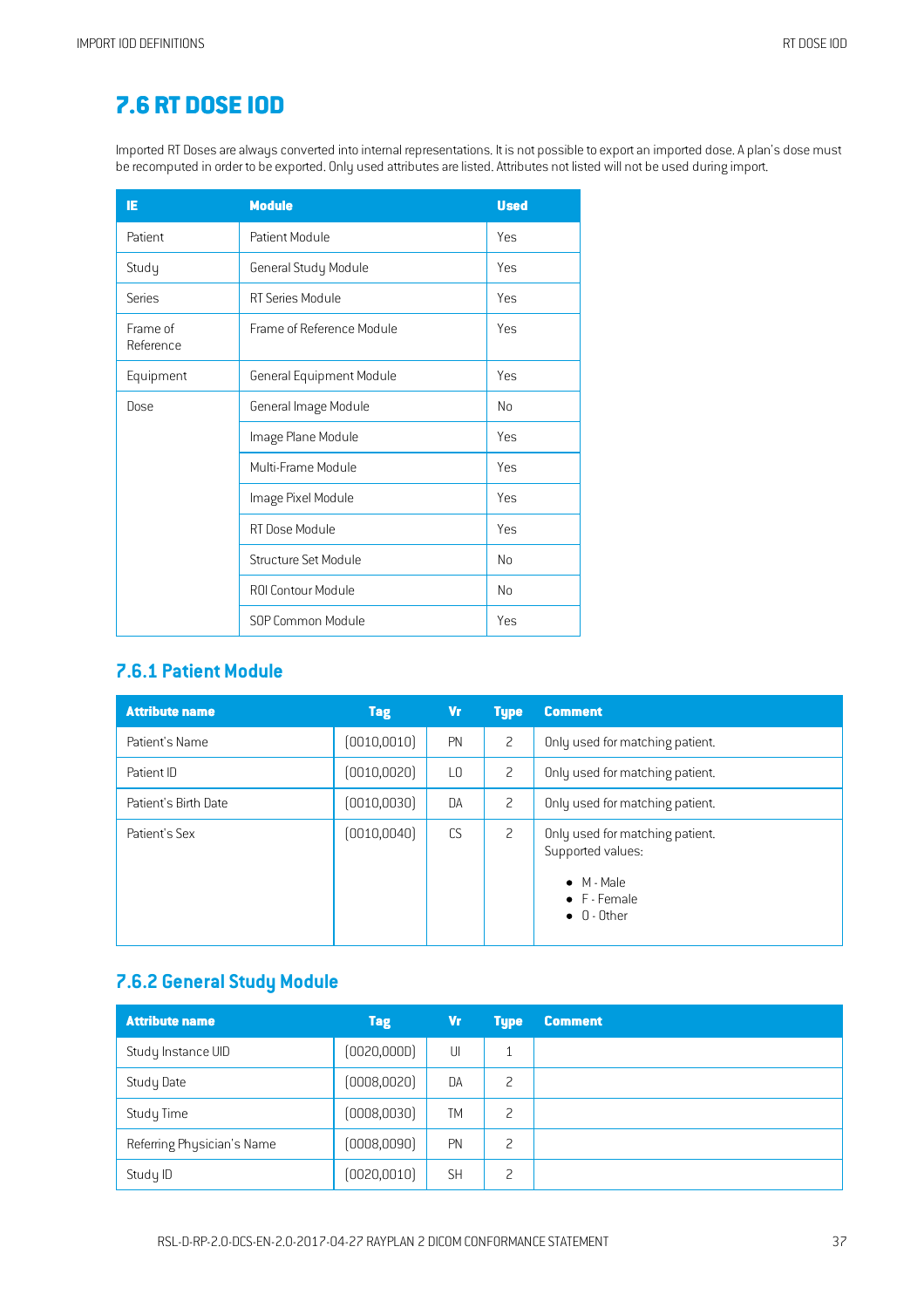|  | RT DOSE IOD |  |
|--|-------------|--|
|--|-------------|--|

|--|

#### **7.6.3 RT SeriesModule**

| <b>Attribute name</b> | <b>Tag</b>   | Vr | <b>Tupe</b> | <b>Comment</b>           |
|-----------------------|--------------|----|-------------|--------------------------|
| Modality              | (0008, 0060) | CS |             | Supported value: RTDOSE. |
| Series Instance UID   | [0020,000E]  | UI |             |                          |
| Series Number         | [0020, 0011] | IS |             |                          |
| Series Description    | (0008, 103E) | L0 |             | Only used for display.   |

# **7.6.4 Frameof Reference Module**

| <b>Attribute name</b>        | Tag          | Vr . | <b>Type Comment</b>                         |
|------------------------------|--------------|------|---------------------------------------------|
| Frame of Reference UID       | [0020, 0052] | UI   | Must be the same as the referenced RT Plan. |
| Position Reference Indicator | [0020, 1040] |      |                                             |

## **7.6.5 General Equipment Module**

| <b>Attribute name</b> | Tag          | Vr I  | <b>Type Comment</b>                                                                                            |
|-----------------------|--------------|-------|----------------------------------------------------------------------------------------------------------------|
| Pixel Padding Value   | [0028, 0120] | US SS | I If pixel padding is present within the region used for<br>dose computation, the resulting dose may be wrong. |

## **7.6.6 Image Plane Module**

| <b>Attribute name</b>       | <b>Tag</b>   |     | Tupe | <b>Comment</b>                                                                                              |
|-----------------------------|--------------|-----|------|-------------------------------------------------------------------------------------------------------------|
| Pixel Spacing               | [0028,0030]  | D.S |      |                                                                                                             |
| Image Orientation (Patient) | [0020,0037]  | D.S |      | All non-oblique image orientations are supported (i.e.<br>row and column directions must be along an axis). |
| Image Position (Patient)    | (0020, 0032) | D.S |      | Note that this is the center of the first pixel, i.e. the<br>corner of the image offset by half a pixel.    |

#### **7.6.7 Multi-Frame Module**

| <b>Attribute name</b>   | Tag         | Vr 1 | <b>Example: Comment</b> |
|-------------------------|-------------|------|-------------------------|
| Number of Frames        | [0028,0008] |      |                         |
| Frame Increment Pointer | [0028,0009] | AT   |                         |

#### **7.6.8 Image PixelModule**

| <b>Attribute name</b>      | <b>Tag</b>   | Vr | <b>Tupe</b> | <b>Comment</b>                |
|----------------------------|--------------|----|-------------|-------------------------------|
| Samples per Pixel          | [0028,0002]  | US |             | Supported value: 1.           |
| Photometric Interpretation | [0028,0004]  | CS |             | Supported value: MONOCHROME2. |
| Rows                       | [0028, 0010] | US |             |                               |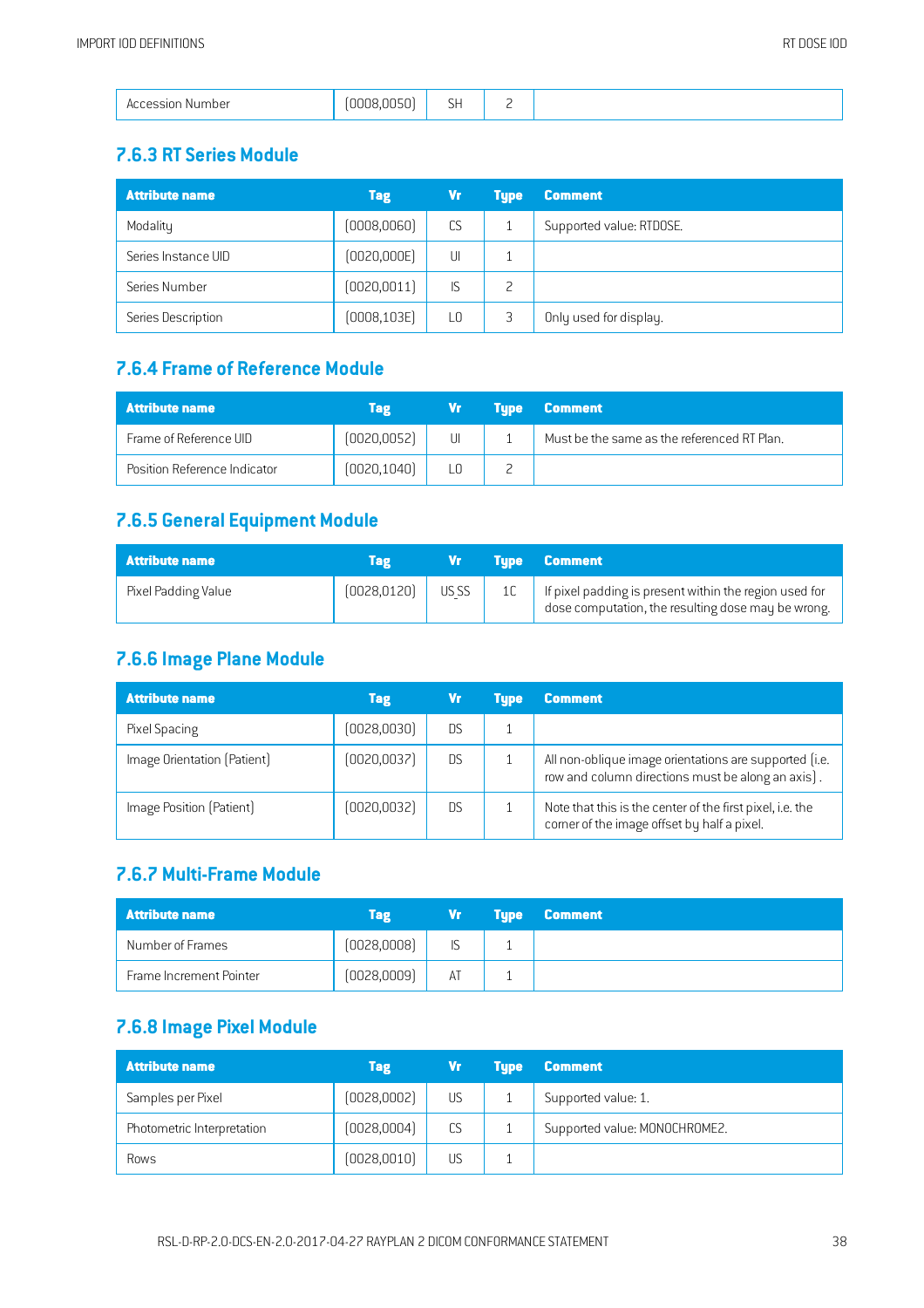| Columns                   | [0028, 0011] | US        |                |                                  |
|---------------------------|--------------|-----------|----------------|----------------------------------|
| <b>Bits Allocated</b>     | [0028, 0100] | <b>US</b> |                | Supported values: 16, 32.        |
| <b>Bits Stored</b>        | (0028, 0101) | US        |                | Must be equal to Bits Allocated. |
| High Bit                  | (0028, 0102) | US        |                | High Bit must be Bits Stored-1.  |
| Pixel Representation      | (0028, 0103) | US        |                | Supported value: 0.              |
| Pixel Data                | (7FE0,0010)  | OB OW     | 1 <sup>C</sup> |                                  |
| Pixel Padding Range Limit | (0028, 0121) | US SS     | 1 <sup>C</sup> |                                  |

## **7.6.9 RT Dose Module**

| <b>Attribute name</b>                              | <b>Tag</b>                 | <b>Vr</b>              | <b>Type</b>        | <b>Comment</b>                                                                                                                                                                                                                                                                                                                       |
|----------------------------------------------------|----------------------------|------------------------|--------------------|--------------------------------------------------------------------------------------------------------------------------------------------------------------------------------------------------------------------------------------------------------------------------------------------------------------------------------------|
| Samples per Pixel                                  | [0028,0002]                | US                     | 1C                 | Supported value: 1.                                                                                                                                                                                                                                                                                                                  |
| Photometric Interpretation                         | [0028,0004]                | CS                     | 1C                 | Supported value: MONOCHROME2.                                                                                                                                                                                                                                                                                                        |
| <b>Bits Allocated</b>                              | [0028, 0100]               | US                     | 1C                 | Supported values: 16, 32.                                                                                                                                                                                                                                                                                                            |
| <b>Bits Stored</b>                                 | (0028, 0101)               | <b>US</b>              | 1C                 | Bits Stored must be equal to Bits Allocated.                                                                                                                                                                                                                                                                                         |
| High Bit                                           | [0028, 0102]               | <b>US</b>              | 1C                 | High Bit must be Bits Stored - 1.                                                                                                                                                                                                                                                                                                    |
| Pixel Representation                               | [0028, 0103]               | US                     | 1C                 | Supported value: 0.                                                                                                                                                                                                                                                                                                                  |
| Dose Units                                         | [3004,0002]                | CS                     | $\mathbf{1}$       | Supported value: GY.                                                                                                                                                                                                                                                                                                                 |
| Dose Type                                          | [3004,0004]                | CS                     | $\mathbf{1}$       | Supported values: PHYSICAL, EFFECTIVE.                                                                                                                                                                                                                                                                                               |
| Dose Summation Type<br>Referenced RT Plan Sequence | [3004,000A]<br>(300C,0002) | CS<br>SQ               | $\mathbf{1}$<br>1C | Note: Summation type BEAM is interpreted as the<br>dose contribution from this beam over the entire<br>treatment course, not per fraction.<br>Supported values:<br>PLAN<br><b>BFAM</b><br>FRACTION<br>TOTALHOMO - Interpreted as PLAN<br>• TOTALHETERO - Interpreted as PLAN<br>Is required to contain only one item. For doses with |
|                                                    |                            |                        |                    | summation type BEAM the referenced plan must be<br>found and all beam doses must be imported<br>together. For doses with summation type PLAN a<br>dummy plan will be created if the referenced plan<br>couldn't be found but an examination with a<br>matching Frame of Reference UID is found.                                      |
| >Referenced SOP Class UID                          | (0008, 1150)               | $\mathsf{U}\mathsf{I}$ | $\mathbf{1}$       |                                                                                                                                                                                                                                                                                                                                      |
| >Referenced SOP Instance UID                       | [0008, 1155]               | UI                     | $\mathbf{1}$       | Plan UID, used to establish references.                                                                                                                                                                                                                                                                                              |
| >Referenced Fraction Group<br>Sequence             | [300C, 0020]               | SQ                     | 1C                 |                                                                                                                                                                                                                                                                                                                                      |
| >Referenced Fraction Group<br>Number               | [300C, 0022]               | IS                     | $1\,$              | Identifies fraction group within plan                                                                                                                                                                                                                                                                                                |
| >Referenced Beam Sequence                          | [300C,0004]                | SQ                     | 1C                 |                                                                                                                                                                                                                                                                                                                                      |
| >Referenced Beam Number                            | [300C,0006]                | IS                     | $\mathbf{1}$       | Identify a beam within a plan                                                                                                                                                                                                                                                                                                        |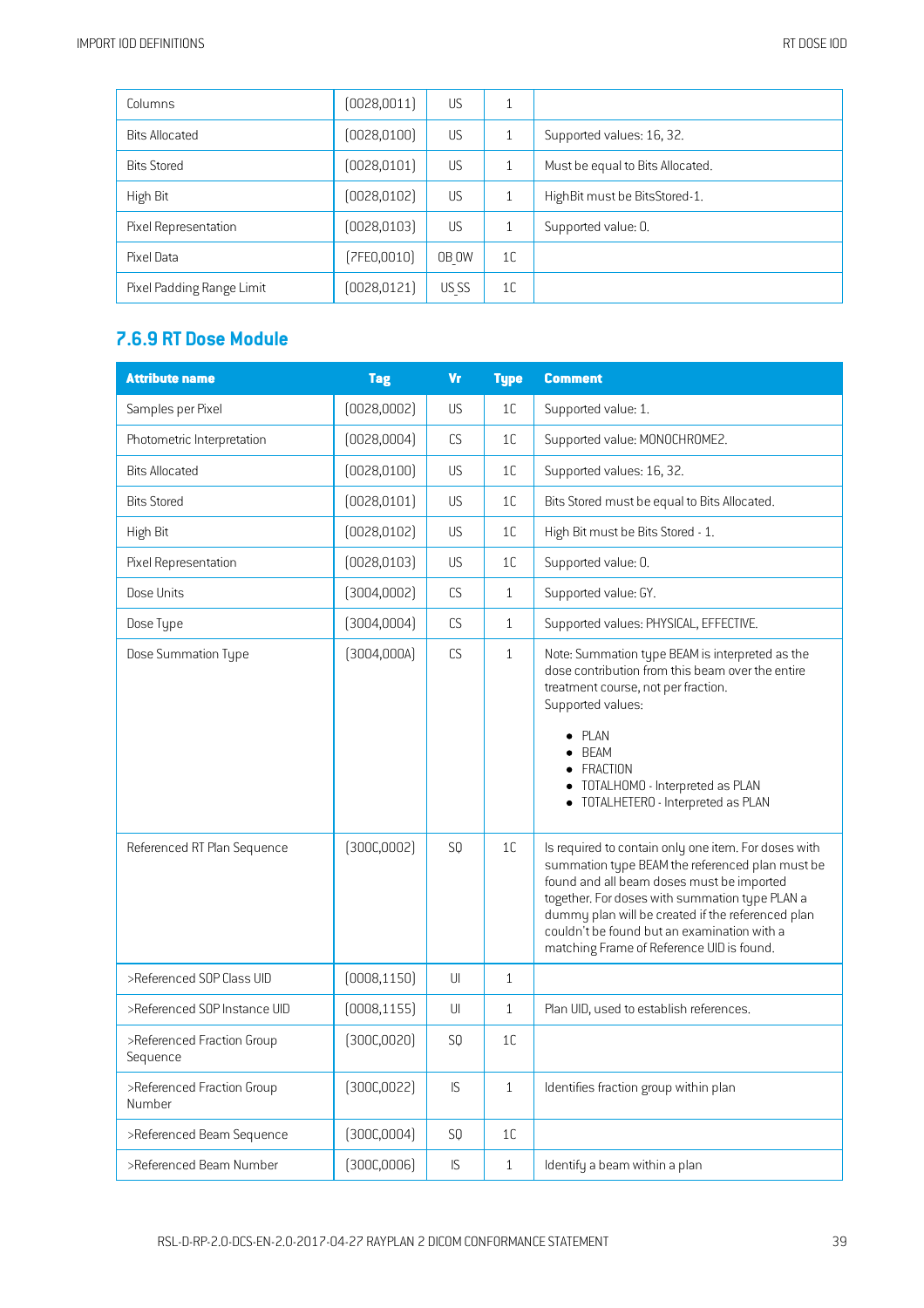| Grid Frame Offset Vector               | [3004,000C] | <b>DS</b> | 1 <sup>C</sup> | If the first element of the Grid Frame Offset Vector is<br>zero, the vector should be interpreted as relative<br>positive offsets in the direction of the cross product<br>of the row and column directions. This means that if<br>Image Orientation [Patient] [0020,0037] is for<br>example [1,0,0,0,-1,0], the cross product will be<br>negative and hence the elements in the Grid Frame<br>Offset Vector should be read/written with opposite<br>sign. It should be noted that some manufacturers are<br>non-compliant regarding this and do not change the<br>sign of the elements in the Grid Frame Offset Vector. If<br>RTDose files exported from such a system are<br>imported into RayStation, the dose grid will not be<br>positioned correctly around the patient. |
|----------------------------------------|-------------|-----------|----------------|--------------------------------------------------------------------------------------------------------------------------------------------------------------------------------------------------------------------------------------------------------------------------------------------------------------------------------------------------------------------------------------------------------------------------------------------------------------------------------------------------------------------------------------------------------------------------------------------------------------------------------------------------------------------------------------------------------------------------------------------------------------------------------|
| Dose Grid Scaling                      | [3004,000E] | D.S       | 1 <sup>C</sup> |                                                                                                                                                                                                                                                                                                                                                                                                                                                                                                                                                                                                                                                                                                                                                                                |
| <b>Tissue Heterogeneity Correction</b> | (3004,0014) | C.S       | 3              | Supported values: WATER, IMAGE, ROI OVERRIDE.                                                                                                                                                                                                                                                                                                                                                                                                                                                                                                                                                                                                                                                                                                                                  |

#### **7.6.10 SOP Common Module**

| <b>Attribute name</b>  | <b>Tag</b>   | Vr        | <b>Type</b> | <b>Comment</b>                                                    |
|------------------------|--------------|-----------|-------------|-------------------------------------------------------------------|
| SOP Class UID          | (0008, 0016) | UI        |             | Supported value: 1.2.840.10008.5.1.4.1.1.481.2.                   |
| SOP Instance UID       | (0008, 0018) | UI        |             | Stored internally to be used if referenced from other<br>dataset. |
| Specific Character Set | (0008,0005)  | C.S       | 1C          | Supported values: ISO IR 100, ISO IR 192.                         |
| Instance Creation Date | (0008, 0012) | <b>DA</b> | 3           |                                                                   |
| Instance Creation Time | (0008, 0013) | TМ        | 3           |                                                                   |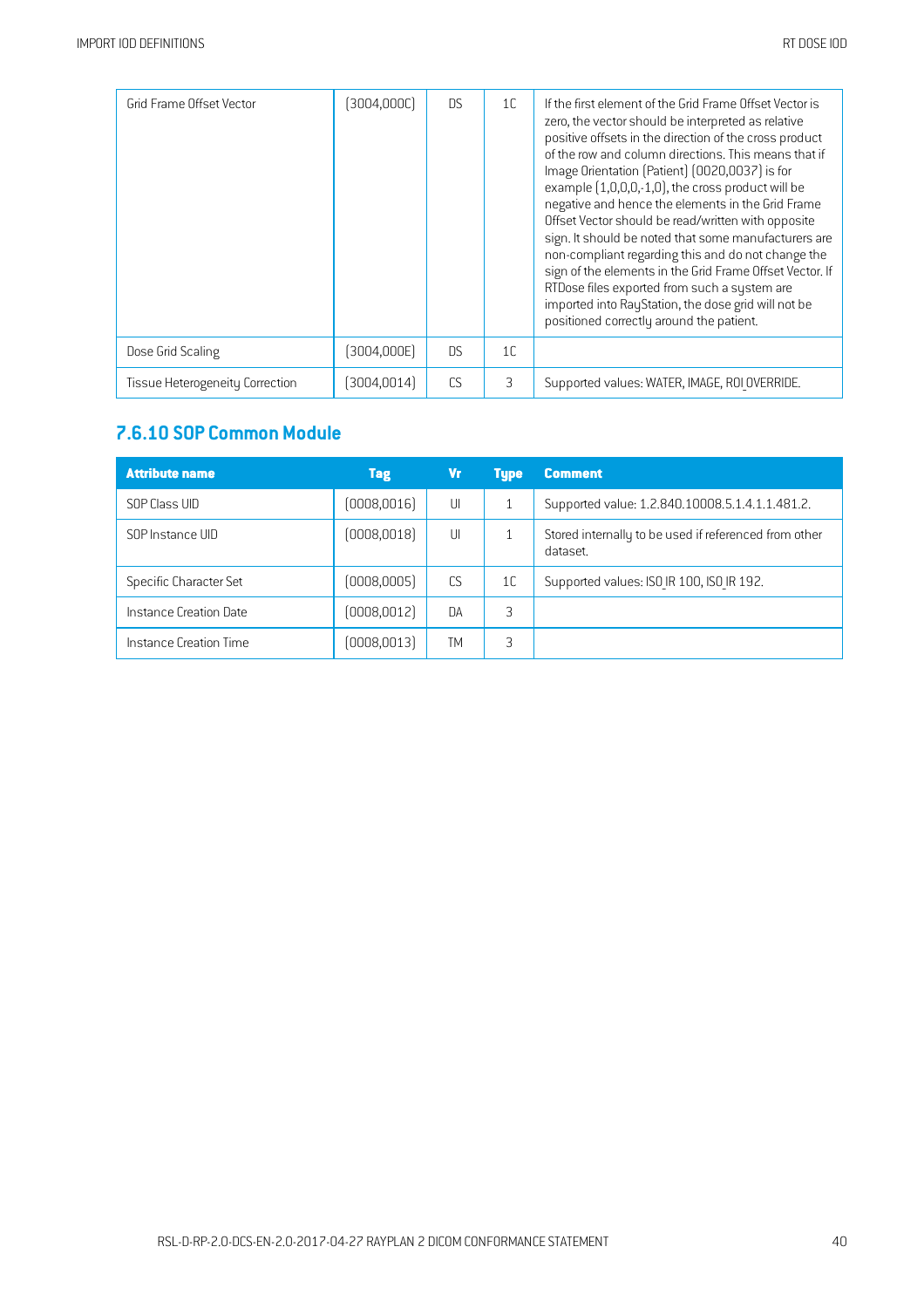# **7.7 SPATIAL [REGISTRATION](#page-2-1) IOD**

Imported Spatial Registrations are always converted into internal representations. Because of this exported registations may not be identical to the imported registration. Only used attributes are listed. Attributes not listed will not be used during import.

| IE                    | <b>Module</b>                             | <b>Used</b> |
|-----------------------|-------------------------------------------|-------------|
| Patient               | Patient Module                            | Yes         |
| Study                 | General Study Module                      | Yes         |
| <b>Series</b>         | General Series Module                     | Yes         |
|                       | <b>Spatial Registration Series Module</b> | Yes         |
| Frame of<br>Reference | Frame of Reference Module                 | Yes         |
| Equipment             | <b>General Equipment Module</b>           | Yes         |
| Spatial               | <b>Spatial Registration Module</b>        | Yes         |
| Registration          | SOP Common Module                         | Yes         |
|                       | Common Instance Reference Module          | Yes         |

## **7.7.1 Patient Module**

| <b>Attribute name</b> | <b>Tag</b>   | <b>Vr</b>      | <b>Type</b>    | <b>Comment</b>                                                                                                            |
|-----------------------|--------------|----------------|----------------|---------------------------------------------------------------------------------------------------------------------------|
| Patient's Name        | [0010, 0010] | PN             | 2              | Only used for matching patient.                                                                                           |
| Patient ID            | (0010, 0020) | L <sub>0</sub> | 2              | Only used for matching patient.                                                                                           |
| Patient's Birth Date  | (0010, 0030) | DA             | 2              | Only used for matching patient.                                                                                           |
| Patient's Sex         | (0010, 0040) | CS             | $\overline{c}$ | Only used for matching patient.<br>Supported values:<br>$\bullet$ M - Male<br>$\bullet$ F - Female<br>$\bullet$ 0 - Other |

#### **7.7.2 General Study Module**

| <b>Attribute name</b>      | <b>Tag</b>   | Vr        | <b>Type</b>    | <b>Comment</b> |
|----------------------------|--------------|-----------|----------------|----------------|
| Study Instance UID         | [0020,0000]  | UI        | 1<br>T         |                |
| Study Date                 | (0008, 0020) | DA        | 2              |                |
| Study Time                 | (0008, 0030) | TM        | $\overline{c}$ |                |
| Referring Physician's Name | (0008,0090)  | PN        | 2              |                |
| Study ID                   | (0020, 0010) | <b>SH</b> | $\overline{c}$ |                |
| <b>Accession Number</b>    | (0008, 0050) | <b>SH</b> | $\overline{c}$ |                |

## **7.7.3 General SeriesModule**

| <b>Attribute name</b><br>Tag |  |  | <b>Source Service Comment Service Comment</b> |
|------------------------------|--|--|-----------------------------------------------|
|------------------------------|--|--|-----------------------------------------------|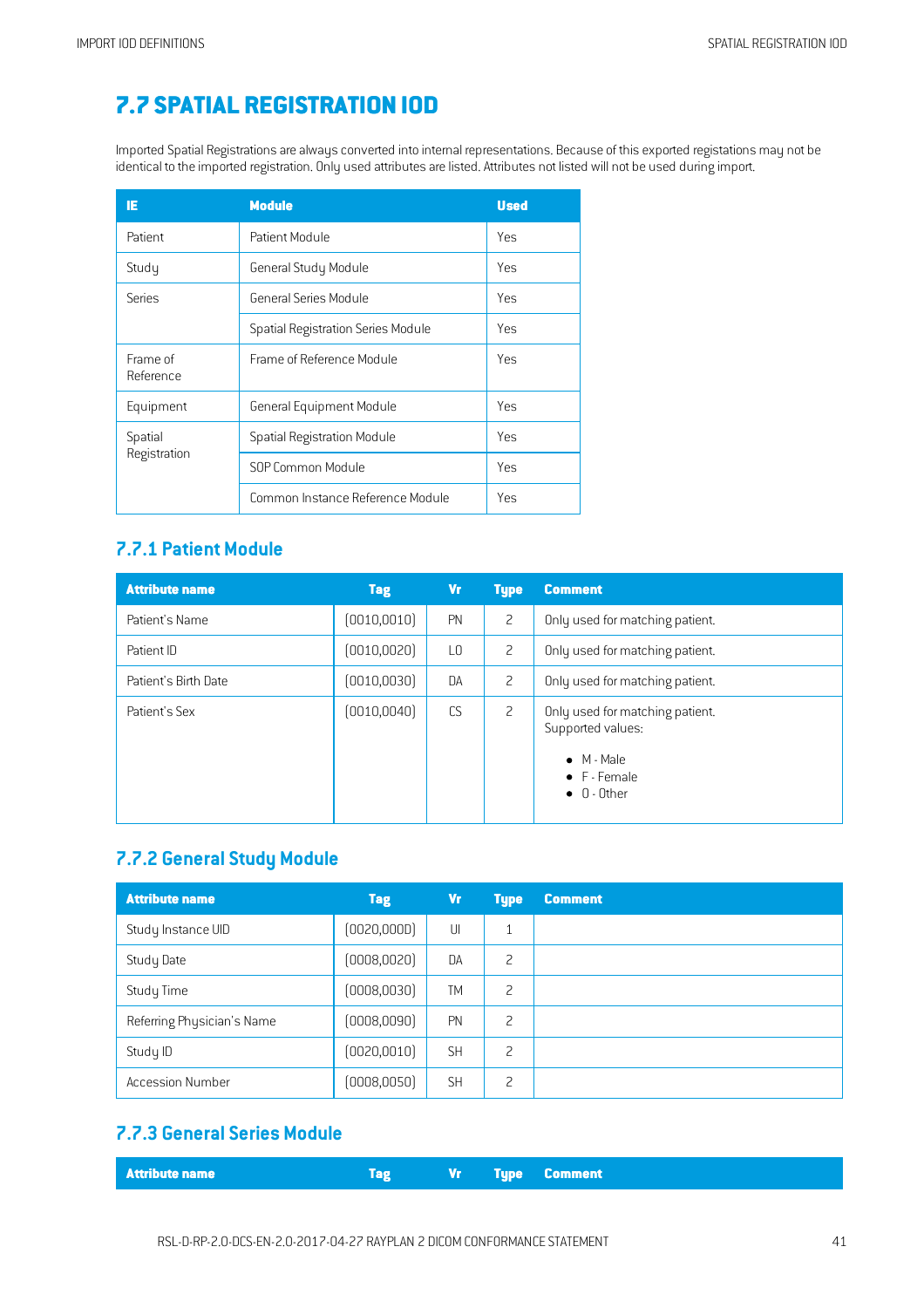| Modality            | (0008, 0060) | CS             | $\mathbf{1}$ | Supported value: REG. |
|---------------------|--------------|----------------|--------------|-----------------------|
| Series Instance UID | [0020,000E]  | UI             | 1            |                       |
| Series Number       | (0020, 0011) | IS.            | 2            |                       |
| Series Date         | (0008, 0021) | DA             | 3            |                       |
| Series Time         | (0008, 0031) | <b>TM</b>      | 3            |                       |
| Protocol Name       | (0018, 1030) | L <sub>0</sub> | 3            |                       |
| Series Description  | [0008, 103E] | L <sub>0</sub> | 3            |                       |
| Patient Position    | (0018, 5100) | CS             | 2C           |                       |

# **7.7.4 Spatial Registration SeriesModule**

| <b>Attribute name</b> | <b>ag</b>    | Vr ' |   | Type Comment          |
|-----------------------|--------------|------|---|-----------------------|
| Modality              | (0008, 0060) | CS.  | ᅩ | Supported value: REG. |

## **7.7.5 Frameof Reference Module**

| <b>Attribute name</b>        | Tag          | Vr | <b>Tupe</b> | <b>Comment</b>                                |
|------------------------------|--------------|----|-------------|-----------------------------------------------|
| Frame of Reference UID       | [0020, 0052] | UI |             | Must be the same as the referenced image set. |
| Position Reference Indicator | [0020, 1040] |    |             |                                               |

## **7.7.6 General Equipment Module**

| Attribute name      | Tag          | Vr.   | Type Comment                                                                                                 |
|---------------------|--------------|-------|--------------------------------------------------------------------------------------------------------------|
| Pixel Padding Value | [0028, 0120] | US SS | If pixel padding is present within the region used for<br>dose computation, the resulting dose may be wrong. |

# **7.7.7 Spatial Registration Module**

| <b>Attribute name</b>         | <b>Tag</b>   | <b>Vr</b>      | <b>Type</b>    | <b>Comment</b> |
|-------------------------------|--------------|----------------|----------------|----------------|
| Content Date                  | (0008, 0023) | <b>DA</b>      | $\mathbf{1}$   |                |
| <b>Content Time</b>           | (0008, 0033) | <b>TM</b>      | $\mathbf{1}$   |                |
| Instance Number               | [0020, 0013] | IS             | $\mathbf{1}$   |                |
| Content Label                 | (0070, 0080) | CS             | $\mathbf{1}$   |                |
| <b>Content Description</b>    | (0070,0081)  | L <sub>0</sub> | $\overline{c}$ |                |
| <b>Content Creator's Name</b> | (0070, 0084) | PN             | $\overline{c}$ |                |
| Registration Sequence         | [0070, 0308] | SQ             | $\mathbf{1}$   |                |
| >Frame of Reference UID       | (0020, 0052) | U              | 1 <sup>C</sup> |                |
| >Referenced Image Sequence    | (0008, 1140) | SQ             | 1C             |                |
| >Referenced SOP Class UID     | (0008, 1150) | U              | $\mathbf{1}$   |                |
| >Referenced SOP Instance UID  | (0008,1155)  | UI             | $\mathbf{1}$   |                |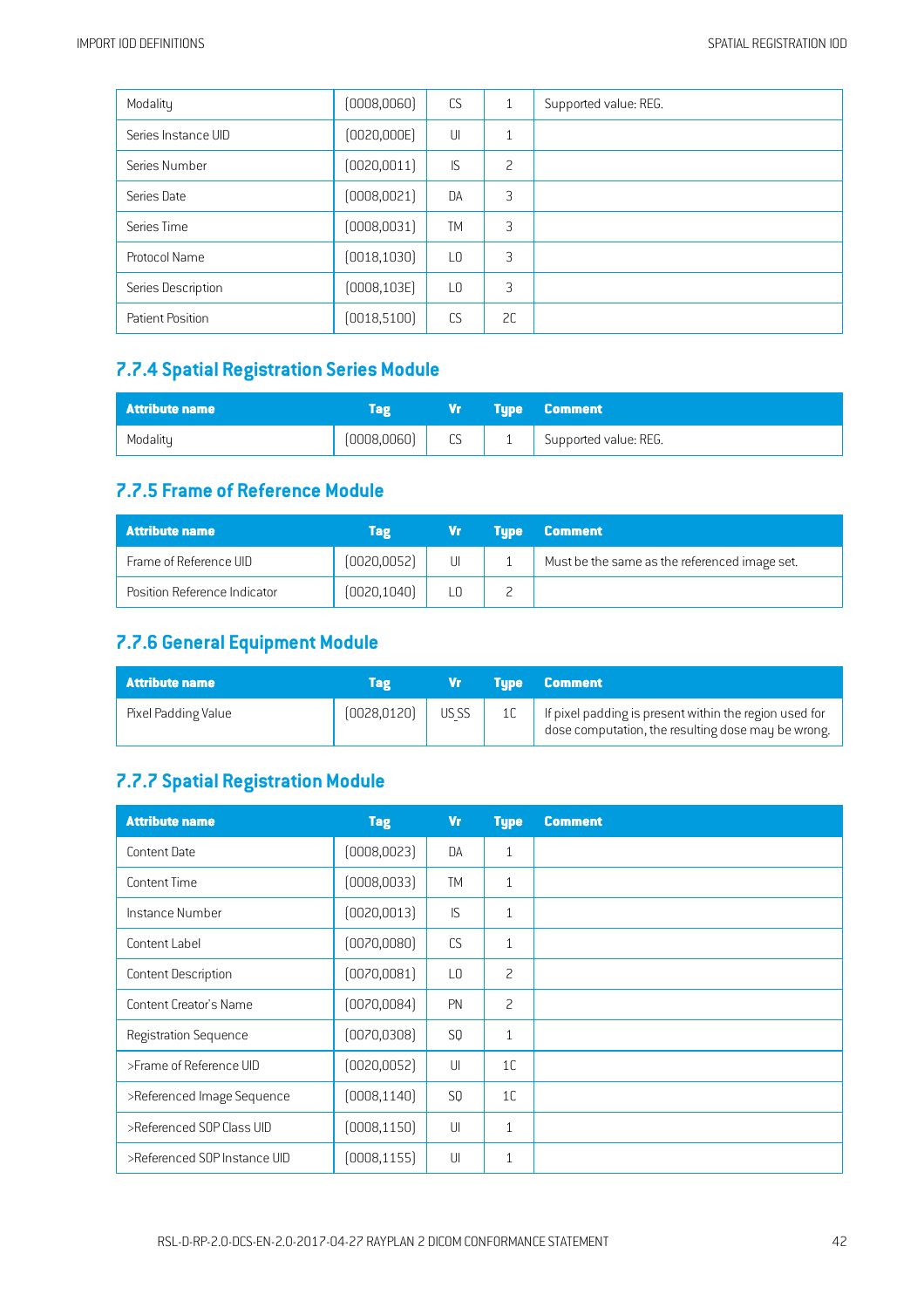| >Matrix Registration Sequence                     | (0070, 0309) | S <sub>0</sub> |   |                         |
|---------------------------------------------------|--------------|----------------|---|-------------------------|
| >Registration Type Code Sequence                  | [0070, 0300] | S <sub>0</sub> | 2 |                         |
| >Matrix Sequence                                  | [0070, 030A] | S <sub>0</sub> | 1 |                         |
| >Frame of Reference Transformation<br>Matrix      | [3006,00C6]  | <b>DS</b>      |   |                         |
| >Frame of Reference Transformation<br>Matrix Type | [0070, 0300] | CS             |   | Supported value: RIGID. |

#### **7.7.8 SOP Common Module**

| <b>Attribute name</b>  | Tag          | Vr  | <b>Type</b>    | <b>Comment</b>                                                    |
|------------------------|--------------|-----|----------------|-------------------------------------------------------------------|
| SOP Class UID          | [0008,0016]  | UI  |                | Supported value: 1.2.840.10008.5.1.4.1.1.66.1.                    |
| SOP Instance UID       | [0008,0018]  | UI  |                | Stored internally to be used if referenced from other<br>dataset. |
| Specific Character Set | (0008,0005)  | C.S | 1 <sup>C</sup> | Supported values: ISO IR 100, ISO IR 192.                         |
| Instance Creation Date | [0008,0012]  | DA  | 3              |                                                                   |
| Instance Creation Time | [0008, 0013] | TΜ  | 3              |                                                                   |

## **7.7.9 Common Instance Reference Module**

| <b>Attribute name</b>                                     | <b>Tag</b>   | <b>Vr</b>      | <b>Type</b>  | <b>Comment</b>                                                                |
|-----------------------------------------------------------|--------------|----------------|--------------|-------------------------------------------------------------------------------|
| Referenced Series Sequence                                | [0008, 1115] | SQ             | $\mathbf{1}$ |                                                                               |
| >Series Instance UID                                      | (0020,000E)  | UI             | $\mathbf{1}$ |                                                                               |
| >Referenced Instance Sequence                             | [0008, 114A] | S <sub>0</sub> | $\mathbf{1}$ |                                                                               |
| >Referenced SOP Class UID                                 | (0008, 1150) | UI             | $\mathbf{1}$ |                                                                               |
| >Referenced SOP Instance UID                              | [0008, 1155] | UI             | $\mathbf{1}$ |                                                                               |
| Studies Containing Other<br>Referenced Instances Sequence | (0008, 1200) | SQ             | 1C           | If referenced images are located in a Study different<br>from the REG object. |
| >Study Instance UID                                       | (0020, 0000) | UI             | $\mathbf{1}$ |                                                                               |
| >Referenced Series Sequence                               | [0008, 1115] | <b>SQ</b>      | $\mathbf{1}$ |                                                                               |
| >Series Instance UID                                      | (0020,000E)  | UI             | $\mathbf{1}$ |                                                                               |
| >Referenced Instance Sequence                             | (0008, 114A) | S <sub>0</sub> | $\mathbf{1}$ |                                                                               |
| >Referenced SOP Class UID                                 | (0008, 1150) | UI             | $\mathbf{1}$ |                                                                               |
| >Referenced SOP Instance UID                              | [0008, 1155] | UI             | $\mathbf{1}$ |                                                                               |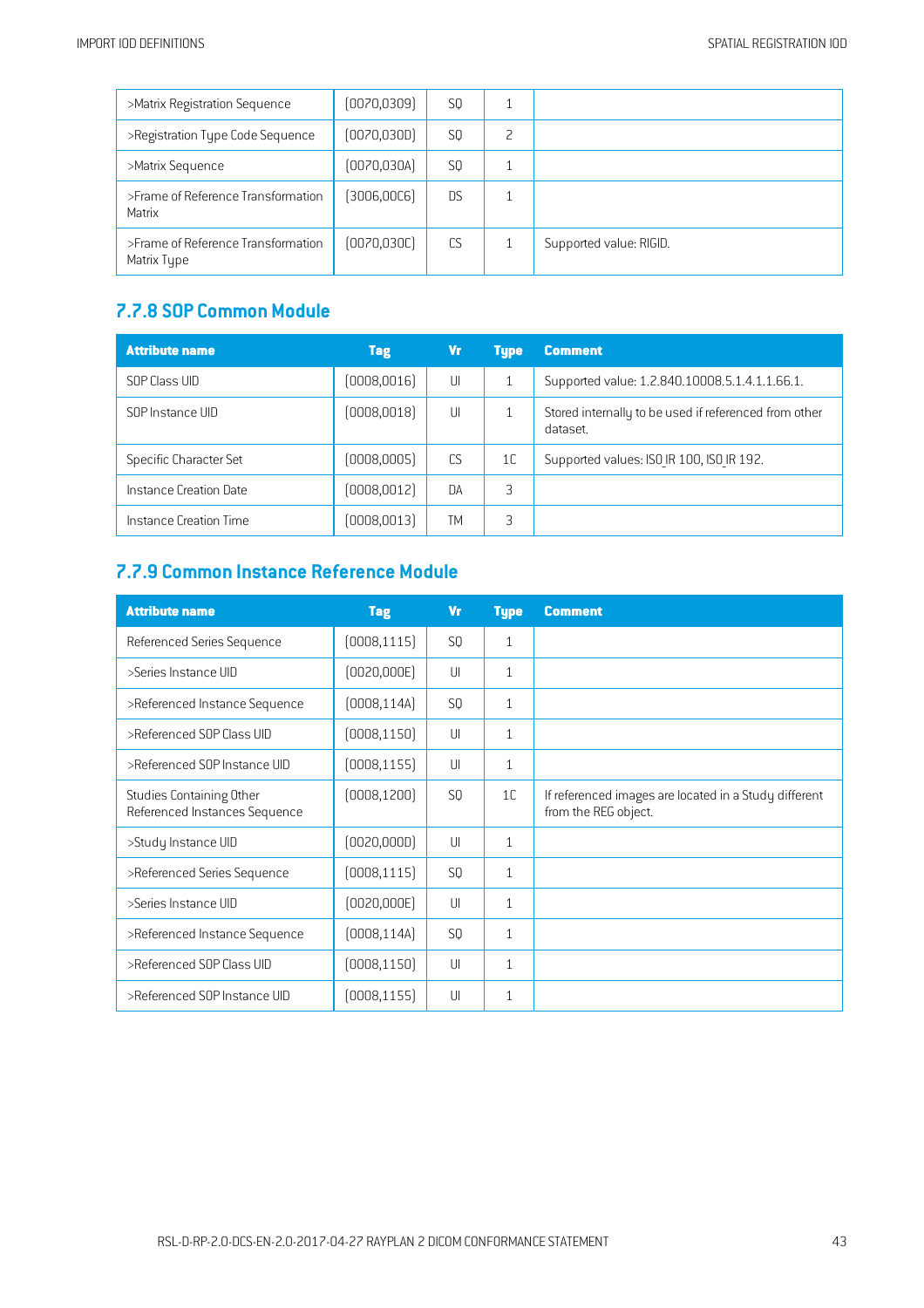# **8 EXPORTIOD [DEFINITIONS](#page-2-2)**

# **8.1 [CTIMAGE](#page-2-3) IOD**

If certain patient data is changed after import, images will be modified to match the patient when exported. This is limited to the following patient data: Patient ID, Name, Gender and Date of birth. The following applies to 4DCT projections created inside RayStation.

| IE.                | <b>Module</b>             | <b>Used</b> |
|--------------------|---------------------------|-------------|
| Patient            | Patient Module            | Yes         |
| Study              | General Study Module      | Yes         |
| Series             | General Series Module     | Yes         |
| Frame of Reference | Frame of Reference Module | Yes         |
| Equipment          | General Equipment Module  | Yes         |
| Image              | General Image Module      | No          |
|                    | Image Plane Module        | Yes         |
|                    | Image Pixel Module        | Yes         |
|                    | CT Image Module           | Yes         |
|                    | SOP Common Module         | Yes         |

#### **8.1.1 Patient Module**

| <b>Attribute name</b> | <b>Tag</b>   | Vr              | <b>Type</b>    | <b>Comment</b>                                                                |
|-----------------------|--------------|-----------------|----------------|-------------------------------------------------------------------------------|
| Patient's Name        | [0010, 0010] | <b>PN</b>       | $\overline{c}$ |                                                                               |
| Patient ID            | [0010, 0020] | L <sub>0</sub>  | 2              |                                                                               |
| Patient's Birth Date  | [0010, 0030] | <b>DA</b>       | $\overline{c}$ |                                                                               |
| Patient's Sex         | [0010, 0040] | CS              | $\overline{c}$ | Possible values:<br>$\bullet$ M - Male<br>• F - Female<br>$\bullet$ 0 - Other |
| Other Patient IDs     | (0010, 1000) | $\overline{10}$ | 3              | Populated with the original Patient ID if different from<br>patient.          |
| Other Patient Names   | [0010, 1001] | <b>PN</b>       | 3              | Populated with the original Patient's Name if different<br>from patient.      |

#### **8.1.2 General Study Module**

| <b>Attribute name</b> | Tag          |    | <b>Tupe</b> | <b>Comment</b>                         |
|-----------------------|--------------|----|-------------|----------------------------------------|
| Study Instance UID    | [0020,0000]  | UI |             | Generated by RaySearch.                |
| Study Date            | (0008, 0020) | DA |             | Date when 4DCT projection was created. |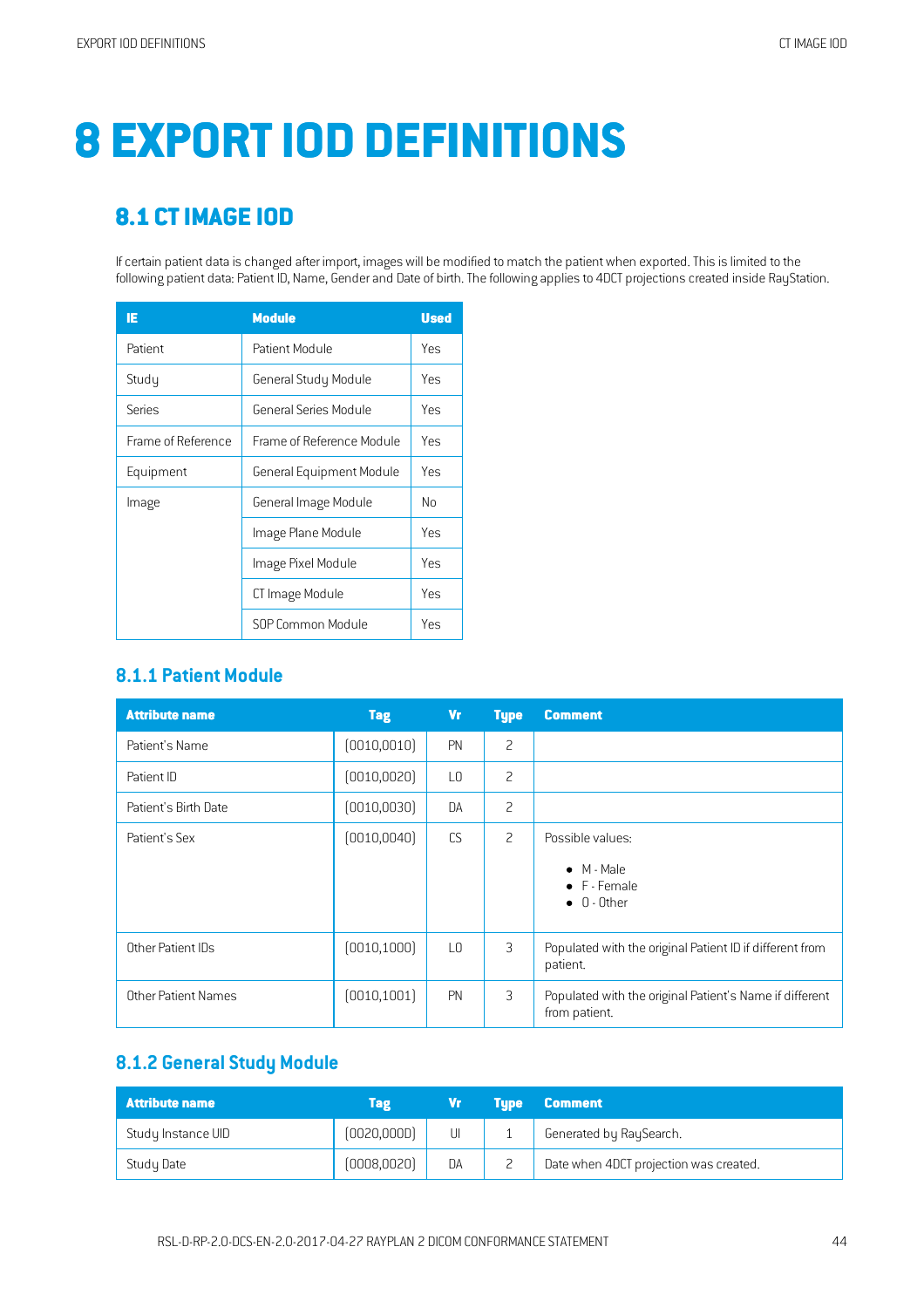| Study Time              | [0008,0030]  | <b>TM</b> |   | Time when 4DCT projection was created. |
|-------------------------|--------------|-----------|---|----------------------------------------|
| <b>Accession Number</b> | (0008, 0050) | <b>SH</b> |   |                                        |
| Study Description       | [0008, 1030] | LO.       | ◡ | Always: "4DCT Projection".             |

#### **8.1.3 General SeriesModule**

| <b>Attribute name</b> | <b>Tag</b>   | Vr             | <b>Type</b>  | <b>Comment</b>                                            |
|-----------------------|--------------|----------------|--------------|-----------------------------------------------------------|
| Modality              | (0008, 0060) | CS             | $\mathbf{1}$ | Always CT.                                                |
| Series Instance UID   | [0020,000E]  | UI             | $\mathbf{1}$ | Created by RaySearch.                                     |
| Series Number         | (0020, 0011) | IS             | 2            |                                                           |
| Series Date           | (0008, 0021) | <b>DA</b>      | 3            |                                                           |
| Series Time           | (0008, 0031) | <b>TM</b>      | 3            |                                                           |
| Series Description    | [0008, 103E] | L <sub>0</sub> | 3            | Always: "Projection method: [projection method<br>used]". |
| Patient Position      | (0018, 5100) | CS             | 2C           |                                                           |

#### **8.1.4 Frameof Reference Module**

| <b>Attribute name</b>  |              |    | Vr Type Comment                              |
|------------------------|--------------|----|----------------------------------------------|
| Frame of Reference UID | (0020, 0052) | UI | Same as in image stacks used for projection. |

## **8.1.5 General Equipment Module**

| <b>Attribute name</b>     | <b>Tag</b>   | Vr  | <b>Tupe</b> | <b>Comment</b>                                                   |
|---------------------------|--------------|-----|-------------|------------------------------------------------------------------|
| Manufacturer              | (0008, 0070) | LO. |             | Always RaySearch Laboratories.                                   |
| Manufacturer's Model Name | (0008, 1090) | L0  |             | Always RayStation.                                               |
| Software Versions         | [0018, 1020] | L0  |             | Always written as the current software version of<br>RayStation. |

#### **8.1.6 Image Plane Module**

| <b>Attribute name</b>       | <b>Tag</b>   | Vr        | <b>Tupe</b> | <b>Comment</b>                                                                                           |
|-----------------------------|--------------|-----------|-------------|----------------------------------------------------------------------------------------------------------|
| Pixel Spacing               | (0028, 0030) | DS        |             |                                                                                                          |
| Image Orientation (Patient) | [0020,0037]  | D.S       |             |                                                                                                          |
| Image Position (Patient)    | (0020, 0032) | <b>DS</b> |             | Note that this is the center of the first pixel, i.e. the<br>corner of the image offset by half a pixel. |

## **8.1.7 Image PixelModule**

| <b>Attribute name</b>      | Tag         |              | <b>Tupe</b> | <b>Comment</b>      |
|----------------------------|-------------|--------------|-------------|---------------------|
| Samples per Pixel          | [0028,0002] | US           |             | Always 1.           |
| Photometric Interpretation | (0028,0004) | $\sim$<br>LЭ |             | Always MONOCHROME2. |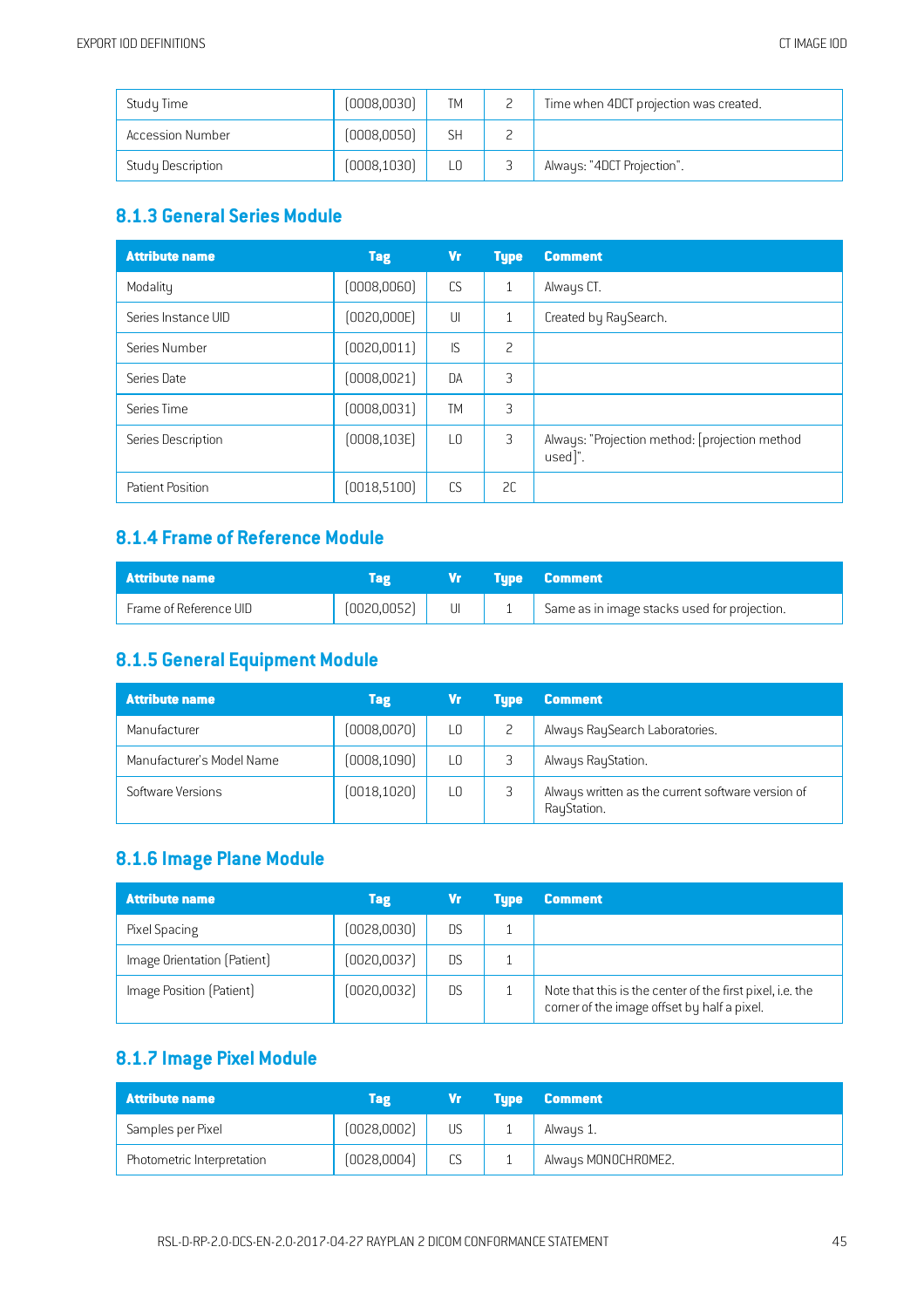| Rows                      | [0028, 0010] | <b>US</b> | 1              |            |
|---------------------------|--------------|-----------|----------------|------------|
| Columns                   | [0028, 0011] | <b>US</b> | 1              |            |
| <b>Bits Allocated</b>     | (0028, 0100) | <b>US</b> | $\mathbf{1}$   | Always 16. |
| <b>Bits Stored</b>        | (0028, 0101) | <b>US</b> | $\mathbf{1}$   | Always 16. |
| High Bit                  | (0028, 0102) | <b>US</b> | 1              | Always 15. |
| Pixel Representation      | [0028, 0103] | <b>US</b> | $\mathbf{1}$   | Always 1.  |
| Pixel Data                | [7FE0,0010]  | OB OW     | 1C             |            |
| Pixel Padding Range Limit | [0028, 0121] | US SS     | 1 <sup>C</sup> |            |

# **8.1.8 CTImage Module**

| <b>Attribute name</b>      | <b>Tag</b>   | <b>Vr</b>      | <b>Type</b>    | <b>Comment</b>      |
|----------------------------|--------------|----------------|----------------|---------------------|
| Image Type                 | (0008,0008)  | CS             | $\mathbf{1}$   |                     |
| Samples per Pixel          | [0028,0002]  | US             | $\mathbf{1}$   | Always 1.           |
| Photometric Interpretation | [0028,0004]  | CS             | $\mathbf{1}$   | Always MONOCHROME2. |
| <b>Bits Allocated</b>      | [0028, 0100] | US             | $\mathbf{1}$   | Always 16.          |
| <b>Bits Stored</b>         | [0028, 0101] | US             | $\mathbf{1}$   | Always 16.          |
| High Bit                   | [0028, 0102] | US             | $\mathbf{1}$   | Always 16.          |
| Rescale Intercept          | [0028, 1052] | <b>DS</b>      | $\mathbf{1}$   | Always 0.0.         |
| Rescale Slope              | [0028, 1053] | D.S            | $\mathbf{1}$   | Always 1.0.         |
| Rescale Type               | [0028, 1054] | L <sub>0</sub> | 1 <sup>C</sup> | Always HU.          |

## **8.1.9 SOP Common Module**

| <b>Attribute name</b>  | Tag          | Vr  | <b>Type</b>    | <b>Comment</b>                                                                 |
|------------------------|--------------|-----|----------------|--------------------------------------------------------------------------------|
| SOP Class UID          | (0008, 0016) | UI  |                | Always 1.2.840.10008.5.1.4.1.1.2.                                              |
| SOP Instance UID       | [0008, 0018] | UI  |                | Generated from the RaySearch UID-series, see<br>introduction for more details. |
| Specific Character Set | (0008,0005)  | C.S | 1 <sup>C</sup> | Possible values: ISO IR 100, ISO IR 192.                                       |
| Instance Creation Date | (0008, 0012) | DA  | 3              |                                                                                |
| Instance Creation Time | (0008, 0013) | TΜ  | 3              |                                                                                |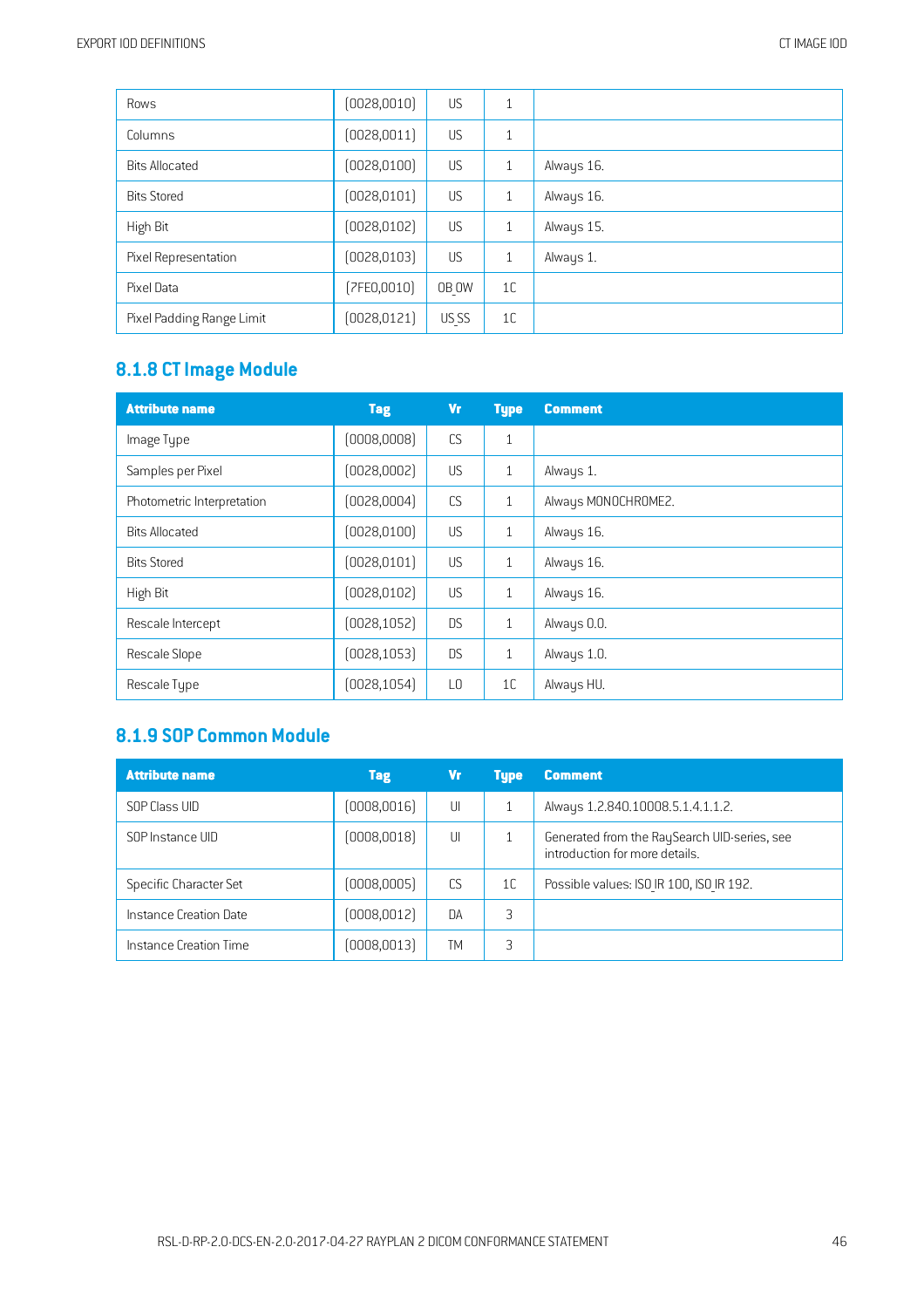## **[8.2MR](#page-2-4) IMAGE IOD**

If certain patient data is changed after import, images will be modified to match the patient when exported. This is limited to the following patient data: Patient ID, Name, Genderand Date of birth.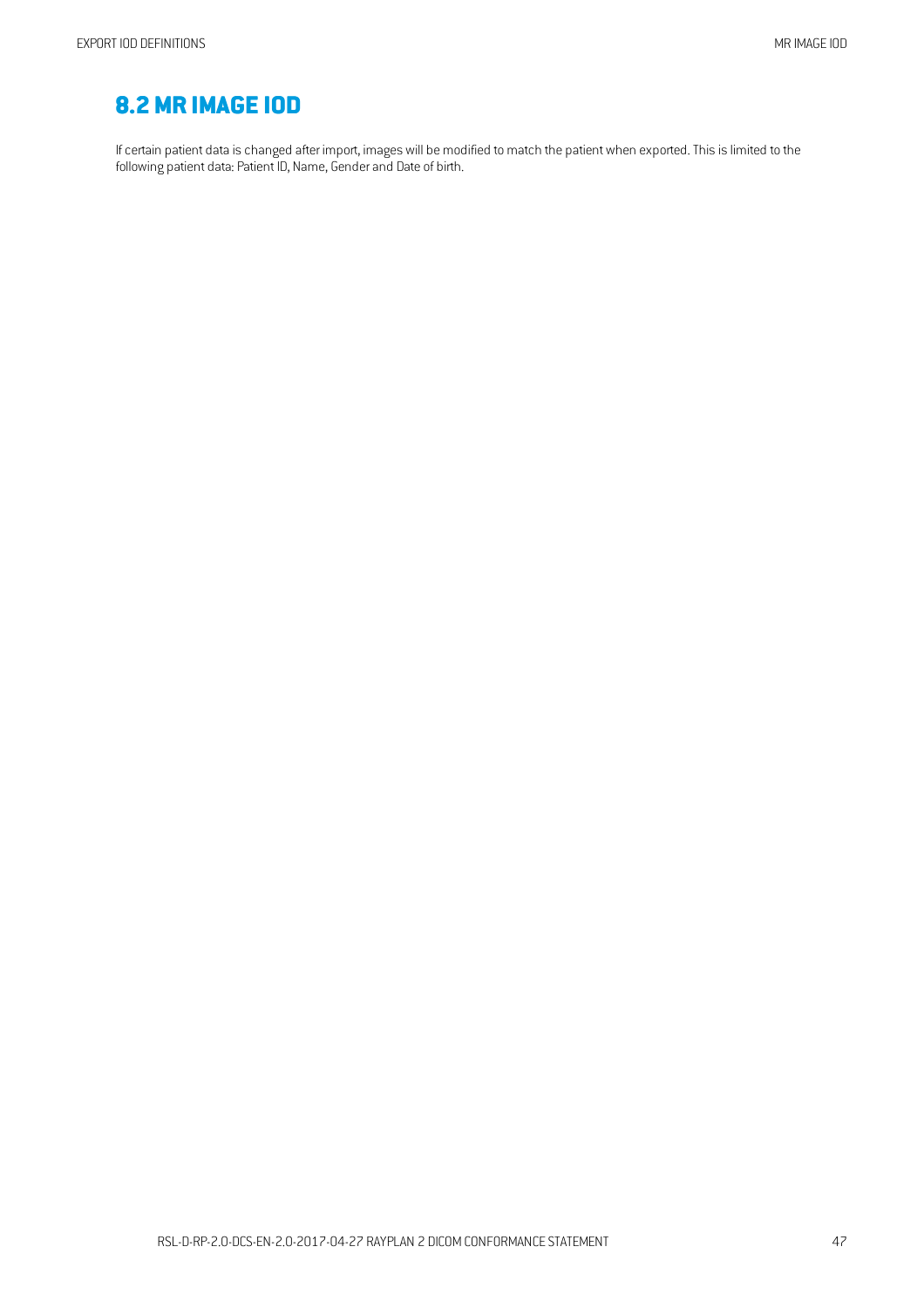# **8.3 [PETIMAGE](#page-2-5) IOD**

If certain patient data is changed after import, images will be modified to match the patient when exported. This is limited to the following patient data: Patient ID, Name, Genderand Date of birth.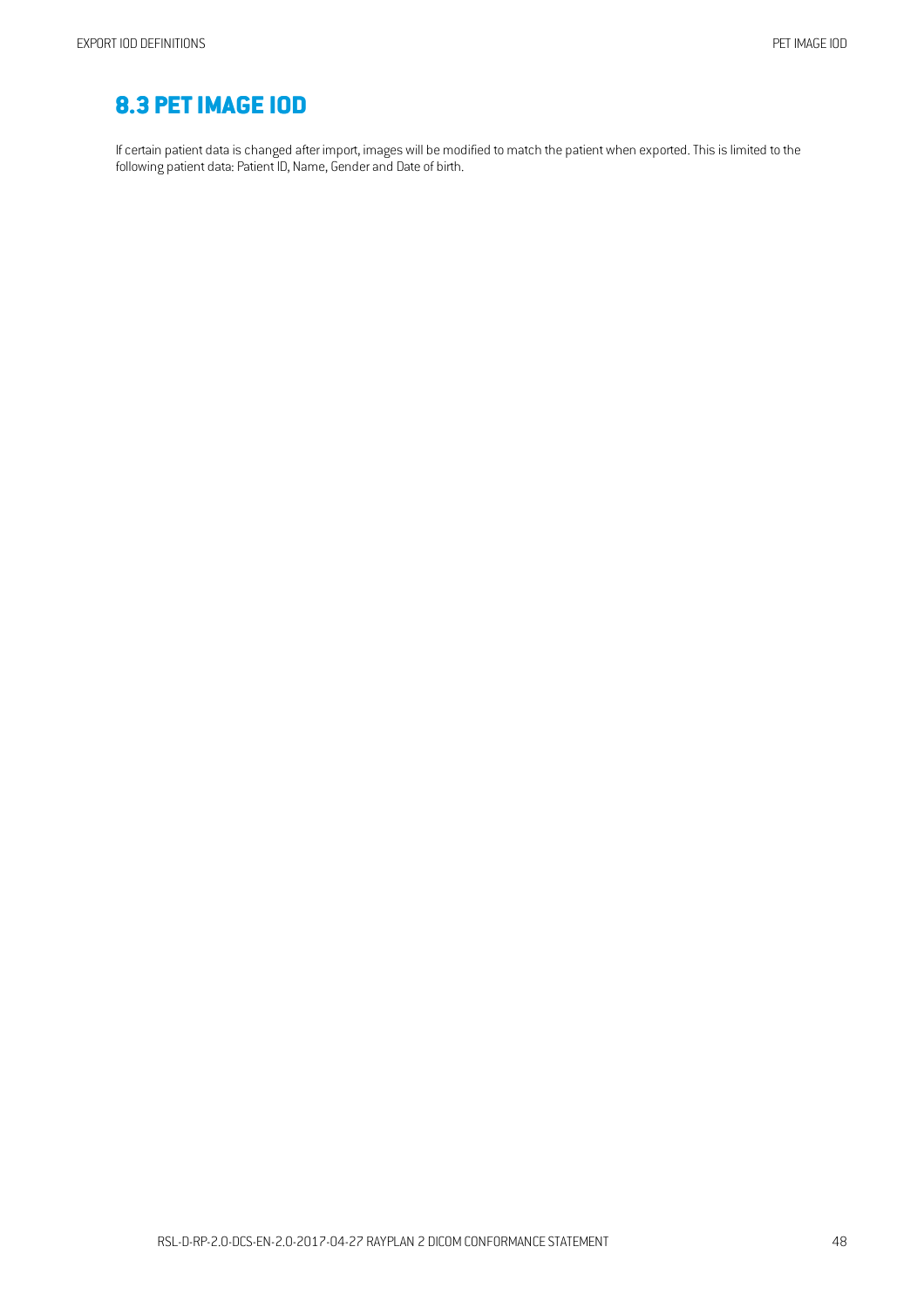# **8.4 RT [STRUCTURE](#page-2-6) SETIOD**

Only written attributes are listed.

| IE                 | <b>Module</b>             | <b>Used</b> |
|--------------------|---------------------------|-------------|
| Patient            | Patient Module            | Yes         |
| Study              | General Study Module      | Yes         |
| Series             | RT Series Module          | Yes         |
| Frame of Reference | Frame of Reference Module | Yes         |
| Equipment          | General Equipment Module  | Yes         |
| Structure Set      | Structure Set Module      | Yes         |
|                    | <b>ROI Contour Module</b> | Yes         |
|                    | RT ROLObservations Module | Yes         |
|                    | Approval Module           | Yes         |
|                    | SOP Common Module         | Yes         |

#### **8.4.1 Patient Module**

| <b>Attribute name</b> | <b>Tag</b>   | <b>Vr</b> | <b>Type</b>    | <b>Comment</b>                                            |
|-----------------------|--------------|-----------|----------------|-----------------------------------------------------------|
| Patient's Name        | (0010, 0010) | PN        | $\overline{c}$ |                                                           |
| Patient ID            | (0010, 0020) | L0        | 2              |                                                           |
| Patient's Birth Date  | (0010, 0030) | <b>DA</b> | $\overline{c}$ |                                                           |
| Patient's Sex         | [0010, 0040] | CS        | 2              | Possible values:                                          |
|                       |              |           |                | $\bullet$ M - Male<br>• F - Female<br>$\bullet$ 0 - 0ther |

## **8.4.2 General Study Module**

| <b>Attribute name</b>      | <b>Tag</b>   | <b>Vr</b>      | <b>Type</b>    | <b>Comment</b>                                                     |
|----------------------------|--------------|----------------|----------------|--------------------------------------------------------------------|
| Study Instance UID         | [0020,0000]  | UI             | $\mathbf{1}$   | Exported identical as specified in the referenced<br>image series. |
| <b>Study Date</b>          | (0008,0020)  | DA             | $\overline{c}$ | Exported identical as specified in the referenced<br>image series. |
| Study Time                 | (0008,0030)  | <b>TM</b>      | 2              | Exported identical as specified in the referenced<br>image series. |
| Referring Physician's Name | (0008,0090)  | PN             | 2              |                                                                    |
| Study ID                   | [0020, 0010] | <b>SH</b>      | 2              | Exported identical as specified in the referenced<br>image series. |
| <b>Accession Number</b>    | (0008, 0050) | <b>SH</b>      | $\mathcal{P}$  |                                                                    |
| <b>Study Description</b>   | [0008, 1030] | L <sub>0</sub> | 3              |                                                                    |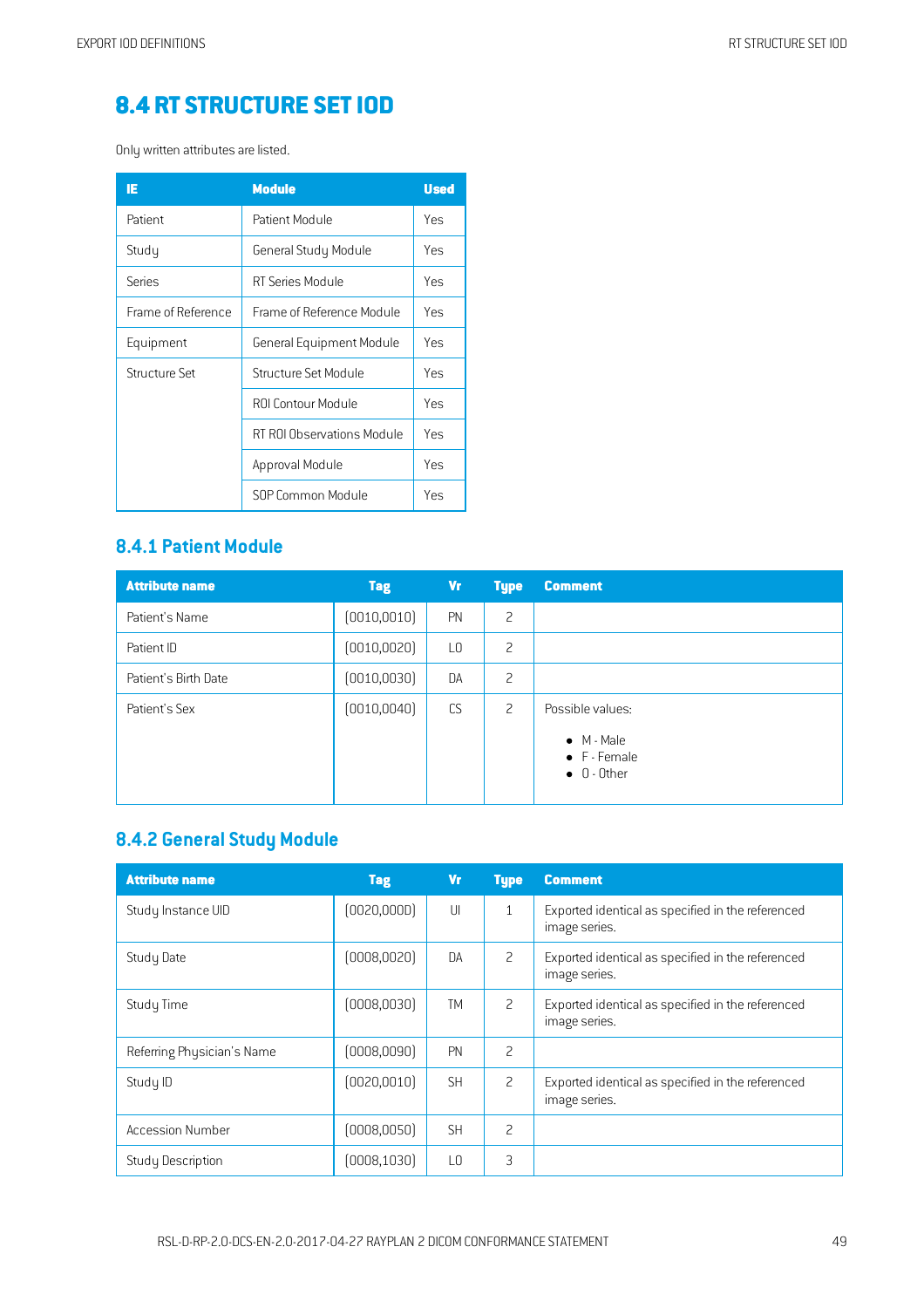#### **8.4.3 RT Series Module**

| <b>Attribute name</b> | <b>Tag</b>   | Vr | <b>Type</b> | <b>Comment</b>                                                                 |
|-----------------------|--------------|----|-------------|--------------------------------------------------------------------------------|
| Modality              | (0008, 0060) | CS |             | Always RTSTRUCT.                                                               |
| Series Instance UID   | [0020,000E]  | UI |             | Generated from the RaySearch UID-series, see<br>introduction for more details. |
| Series Number         | (0020, 0011) | IS |             |                                                                                |
| Operators' Name       | (0008, 1070) | PN |             |                                                                                |

#### **8.4.4 Frameof Reference Module**

| <b>Attribute name</b>        | <b>Tag</b>   | Vr. | <b>Example 1 Type</b> | <b>Comment</b> |
|------------------------------|--------------|-----|-----------------------|----------------|
| Frame of Reference UID       | [0020, 0052] |     |                       |                |
| Position Reference Indicator | [0020, 1040] | 0ء  |                       |                |

#### **8.4.5 General Equipment Module**

| <b>Attribute name</b>     | <b>Tag</b>   | Vr | <b>Tupe</b> | <b>Comment</b>                                                   |
|---------------------------|--------------|----|-------------|------------------------------------------------------------------|
| Manufacturer              | (0008, 0070) | L0 |             | Always RaySearch Laboratories.                                   |
| Manufacturer's Model Name | (0008, 1090) | L0 |             | Always RayStation.                                               |
| Software Versions         | [0018, 1020] | L0 |             | Always written as the current software version of<br>RayStation. |

## **8.4.6 Structure Set Module**

| <b>Attribute name</b>                     | <b>Tag</b>   | <b>Vr</b>       | <b>Type</b>    | <b>Comment</b>                                                                                                                                                          |
|-------------------------------------------|--------------|-----------------|----------------|-------------------------------------------------------------------------------------------------------------------------------------------------------------------------|
| <b>Structure Set Label</b>                | (3006,0002)  | <b>SH</b>       | 1              | Always 'RS: [approval status of the ROIs]'.                                                                                                                             |
| Structure Set Date                        | [3006,0008]  | DA              | 2              | The date of last modification to the structure set.                                                                                                                     |
| <b>Structure Set Time</b>                 | (3006,0009)  | <b>TM</b>       | 2              | The time of last modification to the structure set.                                                                                                                     |
| Referenced Frame of Reference<br>Sequence | (3006, 0010) | S <sub>0</sub>  | $\overline{3}$ |                                                                                                                                                                         |
| >Frame of Reference UID                   | [0020, 0052] | U               | $\mathbf{1}$   | Always same as the image series frame of reference<br>for which the structure set is created.                                                                           |
| >RT Referenced Study Sequence             | [3006, 0012] | S <sub>0</sub>  | 3              | Always contains one referenced study.                                                                                                                                   |
| >Referenced SOP Class UID                 | [0008, 1150] | UI              | 1              | RT Detached Study Storage UID.                                                                                                                                          |
| >Referenced SOP Instance UID              | (0008, 1155) | $\mathsf{III}$  | $\mathbf{1}$   | Study UID from the image series for which the<br>structure set is created.                                                                                              |
| >RT Referenced Series Sequence            | [3006, 0014] | S <sub>0</sub>  | 1              | Always contains one referenced series.                                                                                                                                  |
| >Series Instance UID                      | [0020,000E]  | U               | $\mathbf{1}$   | Series UID from the image series for which the<br>structure set is created.                                                                                             |
| >Contour Image Sequence                   | [3006, 0016] | SO <sub>2</sub> | $\mathbf{1}$   | All images from the image series for which the<br>structure set is created is added to the sequence.<br>Images for which there is no contour defined are also<br>added. |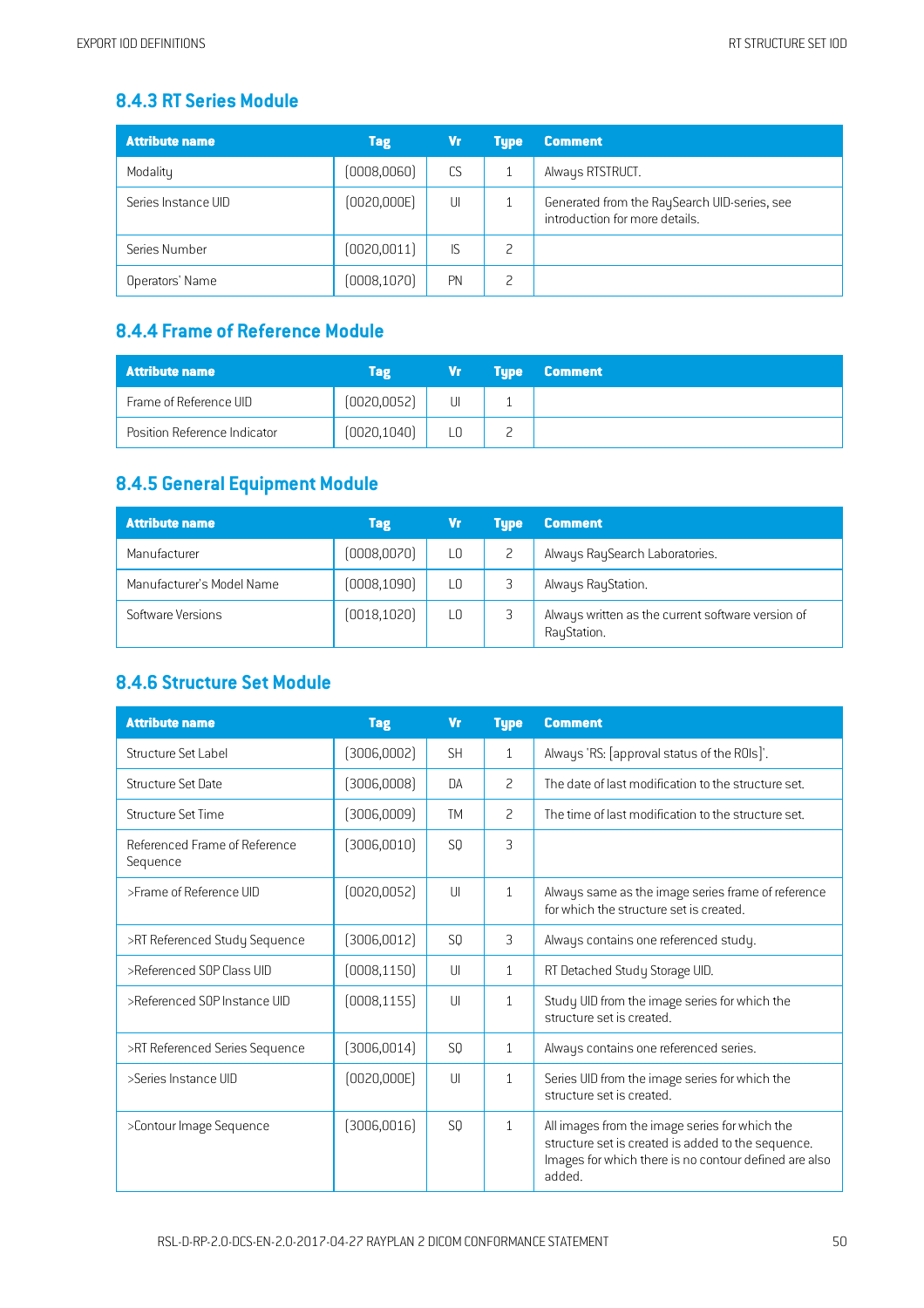| >Referenced SOP Class UID             | (0008, 1150) | UI             | ┸            |                                                                                                                            |
|---------------------------------------|--------------|----------------|--------------|----------------------------------------------------------------------------------------------------------------------------|
| >Referenced SOP Instance UID          | [0008, 1155] | UI             | 1            |                                                                                                                            |
| Structure Set ROI Sequence            | [3006, 0020] | S <sub>0</sub> | 3            | All ROI:s and POI:s for which there exists a<br>contour/point on the referenced image series are<br>added to the sequence. |
| >ROI Number                           | (3006, 0022) | IS.            | $\mathbf{1}$ |                                                                                                                            |
| >Referenced Frame of Reference<br>UID | (3006, 0024) | UI             | $\mathbf{1}$ | Always same as the image series frame of reference<br>for which the structure set is created.                              |
| >ROI Name                             | (3006,0026)  | LО             | 2            |                                                                                                                            |
| >ROI Generation Algorithm             | (3006,0036)  | CS             | 2            | Always SEMIAUTOMATIC.                                                                                                      |

## **8.4.7 ROI Contour Module**

| <b>Attribute name</b>        | <b>Tag</b>   | <b>Vr</b>      | <b>Type</b>  | <b>Comment</b>                                                                                                                                                                                                                                                          |
|------------------------------|--------------|----------------|--------------|-------------------------------------------------------------------------------------------------------------------------------------------------------------------------------------------------------------------------------------------------------------------------|
| ROI Contour Sequence         | (3006, 0039) | S <sub>0</sub> | $\mathbf{1}$ |                                                                                                                                                                                                                                                                         |
| >Referenced ROI Number       | (3006,0084)  | IS.            | $\mathbf{1}$ |                                                                                                                                                                                                                                                                         |
| >ROI Display Color           | [3006,002A]  | IS.            | 3            |                                                                                                                                                                                                                                                                         |
| >Contour Sequence            | (3006, 0040) | S <sub>0</sub> | 3            |                                                                                                                                                                                                                                                                         |
| >Contour Number              | (3006, 0048) | IS.            | 3            |                                                                                                                                                                                                                                                                         |
| >Contour Image Sequence      | [3006, 0016] | S <sub>0</sub> | 3            | May contain one or no contour image. If there is an<br>image in the referenced image series that that is<br>positioned on the same z-coordinate as the contour,<br>that image will be referenced in this sequence. If no<br>image is found, the sequence will be empty. |
| >Referenced SOP Class UID    | (0008, 1150) | $\mathsf{U}$   | $\mathbf{1}$ |                                                                                                                                                                                                                                                                         |
| >Referenced SOP Instance UID | [0008, 1155] | $  \cdot  $    | $\mathbf{1}$ |                                                                                                                                                                                                                                                                         |
| >Contour Geometric Type      | (3006, 0042) | CS             | $\mathbf{1}$ | Possible values: POINT, CLOSED PLANAR,<br>OPEN PLANAR.                                                                                                                                                                                                                  |
| >Number of Contour Points    | (3006,0046)  | IS.            | $\mathbf{1}$ |                                                                                                                                                                                                                                                                         |
| >Contour Data                | (3006, 0050) | <b>DS</b>      | $\mathbf{1}$ |                                                                                                                                                                                                                                                                         |

## **8.4.8 RT ROI ObservationsModule**

| <b>Attribute name</b>        | <b>Tag</b>  | Vr        | <b>Tupe</b> | <b>Comment</b>                                                                                                                                     |
|------------------------------|-------------|-----------|-------------|----------------------------------------------------------------------------------------------------------------------------------------------------|
| RT ROI Observations Sequence | (3006,0080) | S0        |             | All ROIs and POIs that are included in the Structure<br>Set Module (Structure Set ROI Sequence) will be<br>included in this sequence.              |
| >Observation Number          | (3006,0082) | IS.       |             |                                                                                                                                                    |
| >Referenced ROI Number       | (3006,0084) | ΙS        |             |                                                                                                                                                    |
| >ROI Observation Label       | (3006,0085) | <b>SH</b> | 3           | Same as the name of the referenced ROI, except if<br>the ROI is of type Localization Poi, in which case the<br>label is set to "Localization Poi". |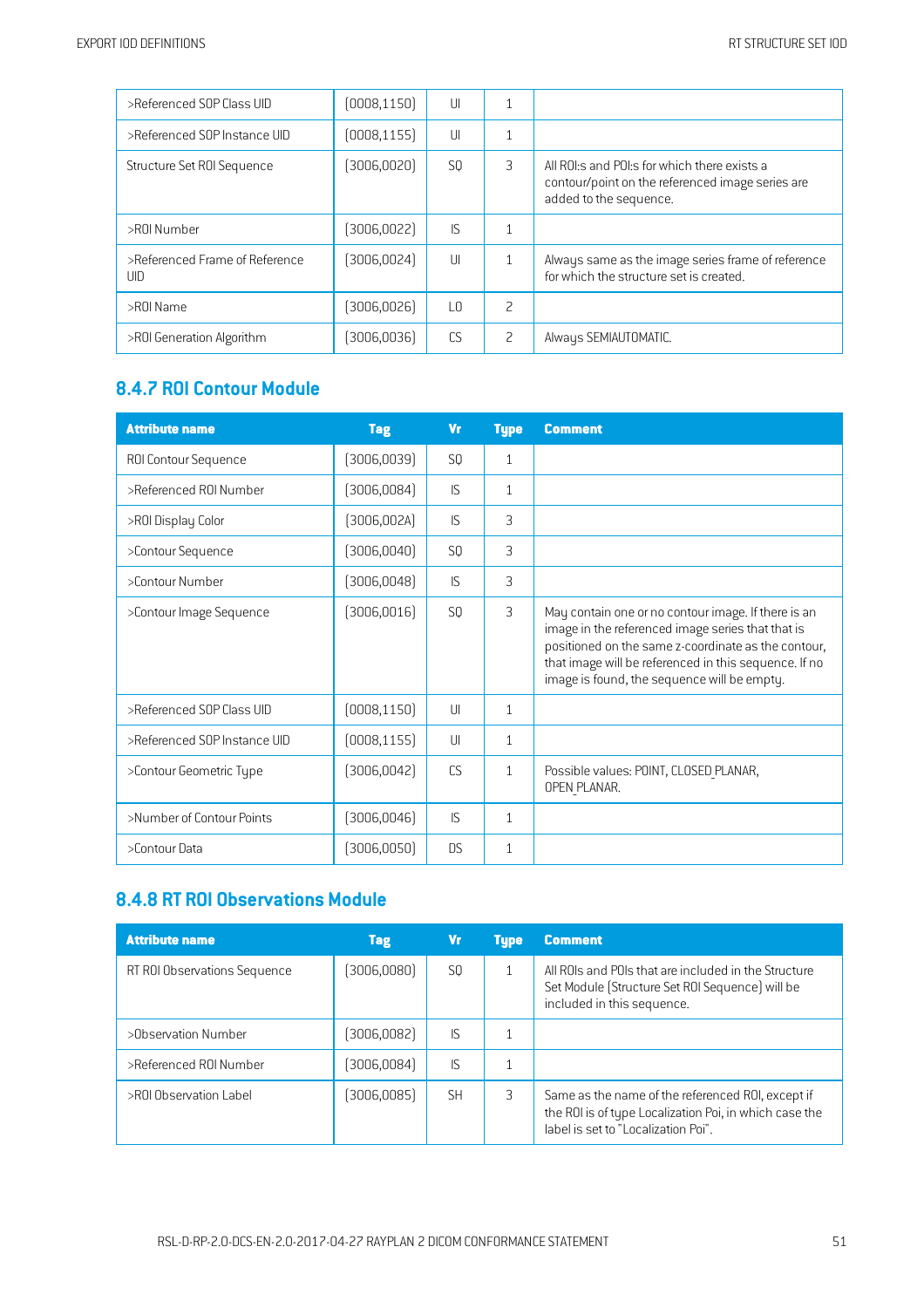| >RT ROI Interpreted Type                           | [3006,00A4]  | CS             | $\overline{c}$ | All types in the DICOM standard are supported in<br>RayStation and are exported as the DICOM<br>equivalent. Localization Poi's are exported as tupe<br>"MARKER".                                                                                                                                                                                                                                              |
|----------------------------------------------------|--------------|----------------|----------------|---------------------------------------------------------------------------------------------------------------------------------------------------------------------------------------------------------------------------------------------------------------------------------------------------------------------------------------------------------------------------------------------------------------|
| >R0I Interpreter                                   | [3006,00A6]  | PN             | $\overline{c}$ |                                                                                                                                                                                                                                                                                                                                                                                                               |
| >Material ID                                       | [300A, 00E1] | <b>SH</b>      | 3              | Exported from material name.                                                                                                                                                                                                                                                                                                                                                                                  |
| >R0I Physical Properties Sequence                  | (3006,00B0)  | SQ             | 3              | The values REL MASS DENSITY, REL ELEC DENSITY,<br>EFFECTIVE Z, EFF Z PER A and ELEM FRACTION are<br>supported. However at least one of<br>REL MASS DENSITY or REL ELEC DENSITY is needed to<br>create a density override. If only one of these values<br>exist, the physical properties of water is used and<br>mass density is set primarily from REL MASS DENSITY<br>and secondarily from REL ELEC DENSITY. |
| >ROI Physical Property                             | [3006,00B2]  | CS             | $\mathbf{1}$   | MEAN EXCI ENERGY depicts the Mean Excitation<br>Energy for a given material.<br>Possible values: REL_MASS_DENSITY,<br>REL ELEC DENSITY, EFFECTIVE Z, EFF Z PER A,<br>ELEM FRACTION, MEAN EXCI ENERGY.                                                                                                                                                                                                         |
| >ROI Elemental Composition<br>Sequence             | [3006,00B6]  | SQ             | 1 <sup>C</sup> |                                                                                                                                                                                                                                                                                                                                                                                                               |
| >ROI Elemental Composition Atomic<br>Number        | [3006,00B7]  | US             | $\mathbf{1}$   |                                                                                                                                                                                                                                                                                                                                                                                                               |
| >ROI Elemental Composition Atomic<br>Mass Fraction | [3006,00B8]  | FL.            | $\mathbf{1}$   |                                                                                                                                                                                                                                                                                                                                                                                                               |
| >R0I Physical Property Value                       | [3006, 00B4] | <b>DS</b>      | $\mathbf{1}$   |                                                                                                                                                                                                                                                                                                                                                                                                               |
| >RaySearch Private Creator                         | (4001, 0010) | L <sub>0</sub> | 3              | RAYSEARCHLABS 2.0                                                                                                                                                                                                                                                                                                                                                                                             |
| >Tissue Name                                       | [4001, 1010] | ST             | 3              | RaySearch Private Tag. Contains the tissue name<br>given to this Region of Interest.                                                                                                                                                                                                                                                                                                                          |
| >RBE Cell Type Name                                | [4001, 1014] | ST             | 3              | RaySearch Private Tag. Contains the RBE Cell Type<br>Name given to this Region of Interest.                                                                                                                                                                                                                                                                                                                   |

## **8.4.9 Approval Module**

| <b>Attribute name</b> | <b>Tag</b>   | <b>Vr</b> | <b>Type</b>  | <b>Comment</b>                                                                                                             |
|-----------------------|--------------|-----------|--------------|----------------------------------------------------------------------------------------------------------------------------|
| Approval Status       | [300E,0002]  | CS        | $\mathbf{1}$ | Possible values:                                                                                                           |
|                       |              |           |              | • APPROVED - Structure set is approved in<br>RayStation.<br>• UNAPPROVED - Structure set is not approved in<br>RayStation. |
| <b>Review Date</b>    | [300E, 0004] | <b>DA</b> | SC.          | The date when the structure set was approved in<br>RayStation.                                                             |
| <b>Review Time</b>    | (300E, 0005) | <b>TM</b> | SC           |                                                                                                                            |
| Reviewer Name         | (300E,0008)  | PN        | 2C           |                                                                                                                            |

## **8.4.10 SOP Common Module**

| <b>Example 19 Service Comment 19 Service Comment</b> | Tag |
|------------------------------------------------------|-----|
|------------------------------------------------------|-----|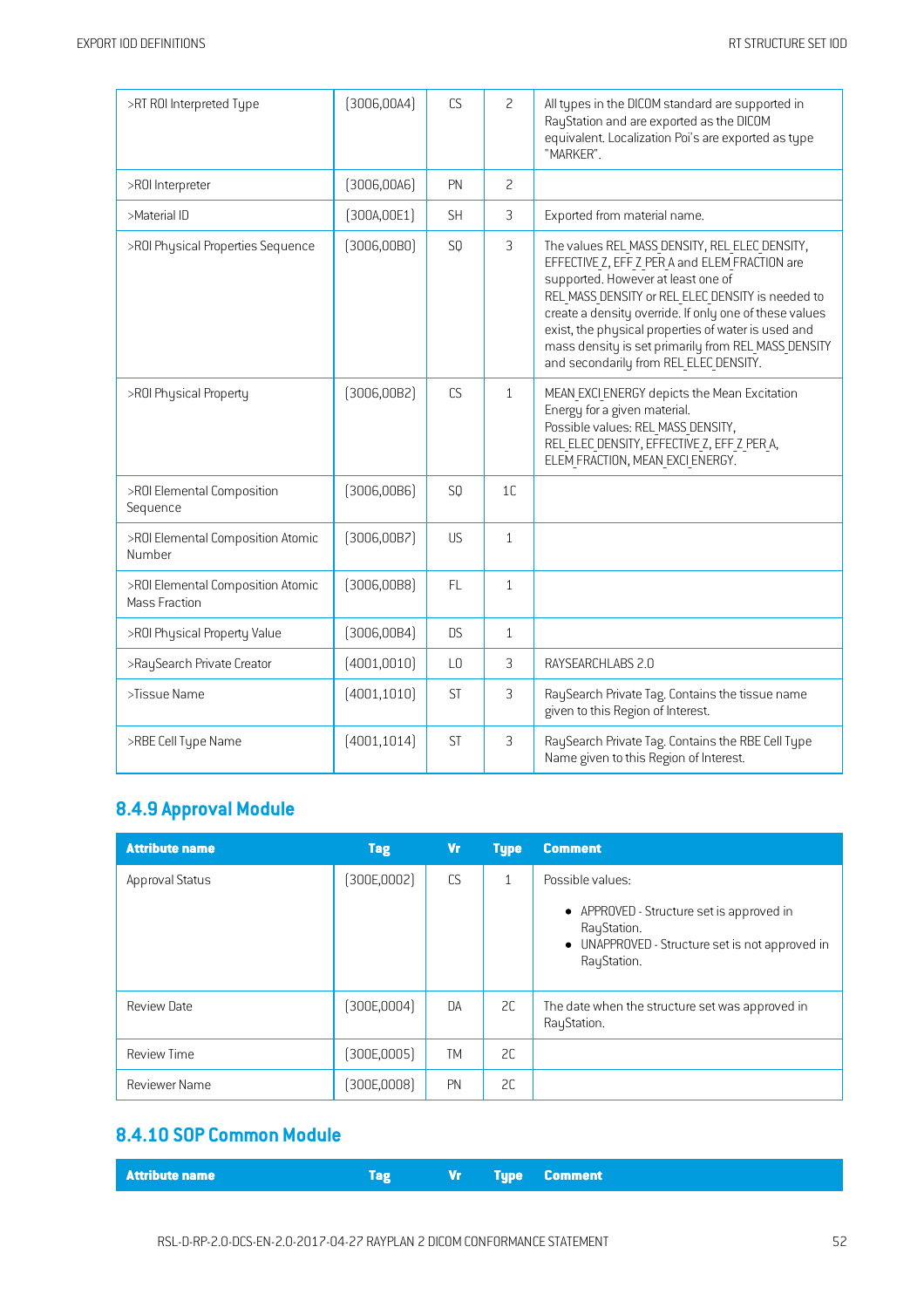| SOP Class UID          | (0008, 0016) | UI        |                | Always 1.2.840.10008.5.1.4.1.1.481.3.                                          |
|------------------------|--------------|-----------|----------------|--------------------------------------------------------------------------------|
| SOP Instance UID       | (0008, 0018) | UI        |                | Generated from the RaySearch UID-series, see<br>introduction for more details. |
| Specific Character Set | (0008,0005)  | CS.       | 1 <sup>C</sup> | Possible values: ISO IR 100, ISO IR 192.                                       |
| Instance Creation Date | (0008, 0012) | <b>DA</b> | 3              |                                                                                |
| Instance Creation Time | (0008, 0013) | TΜ        | 3              |                                                                                |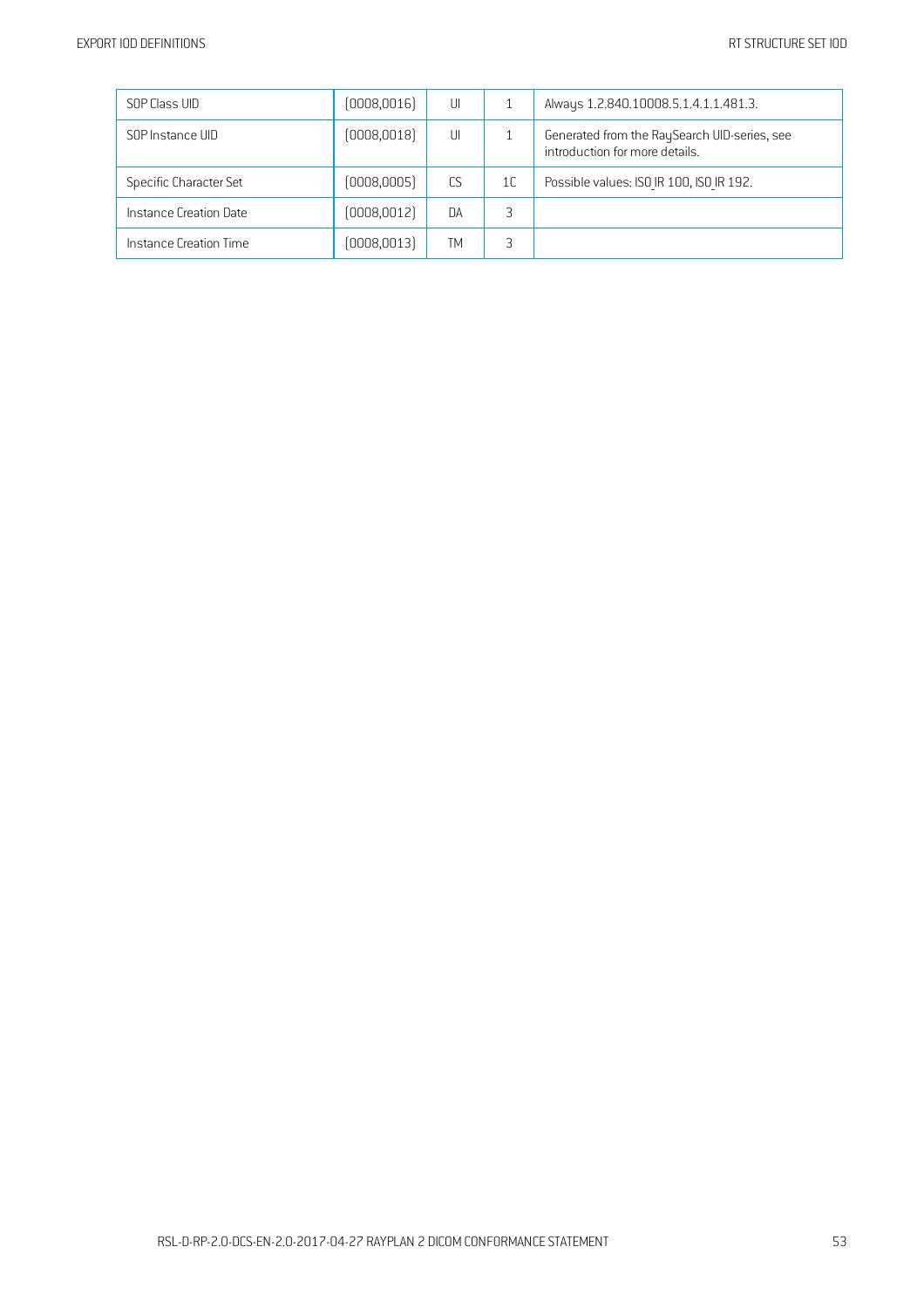# **8.5 RT [PLAN](#page-2-7) IOD**

Only written attributes are listed.

| IE                 | <b>Module</b>             | <b>Used</b> |
|--------------------|---------------------------|-------------|
| Patient            | Patient Module            | <b>Yes</b>  |
| Study              | General Study Module      | Yes         |
| Series             | RT Series Module          | Yes         |
| Frame of Reference | Frame of Reference Module | Yes         |
| Equipment          | General Equipment Module  | Yes         |
| Plan               | RT General Plan Module    | Yes         |
|                    | RT Prescription Module    | Yes         |
|                    | RT Patient Setup Module   | Yes         |
|                    | RT Fraction Scheme Module | Yes         |
|                    | RT Beams Module           | Yes         |
|                    | Approval Module           | Yes         |
|                    | SOP Common Module         | Yes         |

## **8.5.1 Patient Module**

| <b>Attribute name</b> | <b>Tag</b>   | Vr             | <b>Type</b>    | <b>Comment</b>                                                                |
|-----------------------|--------------|----------------|----------------|-------------------------------------------------------------------------------|
| Patient's Name        | (0010, 0010) | PN             | 2              |                                                                               |
| Patient ID            | (0010, 0020) | L <sub>0</sub> | 2              |                                                                               |
| Patient's Birth Date  | (0010, 0030) | DA             | 2              |                                                                               |
| Patient's Sex         | (0010, 0040) | CS             | $\overline{c}$ | Possible values:<br>$\bullet$ M - Male<br>• F - Female<br>$\bullet$ 0 - Other |

# **8.5.2 General Study Module**

| <b>Attribute name</b>      | <b>Tag</b>   | Vr        | <b>Type</b> | <b>Comment</b>                                                     |
|----------------------------|--------------|-----------|-------------|--------------------------------------------------------------------|
| Study Instance UID         | [0020,0000]  | U         | 1           | Exported identical as specified in the referenced<br>image series. |
| Study Date                 | (0008, 0020) | DA        | 2           | Exported identical as specified in the referenced<br>image series. |
| Study Time                 | (0008, 0030) | TM        | 2           | Exported identical as specified in the referenced<br>image series. |
| Referring Physician's Name | (0008,0090)  | PN        | 2           |                                                                    |
| Study ID                   | (0020, 0010) | <b>SH</b> | 2           | Exported identical as specified in the referenced<br>image series. |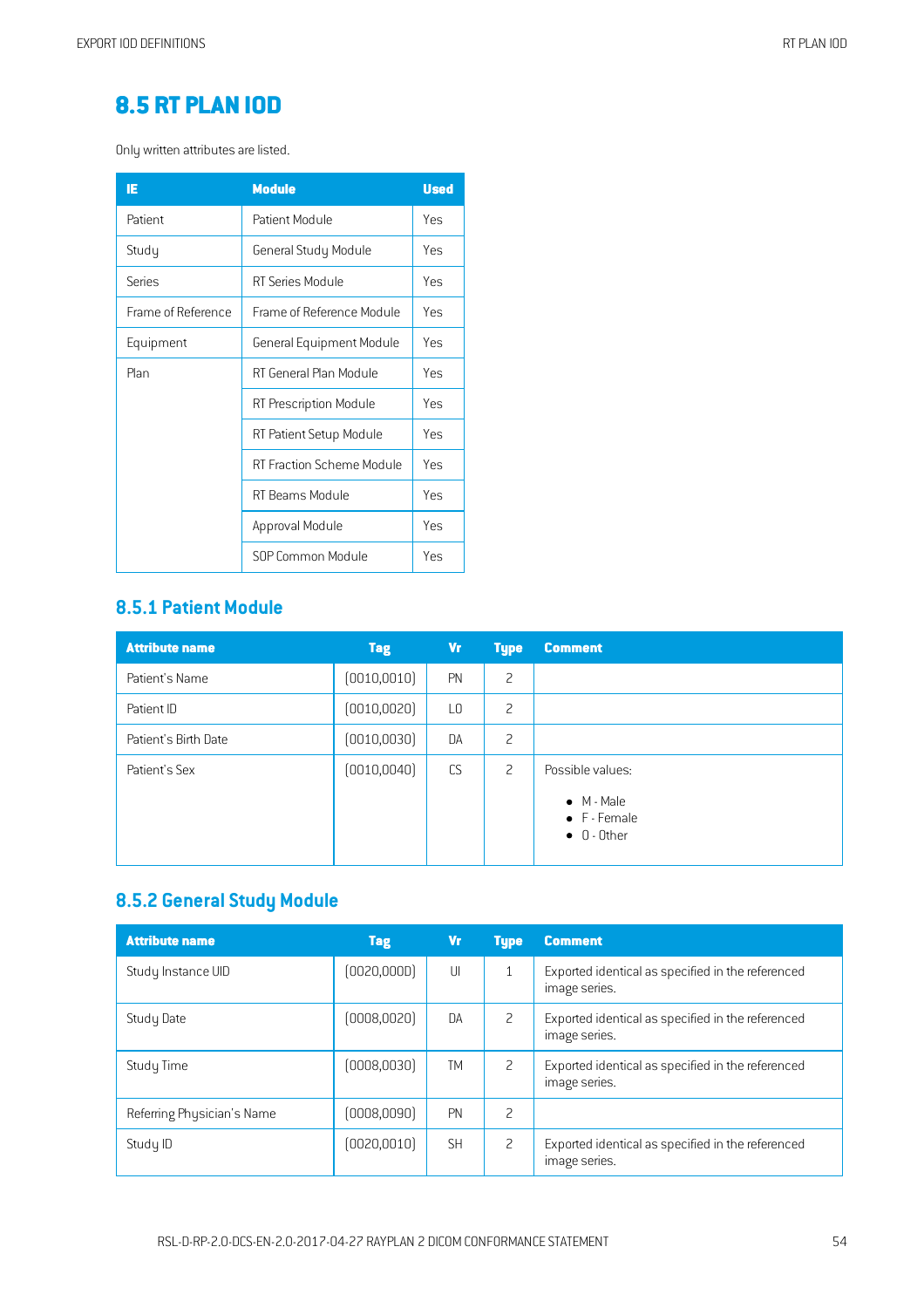| <b>Accession Number</b> | (0008, 0050) | <b>SH</b> | -      |  |
|-------------------------|--------------|-----------|--------|--|
| Study Description       | (0008, 1030) | ∟ບ        | ∽<br>÷ |  |

#### **8.5.3 RT SeriesModule**

| <b>Attribute name</b> | <b>Tag</b>   | Vr | <b>Tupe</b>   | <b>Comment</b>                                                                 |
|-----------------------|--------------|----|---------------|--------------------------------------------------------------------------------|
| Modality              | (0008, 0060) | CS |               | Always RTPLAN.                                                                 |
| Series Instance UID   | [0020,000E]  | UI |               | Generated from the RaySearch UID-series, see<br>introduction for more details. |
| Series Number         | [0020, 0011] | IS | 2             |                                                                                |
| Operators' Name       | (0008, 1070) | PN | $\mathcal{P}$ |                                                                                |

#### **8.5.4 Frameof Reference Module**

| <b>Attribute name</b>        | Tag          | Vr. | <b>Tupe</b> | <b>Comment</b>                              |
|------------------------------|--------------|-----|-------------|---------------------------------------------|
| Frame of Reference UID       | [0020, 0052] | UI  |             | Always same as the referenced image series. |
| Position Reference Indicator | [0020, 1040] |     |             |                                             |

#### **8.5.5 General Equipment Module**

| <b>Attribute name</b>     | <b>Tag</b>   | Vr | <b>Tupe</b> | <b>Comment</b>                                                   |
|---------------------------|--------------|----|-------------|------------------------------------------------------------------|
| Manufacturer              | (0008, 0070) | L0 |             | Always RaySearch Laboratories.                                   |
| Manufacturer's Model Name | (0008, 1090) | L0 |             | Always RayStation.                                               |
| Software Versions         | [0018, 1020] | L0 |             | Always written as the current software version of<br>RayStation. |

#### **8.5.6 RT General PlanModule**

| <b>Attribute name</b>      | <b>Tag</b>  | <b>Vr</b>       | <b>Type</b>              | <b>Comment</b>                                                                                                                                                                                                                                                                                                                                      |
|----------------------------|-------------|-----------------|--------------------------|-----------------------------------------------------------------------------------------------------------------------------------------------------------------------------------------------------------------------------------------------------------------------------------------------------------------------------------------------------|
| RT Plan Label              | [300A,0002] | <b>SH</b>       | 1                        | Exported from Beam Set Name.                                                                                                                                                                                                                                                                                                                        |
| RT Plan Name               | [300A,0003] | $\overline{10}$ | 3                        | Exported from Treatment Plan Name.                                                                                                                                                                                                                                                                                                                  |
| RT Plan Date               | (300A,0006) | DA              | 2                        |                                                                                                                                                                                                                                                                                                                                                     |
| RT Plan Time               | [300A,0007] | <b>TM</b>       | $\overline{\phantom{0}}$ |                                                                                                                                                                                                                                                                                                                                                     |
| <b>Treatment Protocols</b> | (300A,0009) | $\overline{10}$ | 3                        | Exported as plan delivery technique.<br>Possible values: SMLC, DMLC, Arc, TomoHelical,<br>TomoStatic.                                                                                                                                                                                                                                               |
| Plan Intent                | [300A,000A] | CS              | 3                        | Treatment plans created in RayStation always have<br>the value CURATIVE. QA plans created in RayStation<br>always have the value VERIFICATION. Plans created in<br>Rayhysics have the value RESEARCH. Plans with<br>recalculated dose might have RECALCULATION.<br>Possible values: CURATIVE, VERIFICATION, MACHINE QA,<br>RESEARCH, RECALCULATION. |
| <b>Treatment Sites</b>     | (300A,000B) | LО              | 3                        |                                                                                                                                                                                                                                                                                                                                                     |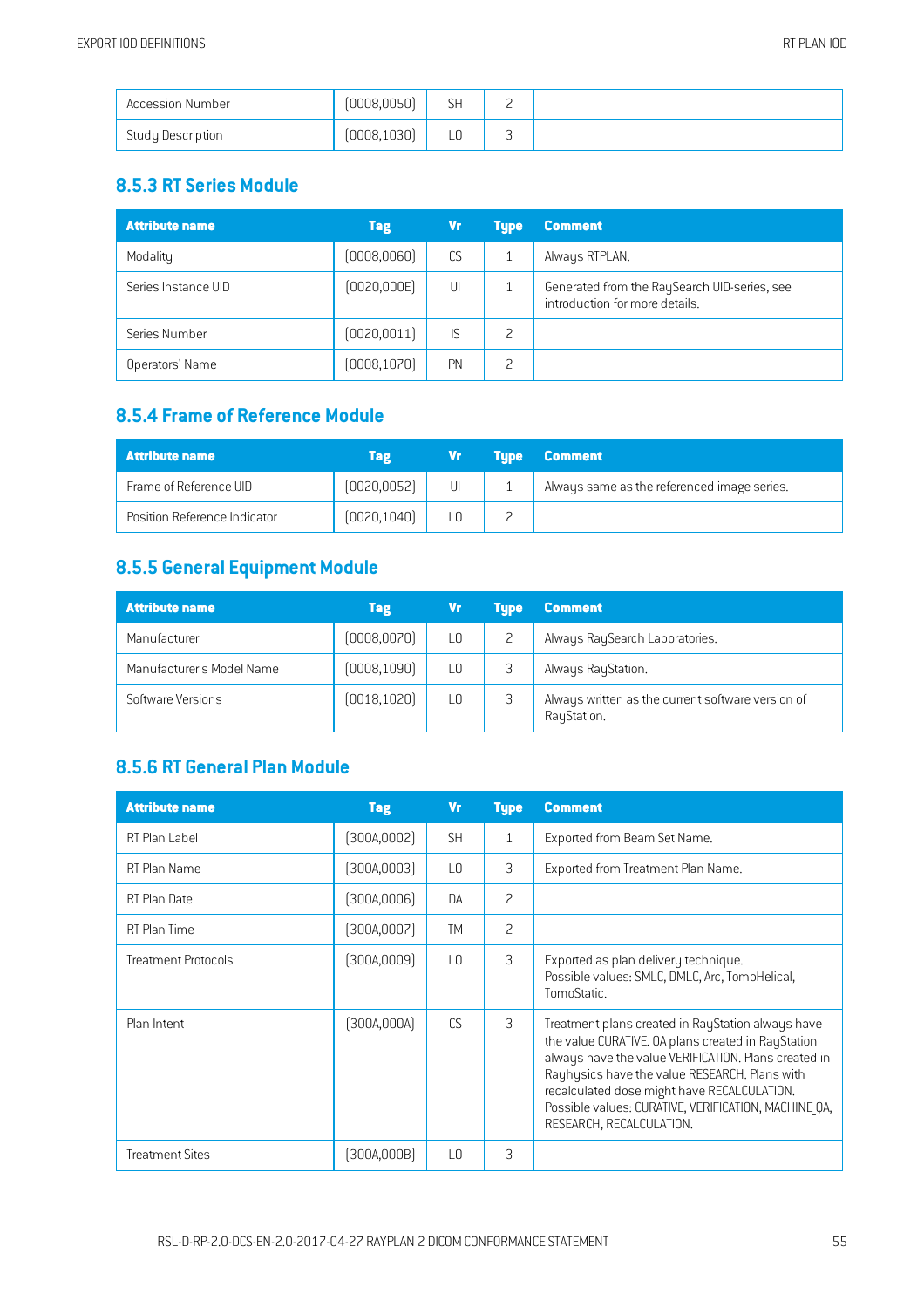| RT Plan Geometry                  | (300A,000C)  | CS              | $\mathbf{1}$ | Always PATIENT.                                                                               |
|-----------------------------------|--------------|-----------------|--------------|-----------------------------------------------------------------------------------------------|
| Referenced Structure Set Sequence | (300C,0060)  | S <sub>0</sub>  | 1C           | The structure set for the image series for which the<br>plan is created is always referenced. |
| >Referenced SOP Class UID         | [0008, 1150] | $\cup$          | $\mathbf{1}$ |                                                                                               |
| >Referenced SOP Instance UID      | [0008, 1155] | $\cup$          | $\mathbf{1}$ |                                                                                               |
| Referenced RT Plan Sequence       | (300C,0002)  | S <sub>0</sub>  | 3            |                                                                                               |
| >Referenced SOP Class UID         | [0008, 1150] | $\cup$          | $\mathbf{1}$ |                                                                                               |
| >Referenced SOP Instance UID      | (0008, 1155) | $\cup$          | $\mathbf{1}$ |                                                                                               |
| >RT Plan Relationship             | [300A, 0055] | CS              | $\mathbf{1}$ | Possible values: VERIFIED PLAN, EQUIVALENT,<br>CONCURRENT.                                    |
| >Brainlab Private Creator         | (300B, 0012) | $\overline{10}$ | 3            | Brainlab - ONC - Beam Parameters                                                              |
| >Referenced Beam List             | (300B,1210)  | IS.             | 3            | Only used for Brainlab plans.                                                                 |

## **8.5.7 RT Prescription Module**

| <b>Attribute name</b>                      | <b>Tag</b>   | <b>Vr</b>      | <b>Type</b>  | <b>Comment</b>                                                                                                                                                                                                             |
|--------------------------------------------|--------------|----------------|--------------|----------------------------------------------------------------------------------------------------------------------------------------------------------------------------------------------------------------------------|
| Prescription Description                   | [300A,000E]  | <b>ST</b>      | 3            |                                                                                                                                                                                                                            |
| Dose Reference Sequence                    | (300A, 0010) | SQ             | 3            |                                                                                                                                                                                                                            |
| >Dose Reference Number                     | [300A, 0012] | $\mathsf{IS}$  | $\mathbf{1}$ | Always 1.                                                                                                                                                                                                                  |
| >Dose Reference UID                        | [300A, 0013] | U              | 3            |                                                                                                                                                                                                                            |
| >Dose Reference Structure Type             | [300A, 0014] | CS             | $\mathbf{1}$ | Possible values: POINT, VOLUME.                                                                                                                                                                                            |
| >Dose Reference Description                | [300A, 0016] | L <sub>0</sub> | 3            |                                                                                                                                                                                                                            |
| >Referenced R0I Number                     | [3006,0084]  | IS             | 1C           |                                                                                                                                                                                                                            |
| >Dose Reference Type                       | (300A, 0020) | <b>CS</b>      | $\mathbf{1}$ | Always TARGET.                                                                                                                                                                                                             |
| >Constraint Weight                         | [300A, 0021] | <b>DS</b>      | 3            |                                                                                                                                                                                                                            |
| >Target Minimum Dose                       | [300A, 0025] | <b>DS</b>      | 3            |                                                                                                                                                                                                                            |
| >Target Prescription Dose                  | [300A, 0026] | <b>DS</b>      | 3            |                                                                                                                                                                                                                            |
| >Target Underdose Volume Fraction          | [300A, 0028] | <b>DS</b>      | 3            | Written for prescriptions of type Dose At Volume,<br>Median Dose (always 50) and Near Minimum Dose<br>(always 2).                                                                                                          |
| >Organ at Risk Maximum Dose                | [300A, 002C] | <b>DS</b>      | 3            |                                                                                                                                                                                                                            |
| >Organ at Risk Overdose Volume<br>Fraction | [300A, 002D] | <b>DS</b>      | 3            |                                                                                                                                                                                                                            |
| >RaySearch Private Creator                 | (4001, 0010) | L <sub>0</sub> | 3            | RAYSEARCHLABS 2.0                                                                                                                                                                                                          |
| >Target Prescription Effective Dose        | (4001, 1011) | <b>DS</b>      | 3            | RaySearch Private Tag. Prescribed dose to Dose<br>Reference if Dose Reference Type (300A,0020) is<br>TARGET. The dose is physical dose after correction for<br>biological effect using user-defined modeling<br>technique. |

## **8.5.8 RT Patient Setup Module**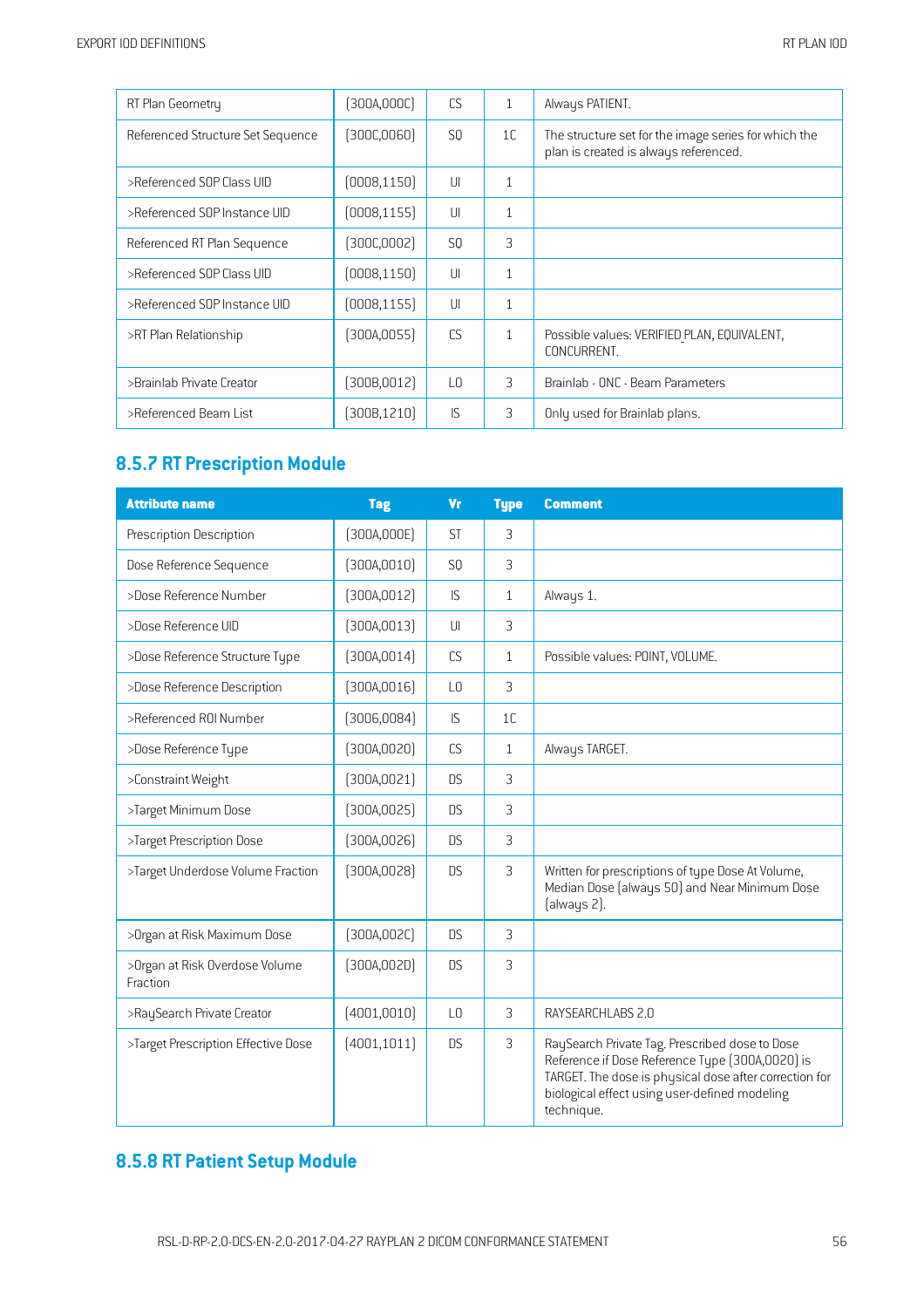| <b>Attribute name</b>                         | <b>Tag</b>   | <b>Vr</b>      | <b>Type</b>    | <b>Comment</b>                                                                                                                                                                                                                                                                                                                                   |
|-----------------------------------------------|--------------|----------------|----------------|--------------------------------------------------------------------------------------------------------------------------------------------------------------------------------------------------------------------------------------------------------------------------------------------------------------------------------------------------|
| Patient Setup Sequence                        | [300A, 0180] | SQ             | $\mathbf{1}$   |                                                                                                                                                                                                                                                                                                                                                  |
| >Patient Setup Number                         | [300A, 0182] | IS             | $\mathbf{1}$   |                                                                                                                                                                                                                                                                                                                                                  |
| >Patient Position                             | (0018, 5100) | <b>CS</b>      | 1 <sup>C</sup> | Possible values: HFS, HFP, FFS, FFP, HFDR, HFDL,<br>FFDR, FFDL.                                                                                                                                                                                                                                                                                  |
| >Referenced Setup Image<br>Sequence           | [300A, 0401] | SQ             | 3              |                                                                                                                                                                                                                                                                                                                                                  |
| >Referenced SOP Class UID                     | (0008, 1150) | UI             | $\mathbf{1}$   |                                                                                                                                                                                                                                                                                                                                                  |
| >Referenced SOP Instance UID                  | [0008, 1155] | UI             | $\mathbf{1}$   |                                                                                                                                                                                                                                                                                                                                                  |
| >Table Top Vertical Setup<br>Displacement     | [300A, 01D2] | <b>DS</b>      | 3              | Vertical displacement in IEC TABLE TOP coordinate<br>system (in mm) relative to Localization Poi. Value is<br>only written if the Localization Poi is defined on the<br>planning CT. The displacement is defined as<br>(Localization Poi - isocenter). Export of table top<br>displacement can be disabled in the RayPhysics per<br>machine.     |
| >Table Top Longitudinal Setup<br>Displacement | [300A, 01D4] | <b>DS</b>      | 3              | Longitudinal displacement in IEC TABLE TOP<br>coordinate system (in mm) relative to Localization<br>Poi. Value is only written if the Localization Poi is<br>defined on the planning CT. The displacement is<br>defined as (Localization Poi - isocenter). Export of<br>table top displacement can be disabled in the<br>RayPhysics per machine. |
| >Table Top Lateral Setup<br>Displacement      | [300A, 01D6] | <b>DS</b>      | 3              | Lateral displacement in IEC TABLE TOP coordinate<br>system (in mm) relative to Localization Poi. Value is<br>only written if the Localization Poi is defined on the<br>planning CT. The displacement is defined as<br>(Localization Poi - isocenter). Export of table top<br>displacement can be disabled in the RayPhysics per<br>machine.      |
| >RaySearch Private Creator                    | (4001, 0010) | L <sub>0</sub> | 3              | RAYSEARCHLABS 2.0                                                                                                                                                                                                                                                                                                                                |
| >Tomo Localization point                      | (4001, 1022) | <b>DS</b>      | 3              |                                                                                                                                                                                                                                                                                                                                                  |
| medPhoton Private Creator                     | (30BB,0010)  | L <sub>0</sub> | 3              | medPhoton 1.0                                                                                                                                                                                                                                                                                                                                    |
| medPhoton Patient Setup ID                    | (30BB, 1000) | <b>SH</b>      | 3              |                                                                                                                                                                                                                                                                                                                                                  |
| medPhoton Imaging Protocol ID                 | (30BB, 1001) | <b>SH</b>      | 3              |                                                                                                                                                                                                                                                                                                                                                  |

# **8.5.9 RTFraction Scheme Module**

| <b>Attribute name</b>                  | <b>Tag</b>   | Vr | <b>Type</b>  | <b>Comment</b>                                                                             |
|----------------------------------------|--------------|----|--------------|--------------------------------------------------------------------------------------------|
| <b>Fraction Group Sequence</b>         | (300A, 0070) | S0 | $\mathbf{1}$ | This sequence will always contain one item. Multiple<br>fraction groups are not supported. |
| >Fraction Group Number                 | (300A,0071)  | IS | 1            | Always 1.                                                                                  |
| >Referenced Dose Reference<br>Sequence | (300C,0050)  | S0 | 3            |                                                                                            |
| >Referenced Dose Reference<br>Number   | [300C, 0051] | IS | $\mathbf{1}$ | Always 1.                                                                                  |
| >Number of Fractions Planned           | [300A, 0078] | IS | 2            |                                                                                            |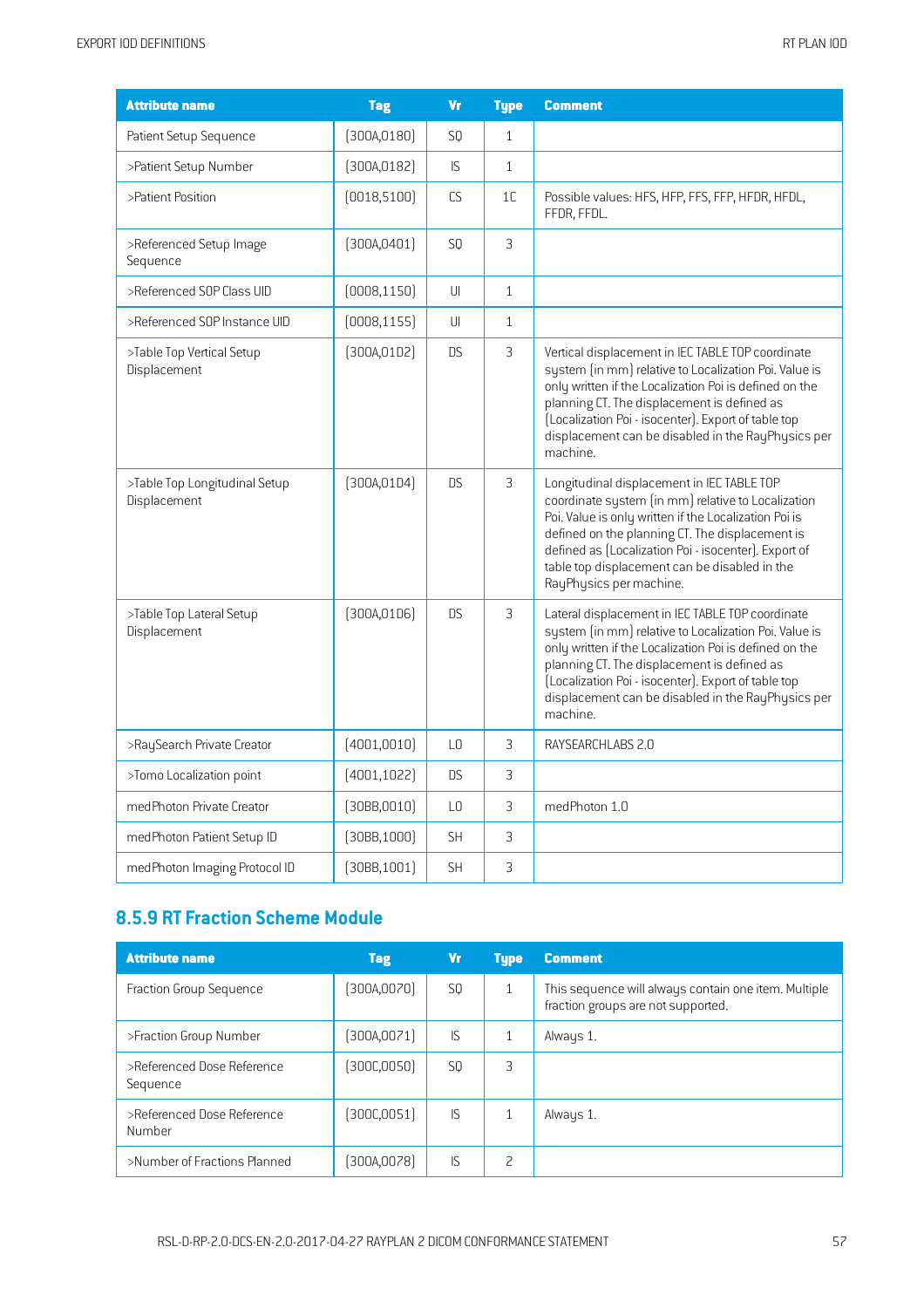| >Number of Fraction Pattern Digits<br>Per Day | [300A, 0079] | IS             | 3              |                                                                                                                                                             |
|-----------------------------------------------|--------------|----------------|----------------|-------------------------------------------------------------------------------------------------------------------------------------------------------------|
| >Repeat Fraction Cycle Length                 | [300A, 007A] | IS.            | 3              |                                                                                                                                                             |
| >Fraction Pattern                             | [300A,007B]  | LT             | 3              |                                                                                                                                                             |
| >Number of Beams                              | (300A,0080)  | IS.            | $\mathbf{1}$   |                                                                                                                                                             |
| >Referenced Beam Sequence                     | [300C,0004]  | S <sub>0</sub> | 1 <sup>C</sup> |                                                                                                                                                             |
| >Referenced Beam Number                       | [300C,0006]  | IS.            | 1 <sup>C</sup> |                                                                                                                                                             |
| >Beam Dose Specification Point                | [300A,0082]  | <b>DS</b>      | 3              | Can be different for each beam.                                                                                                                             |
| >Beam Dose                                    | [300A,0084]  | <b>DS</b>      | 3              |                                                                                                                                                             |
| >Beam Dose Point Depth                        | [300A,0088]  | <b>FL</b>      | 3              | Should be interpreted as the distance from the<br>surface of the patient to the beam dose specification<br>point, i.e. including support, fixture and boli. |
| >Beam Dose Point Equivalent Depth             | [300A,0089]  | <b>FL</b>      | 3              | The water equivalent depth of the beam dose<br>specification point, including support, fixation and<br>holi                                                 |
| >Beam Dose Point SSD                          | [300A,008A]  | FL.            | 3              | Should be interpreted as the distance to the surface<br>of the patient, including support, fixation and boli.                                               |
| >Beam Meterset                                | [300A,0086]  | D <sub>S</sub> | 3              | Total MU for beam.                                                                                                                                          |
| >RaySearch Private Creator                    | (4001, 0010) | L <sub>0</sub> | 3              | RAYSEARCHLABS 2.0                                                                                                                                           |
| >Beam Dose Specification Point<br><b>Name</b> | (4001, 1029) | <b>ST</b>      | 3              | The name of the Beam Dose Specification Point.                                                                                                              |
| >Number of Brachy Application<br>Setups       | (300A,00A0)  | IS             | $\mathbf{1}$   | Always 0.                                                                                                                                                   |

## **8.5.10 RT BeamsModule**

| <b>Attribute name</b>          | <b>Tag</b>   | <b>Vr</b>      | <b>Type</b>    | <b>Comment</b>                                                                                                                                                                                              |
|--------------------------------|--------------|----------------|----------------|-------------------------------------------------------------------------------------------------------------------------------------------------------------------------------------------------------------|
| Beam Sequence                  | [300A,00B0]  | SQ             | $\mathbf{1}$   |                                                                                                                                                                                                             |
| >Beam Number                   | [300A, 00C0] | IS.            | $\mathbf{1}$   |                                                                                                                                                                                                             |
| >Beam Name                     | [300A, 00C2] | L <sub>0</sub> | 3              |                                                                                                                                                                                                             |
| >Beam Description              | [300A, 00C3] | <b>ST</b>      | 3              |                                                                                                                                                                                                             |
| >Beam Type                     | [300A, 00C4] | CS             | $\mathbf{1}$   | Possible values: STATIC, DYNAMIC.                                                                                                                                                                           |
| >Radiation Type                | [300A, 00C6] | CS             | $\overline{c}$ | Possible values: PHOTON, ELECTRON.                                                                                                                                                                          |
| >Primary Fluence Mode Sequence | (3002,0050)  | SQ             | 3              |                                                                                                                                                                                                             |
| >Fluence Mode                  | (3002,0051)  | CS             | $\mathbf{1}$   | If the "Flattening filter free" checkbox is checked for<br>the used machine this attribute will be set to<br>NON STANDARD. Otherwise this attribute is STANDARD<br>Possible values: STANDARD, NON STANDARD. |
| >Fluence Mode ID               | (3002,0052)  | <b>SH</b>      | 1 <sup>C</sup> | If the "Flattening filter free" checkbox is checked for<br>the used machine this attribute will be set to "FFF".<br>Otherwise this attribute is null.<br>Possible values: FFF, null.                        |
| >Treatment Machine Name        | (300A,00B2)  | <b>SH</b>      | 2              |                                                                                                                                                                                                             |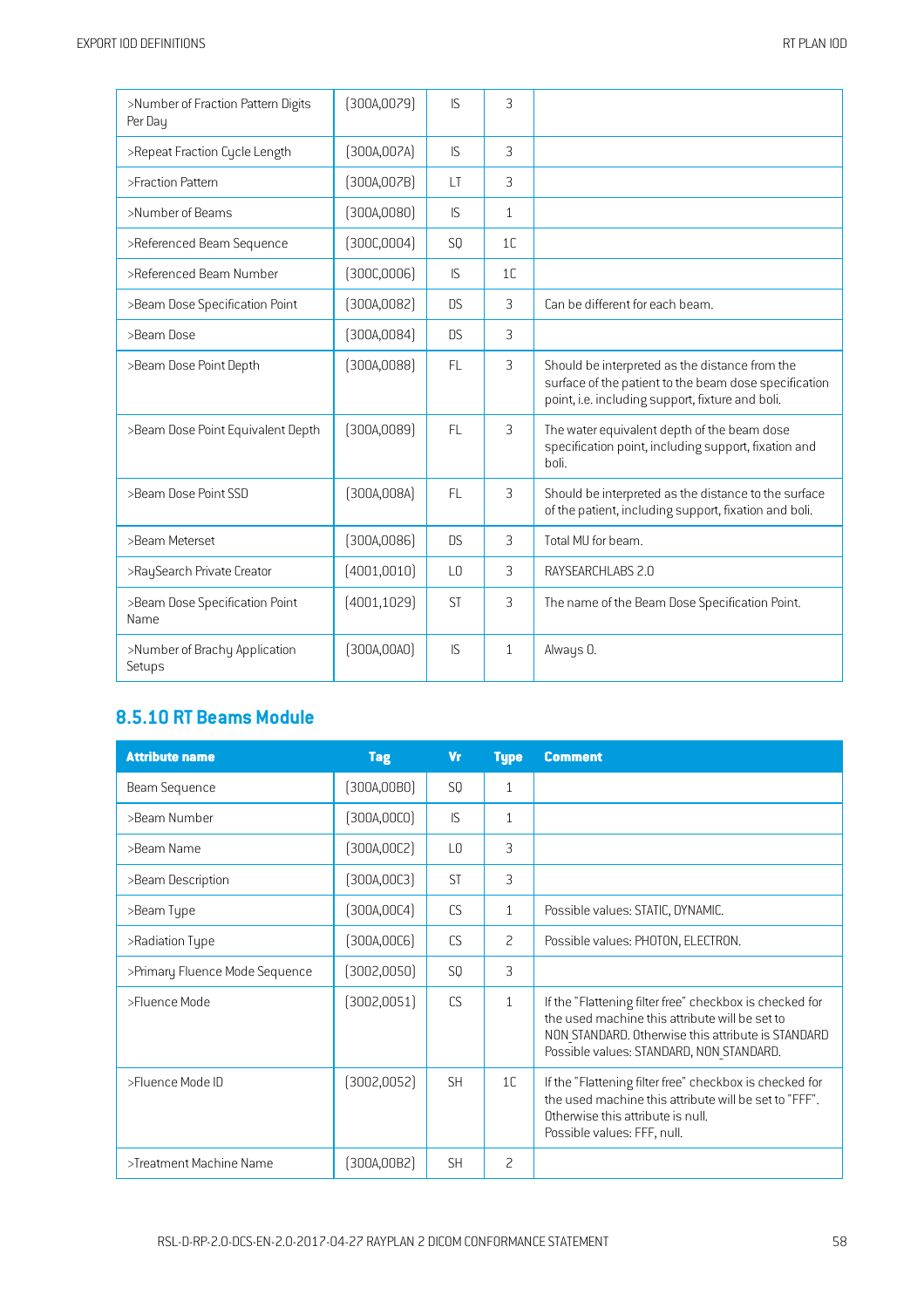| >Primary Dosimeter Unit                 | [300A,00B3]  | CS                     | 3              | Possible values: MU, MINUTE.                                                                                                       |
|-----------------------------------------|--------------|------------------------|----------------|------------------------------------------------------------------------------------------------------------------------------------|
| >Source-Axis Distance                   | (300A, 00B4) | <b>DS</b>              | 3              |                                                                                                                                    |
| >Beam Limiting Device Sequence          | (300A,00B6)  | SQ                     | $\mathbf{1}$   |                                                                                                                                    |
| >RT Beam Limiting Device Type           | (300A,00B8)  | CS                     | $\mathbf{1}$   | Possible values: X, Y, ASYMX, ASYMY, MLCX, MLCY.                                                                                   |
| >Number of Leaf/Jaw Pairs               | [300A,00BC]  | IS                     | $\mathbf{1}$   |                                                                                                                                    |
| >Leaf Position Boundaries               | [300A,00BE]  | <b>DS</b>              | 2C             |                                                                                                                                    |
| >Referenced Patient Setup Number        | [300C,006A]  | IS                     | 3              |                                                                                                                                    |
| >Referenced Reference Image<br>Sequence | [300C, 0042] | SQ                     | 3              |                                                                                                                                    |
| >Referenced SOP Class UID               | (0008, 1150) | U                      | $\mathbf{1}$   |                                                                                                                                    |
| >Referenced SOP Instance UID            | (0008, 1155) | $\mathsf{U}\mathsf{I}$ | $\mathbf{1}$   |                                                                                                                                    |
| >Treatment Delivery Type                | [300A,00CE]  | CS                     | 3              | Possible values: TREATMENT, SETUP.                                                                                                 |
| >Number of Wedges                       | (300A,00D0)  | IS                     | $\mathbf{1}$   | Possible values: 0, 1.                                                                                                             |
| >Wedge Sequence                         | (300A,00D1)  | SQ                     | 1C             |                                                                                                                                    |
| >Wedge Number                           | [300A,00D2]  | IS                     | $\mathbf{1}$   | Always 1.                                                                                                                          |
| >Wedge Type                             | (300A,00D3)  | CS                     | 2              | Possible values: STANDARD, DYNAMIC, MOTORIZED.                                                                                     |
| >Wedge ID                               | [300A,00D4]  | <b>SH</b>              | 3              |                                                                                                                                    |
| >Wedge Angle                            | (300A, 00D5) | IS                     | $\overline{c}$ | Always 60 for motorized wedges.                                                                                                    |
| >Wedge Factor                           | (300A,00D6)  | <b>DS</b>              | $\overline{c}$ |                                                                                                                                    |
| >Wedge Orientation                      | [300A,00D8]  | <b>DS</b>              | 2              | Possible values: 0.0, 90.0, 180.0, 270.0.                                                                                          |
| >Number of Compensators                 | (300A, 00E0) | IS                     | $\mathbf{1}$   | Always 0.                                                                                                                          |
| >Number of Boli                         | (300A, 00ED) | IS                     | $\mathbf{1}$   |                                                                                                                                    |
| >Referenced Bolus Sequence              | [300C,00B0]  | SQ                     | 1 <sup>C</sup> |                                                                                                                                    |
| >Referenced R0I Number                  | [3006,0084]  | IS                     | $\mathbf{1}$   |                                                                                                                                    |
| >Bolus ID                               | (300A,00DC)  | <b>SH</b>              | 3              |                                                                                                                                    |
| >Number of Blocks                       | (300A, 00F0) | IS                     | $\mathbf{1}$   | For Electron plans: 0 or 1 blocks are supported. For<br>Photon plans: 0, 1 or 2 blocks are supported.<br>Possible values: 0, 1, 2. |
| >Total Block Tray Factor                | [300A, 00F2] | <b>DS</b>              | 3              |                                                                                                                                    |
| >Block Sequence                         | [300A, 00F4] | SQ.                    | 1 <sup>C</sup> | If plan uses blocks.                                                                                                               |
| >Block Tray ID                          | [300A, 00F5] | <b>SH</b>              | 3              |                                                                                                                                    |
| >Source to Block Tray Distance          | [300A, 00F6] | DS                     | $\overline{c}$ |                                                                                                                                    |
| >Block Type                             | [300A, 00F8] | CS                     | $\mathbf{1}$   | Possible values: SHIELDING, APERTURE.                                                                                              |
| >Block Divergence                       | [300A,00FA]  | ${\sf CS}$             | 2              | Possible values: PRESENT, ABSENT.                                                                                                  |
| >Block Mounting Position                | [300A,00FB]  | CS                     | 3              | Possible values: PATIENT SIDE, SOURCE SIDE.                                                                                        |
| >Block Number                           | [300A,00FC]  | IS                     | $\mathbf{1}$   |                                                                                                                                    |
| >Block Name                             | [300A,00FE]  | LO                     | $\mathsf 3$    |                                                                                                                                    |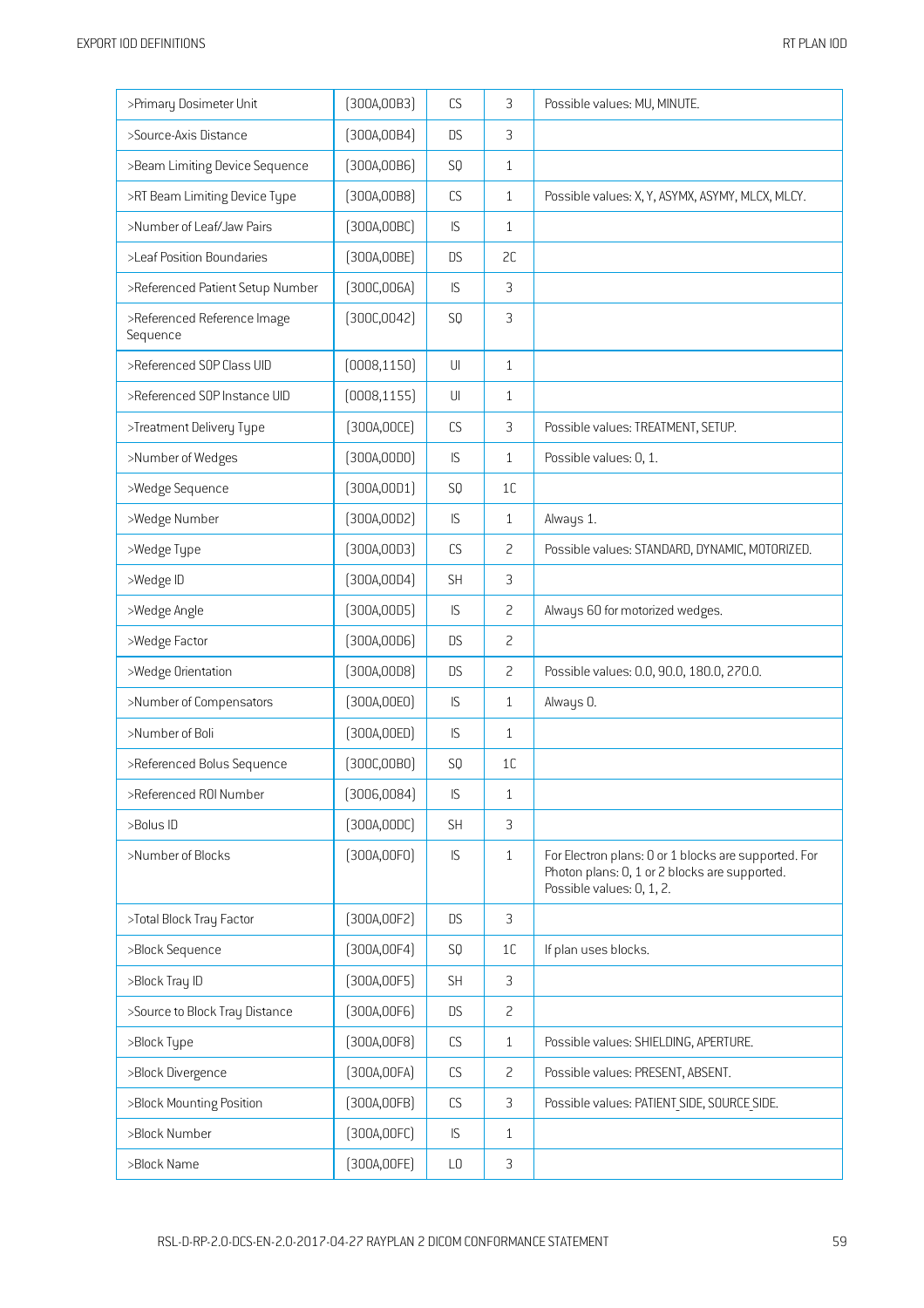| >Block Transmission                        | [300A, 0102] | <b>DS</b>      | 2C             |                                                                                                                                                                                                                                                     |
|--------------------------------------------|--------------|----------------|----------------|-----------------------------------------------------------------------------------------------------------------------------------------------------------------------------------------------------------------------------------------------------|
| >Block Number of Points                    | [300A, 0104] | IS             | 2              |                                                                                                                                                                                                                                                     |
| >Block Data                                | [300A, 0106] | <b>DS</b>      | 2              |                                                                                                                                                                                                                                                     |
| >Applicator Sequence                       | [300A, 0107] | SQ             | 3              | Used for Electron applicators or Photon cones.                                                                                                                                                                                                      |
| >Applicator ID                             | [300A, 0108] | <b>SH</b>      | $\mathbf{1}$   |                                                                                                                                                                                                                                                     |
| >Applicator Type                           | [300A, 0109] | CS             | $\mathbf{1}$   | Possible values: ELECTRON SQUARE, ELECTRON RECT,<br>ELECTRON CIRC, ELECTRON SHORT, ELECTRON OPEN,<br>PHOTON CIRC, STEREOTACTIC.                                                                                                                     |
| >Applicator Geometry Sequence              | [300A, 0431] | SQ             | 3              | Only used for photon cones, not electron applicators.                                                                                                                                                                                               |
| >Applicator Aperture Shape                 | [300A, 0432] | CS             | $\mathbf{1}$   | Always SYM CIRCULAR.                                                                                                                                                                                                                                |
| >Applicator Opening                        | [300A, 0433] | <b>FL</b>      | 1C             |                                                                                                                                                                                                                                                     |
| >Applicator Description                    | [300A, 010A] | L <sub>0</sub> | 3              |                                                                                                                                                                                                                                                     |
| >Final Cumulative Meterset Weight          | [300A, 010E] | DS.            | 1C             | Always 1.0.                                                                                                                                                                                                                                         |
| >Number of Control Points                  | [300A, 0110] | IS             | $\mathbf{1}$   |                                                                                                                                                                                                                                                     |
| >Control Point Sequence                    | (300A, 0111) | SQ             | $\mathbf{1}$   |                                                                                                                                                                                                                                                     |
| >Control Point Index                       | [300A, 0112] | IS             | $\mathbf{1}$   |                                                                                                                                                                                                                                                     |
| >Cumulative Meterset Weight                | [300A, 0134] | <b>DS</b>      | 2              | Meterset weight at beginning of control point. Final<br>control point will always have value 1.                                                                                                                                                     |
| >Referenced Dose Reference<br>Sequence     | [300C, 0050] | SQ             | 3              |                                                                                                                                                                                                                                                     |
| >Referenced Dose Reference<br>Number       | [300C, 0051] | IS             | $\mathbf{1}$   | Always 1.                                                                                                                                                                                                                                           |
| >Cumulative Dose Reference<br>Coefficient  | [300A, 010C] | <b>DS</b>      | $\overline{c}$ | Be aware these values are linearly interpolated from<br>O to the final value and are not accurate.                                                                                                                                                  |
| >Nominal Beam Energy                       | [300A, 0114] | <b>DS</b>      | 3              | The Nominal Beam Energy will be written as the<br>nominal energy of the RayStation machine beam<br>quality assigned to the beam. The energy used<br>internally for dose calculation may differ from the<br>nominal energy and will not be exported. |
| >Dose Rate Set                             | [300A, 0115] | <b>DS</b>      | 3              |                                                                                                                                                                                                                                                     |
| >Wedge Positions Sequence                  | [300A, 0116] | SQ             | 3              | If plan contains wedges.                                                                                                                                                                                                                            |
| >Referenced Wedge Number                   | [300C, 00C0] | IS             | $\mathbf{1}$   | Always 1.                                                                                                                                                                                                                                           |
| >Wedge Position                            | (300A, 0118) | CS             | $\mathbf{1}$   | Possible values: IN, OUT.                                                                                                                                                                                                                           |
| >Beam Limiting Device Position<br>Sequence | [300A, 011A] | SQ             | 1C             |                                                                                                                                                                                                                                                     |
| >RT Beam Limiting Device Type              | [300A,00B8]  | CS             | $\mathbf{1}$   | Possible values: X, Y, ASYMX, ASYMY, MLCX, MLCY.                                                                                                                                                                                                    |
| >Leaf/Jaw Positions                        | [300A, 011C] | <b>DS</b>      | $\mathbf{1}$   |                                                                                                                                                                                                                                                     |
| >Gantry Angle                              | [300A, 011E] | <b>DS</b>      | 1C             |                                                                                                                                                                                                                                                     |
| >Gantry Rotation Direction                 | [300A, 011F] | CS             | 1 <sup>C</sup> | Possible values: NONE, CW, CC.                                                                                                                                                                                                                      |
| >Gantry Pitch Rotation Direction           | [300A, 014C] | CS             | 3              | Possible values: NONE, CW, CC.                                                                                                                                                                                                                      |
| >Beam Limiting Device Angle                | (300A, 0120) | <b>DS</b>      | 1C             | Same throughout entire beam.                                                                                                                                                                                                                        |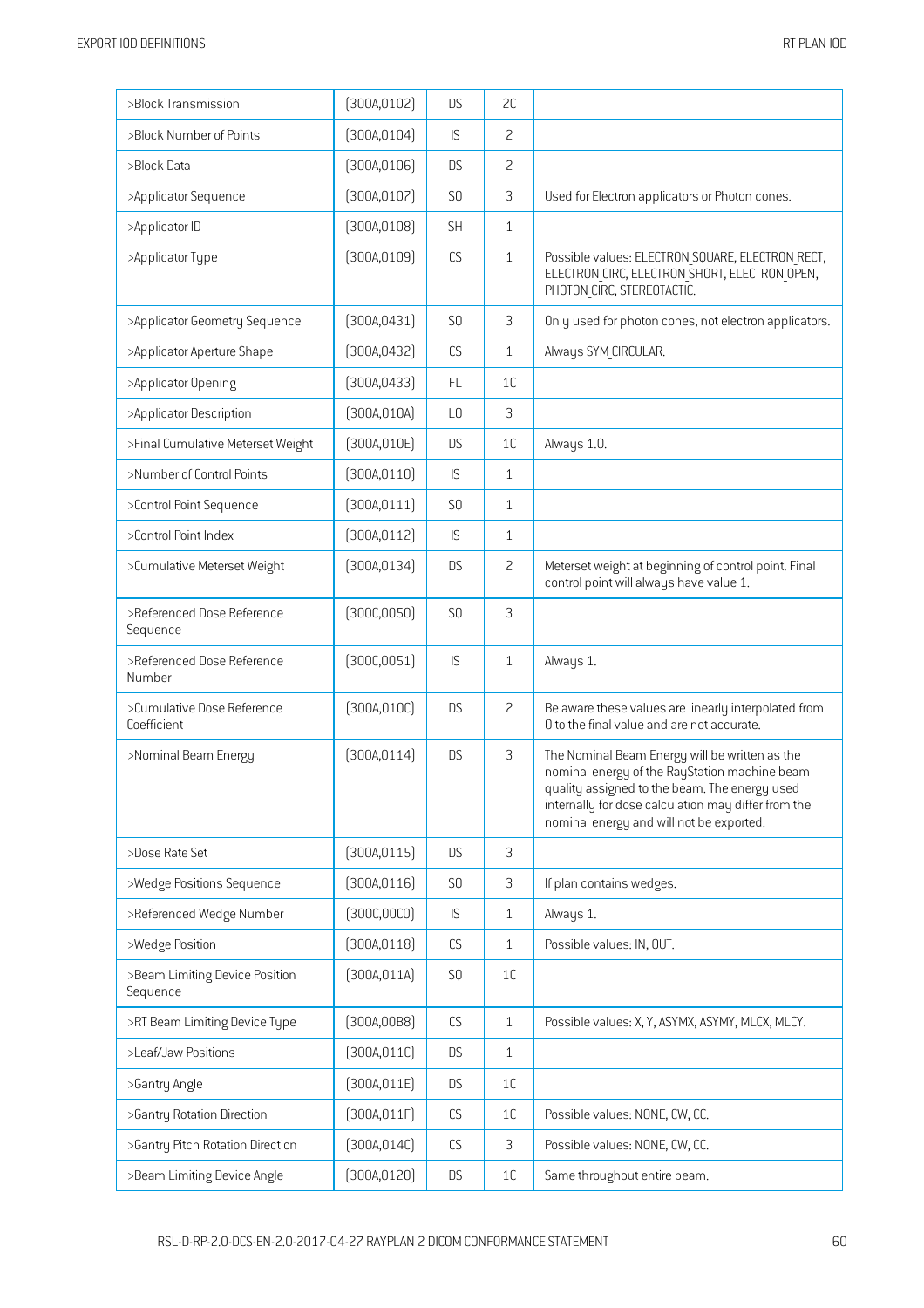| >Beam Limiting Device Rotation<br>Direction | (300A, 0121) | CS             | 1 <sup>C</sup> | Possible values: NONE, CW, CC.                                                                                                                                                                                         |
|---------------------------------------------|--------------|----------------|----------------|------------------------------------------------------------------------------------------------------------------------------------------------------------------------------------------------------------------------|
| >Patient Support Angle                      | [300A, 0122] | <b>DS</b>      | 1C             | Same throughout entire beam except for Wave Arc<br>plans.                                                                                                                                                              |
| >Patient Support Rotation Direction         | [300A, 0123] | CS             | 1C             | Possible values: NONE, CW, CC.                                                                                                                                                                                         |
| >Table Top Eccentric Axis Distance          | [300A, 0124] | <b>DS</b>      | 3              |                                                                                                                                                                                                                        |
| >Table Top Eccentric Angle                  | [300A, 0125] | <b>DS</b>      | 1C             | Always 0.0.                                                                                                                                                                                                            |
| >Table Top Eccentric Rotation<br>Direction  | [300A, 0126] | CS             | 1 <sup>C</sup> | Possible values: NONE, CW, CC.                                                                                                                                                                                         |
| >Table Top Pitch Angle                      | [300A, 0140] | FL             | $1\mathsf{C}$  | Always 0.0.                                                                                                                                                                                                            |
| >Table Top Pitch Rotation Direction         | [300A, 0142] | CS             | 1C             | Only written in first control point for SMLC, DMLC and<br>Static Arc.<br>Possible values: NONE, CW, CC.                                                                                                                |
| >Table Top Roll Angle                       | [300A, 0144] | FL             | 1C             | Always 0.0.                                                                                                                                                                                                            |
| >Table Top Roll Rotation Direction          | [300A, 0146] | CS             | 1 <sup>C</sup> | Only written in first control point for SMLC and DMLC.<br>Possible values: NONE, CW, CC.                                                                                                                               |
| >Table Top Vertical Position                | [300A, 0128] | <b>DS</b>      | 2C             | Always 0.0.                                                                                                                                                                                                            |
| >Table Top Longitudinal Position            | (300A, 0129) | <b>DS</b>      | SC             | Always 0.0.                                                                                                                                                                                                            |
| >Table Top Lateral Position                 | [300A, 012A] | <b>DS</b>      | 2C             |                                                                                                                                                                                                                        |
| >Isocenter Position                         | [300A, 012C] | <b>DS</b>      | SC             | Always written in first control point.                                                                                                                                                                                 |
| >Source to Surface Distance                 | (300A, 0130) | <b>DS</b>      | 3              | Should be interpreted as the distance to the surface<br>of the patient, i.e. including support, fixation and boli.                                                                                                     |
| >TomoTherapy HA Private Creator             | (300D, 0010) | L <sub>0</sub> | 3              | <b>TOMO HA 01</b>                                                                                                                                                                                                      |
| >Tomo Projection Sinogram Data              | [300D, 10A7] | <b>DS</b>      | 3              | TomoHelical plans only. Projection sinogram values<br>for all 64 leaves of projection starting at the current<br>control point. Empty if all 64 leaves have a sinogram<br>value of zero. Empty for last control point. |
| >Brainlab Private Creator                   | (320B, 0010) | L <sub>0</sub> | 3              | Brainlab - ONC - Multi-axial treatment machine                                                                                                                                                                         |
| >Dynamic Tracking                           | [320B, 1001] | CS             | 3              | Dynamic Tracking for Vero.<br>Possible values: ENABLED, DISABLED.                                                                                                                                                      |
| >RaySearch Private Creator                  | (4001,0010)  | L <sub>0</sub> | 3              | RAYSEARCHLABS 2.0                                                                                                                                                                                                      |
| >Treatment Machine Commission<br>Time       | (4001, 1001) | DT             | 3              | The commission time of the treatment machine.<br>Used together with Treatment Machine Name to<br>determine the correct machine.                                                                                        |
| >Tomo IDMS Beam ID                          | (4001, 1021) | LO             | 3              |                                                                                                                                                                                                                        |
| >Tomo IDMS Machine ID                       | (4001, 1020) | L <sub>0</sub> | 3              |                                                                                                                                                                                                                        |
| >Tomo Beam Isocenter                        | [4001, 1023] | <b>DS</b>      | 3              |                                                                                                                                                                                                                        |
| >Tomo machine revision                      | [4001, 1025] | IS             | 3              |                                                                                                                                                                                                                        |
| >Tomo beam revision                         | [4001, 1026] | IS.            | 3              |                                                                                                                                                                                                                        |
| >Tomo intended back jaw position            | [4001, 1027] | <b>DS</b>      | 3              |                                                                                                                                                                                                                        |
| >Tomo intended front jaw position           | (4001, 1028) | <b>DS</b>      | 3              |                                                                                                                                                                                                                        |
| >TomoTherapy HA Private Creator             | (300D, 0010) | L <sub>0</sub> | 3              | <b>TOMO HA 01</b>                                                                                                                                                                                                      |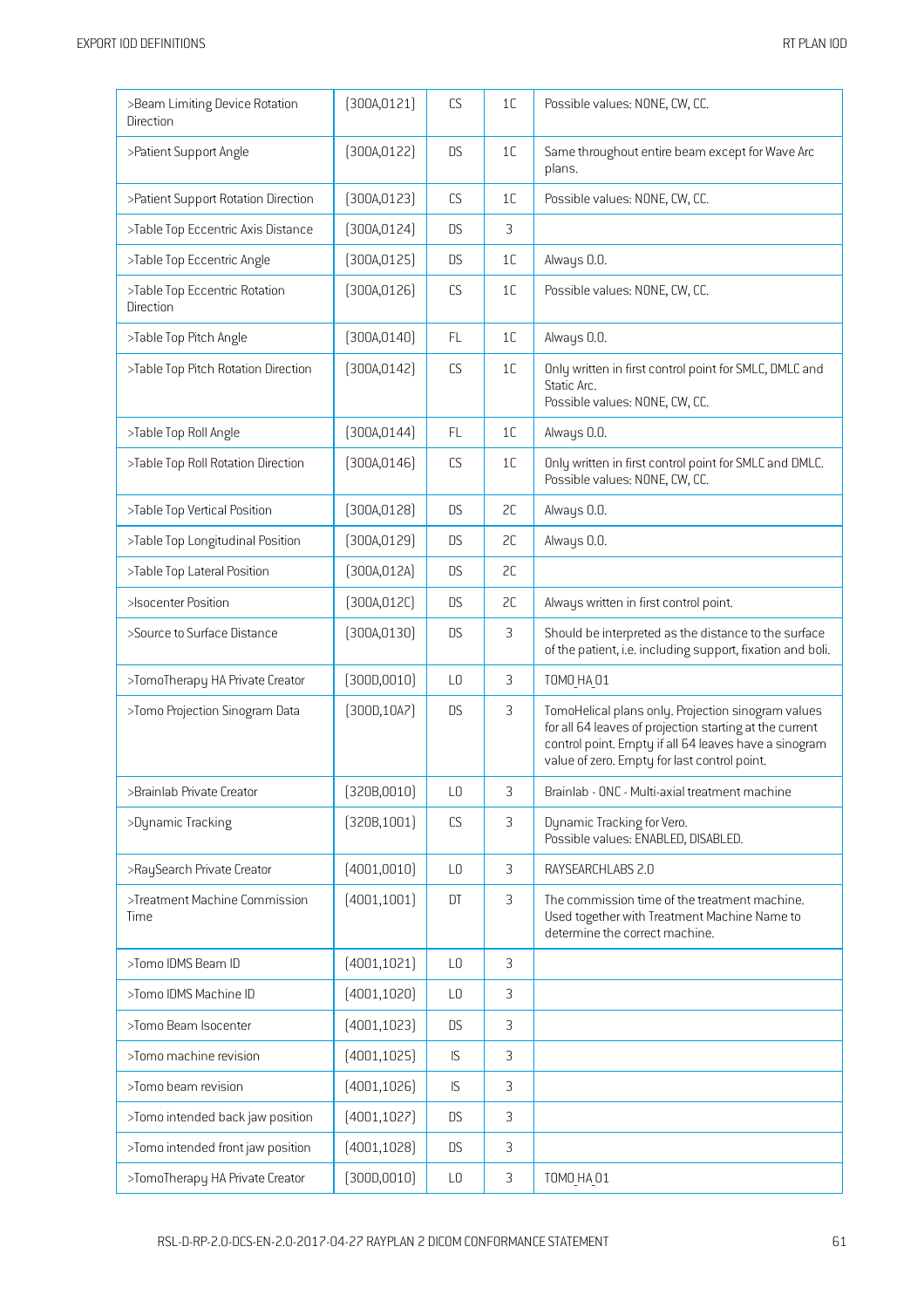| >Tomo Gantry Period   | (300D, 1040) | D.S       | TomoHelical plans only. Nominal gantry rotation<br>period in seconds.                                                                                                            |
|-----------------------|--------------|-----------|----------------------------------------------------------------------------------------------------------------------------------------------------------------------------------|
| >Tomo Couch Speed     | (300D, 1080) | <b>DS</b> | TomoHelical plans only. Planned couch speed in<br>mm/sec.                                                                                                                        |
| >Tomo Treatment Pitch | (300D, 1060) | D.S       | TomoHelical plans only. Distance in mm that<br>treatment couch progresses in one gantry rotation<br>divided by the total opening of the Y jaw pair in mm<br>[the 'field width']. |

## **8.5.11 Approval Module**

| <b>Attribute name</b> | <b>Tag</b>  | <b>Vr</b> | <b>Type</b>  | <b>Comment</b>                                                                                                   |
|-----------------------|-------------|-----------|--------------|------------------------------------------------------------------------------------------------------------------|
| Approval Status       | (300E,0002) | CS        | $\mathbf{1}$ | Possible values:                                                                                                 |
|                       |             |           |              | • APPROVED - Plan is approved in RayStation.<br>UNAPPROVED - Plan is not approved in<br>$\bullet$<br>RayStation. |
| Review Date           | (300E,0004) | <b>DA</b> | SC           | The date when the plan was approved in RayStation.                                                               |
| <b>Review Time</b>    | (300E,0005) | <b>TM</b> | 2C           | The time when the plan was approved in RayStation.                                                               |
| Reviewer Name         | (300E,0008) | PN        | SC.          |                                                                                                                  |

## **8.5.12 SOP Common Module**

| <b>Attribute name</b>  | <b>Tag</b>   | IVr | <b>Type</b>    | <b>Comment</b>                                                                 |
|------------------------|--------------|-----|----------------|--------------------------------------------------------------------------------|
| SOP Class UID          | (0008, 0016) | UI  |                | Always 1.2.840.10008.5.1.4.1.1.481.5.                                          |
| SOP Instance UID       | (0008, 0018) | UI  |                | Generated from the RaySearch UID-series, see<br>introduction for more details. |
| Specific Character Set | (0008,0005)  | CS. | 1 <sup>C</sup> | Possible values: ISO IR 100, ISO IR 192.                                       |
| Instance Creation Date | (0008, 0012) | DA  | 3              |                                                                                |
| Instance Creation Time | [0008, 0013] | TΜ  | 3              |                                                                                |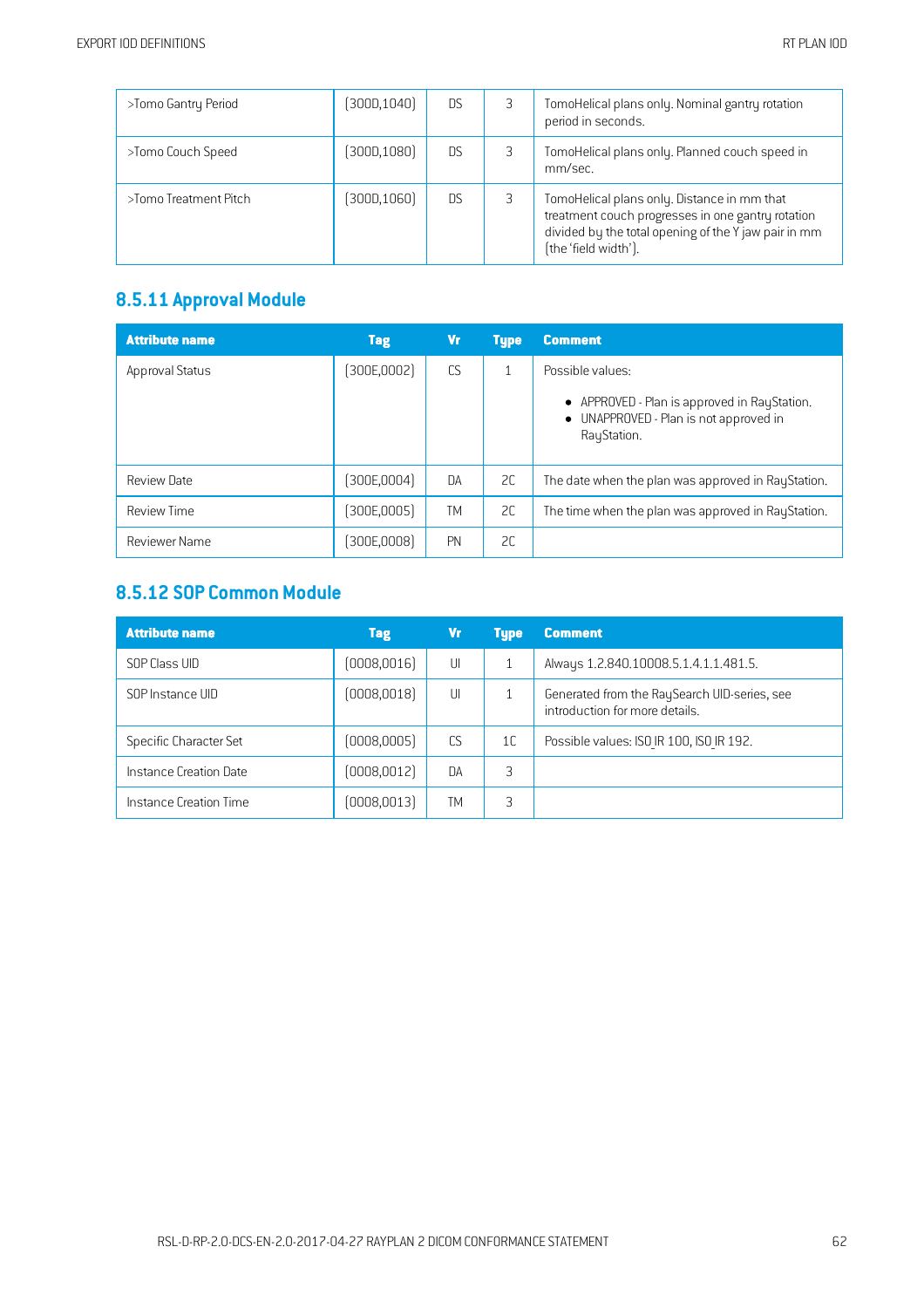# **8.6 RT [DOSE](#page-2-8) IOD**

Only written attributes are listed.

| ΙE                 | <b>Module</b>             | <b>Used</b> |
|--------------------|---------------------------|-------------|
| Patient            | Patient Module            | Yes         |
| Study              | General Study Module      | Yes         |
| Series             | RT Series Module          | <b>Yes</b>  |
| Frame of Reference | Frame of Reference Module | Yes         |
| Equipment          | General Equipment Module  | Yes         |
| Dose               | General Image Module      | Nο          |
|                    | Image Plane Module        | Yes         |
|                    | Multi-Frame Module        | Yes         |
|                    | Image Pixel Module        | Yes         |
|                    | RT Dose Module            | Yes         |
|                    | Structure Set Module      | No          |
|                    | ROI Contour Module        | Nο          |
|                    | SOP Common Module         | Yes         |

#### **8.6.1 Patient Module**

| <b>Attribute name</b> | <b>Tag</b>   | Vr             | <b>Type</b>    | <b>Comment</b>                                                 |
|-----------------------|--------------|----------------|----------------|----------------------------------------------------------------|
| Patient's Name        | (0010, 0010) | PN             | $\overline{c}$ |                                                                |
| Patient ID            | (0010, 0020) | L <sub>0</sub> | $\overline{c}$ |                                                                |
| Patient's Birth Date  | (0010, 0030) | DA             | 2              |                                                                |
| Patient's Sex         | (0010, 0040) | CS             | 2              | Possible values:<br>$\bullet$ M - Male<br>$\bullet$ F - Female |
|                       |              |                |                | $\bullet$ 0 - 0ther                                            |

# **8.6.2 General Study Module**

| <b>Attribute name</b>      | <b>Tag</b>   | Vr        | <b>Type</b> | <b>Comment</b>                                                     |
|----------------------------|--------------|-----------|-------------|--------------------------------------------------------------------|
| Study Instance UID         | [0020,0000]  | UI        |             | Exported identical as specified in the referenced<br>image series. |
| Study Date                 | (0008,0020)  | DA        | 2           | Exported identical as specified in the referenced<br>image series. |
| Study Time                 | (0008, 0030) | TM        | 2           | Exported identical as specified in the referenced<br>image series. |
| Referring Physician's Name | (0008,0090)  | <b>PN</b> | 2           |                                                                    |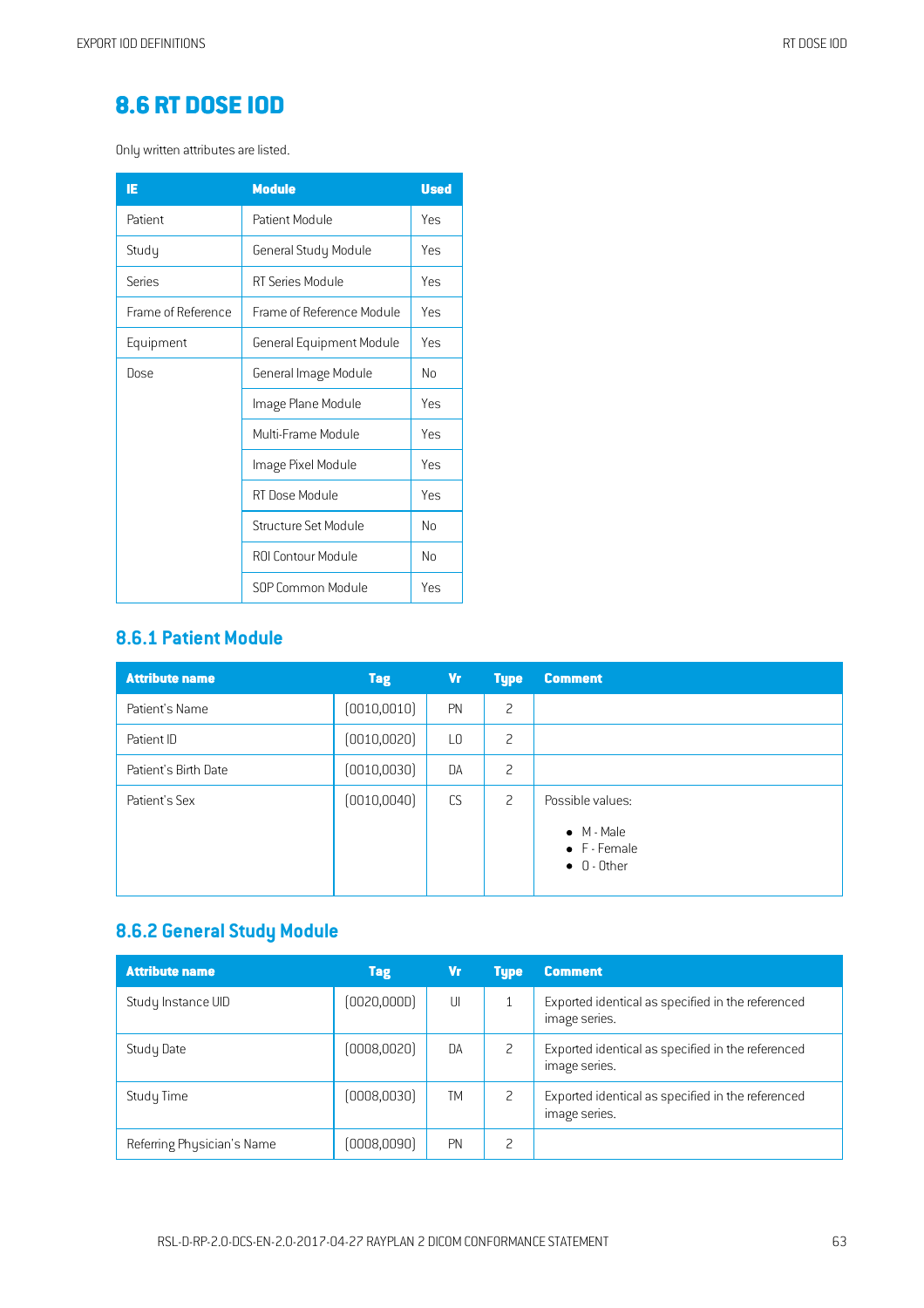| Study ID                 | [0020, 0010] | <b>SH</b> | ட | Exported identical as specified in the referenced<br>image series. |
|--------------------------|--------------|-----------|---|--------------------------------------------------------------------|
| <b>Accession Number</b>  | (0008, 0050) | <b>SH</b> |   |                                                                    |
| <b>Study Description</b> | (0008, 1030) | L0        | ◡ |                                                                    |

#### **8.6.3 RT SeriesModule**

| <b>Attribute name</b> | <b>Tag</b>   | Vr        | <b>Tupe</b> | <b>Comment</b>                                                                 |
|-----------------------|--------------|-----------|-------------|--------------------------------------------------------------------------------|
| Modality              | (0008, 0060) | CS        |             | Always RTDOSE.                                                                 |
| Series Instance UID   | [0020,000E]  | UI        |             | Generated from the RaySearch UID-series, see<br>introduction for more details. |
| Series Number         | [0020, 0011] | IS        |             |                                                                                |
| Operators' Name       | (0008, 1070) | <b>PN</b> | 2           |                                                                                |

#### **8.6.4 Frameof Reference Module**

| <b>Attribute name</b>        | Tag          | NП | <b>Tupe</b> | <b>Comment</b>                                                    |
|------------------------------|--------------|----|-------------|-------------------------------------------------------------------|
| Frame of Reference UID       | (0020, 0052) | UI |             | Always same as the referenced image series frame<br>of reference. |
| Position Reference Indicator | [0020, 1040] |    |             |                                                                   |

## **8.6.5 General Equipment Module**

| <b>Attribute name</b>     | <b>Tag</b>   | Vr | <b>Tupe</b> | <b>Comment</b>                                                   |
|---------------------------|--------------|----|-------------|------------------------------------------------------------------|
| Manufacturer              | (0008, 0070) | L0 |             | Always RaySearch Laboratories.                                   |
| Manufacturer's Model Name | (0008, 1090) | L0 |             | Always RayStation.                                               |
| Software Versions         | [0018, 1020] | ΙO |             | Always written as the current software version of<br>RayStation. |

## **8.6.6 Image Plane Module**

| <b>Attribute name</b>       | <b>Tag</b>   | Vr        | <b>Type</b> | <b>Comment</b>                                                                                           |
|-----------------------------|--------------|-----------|-------------|----------------------------------------------------------------------------------------------------------|
| Pixel Spacing               | (0028,0030)  | D.S       |             |                                                                                                          |
| Image Orientation (Patient) | (0020, 0037) | <b>DS</b> |             | Always '1\0\0\0\1\0' for 3D doses. Plane dependant<br>for 2D doses.                                      |
| Image Position (Patient)    | [0020,0032]  | <b>DS</b> |             | Note that this is the center of the first pixel, i.e. the<br>corner of the image offset by half a pixel. |
| Slice Thickness             | (0018,0050)  | DS        |             | Null for 2D doses.                                                                                       |

#### **8.6.7 Multi-Frame Module**

| Attribute name   | Tag         | Vr. | <b>Type Comment</b>                                                               |
|------------------|-------------|-----|-----------------------------------------------------------------------------------|
| Number of Frames | [0028,0008] | IS. | Only used for 3D doses. Always equal the number of<br>dose slices in z-direction. |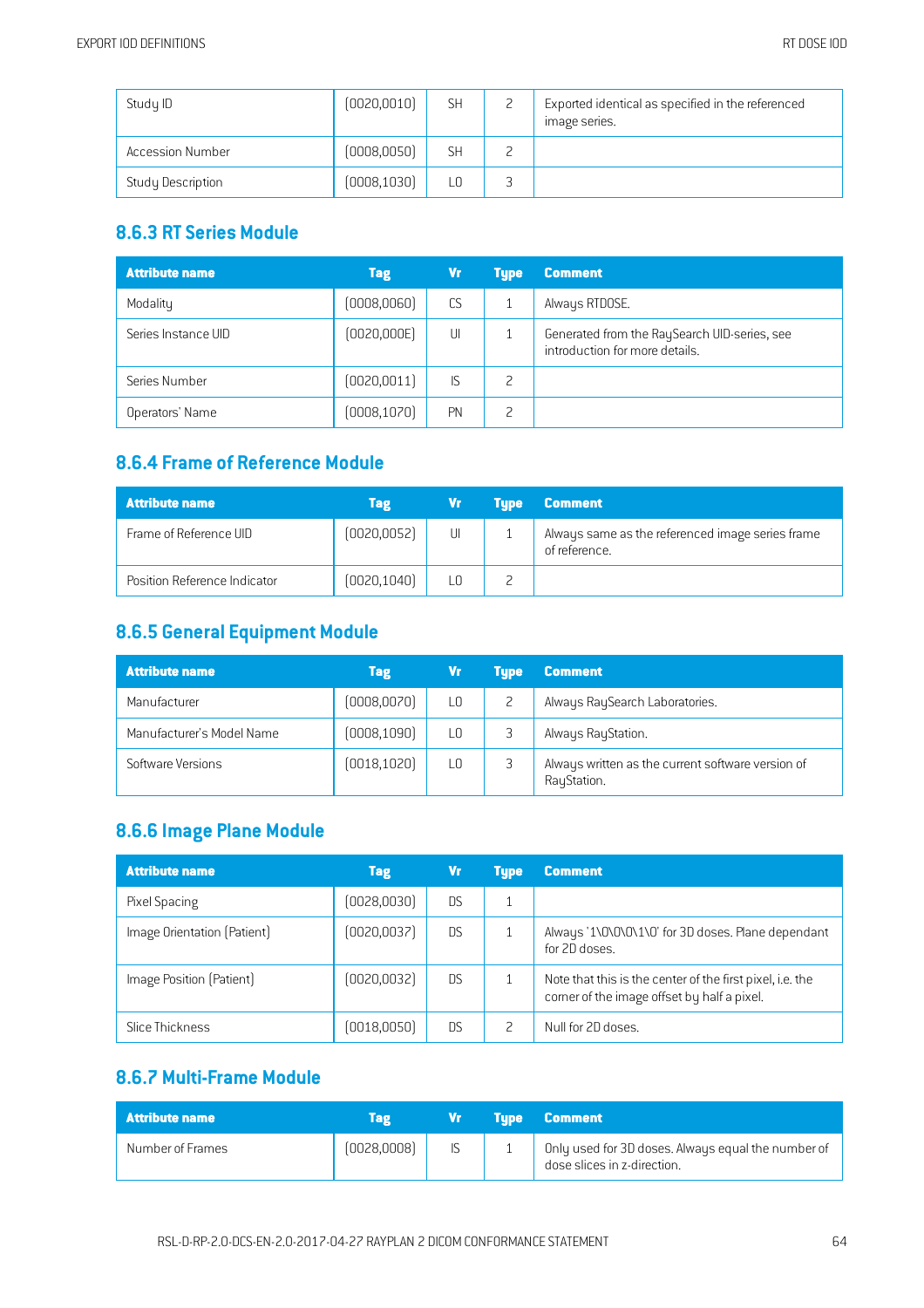| Frame Increment Pointer | [0028,0009] |  | Only used for 3D doses. Always '(3004,000c)'. |
|-------------------------|-------------|--|-----------------------------------------------|

# **8.6.8 Image PixelModule**

| <b>Attribute name</b>      | <b>Tag</b>   | <b>Vr</b>        | <b>Type</b>  | <b>Comment</b>      |
|----------------------------|--------------|------------------|--------------|---------------------|
| Samples per Pixel          | [0028,0002]  | US               | $\mathbf{1}$ | Always 1.           |
| Photometric Interpretation | (0028,0004)  | CS               | $\mathbf{1}$ | Always MONOCHROME2. |
| Rows                       | [0028, 0010] | US               | $\mathbf{1}$ |                     |
| Columns                    | [0028, 0011] | US               | $\mathbf{1}$ |                     |
| <b>Bits Allocated</b>      | (0028, 0100) | US               | $\mathbf{1}$ | Always 16.          |
| <b>Bits Stored</b>         | (0028, 0101) | US               | $\mathbf{1}$ | Always 16.          |
| High Bit                   | [0028, 0102] | US               | $\mathbf{1}$ | Always 15.          |
| Pixel Representation       | [0028, 0103] | US               | $\mathbf{1}$ | Always 0.           |
| Pixel Data                 | [7FE0,0010]  | OB OW            | 1C           |                     |
| Pixel Padding Range Limit  | (0028, 0121) | US <sub>SS</sub> | 1C           |                     |

#### **8.6.9 RT Dose Module**

| <b>Attribute name</b>                  | <b>Tag</b>   | <b>Vr</b>      | <b>Type</b>    | <b>Comment</b>                                                                                                                                                                                                                                |
|----------------------------------------|--------------|----------------|----------------|-----------------------------------------------------------------------------------------------------------------------------------------------------------------------------------------------------------------------------------------------|
| Samples per Pixel                      | [0028,0002]  | <b>US</b>      | 1 <sup>C</sup> | Always 1.                                                                                                                                                                                                                                     |
| Photometric Interpretation             | [0028,0004]  | CS             | 1C             | Always MONOCHROME2.                                                                                                                                                                                                                           |
| <b>Bits Allocated</b>                  | [0028, 0100] | <b>US</b>      | 1C             | Always 16.                                                                                                                                                                                                                                    |
| <b>Bits Stored</b>                     | [0028, 0101] | <b>US</b>      | 1C             | Always 16.                                                                                                                                                                                                                                    |
| High Bit                               | [0028, 0102] | <b>US</b>      | 1 <sup>C</sup> | Always 15.                                                                                                                                                                                                                                    |
| Pixel Representation                   | [0028, 0103] | <b>US</b>      | 1 <sup>C</sup> | Always 0.                                                                                                                                                                                                                                     |
| Dose Units                             | (3004,0002)  | CS             | $\mathbf{1}$   | Always GY.                                                                                                                                                                                                                                    |
| Dose Type                              | [3004,0004]  | <b>CS</b>      | $\mathbf{1}$   | Possible values: PHYSICAL, EFFECTIVE.                                                                                                                                                                                                         |
| Dose Summation Type                    | [3004,000A]  | CS             | $\mathbf{1}$   | Always PLAN or BEAM. Dose Summation Type<br>FRACTION is not exported. Summation type BEAM<br>referes to the dose contribution from this beam over<br>the entire treatment course, not per fraction.<br>Possible values: PLAN, BEAM, FRACTION. |
| Referenced RT Plan Sequence            | [300C,0002]  | SQ             | 1C             |                                                                                                                                                                                                                                               |
| >Referenced SOP Class UID              | [0008, 1150] | U              | $\mathbf{1}$   | Always '1.2.840.10008.5.1.4.1.1.481.5'.                                                                                                                                                                                                       |
| >Referenced SOP Instance UID           | [0008, 1155] | U              | $\mathbf{1}$   | SOP Instance UID for the referenced plan. For<br>evaluation doses a new UID is generated that does<br>not reference an existing plan.                                                                                                         |
| >Referenced Fraction Group<br>Sequence | [300C, 0020] | S <sub>0</sub> | 1 <sup>C</sup> | Not exported if dose summation type is PLAN.                                                                                                                                                                                                  |
| >Referenced Fraction Group<br>Number   | [300C, 0022] | IS             | $\mathbf{1}$   | Always 1.                                                                                                                                                                                                                                     |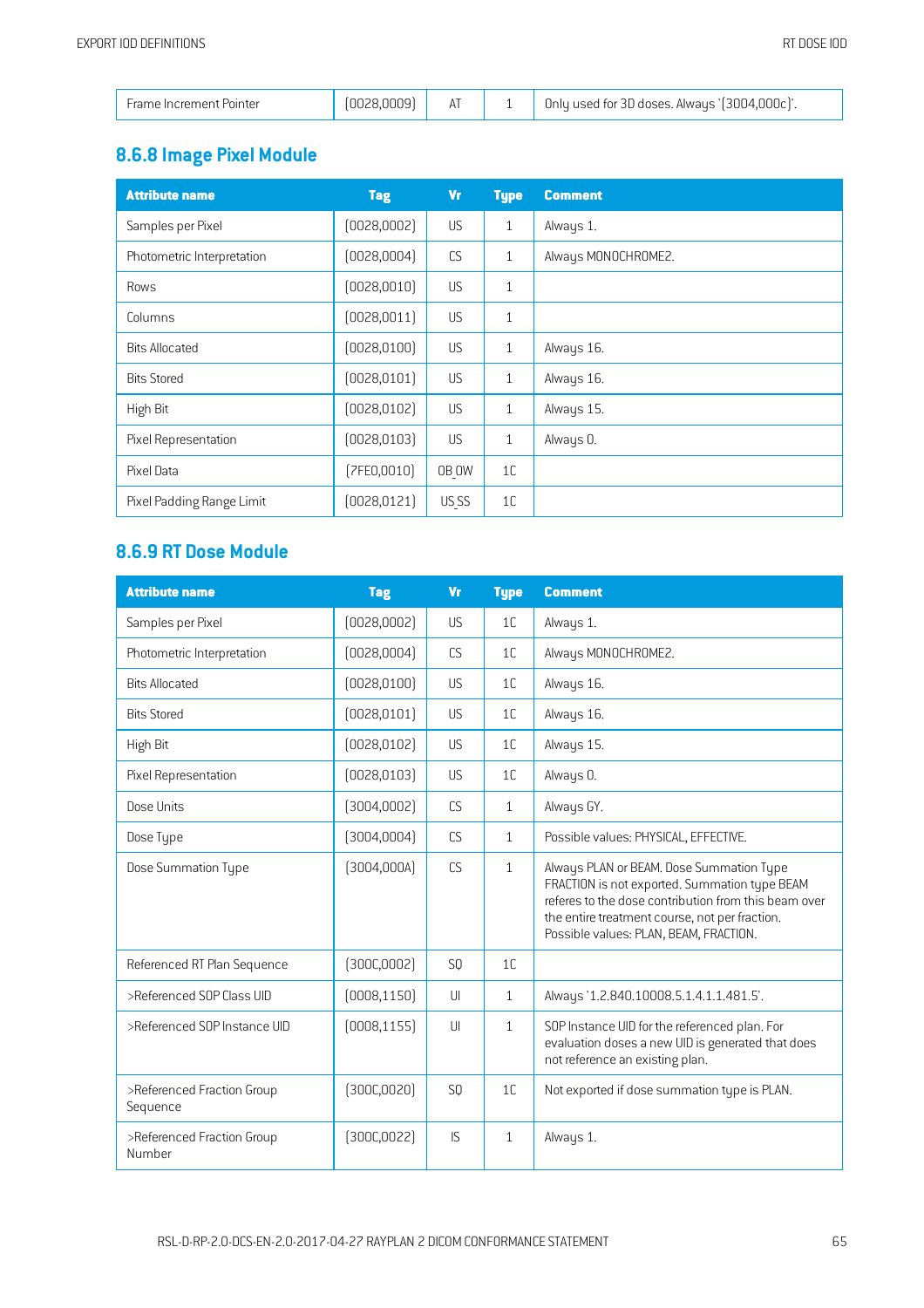| >Referenced Beam Sequence       | [300C,0004] | S0        | 1C |                                                                           |
|---------------------------------|-------------|-----------|----|---------------------------------------------------------------------------|
| >Referenced Beam Number         | (300C,0006) | IS.       |    |                                                                           |
| <b>Grid Frame Offset Vector</b> | (3004,000C) | <b>DS</b> | 1C | Only written for 3D doses.                                                |
| Dose Grid Scaling               | (3004,000E) | DS        | 1C | Dose Grid Scaling is always maximized for highest<br>possible resolution. |

#### **8.6.10 SOP Common Module**

| <b>Attribute name</b>  | <b>Tag</b>   | Vr        | <b>Tupe</b>    | <b>Comment</b>                                                                 |
|------------------------|--------------|-----------|----------------|--------------------------------------------------------------------------------|
| SOP Class UID          | [0008,0016]  | UI        |                | Always 1.2.840.10008.5.1.4.1.1.481.2.                                          |
| SOP Instance UID       | [0008, 0018] | UI        |                | Generated from the RaySearch UID-series, see<br>introduction for more details. |
| Specific Character Set | (0008,0005)  | CS.       | 1 <sup>C</sup> | Possible values: ISO IR 100, ISO IR 192.                                       |
| Instance Creation Date | [0008, 0012] | <b>DA</b> | 3              |                                                                                |
| Instance Creation Time | (0008, 0013) | TМ        | 3              |                                                                                |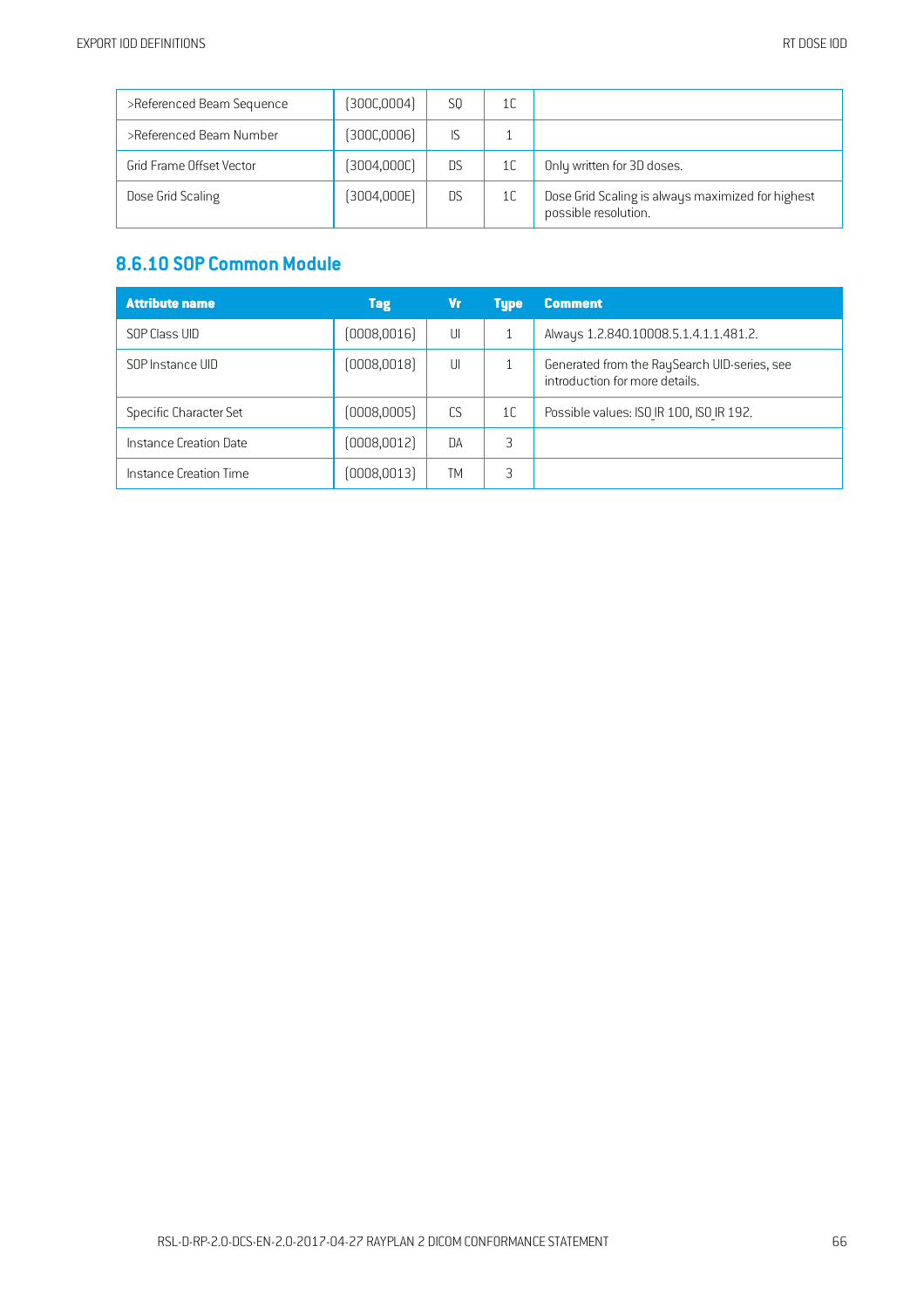# **8.7 SPATIAL [REGISTRATION](#page-2-9) IOD**

Only written attributes are listed.

| IE                   | <b>Module</b>                             | <b>Used</b> |
|----------------------|-------------------------------------------|-------------|
| Patient              | Patient Module                            | Yes         |
| Study                | General Study Module                      | Yes         |
| Series               | General Series Module                     | Yes         |
|                      | <b>Spatial Registration Series Module</b> | Yes         |
| Frame of Reference   | Frame of Reference Module                 | Yes         |
| Equipment            | General Equipment Module                  | Yes         |
| Spatial Registration | <b>Spatial Registration Module</b>        | Yes         |
|                      | SOP Common Module                         | Yes         |
|                      | Common Instance Reference Module          | Yes         |

#### **8.7.1 Patient Module**

| <b>Attribute name</b> | <b>Tag</b>   | Vr        | <b>Type</b> | <b>Comment</b>                                                                |
|-----------------------|--------------|-----------|-------------|-------------------------------------------------------------------------------|
| Patient's Name        | [0010, 0010] | PN        | 2           |                                                                               |
| Patient ID            | (0010, 0020) | L0        | 2           |                                                                               |
| Patient's Birth Date  | (0010, 0030) | <b>DA</b> | 2           |                                                                               |
| Patient's Sex         | (0010, 0040) | CS        | 2           | Possible values:<br>$\bullet$ M - Male<br>• F - Female<br>$\bullet$ 0 - Other |

## **8.7.2 General Study Module**

| <b>Attribute name</b>      | <b>Tag</b>   | <b>Vr</b> | <b>Type</b>    | <b>Comment</b>                                                     |
|----------------------------|--------------|-----------|----------------|--------------------------------------------------------------------|
| Study Instance UID         | [0020,0000]  | U         | $\mathbf{1}$   | Exported identical as specified in the referenced<br>image series. |
| <b>Study Date</b>          | [0008,0020]  | DA        | $\overline{c}$ | Exported identical as specified in the referenced<br>image series. |
| Study Time                 | [0008,0030]  | <b>TM</b> | 2              | Exported identical as specified in the referenced<br>image series. |
| Referring Physician's Name | (0008,0090)  | PN        | 2              |                                                                    |
| Study ID                   | [0020, 0010] | <b>SH</b> | 2              | Exported identical as specified in the referenced<br>image series. |
| <b>Accession Number</b>    | [0008, 0050] | <b>SH</b> | 2              |                                                                    |
| <b>Study Description</b>   | [0008, 1030] | L0        | 3              |                                                                    |

#### **8.7.3 General SeriesModule**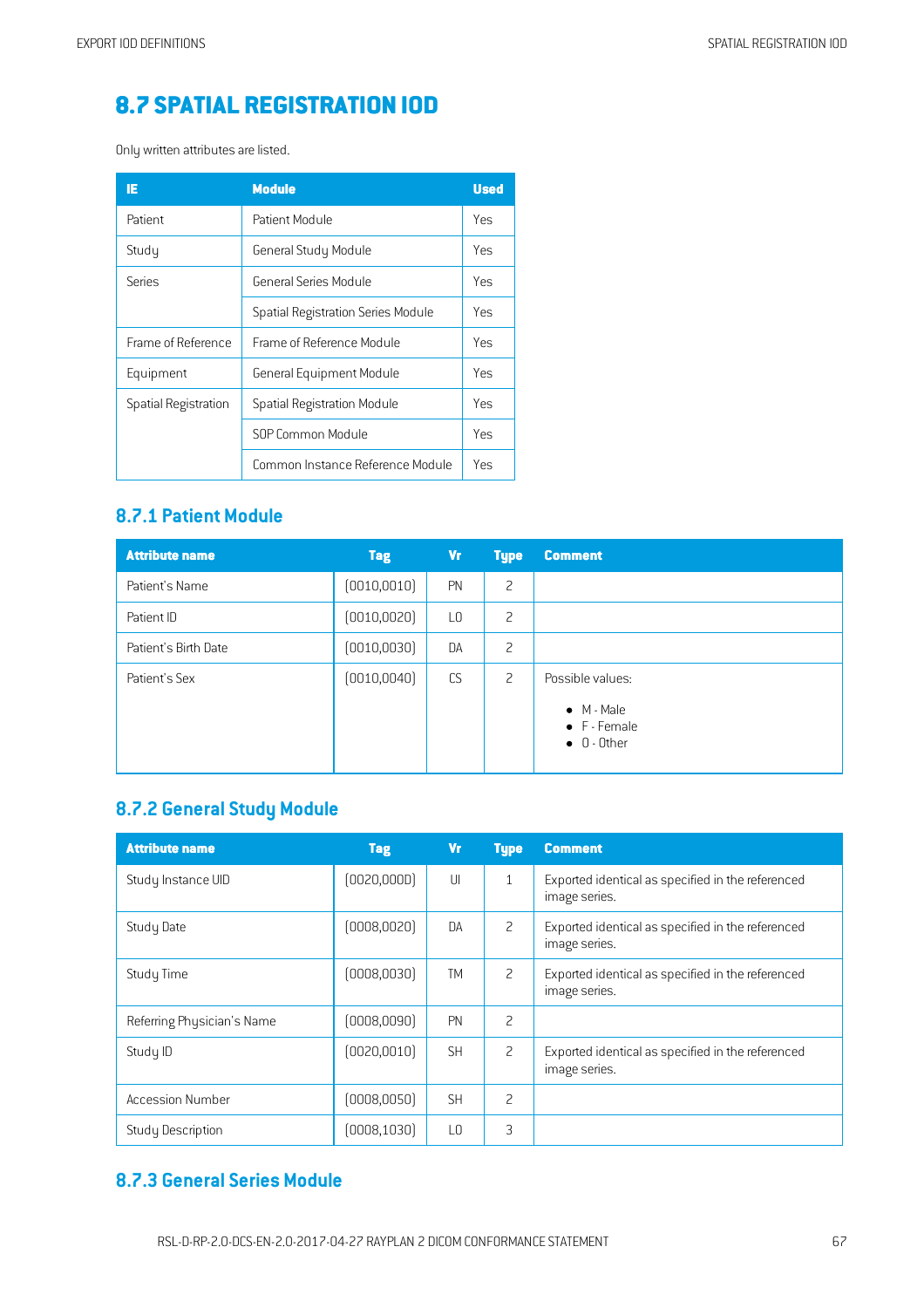| <b>Attribute name</b>   | <b>Tag</b>   | Vr              | <b>Type</b>    | <b>Comment</b> |
|-------------------------|--------------|-----------------|----------------|----------------|
| Modality                | (0008, 0060) | CS              | $\mathbf{1}$   | Always REG.    |
| Series Instance UID     | [0020,000E]  | UI              | $\mathbf{1}$   |                |
| Series Number           | (0020, 0011) | IS              | $\overline{c}$ |                |
| Series Date             | (0008,0021)  | DA              | 3              |                |
| Series Time             | (0008,0031)  | <b>TM</b>       | 3              |                |
| Protocol Name           | [0018, 1030] | L0              | 3              |                |
| Series Description      | (0008, 103E) | $\overline{10}$ | 3              |                |
| <b>Patient Position</b> | [0018, 5100] | CS              | 2C             |                |

## **8.7.4 Spatial Registration SeriesModule**

| <b>Attribute name</b> |              | Vr |          | <b>Type Comment</b> |
|-----------------------|--------------|----|----------|---------------------|
| Modality              | (0008, 0060) | CS | <b>.</b> | Always REG.         |

#### **8.7.5 Frameof Reference Module**

| <b>Attribute name</b>        | Tag          | Vr | <b>Tupe</b> | <b>Comment</b>                                                    |
|------------------------------|--------------|----|-------------|-------------------------------------------------------------------|
| Frame of Reference UID       | [0020, 0052] | UI |             | Always same as the referenced image series frame<br>of reference. |
| Position Reference Indicator | [0020, 1040] | L0 |             |                                                                   |

## **8.7.6 General Equipment Module**

| <b>Attribute name</b>     | <b>Tag</b>   | Vr | <b>Tupe</b> | <b>Comment</b>                                                   |
|---------------------------|--------------|----|-------------|------------------------------------------------------------------|
| Manufacturer              | [0008,0070]  | L0 |             | Always RaySearch Laboratories.                                   |
| Manufacturer's Model Name | [0008, 1090] | L0 |             | Always RayStation.                                               |
| Software Versions         | [0018, 1020] | L0 |             | Always written as the current software version of<br>RayStation. |

### **8.7.7 Spatial Registration Module**

| <b>Attribute name</b>         | <b>Tag</b>   | Vr             | <b>Type</b>    | <b>Comment</b> |
|-------------------------------|--------------|----------------|----------------|----------------|
| <b>Content Date</b>           | (0008, 0023) | <b>DA</b>      | $\mathbf{1}$   |                |
| <b>Content Time</b>           | (0008, 0033) | <b>TM</b>      | $\mathbf{1}$   |                |
| Instance Number               | [0020, 0013] | IS             | $\mathbf{1}$   |                |
| Content Label                 | [0070,0080]  | CS             | $\mathbf{1}$   |                |
| <b>Content Description</b>    | [0070,0081]  | L0             | 2              |                |
| <b>Content Creator's Name</b> | [0070,0084]  | PN             | 2              |                |
| Registration Sequence         | [0070, 0308] | S <sub>0</sub> | $\mathbf{1}$   |                |
| >Frame of Reference UID       | (0020, 0052) | UI             | 1 <sup>C</sup> |                |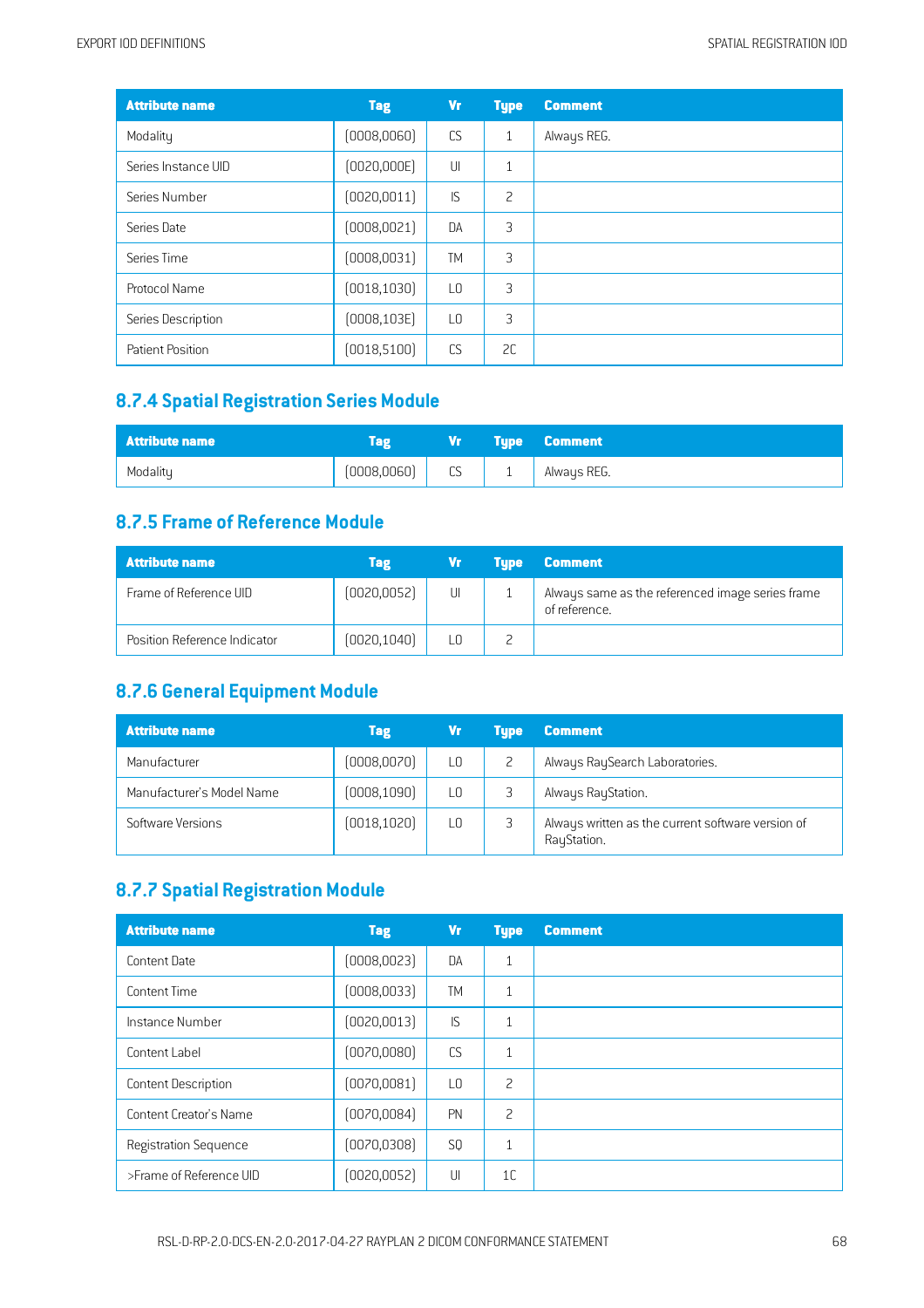| >Referenced Image Sequence                        | (0008, 1140) | S <sub>0</sub> | 1 <sup>C</sup> |               |
|---------------------------------------------------|--------------|----------------|----------------|---------------|
| >Referenced SOP Class UID                         | (0008, 1150) | $  \cdot  $    | $\mathbf{1}$   |               |
| >Referenced SOP Instance UID                      | (0008, 1155) | $  \cdot  $    | $\mathbf{1}$   |               |
| >Matrix Registration Sequence                     | (0070,0309)  | S <sub>0</sub> | $\mathbf{1}$   |               |
| >Registration Type Code Sequence                  | (0070,030D)  | S <sub>0</sub> | $\overline{c}$ |               |
| >Matrix Sequence                                  | (0070,030A)  | S <sub>0</sub> | $\mathbf{1}$   |               |
| >Frame of Reference Transformation<br>Matrix      | [3006,0006]  | <b>DS</b>      | $\mathbf{1}$   |               |
| >Frame of Reference Transformation<br>Matrix Type | [0070, 0300] | CS             | $\mathbf{1}$   | Always RIGID. |

## **8.7.8 SOP Common Module**

| <b>Attribute name</b>  | <b>Tag</b>   | Vr        | <b>Type</b>    | <b>Comment</b>                                                                 |
|------------------------|--------------|-----------|----------------|--------------------------------------------------------------------------------|
| SOP Class UID          | (0008, 0016) | UI        |                | Always 1.2.840.10008.5.1.4.1.1.66.1.                                           |
| SOP Instance UID       | (0008, 0018) | UI        |                | Generated from the RaySearch UID-series, see<br>introduction for more details. |
| Specific Character Set | (0008,0005)  | CS.       | 1 <sup>C</sup> | Possible values: ISO IR 100, ISO IR 192.                                       |
| Instance Creation Date | (0008, 0012) | <b>DA</b> | 3              |                                                                                |
| Instance Creation Time | (0008, 0013) | TM        | 3              |                                                                                |

## **8.7.9 Common Instance Reference Module**

| <b>Attribute name</b>                                     | <b>Tag</b>   | <b>Vr</b>      | <b>Type</b>  | <b>Comment</b>                                                                |
|-----------------------------------------------------------|--------------|----------------|--------------|-------------------------------------------------------------------------------|
| Referenced Series Sequence                                | [0008, 1115] | S <sub>0</sub> | $\mathbf{1}$ |                                                                               |
| >Series Instance UID                                      | (0020,000E)  | J              | $\mathbf{1}$ |                                                                               |
| >Referenced Instance Sequence                             | [0008, 114A] | <b>SQ</b>      | $\mathbf{1}$ |                                                                               |
| >Referenced SOP Class UID                                 | (0008, 1150) | UI             | $\mathbf{1}$ |                                                                               |
| >Referenced SOP Instance UID                              | [0008, 1155] | UI             | $\mathbf{1}$ |                                                                               |
| Studies Containing Other<br>Referenced Instances Sequence | (0008, 1200) | S <sub>0</sub> | 1C           | If referenced images are located in a Study different<br>from the REG object. |
| >Study Instance UID                                       | [0020,0000]  | UI             | $\mathbf{1}$ |                                                                               |
| >Referenced Series Sequence                               | (0008, 1115) | SQ             | $\mathbf{1}$ |                                                                               |
| >Series Instance UID                                      | (0020,000E)  | UI             | $\mathbf{1}$ |                                                                               |
| >Referenced Instance Sequence                             | [0008, 114A] | <b>SQ</b>      | $\mathbf{1}$ |                                                                               |
| >Referenced SOP Class UID                                 | (0008, 1150) | UI             | $\mathbf{1}$ |                                                                               |
| >Referenced SOP Instance UID                              | [0008, 1155] | UI             | $\mathbf{1}$ |                                                                               |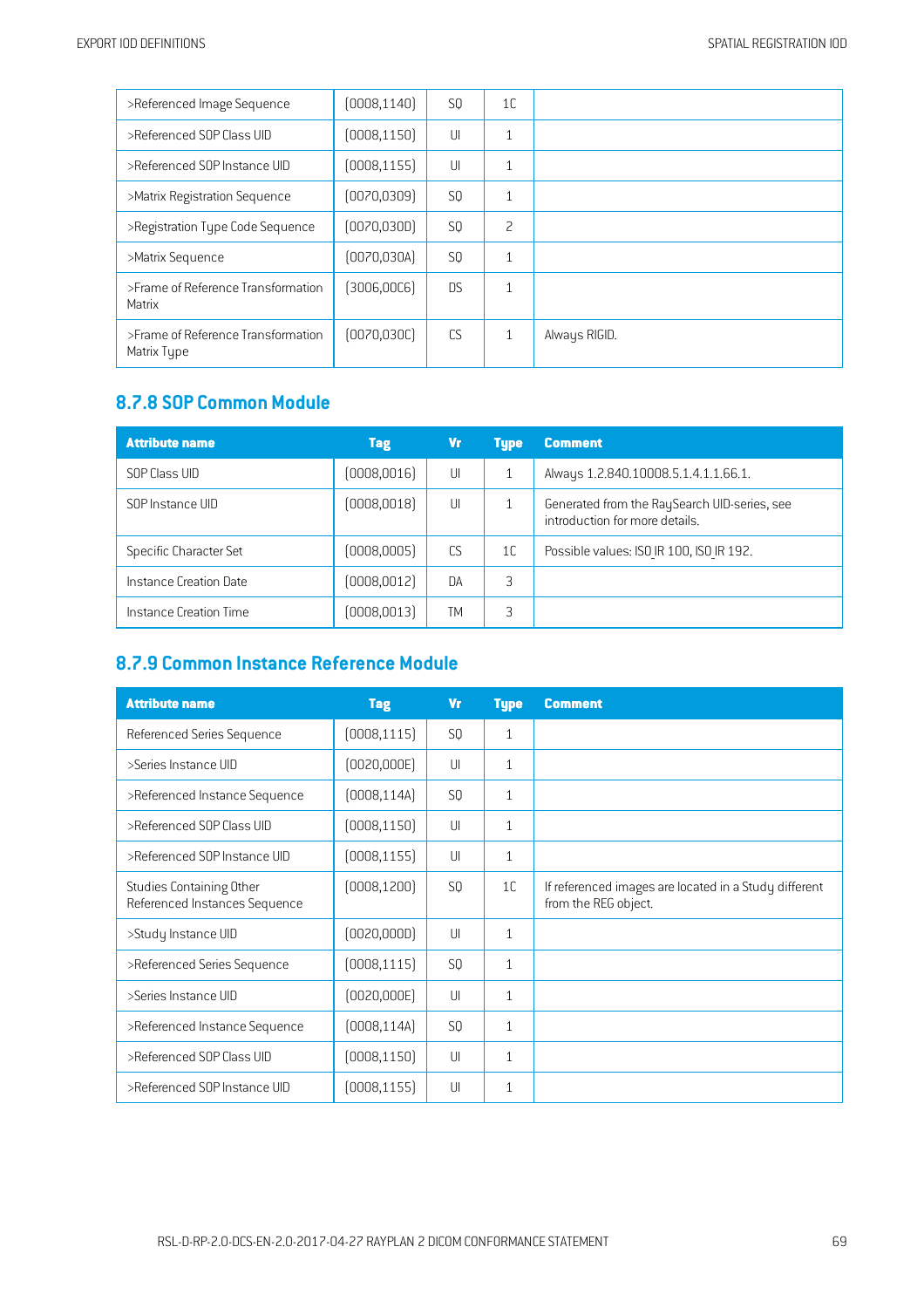# **8.8 [RTIMAGE](#page-2-10) IOD**

RT Images (DRR) will be created during the export. The content and annotations of DRR images may nto be identical to the presentation. Only written attributes are listed.

| IE                 | <b>Module</b>             | <b>Used</b> |
|--------------------|---------------------------|-------------|
| Patient            | Patient Module            | Yes         |
| Study              | General Study Module      | Yes         |
| Series             | RT Series Module          | Yes         |
| Frame of Reference | Frame of Reference Module | Yes         |
| Equipment          | General Equipment Module  | Yes         |
| Image              | General Image Module      | Yes         |
|                    | lmage Pixel Module        | Yes         |
|                    | Multi-Frame Module        | No          |
|                    | RT Image Module           | Yes         |
|                    | VOI LUT Module            | Yes         |
|                    | SOP Common Module         | Yes         |

#### **8.8.1 Patient Module**

| <b>Attribute name</b> | <b>Tag</b>   | <b>Vr</b>      | <b>Type</b> | <b>Comment</b>                                            |
|-----------------------|--------------|----------------|-------------|-----------------------------------------------------------|
| Patient's Name        | (0010, 0010) | PN             | 2           |                                                           |
| Patient ID            | (0010, 0020) | L <sub>0</sub> | 2           |                                                           |
| Patient's Birth Date  | (0010, 0030) | DA             | 2           |                                                           |
| Patient's Sex         | (0010, 0040) | CS             | 2           | Possible values:                                          |
|                       |              |                |             | $\bullet$ M - Male<br>• F - Female<br>$\bullet$ 0 - Other |

#### **8.8.2 General Study Module**

| <b>Attribute name</b>      | Tag          | <b>Vr</b> | <b>Type</b>    | <b>Comment</b>                                                     |
|----------------------------|--------------|-----------|----------------|--------------------------------------------------------------------|
| Study Instance UID         | [0020,0000]  | U         | $\mathbf{1}$   | Exported identical as specified in the referenced<br>image series. |
| Study Date                 | (0008,0020)  | DA        | 2              | Exported identical as specified in the referenced<br>image series. |
| Study Time                 | (0008,0030)  | <b>TM</b> | 2              | Exported identical as specified in the referenced<br>image series. |
| Referring Physician's Name | [0008,0090]  | PN        | 2              |                                                                    |
| Study ID                   | [0020,0010]  | <b>SH</b> | $\overline{c}$ | Exported identical as specified in the referenced<br>image series. |
| <b>Accession Number</b>    | (0008, 0050) | <b>SH</b> | 2              |                                                                    |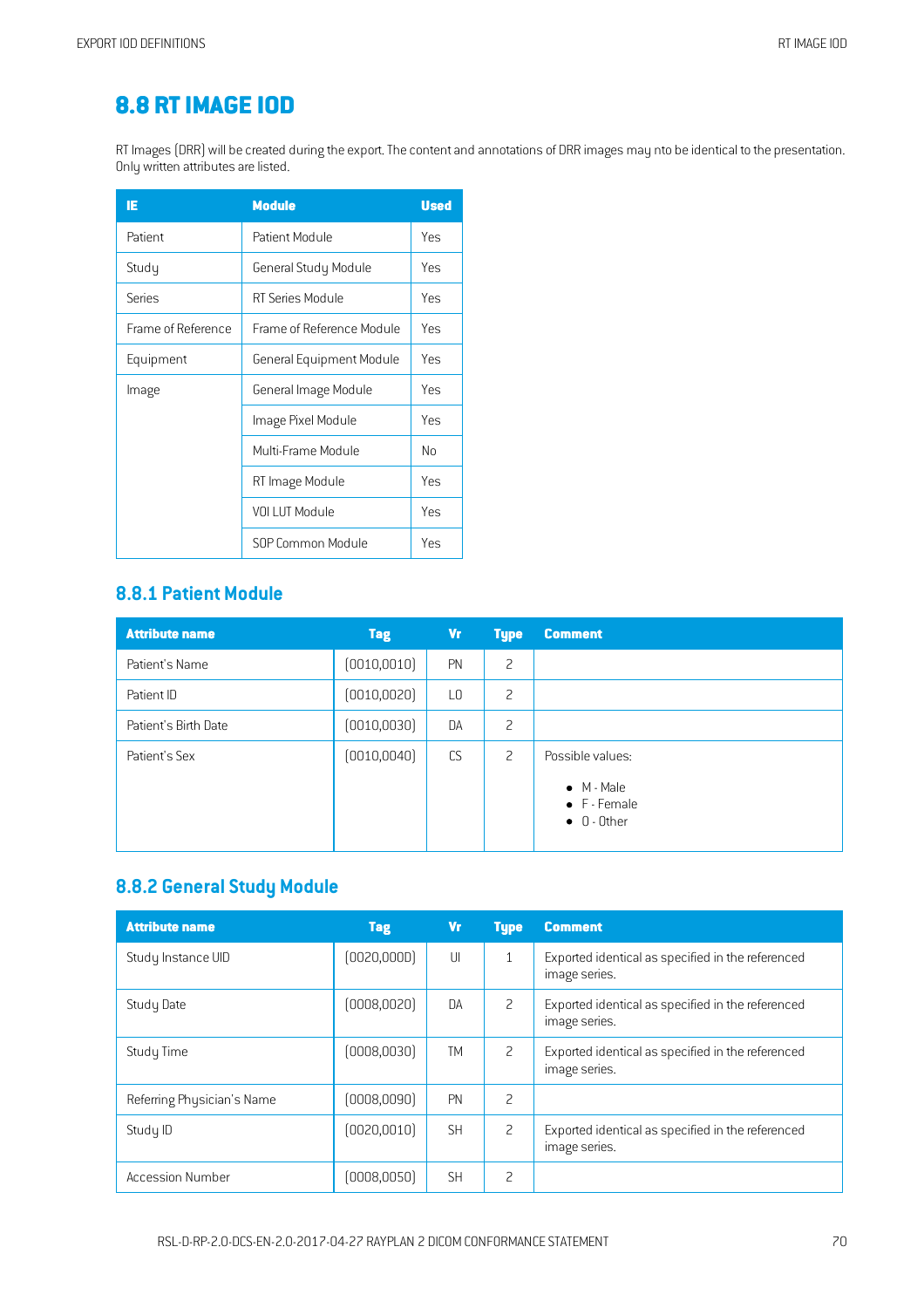| .30'<br>inut<br>scription | $\cap$<br>LU |  | I diagnosis.<br>$-1$<br>lontains the l<br>stuut |
|---------------------------|--------------|--|-------------------------------------------------|
|---------------------------|--------------|--|-------------------------------------------------|

#### **8.8.3 RT SeriesModule**

| <b>Attribute name</b> | <b>Tag</b>   | Vr | <b>Tupe</b> | Comment                                                                        |
|-----------------------|--------------|----|-------------|--------------------------------------------------------------------------------|
| Modality              | (0008, 0060) | CS |             | Always RTIMAGE.                                                                |
| Series Instance UID   | [0020,000E]  | UI |             | Generated from the RaySearch UID-series, see<br>introduction for more details. |
| Series Number         | [0020, 0011] |    |             |                                                                                |

#### **8.8.4 Frameof Reference Module**

| Attribute name               | <b>Tag</b>   | Vr  | <b>Tupe</b> | <b>Comment</b>                                                    |
|------------------------------|--------------|-----|-------------|-------------------------------------------------------------------|
| Frame of Reference UID       | (0020, 0052) | UI  |             | Always same as the referenced image series frame<br>of reference. |
| Position Reference Indicator | [0020, 1040] | LO. |             |                                                                   |

## **8.8.5 General Equipment Module**

| <b>Attribute name</b>     | <b>Tag</b>   | Vr | <b>Tupe</b> | <b>Comment</b>                                                   |
|---------------------------|--------------|----|-------------|------------------------------------------------------------------|
| Manufacturer              | (0008, 0070) | L0 |             | Always RaySearch Laboratories.                                   |
| Manufacturer's Model Name | (0008, 1090) | L0 |             | Always RayStation.                                               |
| Software Versions         | [0018, 1020] | L0 |             | Always written as the current software version of<br>RayStation. |

#### **8.8.6 General Image Module**

| <b>Attribute name</b>     | Tag          | Vr        | <b>Type</b> | <b>Comment</b>                         |
|---------------------------|--------------|-----------|-------------|----------------------------------------|
| Instance Number           | [0020, 0013] | IS        | 2           | Exported from originating Beam Number. |
| Patient Orientation       | (0020, 0020) | C.S       | 2C          |                                        |
| Content Date              | (0008, 0023) | <b>DA</b> | 2C          | Treatment Plan last save time is used. |
| Content Time              | (0008, 0033) | TΜ        | 2C          | Treatment Plan last save time is used. |
| <b>Acquisition Number</b> | [0020, 0012] | IS        | 3           |                                        |
| Burned In Annotation      | (0028, 0301) | CS        | 3           | Possible values: YES, NO.              |

## **8.8.7 Image PixelModule**

| <b>Attribute name</b>      | <b>Tag</b>   | Vr | <b>Type</b> | <b>Comment</b>      |
|----------------------------|--------------|----|-------------|---------------------|
| Samples per Pixel          | (0028,0002)  | US |             | Always 1.           |
| Photometric Interpretation | [0028,0004]  | CS |             | Always MONOCHROME2. |
| Rows                       | [0028, 0010] | US |             |                     |
| Columns                    | (0028, 0011) | US |             |                     |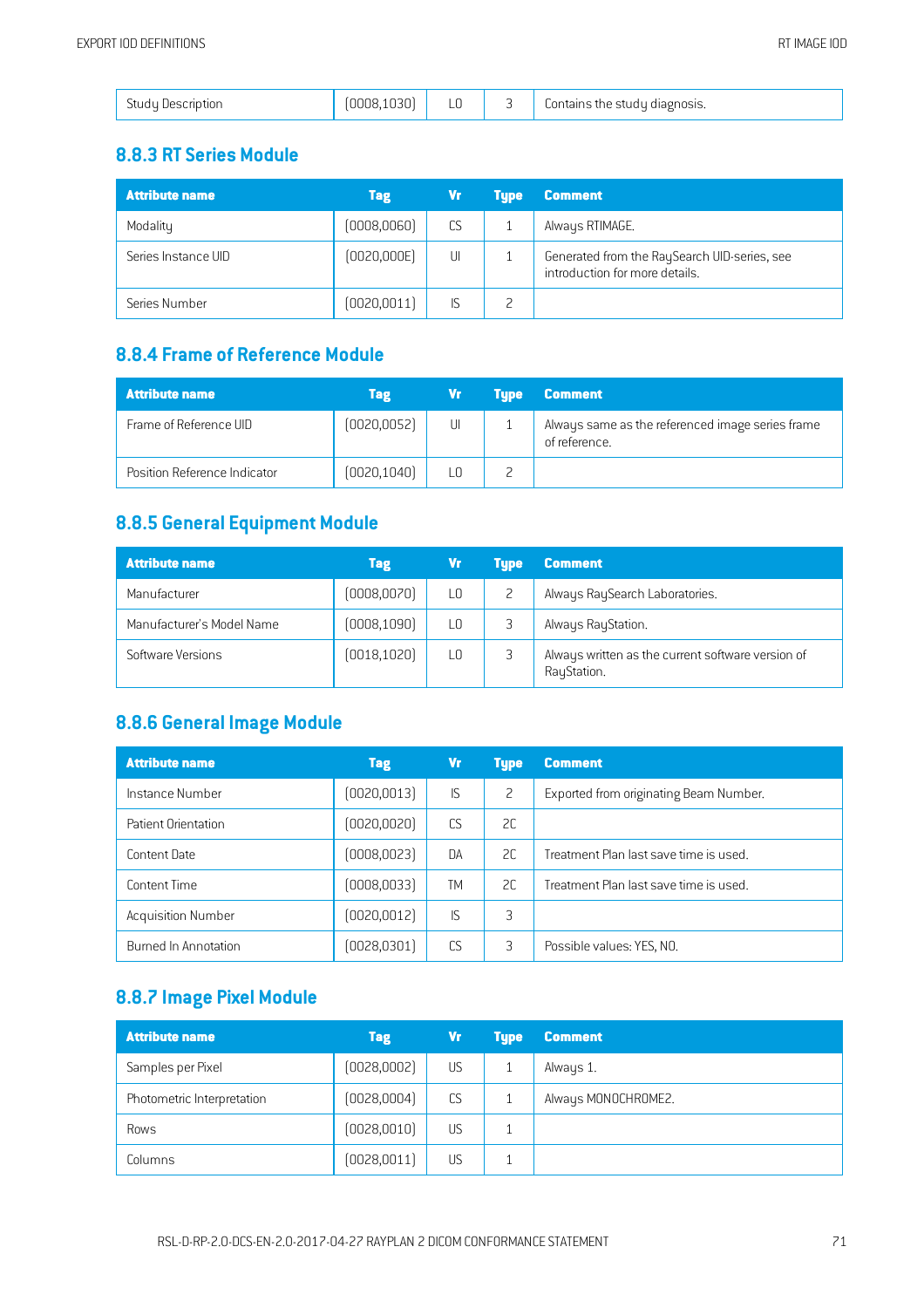| <b>Bits Allocated</b>     | [0028, 0100] | US    |                | Always 16. |
|---------------------------|--------------|-------|----------------|------------|
| <b>Bits Stored</b>        | [0028, 0101] | US    |                | Always 16. |
| High Bit                  | [0028, 0102] | US    |                | Always 15. |
| Pixel Representation      | [0028, 0103] | US    |                |            |
| Pixel Data                | [7FE0,0010]  | OB OW | 1 <sup>C</sup> |            |
| Pixel Padding Range Limit | [0028, 0121] | US SS | 1C             |            |

# **8.8.8 RTImage Module**

| <b>Attribute name</b>            | <b>Tag</b>   | <b>Vr</b>              | <b>Type</b>    | <b>Comment</b>                                          |
|----------------------------------|--------------|------------------------|----------------|---------------------------------------------------------|
| Samples per Pixel                | (0028,0002)  | US                     | $\mathbf{1}$   | Always 1.                                               |
| Photometric Interpretation       | [0028,0004]  | <b>CS</b>              | $\mathbf{1}$   | Always MONOCHROME2.                                     |
| <b>Bits Allocated</b>            | (0028, 0100) | US                     | $\mathbf{1}$   | Always 16.                                              |
| <b>Bits Stored</b>               | [0028, 0101] | US                     | $\mathbf{1}$   | Always 16.                                              |
| High Bit                         | [0028, 0102] | US                     | $\mathbf{1}$   | Always 15.                                              |
| Pixel Representation             | [0028, 0103] | US                     | $\mathbf{1}$   | Always 0.                                               |
| RT Image Label                   | [3002,0002]  | <b>SH</b>              | $\mathbf{1}$   | Exported from originating Beam Number or Name.          |
| RT Image Name                    | [3002,0003]  | L <sub>0</sub>         | 3              | Exported from originating Beam Number or Name.          |
| RT Image Description             | (3002,0004)  | <b>ST</b>              | 3              | Exported from originating Beam Name and<br>Description. |
| Image Type                       | (0008,0008)  | CS                     | $\mathbf{1}$   | Possible values: DERIVED, SECONDARY, DRR.               |
| Conversion Type                  | (0008, 0064) | CS                     | $\overline{c}$ | Always WSD.                                             |
| RT Image Plane                   | [3002,000C]  | CS                     | $\mathbf{1}$   | Always NORMAL.                                          |
| X-Ray Image Receptor Angle       | [3002,000E]  | <b>DS</b>              | $\overline{c}$ | Always 0.0.                                             |
| RT Image Orientation             | [3002,0010]  | <b>DS</b>              | SC             |                                                         |
| Image Plane Pixel Spacing        | (3002,0011)  | <b>DS</b>              | $\overline{c}$ |                                                         |
| RT Image Position                | [3002,0012]  | <b>DS</b>              | $\overline{c}$ |                                                         |
| Radiation Machine Name           | (3002,0020)  | <b>SH</b>              | $\overline{c}$ | Name of treatment machine.                              |
| Primary Dosimeter Unit           | [300A,00B3]  | CS                     | $\overline{c}$ |                                                         |
| Radiation Machine SAD            | [3002,0022]  | <b>DS</b>              | $\overline{c}$ |                                                         |
| RT Image SID                     | [3002,0026]  | <b>DS</b>              | $\overline{c}$ |                                                         |
| Referenced RT Plan Sequence      | [300C,0002]  | SQ                     | $\mathsf 3$    |                                                         |
| >Referenced SOP Class UID        | (0008, 1150) | $\mathsf{U}\mathsf{I}$ | 1              |                                                         |
| >Referenced SOP Instance UID     | [0008, 1155] | U                      | $\mathbf{1}$   |                                                         |
| Referenced Beam Number           | [300C,0006]  | IS                     | 3              | Only if DRR does not belong to a setup beam.            |
| Referenced Fraction Group Number | [300C, 0022] | IS                     | $\mathsf 3$    |                                                         |
| Gantry Angle                     | (300A, 011E) | DS                     | $\mathsf 3$    |                                                         |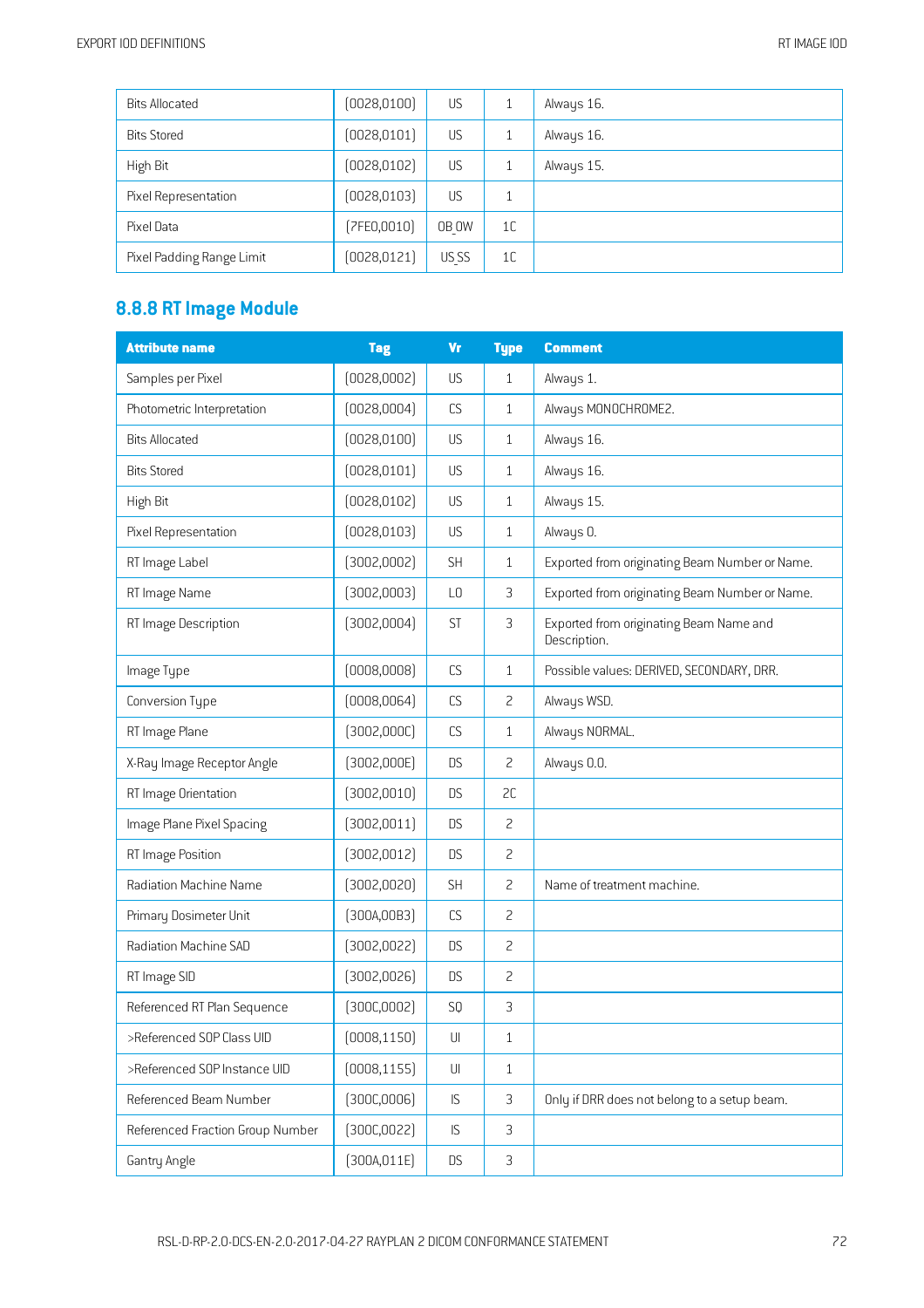| Beam Limiting Device Angle | [300A, 0120] | <b>DS</b> |    |  |
|----------------------------|--------------|-----------|----|--|
| Patient Support Angle      | [300A, 0122] | <b>DS</b> |    |  |
| <b>Isocenter Position</b>  | [300A, 012C] | <b>DS</b> |    |  |
| Patient Position           | [0018, 5100] | CS        | 1C |  |

## **8.8.9 VOILUTModule**

| <b>Attribute name</b> | Tag          | Vr | <b>Type</b>    | <b>Comment</b> |
|-----------------------|--------------|----|----------------|----------------|
| Window Center         | [0028, 1050] | DS | 1 <sup>C</sup> |                |
| Window Width          | [0028, 1051] | DS | 1C             |                |

## **8.8.10 SOP Common Module**

| <b>Attribute name</b>  | <b>Tag</b>   | Vr        | <b>Type</b>    | <b>Comment</b>                                                                 |
|------------------------|--------------|-----------|----------------|--------------------------------------------------------------------------------|
| SOP Class UID          | (0008, 0016) | UI        |                | Always 1.2.840.10008.5.1.4.1.1.481.1.                                          |
| SOP Instance UID       | (0008,0018)  | UI        |                | Generated from the RaySearch UID-series, see<br>introduction for more details. |
| Specific Character Set | (0008,0005)  | CS.       | 1 <sup>C</sup> | Possible values: ISO IR 100, ISO IR 192.                                       |
| Instance Creation Date | (0008, 0012) | <b>DA</b> | 3              |                                                                                |
| Instance Creation Time | (0008, 0013) | TM        | 3              |                                                                                |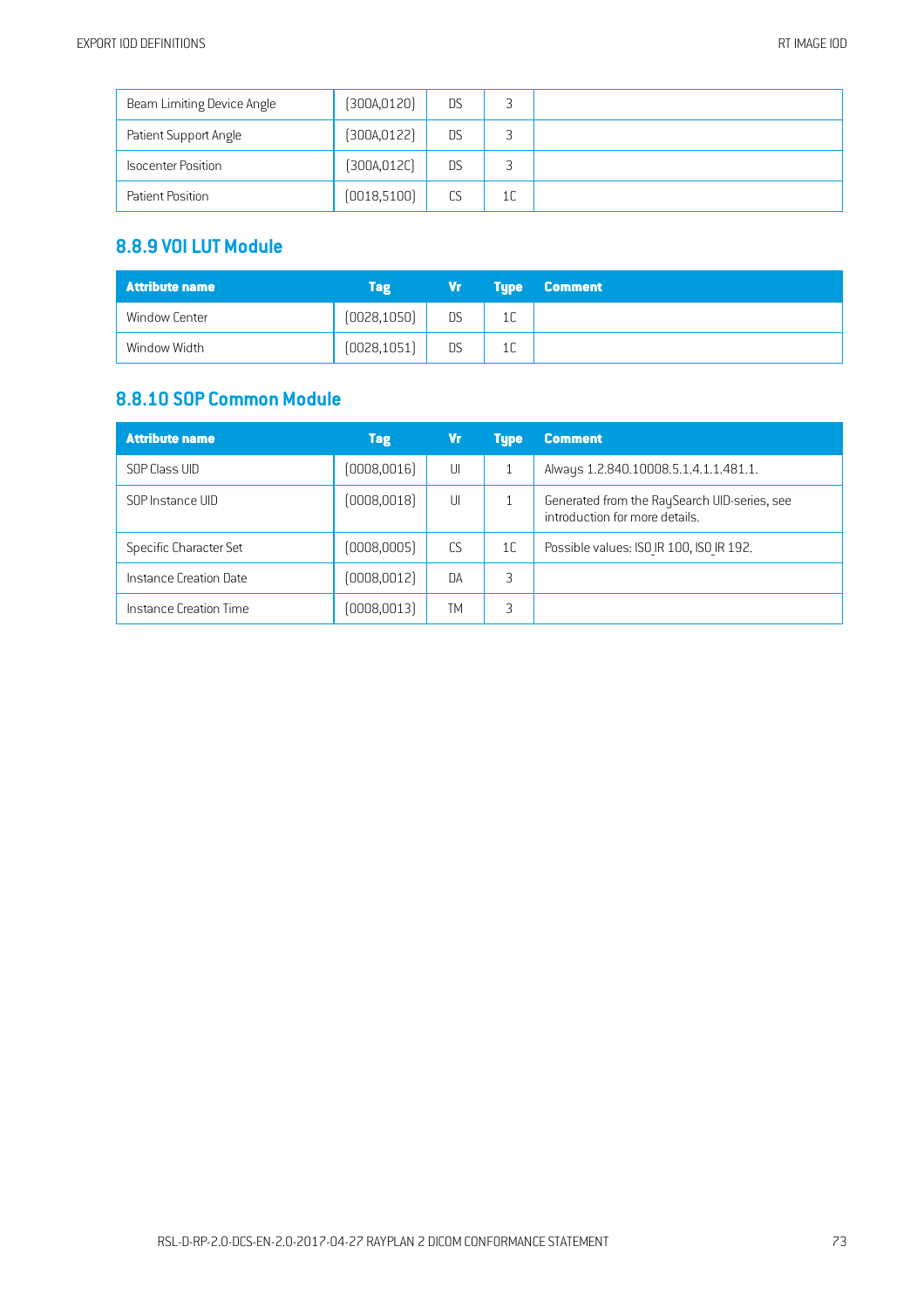## **9 DATA [DICTIONARY](#page-2-0) OF PRIVATE ATTRIBUTES**

All used Private Creators are listed in the table below. Usage of Private Attributes are listed in each module specification.

| <b>Attribute name</b>          | <b>Tag</b>   | <b>VR</b>      | <b>VM</b>    | <b>Value</b>                                   |
|--------------------------------|--------------|----------------|--------------|------------------------------------------------|
| <b>GE Private Creator</b>      | (0009, 0010) | L <sub>0</sub> | $\mathbf{1}$ | GEMS PETD 01                                   |
| RaySearch Private Creator      | [3001, 0011] | L <sub>0</sub> | $\mathbf{1}$ | RAYSEARCHLABS 1.0                              |
| <b>IMPAC Private Creator</b>   | [300B, 0010] | L <sub>0</sub> | $\mathbf{1}$ | <b>IMPAC</b>                                   |
| Brainlab Private Creator       | [300B,0012]  | L <sub>0</sub> | $\mathbf{1}$ | Brainlab - ONC - Beam Parameters               |
| <b>IBA Private Creator</b>     | [300D, 0010] | L <sub>0</sub> | $\mathbf{1}$ | <b>IBA</b>                                     |
| medPhoton Private Creator      | (30BB,0010)  | L <sub>0</sub> | $\mathbf{1}$ | medPhoton 1.0                                  |
| Brainlab Private Creator       | [320B, 0010] | L <sub>0</sub> | $\mathbf{1}$ | Brainlab - ONC - Multi-axial treatment machine |
| RaySearch Private Creator      | (4001, 0010) | L <sub>0</sub> | $\mathbf{1}$ | RAYSEARCHLABS 2.0                              |
| Philips Private Creator        | (7053,0010)  | L <sub>0</sub> | $\mathbf{1}$ | Philips PET Private Group                      |
| TomoTherapy HA Private Creator | (300D,0010)  | L <sub>0</sub> | $\mathbf{1}$ | T0M0_HA_01                                     |
| TomoTherapy DD Private Creator | (300D,0020)  | L <sub>0</sub> | $\mathbf{1}$ | TOMO DD 01                                     |